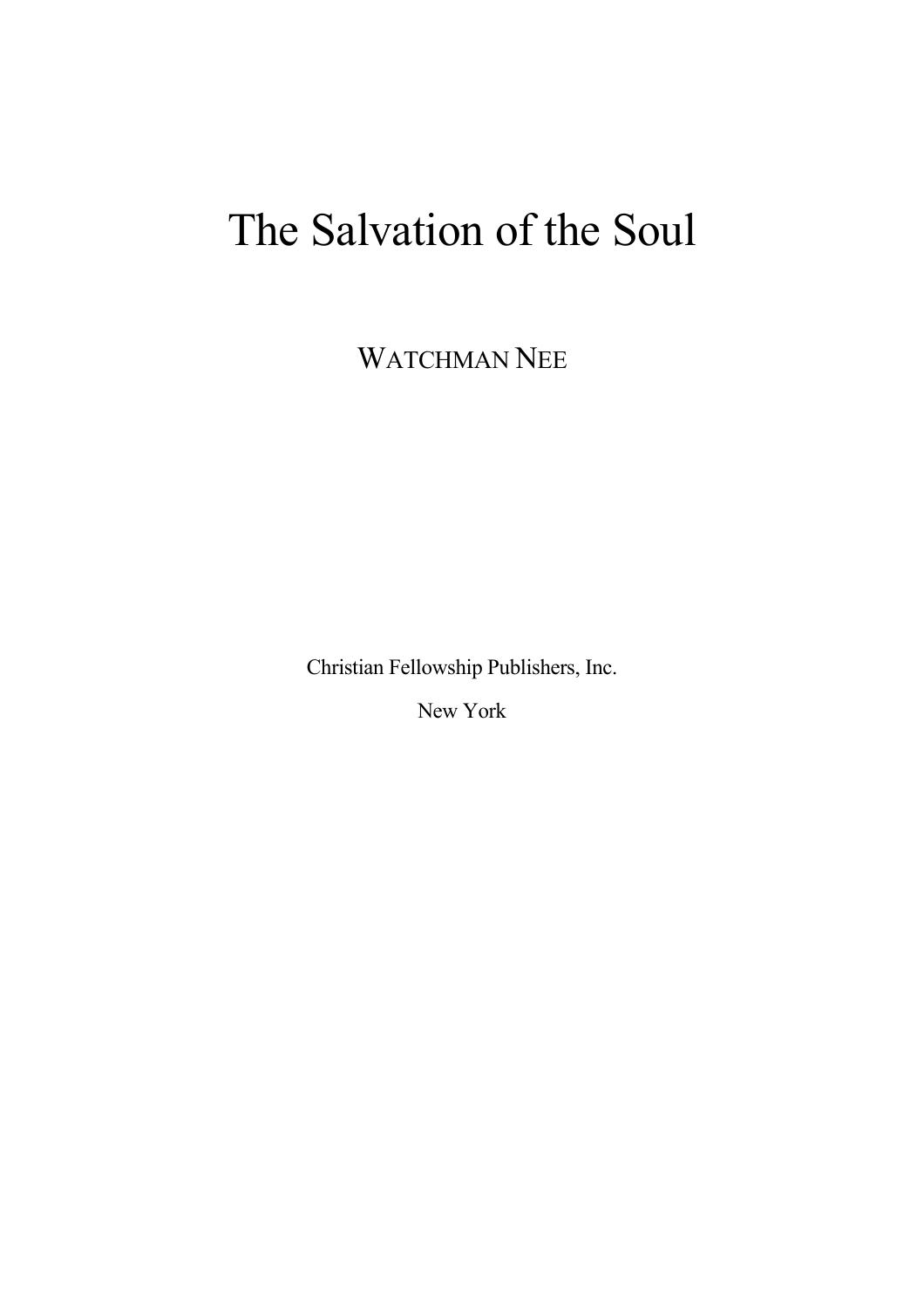Copyright ©1978 Christian Fellowship Publishers, Inc. New York All Rights Reserved

ISBN 0-935008-31-4

Available from the Publishers at:

11515 Allecingie Parkway Richmond, Virginia 23235

PRINTED IN U.S.A.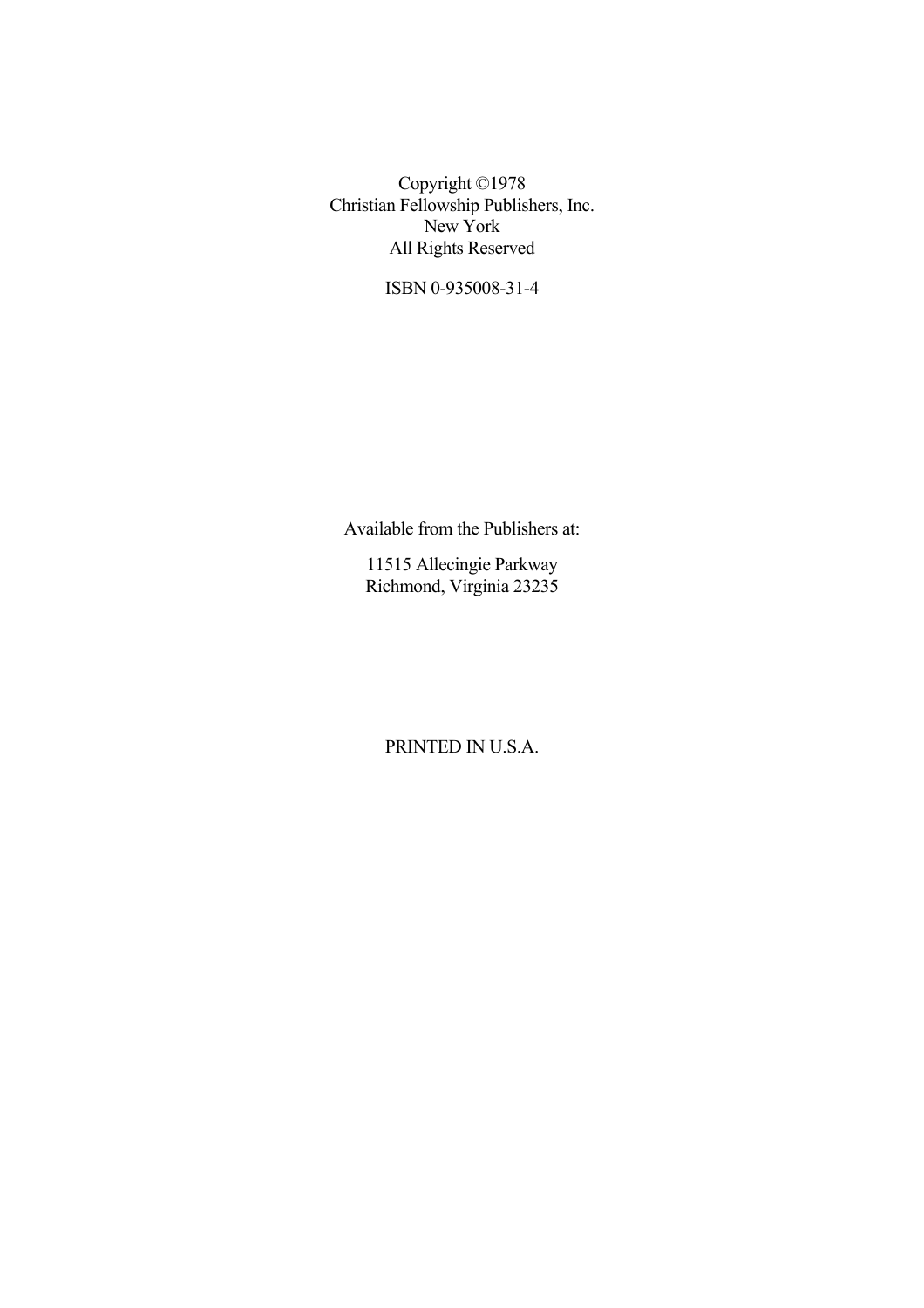# **TRANSLATOR'S PREFACE**

The subject before the readers of these pages is one which is commonly overlooked by God's people. Yet we are definitely told by the Lord this word: "A salvation ready to be revealed in the last time. . . Receiving the end of your faith, even the salvation of your souls" (1 Peter 1.5,9). As the end draws nearer and nearer, it is incumbent upon Christians to know what the salvation of the soul is.

In Part I of this latest volume of the author's to appear, Watchman Nee presents to us the meaning, the means, and the manifestation of the soul's salvation: the meaning is self-denial, the means is the cross, and the manifestation is the kingdom. And in Part II he approaches the same subject still further but from a different perspective by showing the sphere of the believer's salvation, the secret of a victorious life, and the faith by which such life is lived.

This book is offered as a companion volume to another work of Mr. Nee's, *The Latent Power of the Soul*,<sup>\*</sup> and serves as an answer to the problem discussed in that work of the inordinate power hidden deep within man's soul. Because this latest volume reveals to us God's *positive way* with our soul, it is hoped that the reader may gain from its pages a greater appreciation for the dimensions of God's salvation so graciously given to man.

 $\overline{a}$ 

<sup>∗</sup> Watchman Nee, *The Latent Power of the Soul* (New York, Christian Fellowship Publishers, 1972), translated from the Chinese.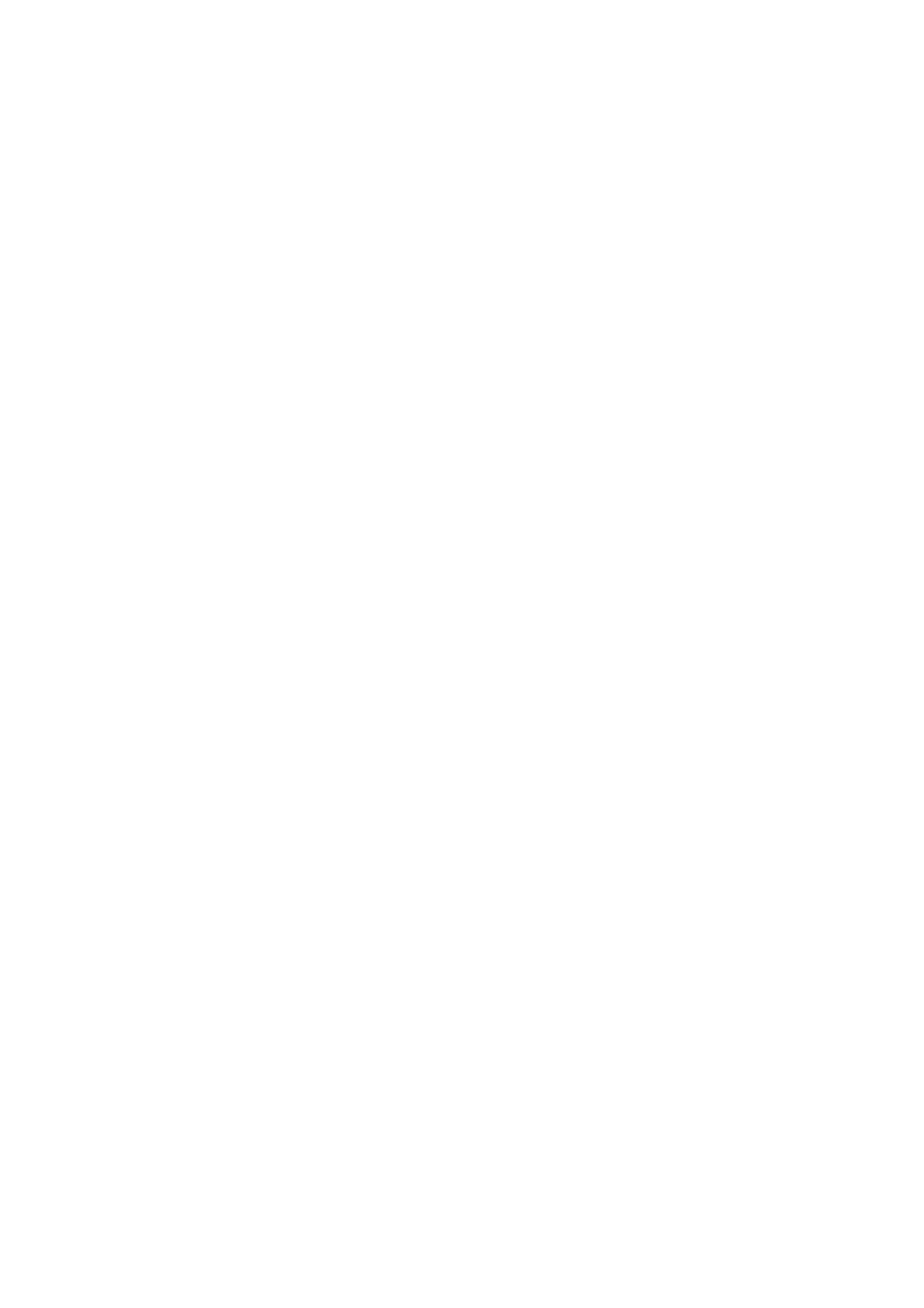# **CONTENTS**

## *Part ONE:* **THE SALVATION OF THE SOUL**

| <b>Its Meaning: Self-Denial</b>              | q  |
|----------------------------------------------|----|
| <b>Its Means: the Cross</b>                  | 23 |
| <b>Its Manifestation: the Kingdom</b>        | 35 |
| <i>Part TWO:</i> THE LIFE THAT WINS          |    |
| The Sphere of Salvation for a Believer       | 53 |
| <b>The Life That Wins</b>                    | 71 |
| Living by Faith (A Talk to Young Christians) |    |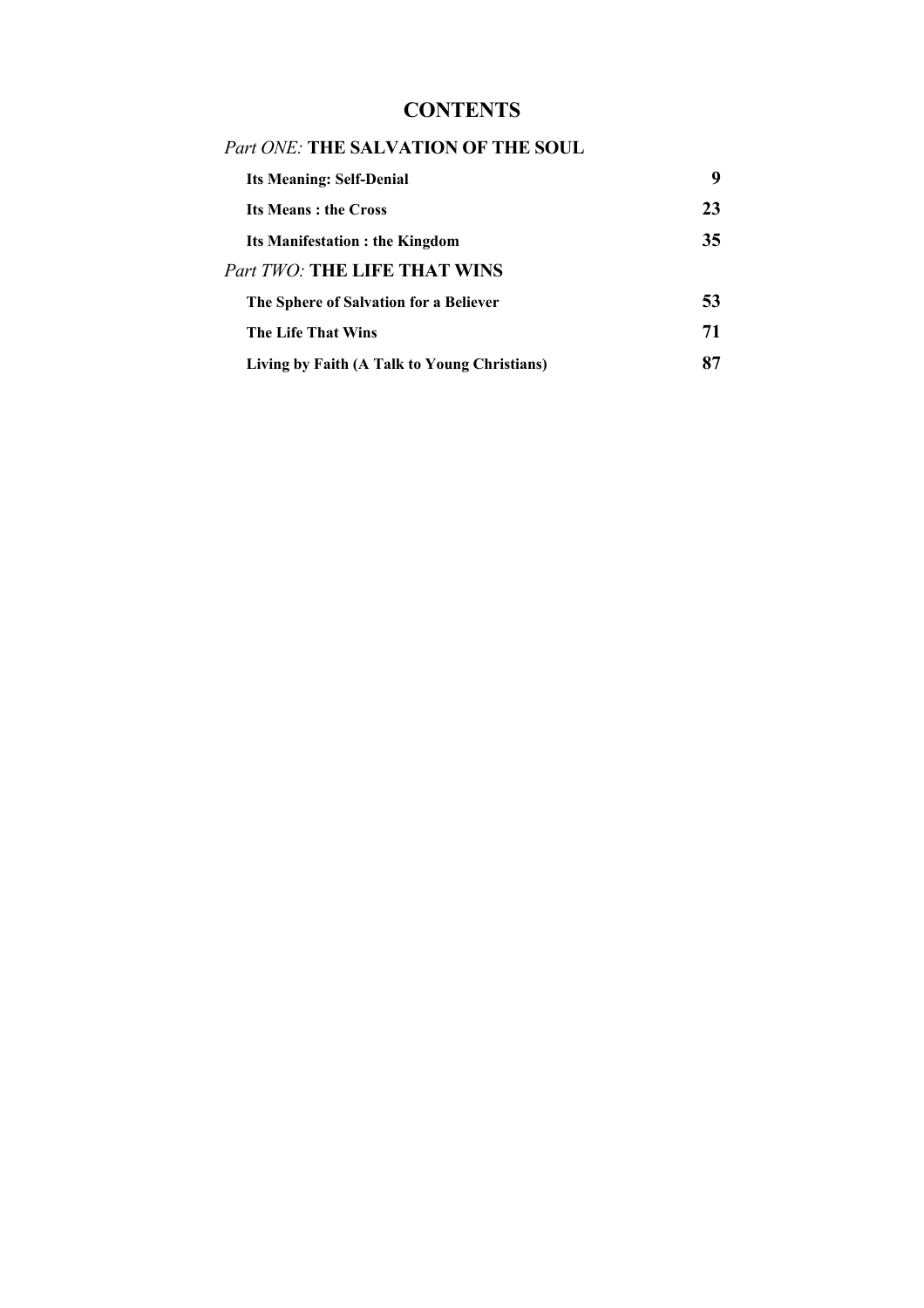This volume presents a collection of various messages given by the author in Chinese in the early years of his ministry. The three messages which make up Part One, The Salvation of the Soul, first appeared serially in Chinese during 1930 in the weekly publication of *The Messages* and was reprinted in booklet form in 1974 by The Christian Publishers, Hong Kong. The original sources for Part Two, The Life That Wins, are three booklets that were published in Chinese by the Gospel Book Room, Shanghai, and which bear the same three titles herein adopted.

Scripture quotations are from the American Standard Version of the Bible (1901), unless otherwise indicated.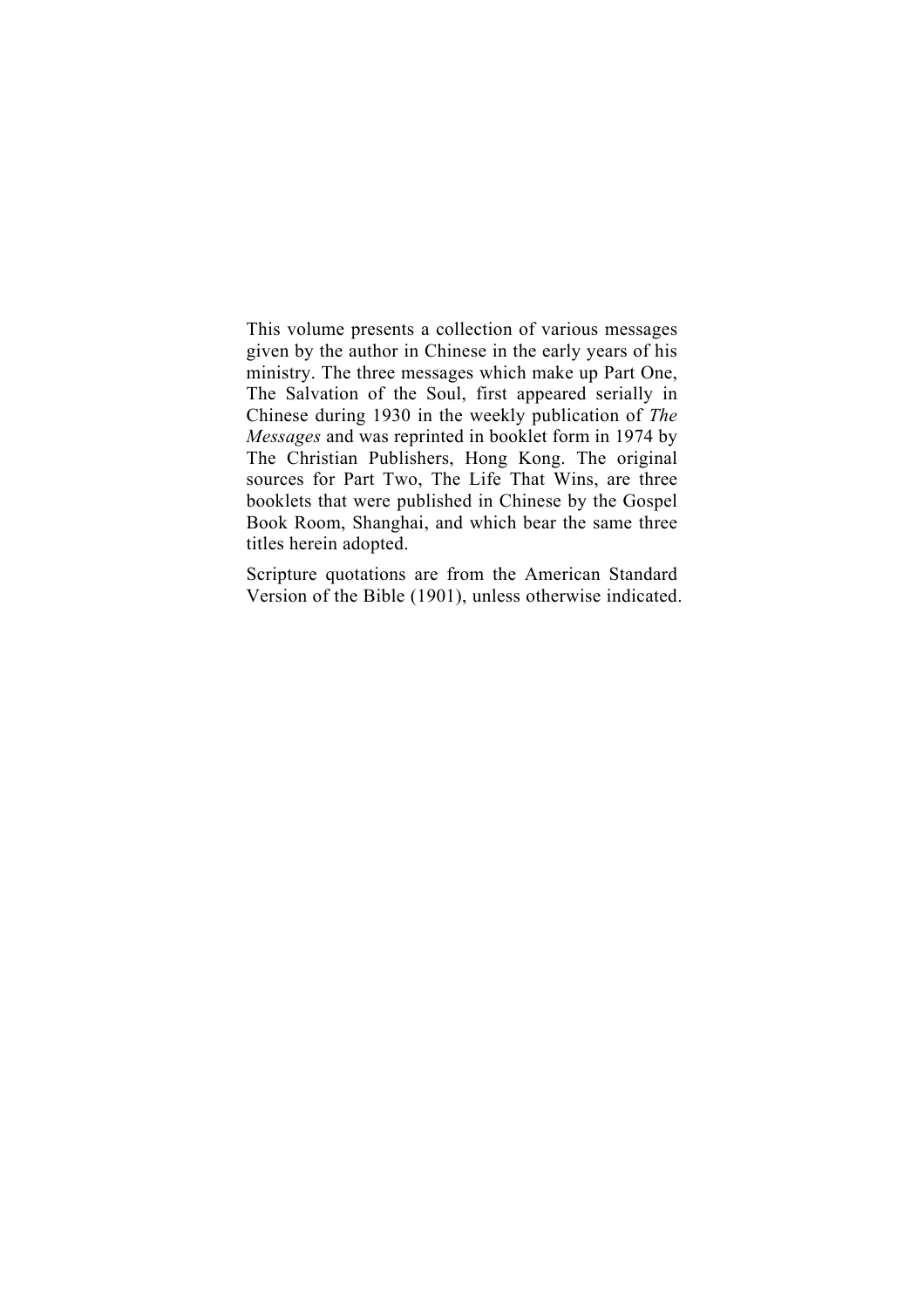# *P A R T O N E*

# **THE SALVATION OF THE SOUL**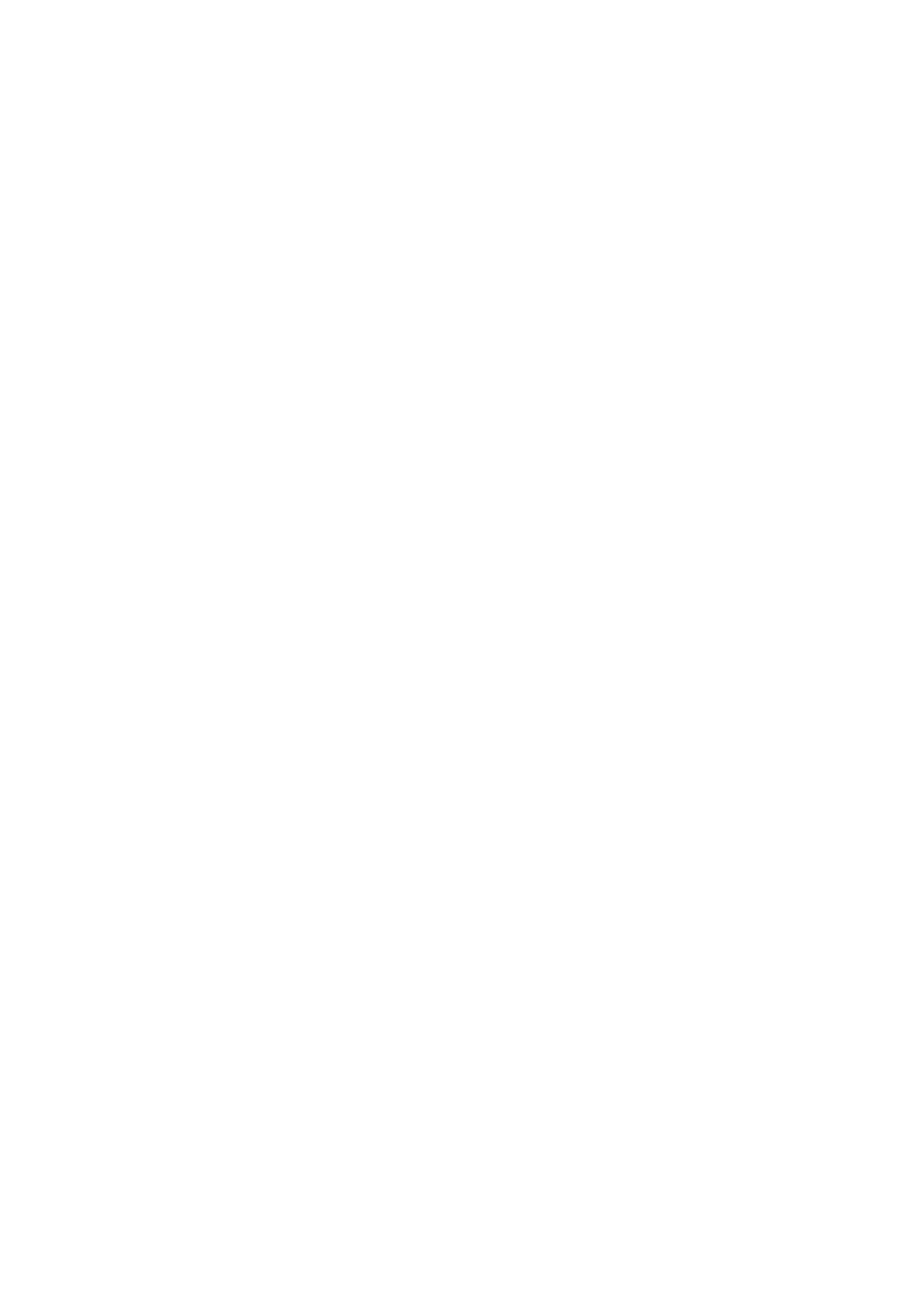<span id="page-8-0"></span>**115 Meaning: Self-Denial**<br>
And the God of peace himself sanctify you wholly;<br>
and may your spirit and soul and body be preserved<br>
entire, without blame at the coming of our Lord Jesus<br>
Christ. (1 Thess. 5.23)<br>
The subject *And the God of peace himself sanctify you wholly; and may your spirit and soul and body be preserved entire, without blame at the coming of our Lord Jesus Christ. (1 Thess. 5.23)*

The subject before us is, so far as I know, one which has never been noticed by many people. It is the matter of the salvation of the soul. Whenever we approach the question of salvation there is one thing that is of utmost importance for us to recognize, which is, the tremendous difference between the spirit and the soul. According to 1 Thessalonians 5.23 the Scriptures clearly portray man as possessing three important elements: "your spirit and soul and body". Briefly speaking, the spirit is that faculty by which man is able to commune with God and which none of the lower animals possess. For this reason, the lower animals cannot worship God. The soul, on the other hand, is the organ in man for thought, will, and emotion—something of which the lower animals also share: for the soul speaks of one animal (or animated) life. And lastly, the body is that part of man which communicates with the material world. Since we human beings are composed of spirit, soul and body, our salvation must accordingly reach all these parts.

"That the spirit may be saved in the day of the Lord Jesus" (1 Cor. 5.5). This speaks of the salvation of the spirit. "To wit, the redemption of our body" (Rom. 8.23). This tells of the salvation of the body. But what we would presently like to examine pertains to the salvation of the soul. And to this end, let us carefully examine every place in the New Testament where the salvation of the soul is mentioned so as to enable us to understand what it really means.

*Then said Jesus unto his disciples, If any man would come after me, let him deny himself, and take up his cross, and follow me. For whosoever would save his life shall lose it: and whosoever shall lose his life for my sake shall find it. For what*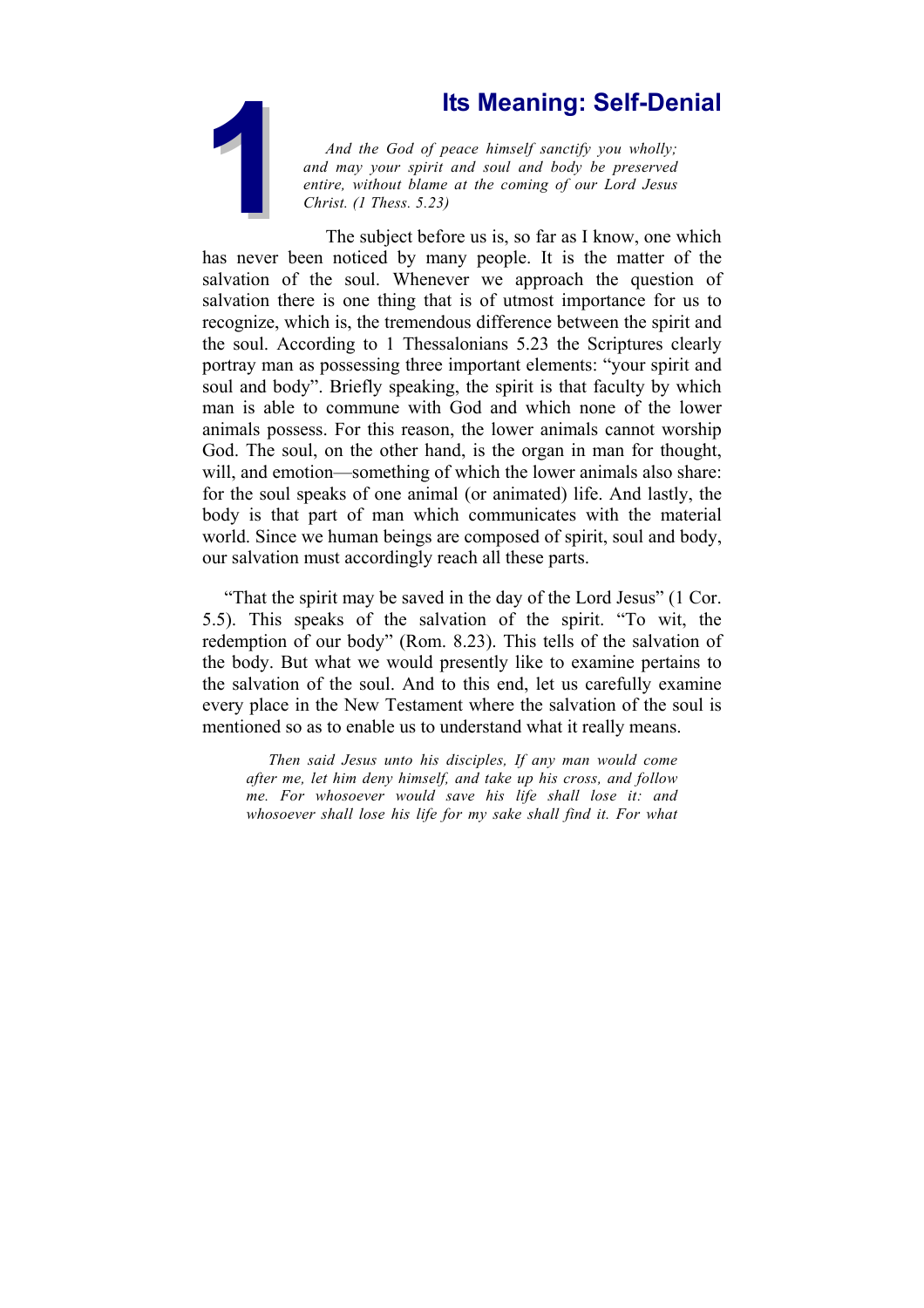*shall a man be profited, if he shall gain the whole world, and forfeit his life? or what shall a man give in exchange for his life? For the Son of man shall come in the glory of his Father with his angels; and then shall he render unto every man according to his deeds. Verily I say unto you, there are some of them that stand here, who shall in no wise taste of death, till they see the Son of man coming in his kingdom. (Matt. 16.24-28)* 

"Then said Jesus unto his disciples"—By this we know that the following words which the Lord Jesus utters are spoken to His disciples and not to outsiders. If disciples, then they are saved ones. Let us therefore keep in mind that the words which follow are directed at saved saints, not unsaved sinners.

"If any man would come after me"—That is, if any man among the saved would follow the Lord. The man is a saved disciple who wishes especially to follow the Lord. "Follow me" gives the clue to the conditions which are thereafter set forth.

"Let him deny himself"—Denying the self means disregarding one's self or renouncing one's privileges. To deny oneself denotes a setting aside of the self in seeking the mind of God, so that in all things he may not follow his own mind nor be self-centered. Only such kind of people can follow the Lord. This is of course selfevident, for how can anyone follow the Lord if he follows after himself?

"And take up his cross, and follow me"—This is even deeper than denying the self. For self-denying is only the disregarding of self whereas taking up the cross is obeying God. To take up the cross means to accept whatever God has decided for the person and to be willing to suffer according to the will of God. By denying self and taking up the cross we may truly follow the Lord.

"For whosoever would save his life shall lose it: and whosoever shall lose his life for my sake shall find it"—The word "life" here is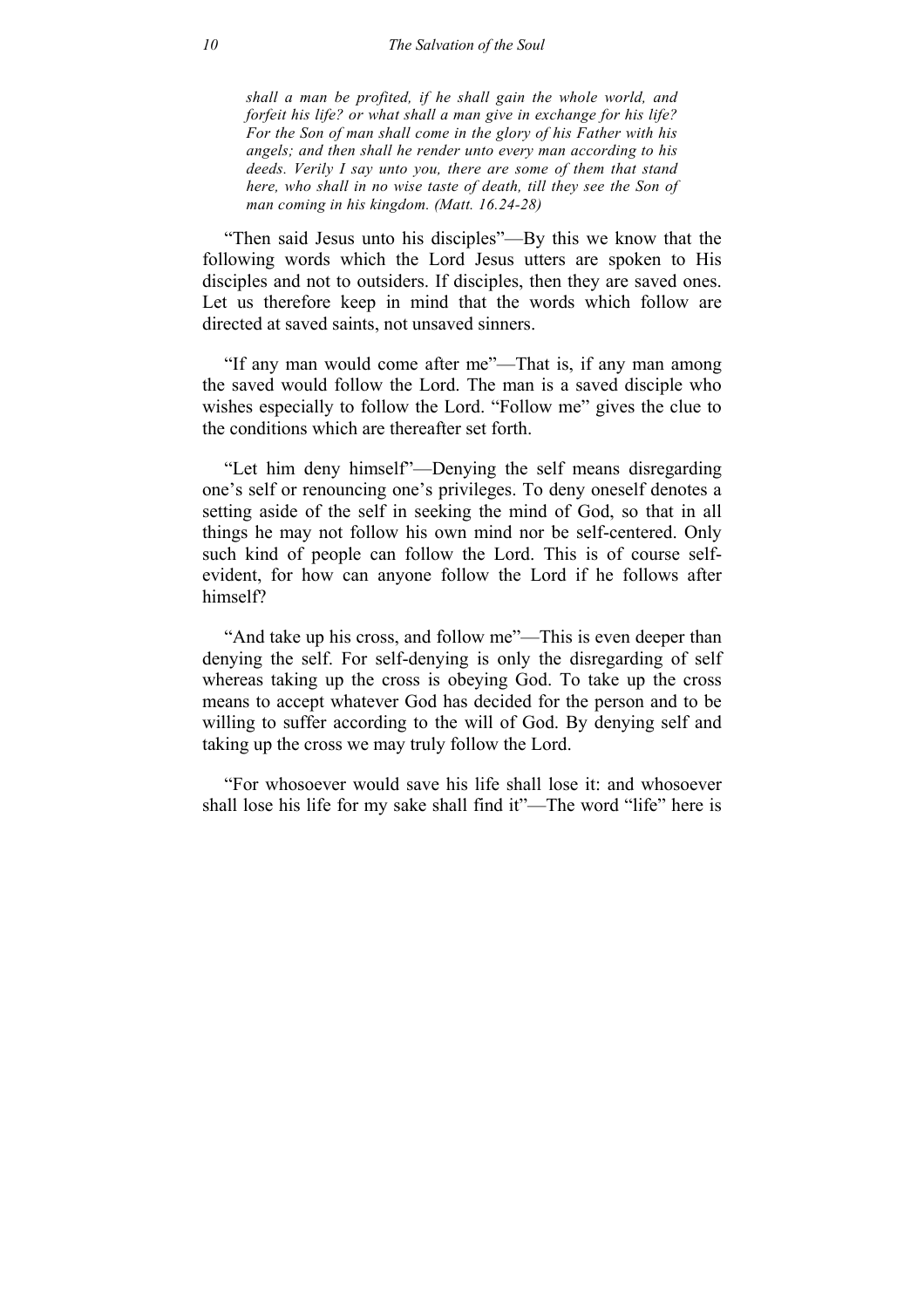*psuche* in the Greek original, which means "soul"; and hence this scripture verse tells us about the saving or the losing of our soul. It will give us light on the subject under examination.

"For" connects the following word with what has preceded it. Such connective will help us to see that the phrase "deny himself and take up his cross" in the earlier verse is one and the same thing as saving or losing the soul mentioned in the verse which follows.

"For whosoever would save his *soul*"—Such a rendering therefore means that although he has the desire to follow the Lord he nevertheless is not willing to deny himself and take up his cross. This helps us to understand somewhat the meaning of saving one's soul. It reveals how a person is reluctant to disregard himself, to renounce his privileges and to allow himself to suffer for the sake of obeying God. And thus we can recognize that the meaning of the saving of the soul is just the opposite to the denying of self and the taking up of the cross. If anyone knows what self-denying is and what crossbearing is, he will also know what saving one's own soul signifies.

The Lord tells us that if any man would be so mindful of himself as to be unwilling to deny his self, take up his cross, and suffer for the sake of obeying God, that one will eventually lose his soul. In trying to save his soul in the above manner, he will as a result lose it in the future. To lose his soul means he will at the end suffer and lose whatever he delights in. He will not obtain what he looks for.

"Whosoever shall lose his life for my sake"—This is the selfdenial. and cross-bearing spoken of in the preceding verse. Losing the soul is the same as denying the self. The Lord concedes that if for His sake anyone is willing to forsake all the pleasures of the soul and to suffer according to the will of God, he will find the soul. It simply means that whoever is willing for the sake of the Lord to deny his own thoughts and desires so as not to be satisfied with the things of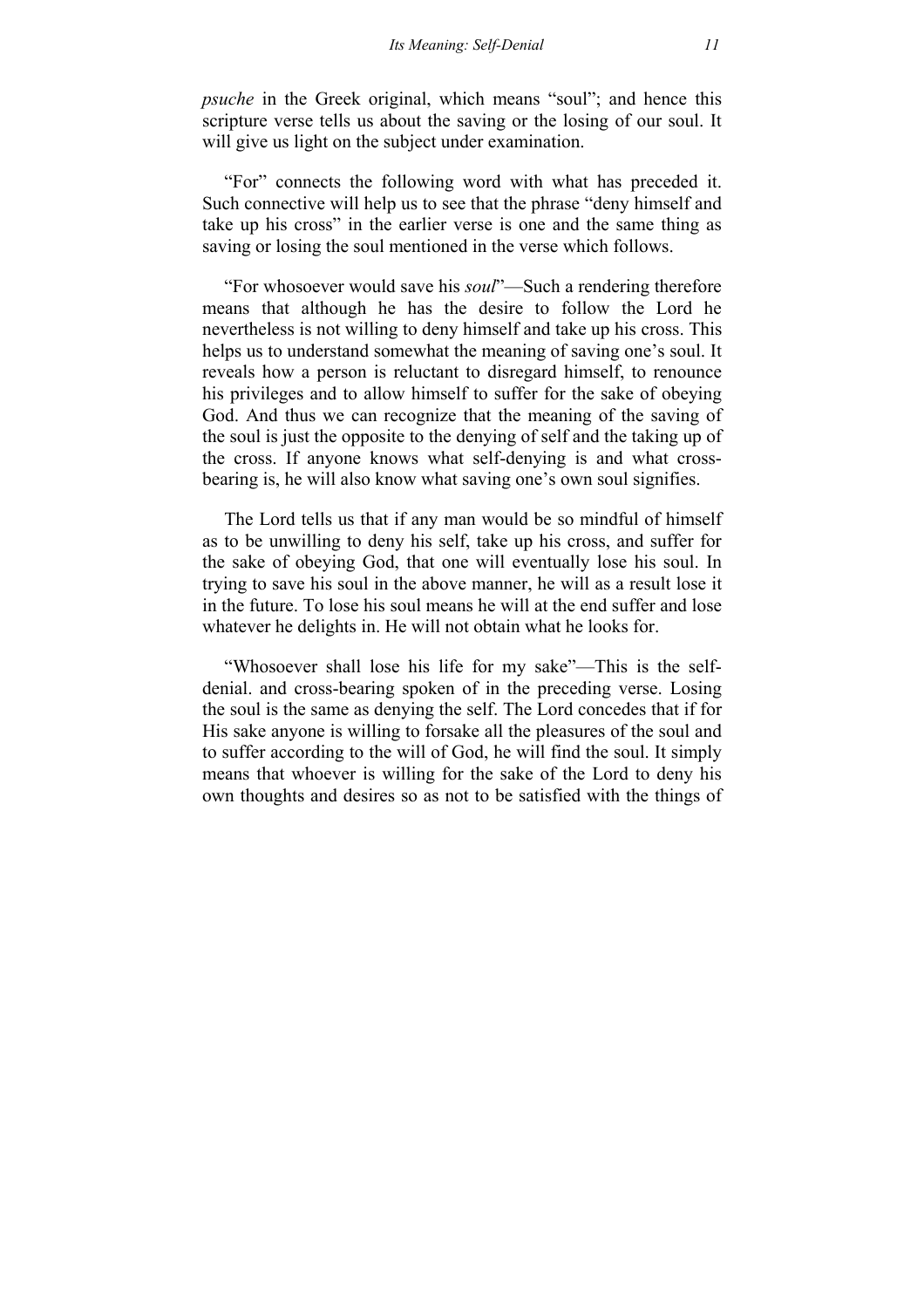the world but instead to undergo much suffering, he will at another time be given by the Lord his heart desire with full blessing and joy.

By studying this verse we ought to be able to understand what is the meaning of the salvation of the soul. To save the soul denotes gaining for oneself happiness and joy to his heart's fullest satisfaction. To lose the soul, on the other hand, speaks of losing one's joy, desire and satisfaction.

Hence to lose the soul (which requires self-denial and crossbearing) is definitely not what we commonly term "to perish"; instead, the Lord shows us that to save one's soul is in not denying self and taking up the cross. This concept has no relationship to the ordinary idea of "save" or "perish"—a fact which is quite evident, because if saving one's soul means having eternal life, why does the Lord Jesus declare that a person must lose his soul for the Lord's sake? If losing one's soul suggests a going to the lake of fire, then in requiring us to lose our souls for His sake would He want us to go down to the lake of fire for Him? Consequently, this passage has absolutely nothing to do with the issue of eternal life or the lake of fire. The phrase "shall lose it [the soul]" in the first half of the verse and "shall lose his life [soul]" in the second half of the verse must mean the same. If "whosoever would save his life shall lose it" means that whoever does not deny self will go to the lake of fire, then the words "whosoever shall lose his life for my sake shall find it" would mean that whoever goes to the lake of fire for the Lord's sake shall have eternal life. But this would be absurd. Therefore, what is meant here is simply this: that if a saved Christian will not permit his soul to suffer now his soul will suffer in the future, but that if he is willing to let his soul suffer for the Lord's sake now his soul shall not suffer in the future.

Moreover, if the salvation of the soul *did* mean having eternal life (which it does not), then the losing of the soul would have to denote a going into the lake of fire. But then what the Lord Jesus says would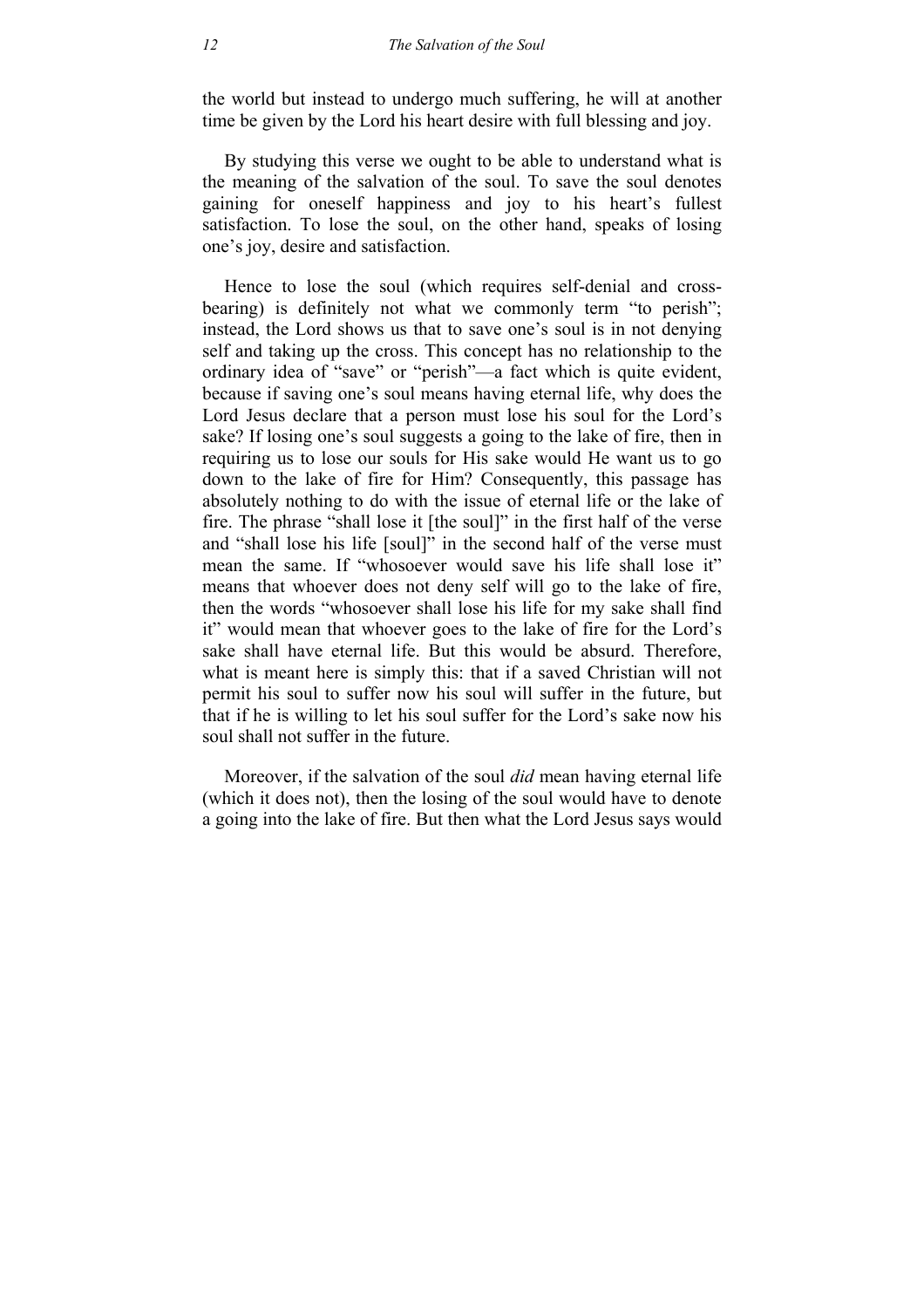not be consistent with what is said before. For the Lord is here speaking to the disciples, who have already been given eternal life; and we know that a non-Christian can neither deny himself nor take up his cross and follow the Lord. If the Lord desires a person to have eternal life He would no doubt ask that one to believe rather than demand him to deny himself in order to possess eternal life. Only one who has had eternal life is able to deny himself, take up the cross, and follow the Lord. For a sinner who has not yet possessed eternal life, what he needs to do is not to try to follow the Lord but to believe in the Lord.

"For what shall a man be profited, if he shall gain the whole world, and forfeit his life? or what shall a man give in exchange for his life?"—Again, the word "life" is "soul" in the original. Here our Lord continues to explain how unprofitable it is for a man to save his soul now and lose his soul later. What He means is that if one does not deny himself, take up the cross and closely follow the Lord but instead does things according to the desires of his soul in order to satisfy it, there will come a time when he shall lose his soul even though he may have gained the entire world. Though man may gain many pleasures by following his own desires, eventually, says the Lord, he will have to pay back through losing all pleasures to his soul. According to the Lord's viewpoint, it would be far better to gain one's soul at the last than to gain it at the first. Nothing can be exchanged for the final satisfaction of the soul. So that to lose the soul now is far better than to lose it at the end.

"Whosoever would save his life shall lose it"—If a man saves his soul now, when will he lose it? "And whosoever shall lose his life for my sake shall find it"—Again, when will a man find his soul? We see from this same passage that the Lord answers these questions with these words: "For the Son of man shall come in the glory of his Father with his angels; and *then* shall he render unto every man according to his deeds" (v.27).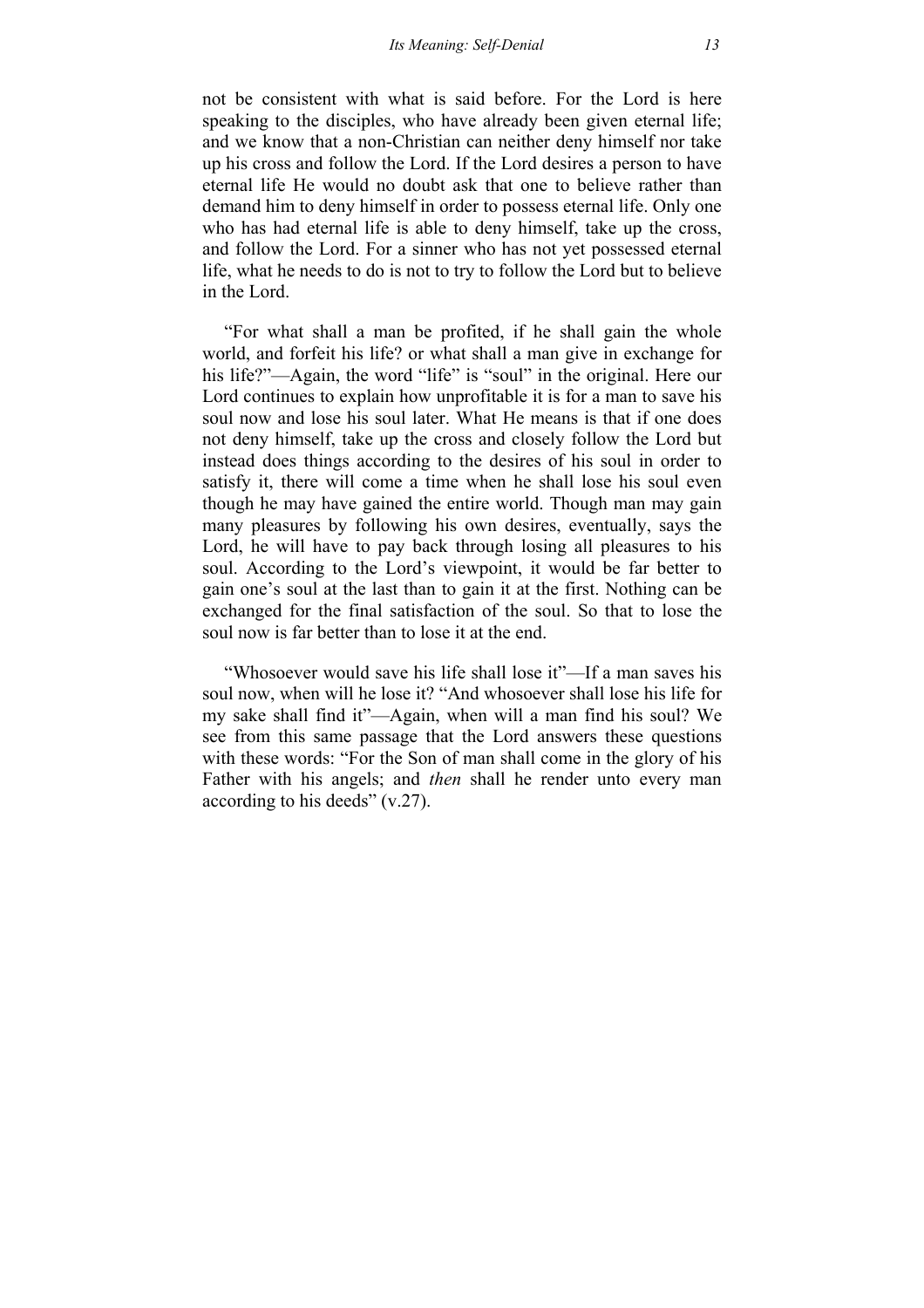"According to his deeds" means according to what each does in this present life. Such deeds are divided into two categories: (1) saving his own soul now, and (2) losing his soul now for the Lord's sake. "He shall render unto every man according to his deeds" means that the Lord shall cause the one who saves his soul now to lose it and cause the other who loses his soul now for the Lord's sake to gain it. And when will this happen? At the time of His coming. Therefore, let us be perfectly clear that if a person should mind the things of the flesh, cater to his own pleasure, and refuse to suffer for Christ, he will receive the Lord's reproof instead of receiving the Lord's glory and may even weep and gnash his teeth at the coming of the Lord. But if he should be willing to forfeit his own rights, be wholly separated from the world, and be faithfully obedient to the will of God, he shall be praised by the Lord and shall enjoy the joy of the Lord to his heart's full satisfaction.

The coming of the Lord and His recompense relate especially to reigning with Him in the kingdom. For the Lord himself informs us immediately with respect to where He is coming. In this same passage He states that "the Son of man [is] coming in his kingdom" (v.28). What the Lord Jesus means to say is that when He shall come to earth to reign for a thousand years, some of the believers will reign with Him while some of them will not.

Hence the gist of this Scripture is to divide into two classes the disciples who have believed in the Lord and possess eternal life. One class denies self and takes up the cross; the other class does not deny self nor take up the cross. One class is willing to forsake all for the Lord and to lose the soul, while the other class seeks to gain the pleasures of the world for self and is unwilling to lose the soul. A disciple of Christ is one whom the Lord has separated out from the sinners. And once again He will separate: this time, separating a selfdenying disciple from the non-self-denying one. We ought to know that our future position in the kingdom is decided by our deeds today. Whatever is meant in today's gain will be the meaning of the future's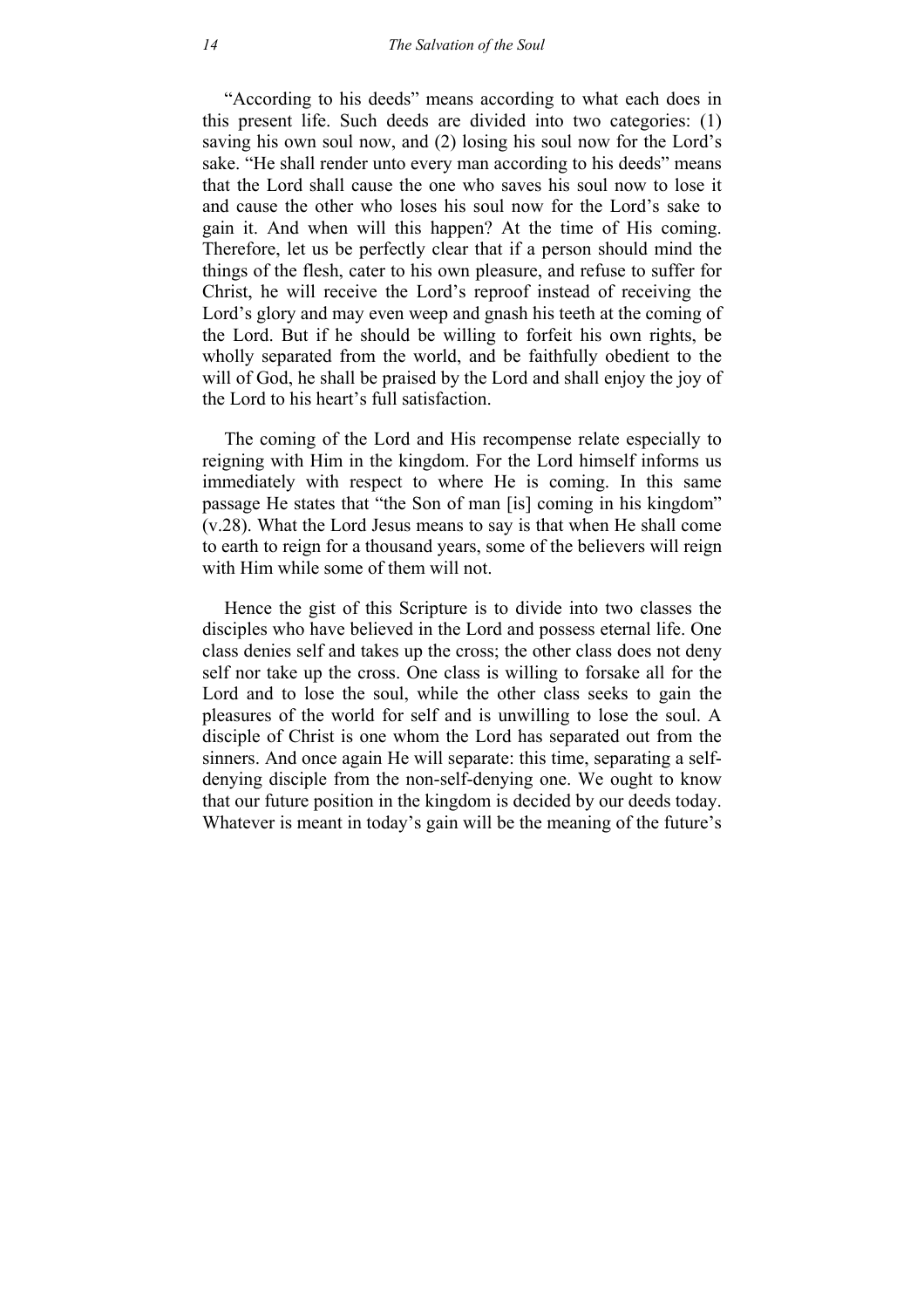gain; whatever is meant by today's loss will be the meaning of tomorrow's loss. If today's gain means gaining the world and avoiding sufferings, then the future gain for the self-denying one will mean gaining the world without sufferings. If today's loss means forsaking the world and not following one's own will, then future loss for the non-self-denying one will mean losing the world and not getting what one desires. This is what the Lord means: that all who are gratified by the world today shall lose the position of reigning with Him in the future. Consequently, the salvation of the soul is quite different from what we commonly know as the salvation of the spirit (which means having eternal life).

How is the spirit saved? "That which is born of the Spirit is spirit" (John 3.6). We are told in the context of John 3 that he who believes has eternal life. To the believing one, his spirit is saved. Accordingly, the salvation of the spirit means having eternal life. But how is the soul saved? The passage which we have been considering tells us that if we lose our soul for the Lord's sake, our soul shall be saved. And hence the salvation of the spirit is to have eternal life while the salvation of the soul is to possess the kingdom.

The spirit is saved through Christ bearing the cross for me; the soul is saved by my bearing a cross myself.

The spirit is saved because Christ lays down His life for me; the soul is saved because I deny myself and follow the Lord.

The spirit is saved on the basis of faith: once having believed, the matter is forever settled, never again to be shaken. The soul is saved on the basis of following: it is a life-long matter, a course to be finished.

By faith the spirit is saved, because "he that believeth on the Son hath eternal life" (John 3.36). Through works the soul is saved, because "then shall [the Lord] render unto every man according to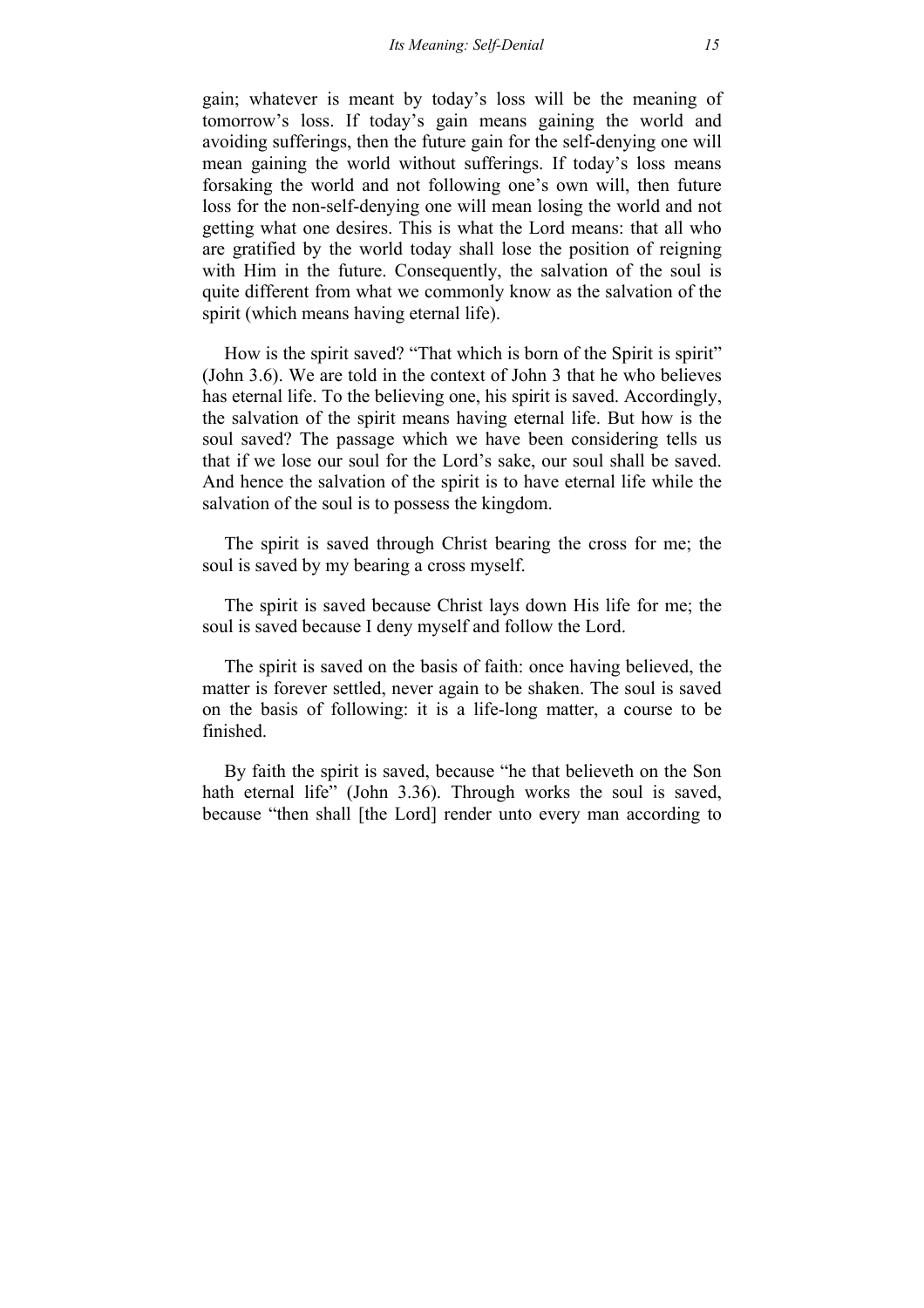his deeds" (Matt. 16.27). Once the spirit is saved, eternal life is assured. Though all the demons in hell may rise up to tempt me, they cannot cause me to perish. Though the angels in heaven come down to smite me, neither can they cause me to perish. Nay, even the triune God cannot cause me to perish. Yet as to the salvation of the soul nothing can be assured today, for whether or not the soul will be gained shall be decided at the coming again of the Lord.

The salvation of the spirit is decided today, because by believing in the Lord one has eternal life. The salvation of the soul, however, is to be decided at the coming of the Son of man.

The salvation of the spirit is a current *gift*, for "God so loved the world, that he gave his only begotten Son" (John 3.16). The salvation of the soul, though, is a future *reward* given at the time of the Lord's return to those who have faithfully followed Him.

In order for the soul to be saved a person must have the spirit saved first. Without the salvation of the spirit, there is no possibility of having the soul saved.

### *Mark 8.31-38*

The record in Mark 8.31-38 generally agrees with what is in Matthew 16.24-28. We will merely point out the slight differences between them.

"Whosoever shall lose his life for my sake and *the gospel's* shall save it" (8.35). Here is added the words "and the gospel's [sake]"— People usually assume that this refers to those who preach the gospel for the Lord. If this were true, would not the preachers be the only ones who would have their souls saved? But what is stated here is simply the gospel and not the preaching of the gospel. What is "the gospel"? None other than "the gospel of Jesus Christ, the Son of God" (Mark 1.1), the "so great a salvation" spoken of in Hebrews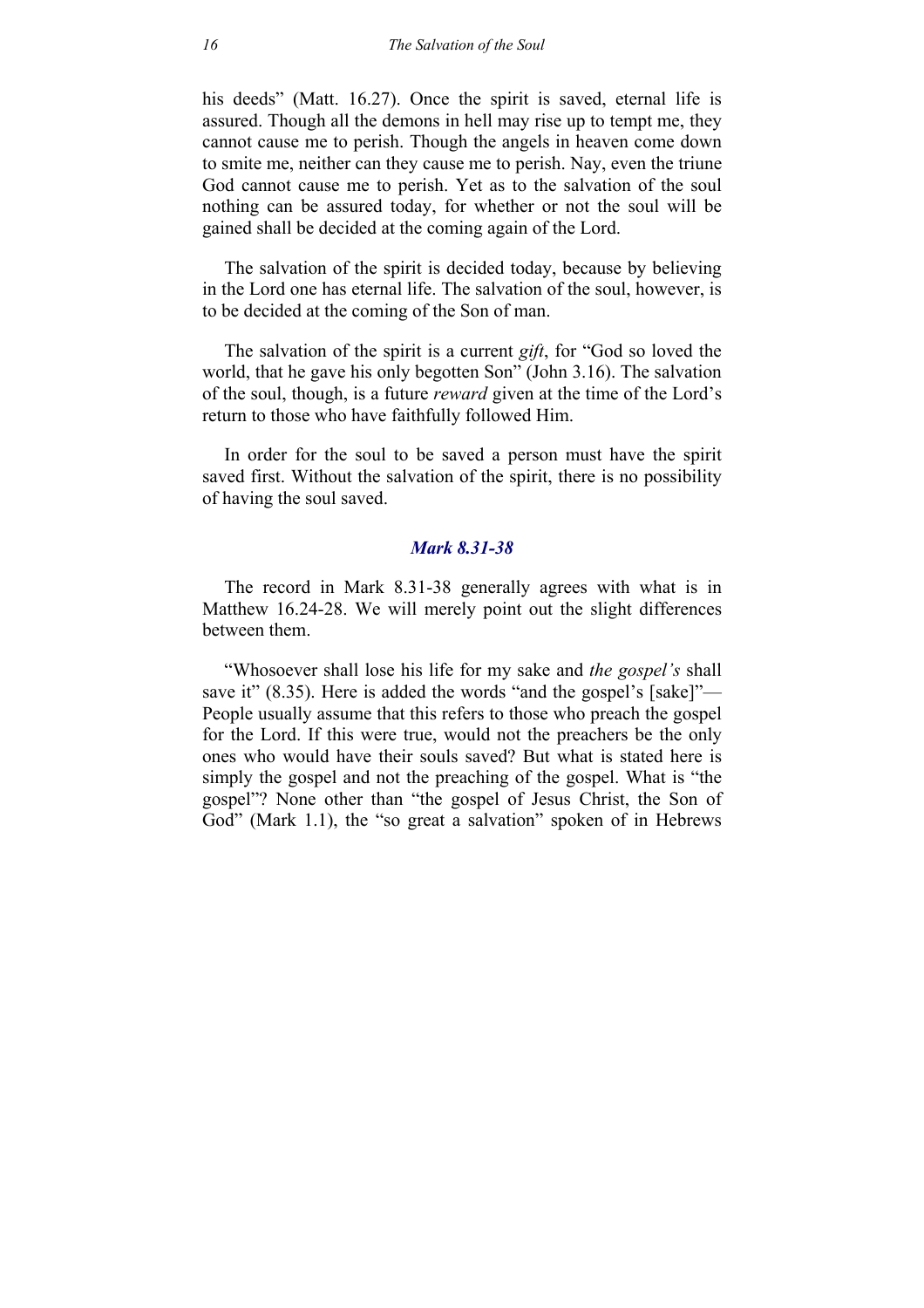2.3-4, which is the "bringing many sons unto glory" (Heb. 2.10). This is not merely the gospel of liberating those who have been slaves to sin by a spiritual coming out of Egypt but is the glorious gospel of a spiritual entering into Canaan. "Shall lose his life for my sake" (Matthew) is a being constrained by love. "Shall lose his life for ... the gospel's [sake]" (Mark) is a being moved by one's own future good, which is for the sake of the kingdom.

"For whosoever shall be ashamed of me and of my words in this adulterous and sinful generation" (8.38). This refers to one who is unwilling to lose his soul life, that is to say, one who in this generation will not suffer for the Lord and for His words. In this adulterous and sinful generation it requires the losing of the soul in order to witness to the Lord's words. Unless a person is really willing to lose his soul he will not be able to witness shamelessly for the Lord in this generation. Many of God's children are never willing nor dare to witness before men on behalf of the Lord who has bought them because they are afraid of being ridiculed and want to preserve their faces. This is a keeping of their own soul in this life. Such people are sure to suffer loss in the kingdom. No one who is not willing to lose his life in this age can see the glory of the Lord in the age to come. All who will reign with Christ in the future will have lost their soul today. No one who loses his soul in this present age will fail to gain it in the next age.

### *Luke 17.26-37*

*And as it came to pass in the days of Noah, even so shall it be also in the days of the Son of man. They ate, they drank, they married, they were given in marriage, until the day that Noah entered into the ark, and the flood came, and destroyed them all. Likewise even as it came to pass in the days of Lot; they ate, they drank, they bought, they sold, they planted, they builded; but in the day that Lot went out from Sodom it rained fire and brimstone from heaven, and destroyed them all: after the same manner shall it be in the day that the Son of man is revealed. In that day, he*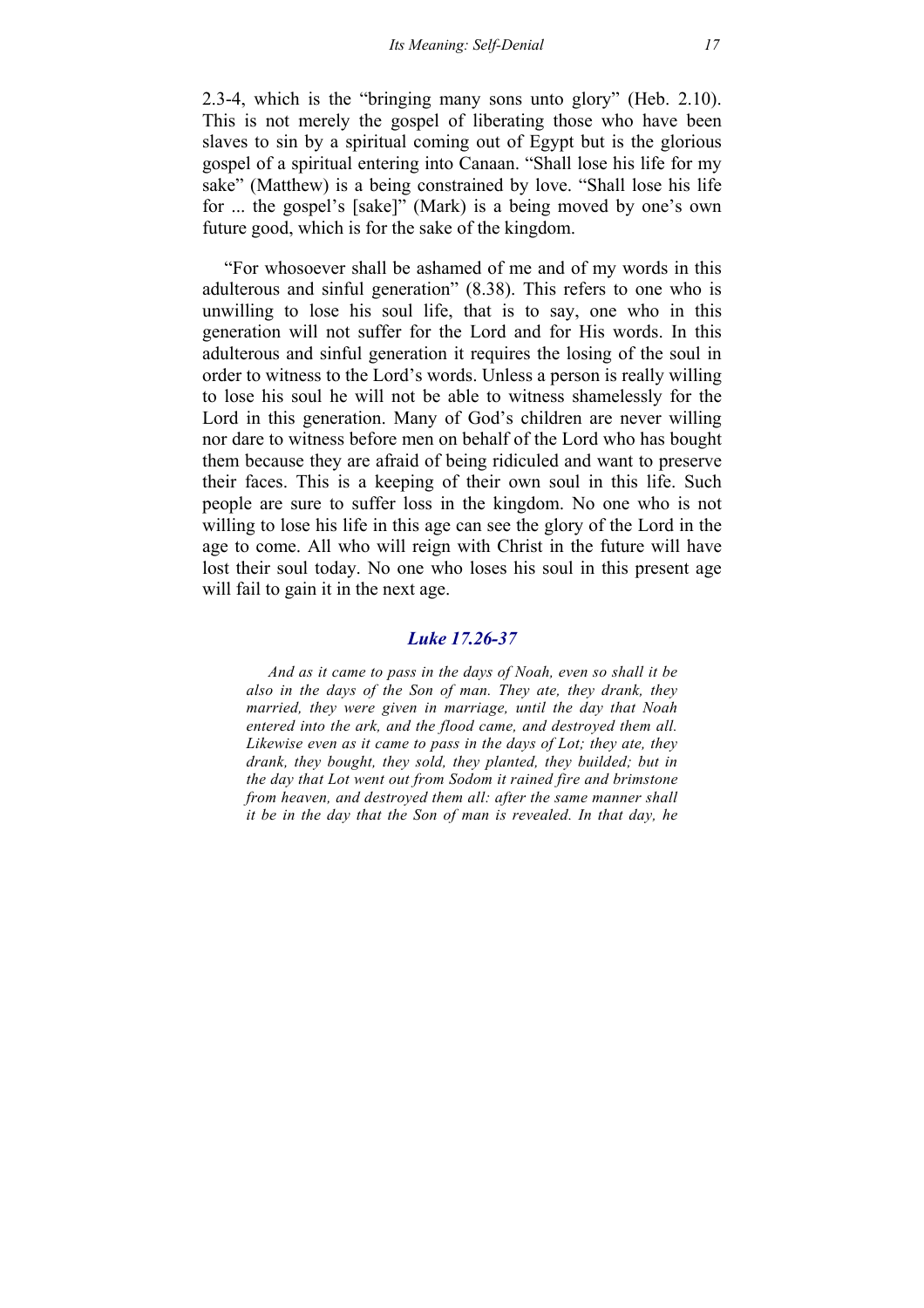*that shall be on the housetop, and his goods in the house, let him not go down to take them away: and let him that is in the field likewise not return back. Remember Lot's wife. Whosoever shall seek to gain his life shall lose it: but whosoever shall lose his life shall preserve it. I say unto you, In that night there shall be two men on one bed; the one shall be taken, and the other shall be left. There shall be two women grinding together; the one shall be taken, and the other shall be left. And they answering say unto him, Where, Lord? And he said unto them, Where the body is, thither will the eagles also be gathered together.* 

In this passage from Luke 17 all the words "life" are "soul" in the Greek original.

Here we are told when the soul shall be saved. "I say unto you, In that night there shall be two men on one bed; the one shall be taken, and the other shall be left. There shall be two women grinding together; the one shall be taken, and the other shall be left" (vv.34- 35). This points to the time of *rapture*. The difference here is that one is taken and one is left. To be taken means to be raptured to heaven (cf. Gen. 5.24). Thus the meaning of verse 33 is clear ("Whosoever shall seek to gain his life shall lose it: but whosoever shall lose his life shall preserve it"). He who has saved his soul in this age shall be left behind at the coming of the Son of man, while he who has lost his soul in this age shall be taken at the coming of the Son of man. There does not appear to be any difference between the two persons, neither in work nor in place; yet in rapture there does come a difference) In a twinkling, what a *vast* difference!

A most serious problem is presented here. If we wish to be raptured, to see the Lord, and to enter the kingdom, we must first lose our souls in this age. For the sake of the Lord, we must forsake the world, forsake all which is not in accordance with the will of God, forsake all which will entangle us, and forsake all that would hinder our hearts from thinking on the things above. Should we be like Lot's wife, trying to preserve the soul and unwilling to forsake anything, we will not be taken up to where the Lord ordains us to be,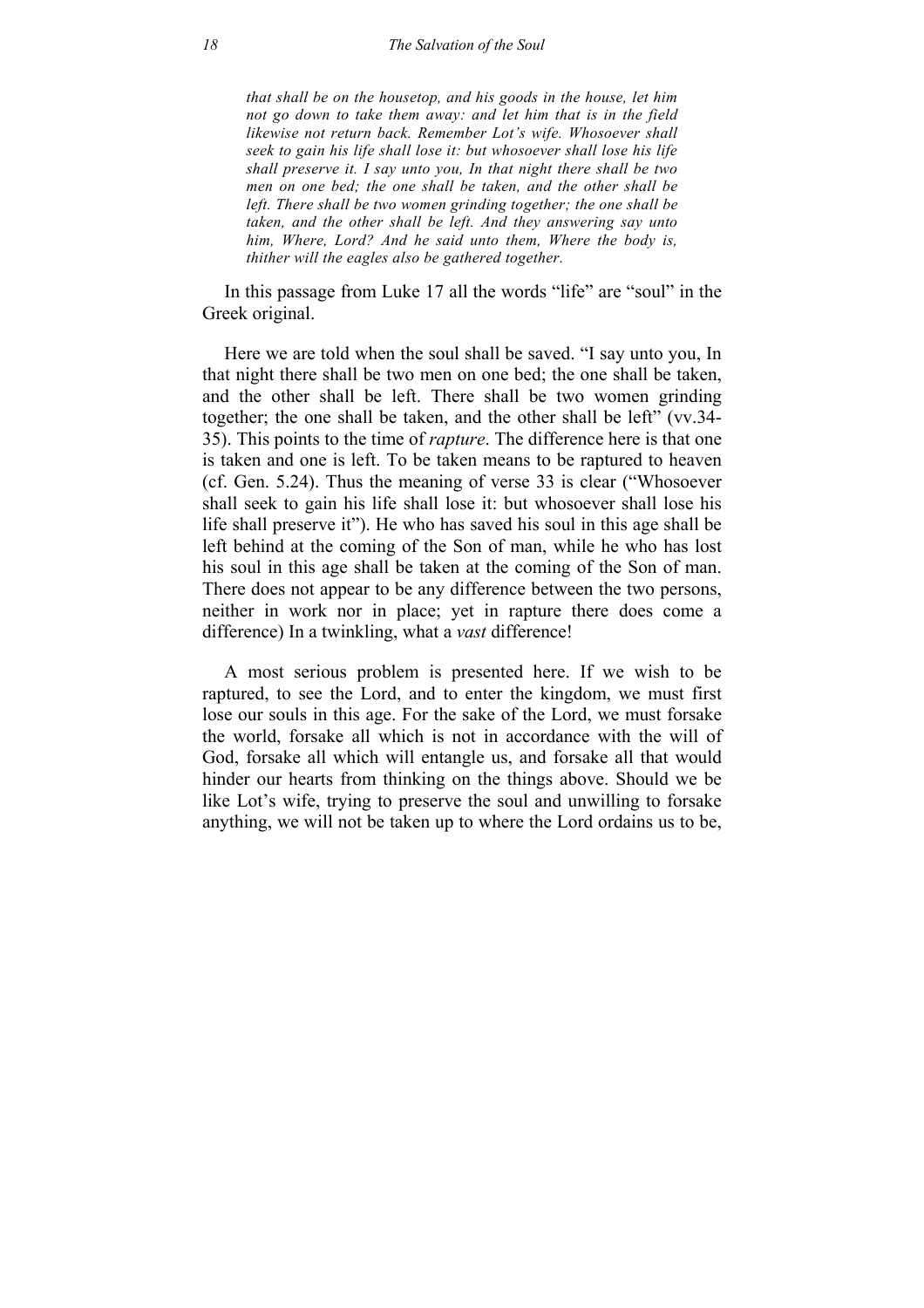even though we may not perish in Sodom and Gomorrah with the sinners. There may be no difference in eternal life, but there *will* be a difference in rapture.

### *Luke 12.15-21*

What is meant by losing the soul? We may obtain an even clearer explanation by reading the following parable from the Gospel of Luke:

*And he said unto them, Take heed, and keep yourselves from all covetousness: for a man's life consisteth not in the abundance of the things which he possesseth. And he spake a parable unto them, saying, The ground of a certain rich man brought forth plentifully: and he reasoned within himself, saying, What shall I do, because I have not where to bestow my fruits? And he said, This will I do: I will pull down my barns, and build greater; and there will I bestow all my grain and my goods. And I will say to my soul, Soul, thou hast much goods laid up for many years; take thine ease, eat, drink, be merry. But God said unto him, Thou foolish one, this night is thy soul required of thee: and the things which thou hast prepared, whose shall they be? So is he that layeth up treasure for himself, and is not rich toward God. (12.15-21)* 

Again, the word "life" here is "soul" in the original text. We may therefore say that to gain the soul means to cause the soul to enjoy, to be happy, and to be satisfied. Contrariwise, though, to lose the soul means to make the soul suffer—to be pained and poor. This rich man, due to the abundance of his grain and goods, has given his own soul enjoyment, pleasure, and satisfaction in this age. He has already gained his soul now.

Thus to gain the soul is to make it happy in this age, while to lose the soul is to leave nothing to it in this age. What our eyes see, our ears hear, and our hands and feet touch are through our body; but that which is conscious of the pleasures therein is the soul.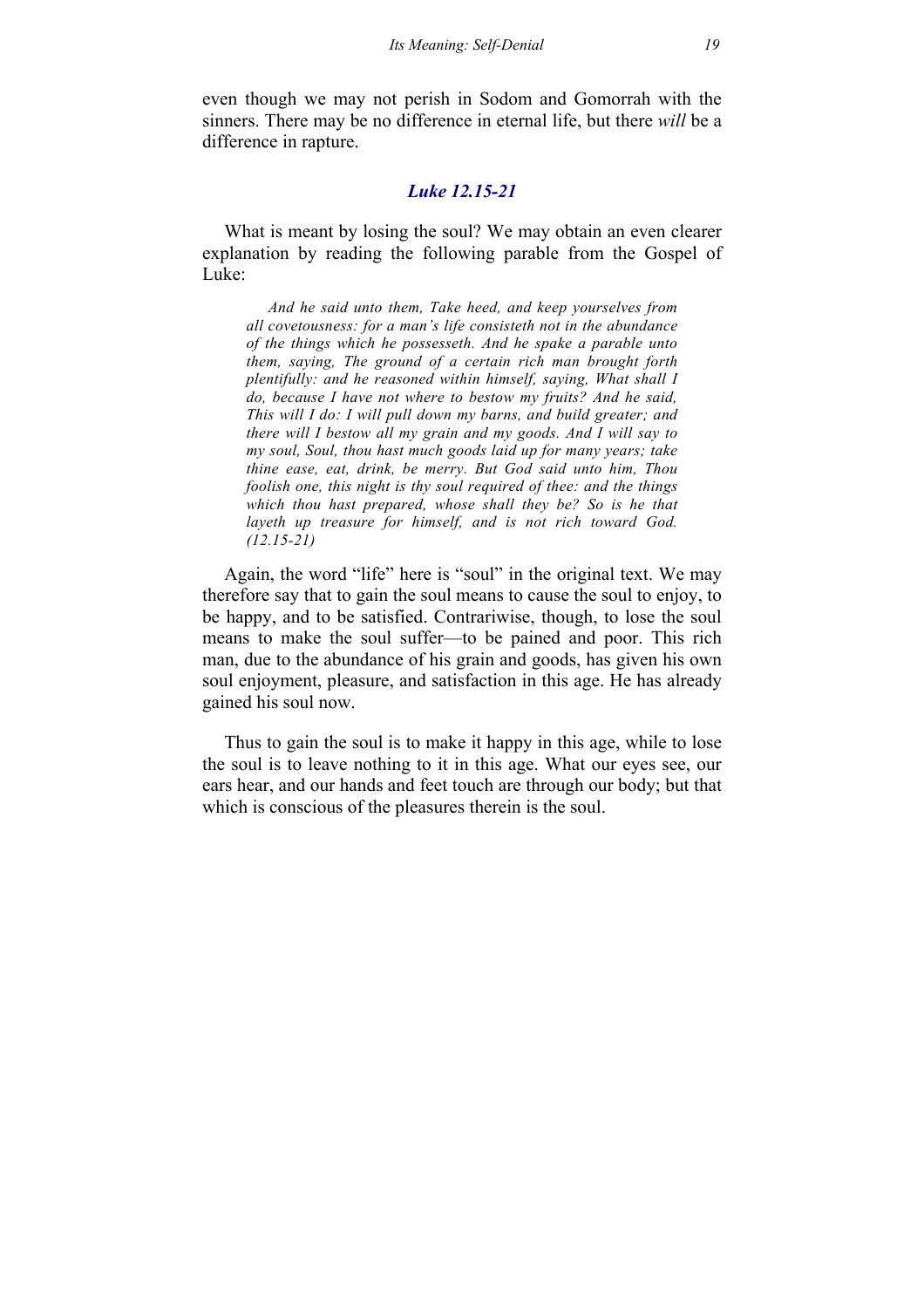The soul is the seat of our natural desires. It enables us to feel and enjoy. The desires of this soul life demand to be satisfied. Beautiful music may soothe the emotion; and literature and philosophy may uplift the thought. Yet if people should seek ultimate satisfaction from these things in this age they will lose satisfaction in the age to come. If we have already received comfort from these things now, we shall lose the glory of the kingdom in the future.

Whoever saves his soul in this age—even if he be a person who believes in the Lord—has already gained the pleasures to be derived from the ears, eyes, and heart; and therefore, in the age to come he shall lose all these pleasures. He who gains now shall lose in the future, while he who loses now shall gain in the future. This is what we should understand about the salvation of the soul. To gain the glory, joy, and satisfaction of the kingdom in the future is to gain the soul. To lose these in the future is to lose the soul.

Having been saved, we obviously may not be "unsaved" ever again. Nevertheless, our deeds have much to do with our position in the future kingdom. What, then, are we now seeking? How difficult it is for young people to forsake the pleasures of this world. Many seek to find satisfaction in a particular dwelling, in food, clothing, amusements, and so forth. They have already saved their own souls today; consequently, they shall lose their souls in the days to come. One who is already saved will never go down to hell; but he may not enjoy the blessings of the kingdom!

The Lord does not train us to be ascetics; He only would persuade us not to be *captivated* by things of this world. These things may be legitimate, yet not all legitimate things are profitable. Hence Paul says, "All things are lawful; but not all things are expedient [profitable—Darby]" (1 Cor. 10.23). Be it clothing, food, or shelter, we ought not seek for our own enjoyment. We should do all things for the glory of God. If we begin to indulge in these things to excess, we have gone astray.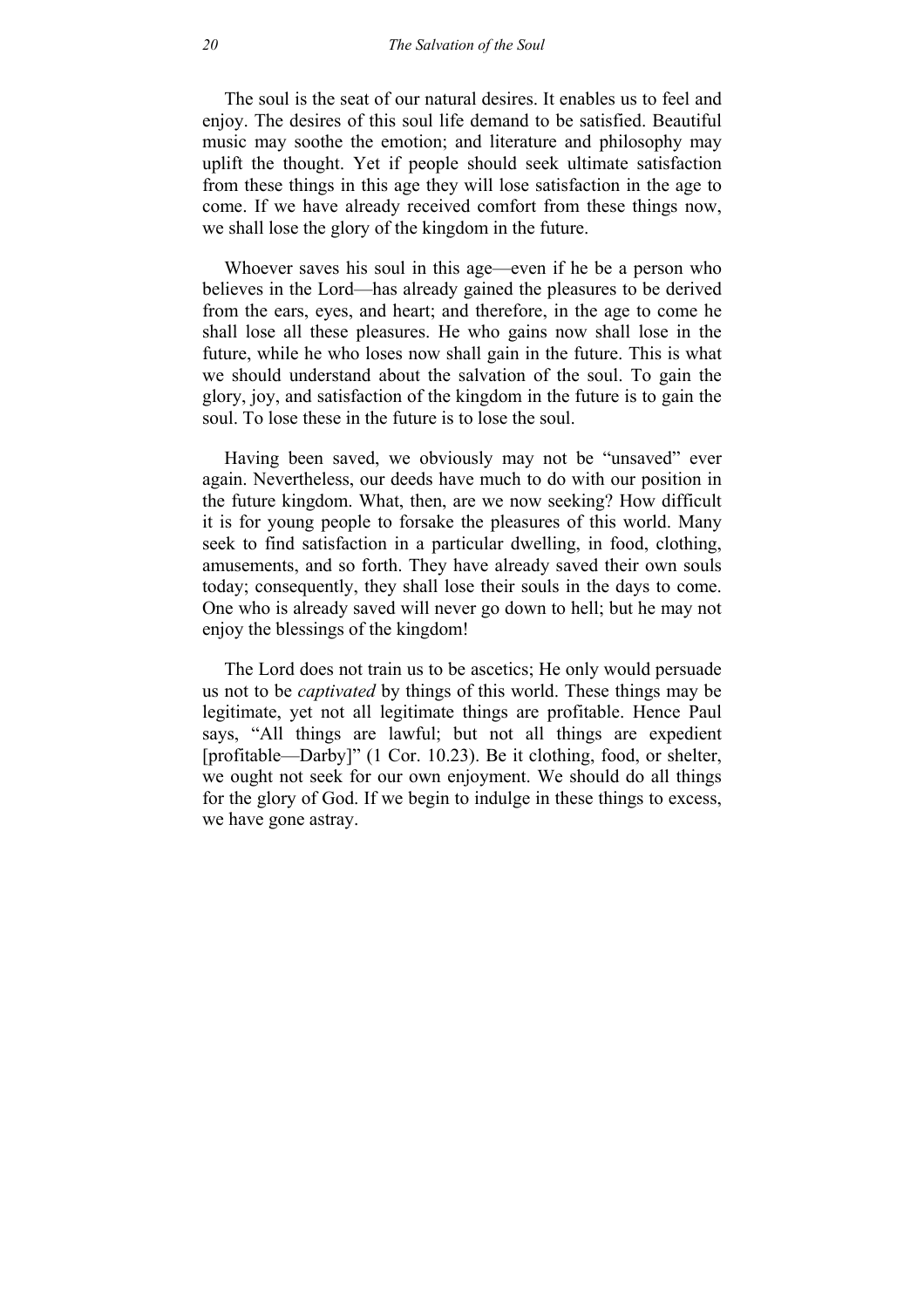He who loves the world saves his own soul. Since sin has entered the world, we must not seek anything from this sinful world.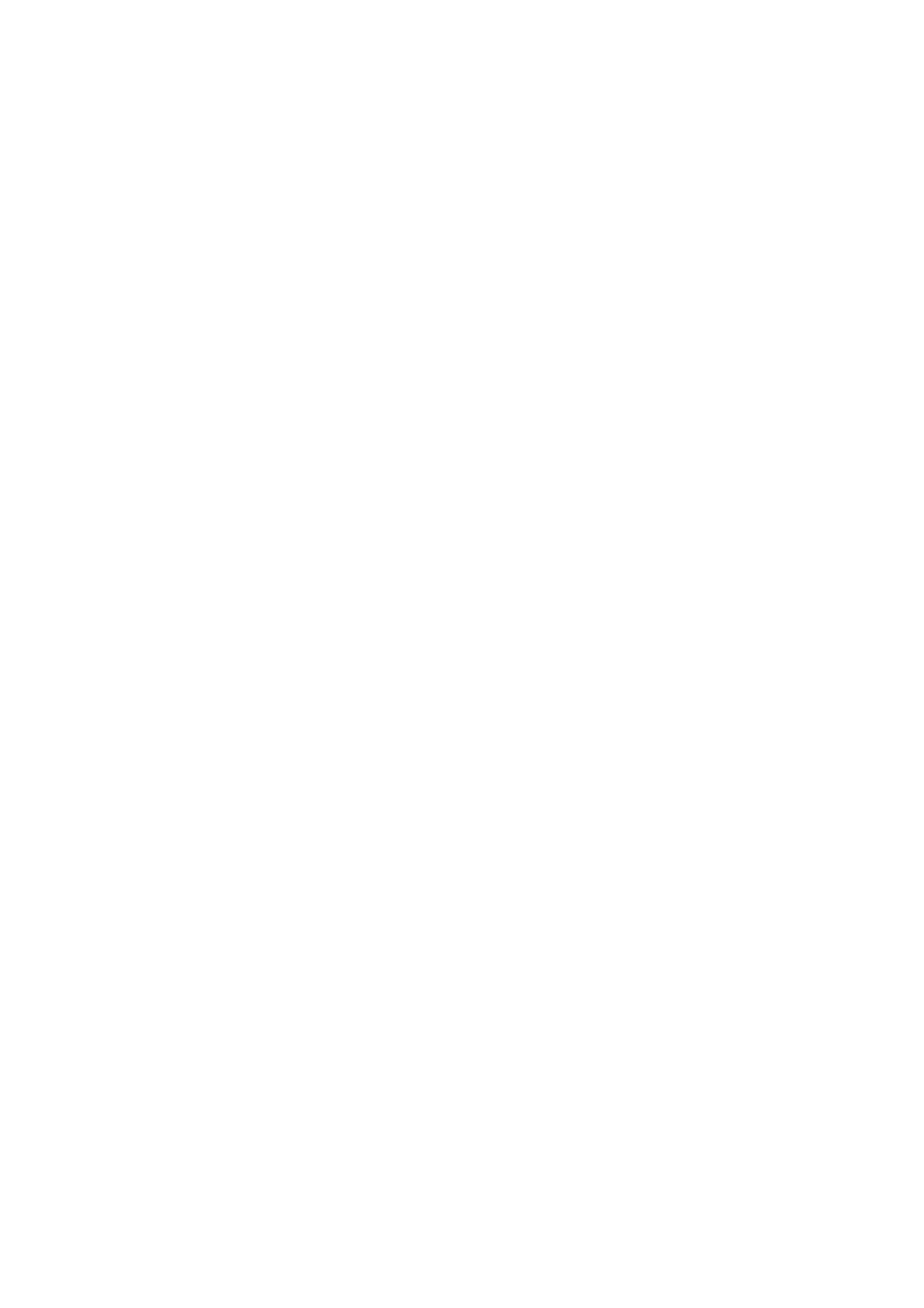

*He that findeth his life shall lose it; and he that loseth his life for my sake shall find it. (Matt. 10.39)*

<span id="page-22-0"></span>**221 Its Means : the Cross**<br> *2 He that findeth his life shall lose it; and he that*<br> *2Its loseth his life for my sake shall find it. (Matt. 10.39)*<br> *2Its us continue with our study of the salvation of the soul.* "Thin Let us continue with our study of the salvation of the soul. "Think not that I came to send peace on the earth: I came not to send peace, but a sword" (Matt. 10.34). Why does the Lord speak in this way? Because everybody thinks that He comes to send peace to the earth. To correct such a concept, He tells His listeners plainly that He does not come to send peace but a sword. Later on we shall see that the peace mentioned here does not refer to the matter of peace and no war among nations in the world; rather, it alludes to certain situations and relationships in one's family.

"I came not to send peace, but a sword"—What does this word mean? By the sword here the Lord does not have in mind a weapon used in warfare or on the battlefield. He simply states that He comes to give a sword to the earth. Did not Simeon say to Mary shortly after Jesus' birth, "Yea and a sword shall pierce through thine own soul" (Luke 2.35)? And such a meaning in the use of the word sword is what is meant here in Matthew 10. It signifies that all along the way in a person's life he may not sail through smoothly, but on the contrary he will be troubled as though a sword were piercing through his soul. Hence what the Lord is attempting to say is that He comes not to make us enjoy but to have us wounded.

"For I came to set a man at variance against his father, and the daughter against her mother, and the daughter in law against her mother in law" (Matt. 10.35). This verse begins with the conjunctive word "for"—indicating that the words to follow are to explain the "sword on earth" mentioned in the preceding verse. Naturally speaking, the relationship between a father and a son is generally considered to be most congenial, but now such relationship will be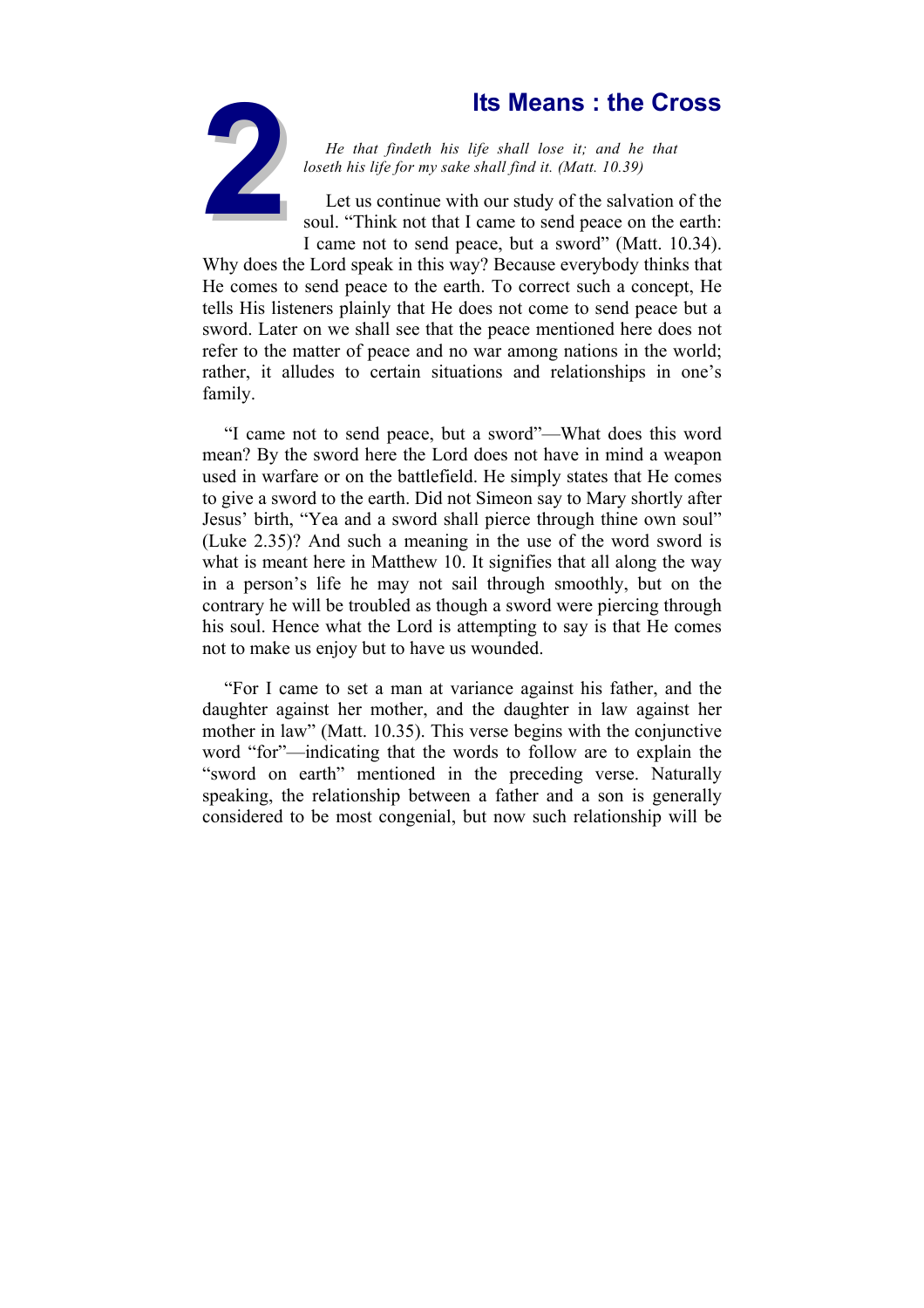marked by alienation. The daughter shall be alienated from the mother, the daughter-in-law shall be alienated from the mother-inlaw, and so forth.

"And a man's foes shall be they of his own household" (v.36). Having a foe is to have bitterness. Those of your own household whom you love will turn their faces against you, thus wounding your heart. There will now be hostility and bitterness in your home.

"He that loveth father or mother more than me is *not worthy* of me; and he that loveth son or daughter more than me is *not worthy* of me" (v.37). Twice in this verse are the words "not worthy" spoken by Jesus. Have you ever wondered why you must love the Lord more than your own father or mother or children? If in the world you love one person more than the Lord, you are not able to be His disciple. To be a disciple of Christ you must love the Lord wholly. This is a condition for being His disciple. It is quite impossible for you to love the Lord and another person equally at the same time.

"And he that doth not take his cross and follow after me, is *not worthy* of me" (v.38). This verse sums up what has been said before—this is a cross! What is meant by taking the cross? The Lord has not said that he who does not take up his burden and follow after Him is not worthy of Him. No, He says that whoever does not take his cross and follow after Him is not worthy of Him. A burden is not a cross. Burden is something inescapable; the cross, however, is subject to personal choice and can therefore be avoided.

What the first cross in history was, so the countless smaller crosses will be which shall follow afterwards: just as the original cross was *chosen* by the Lord, so the crosses for today must also be *chosen* by us.

Some people assume that they are bearing the cross whenever they fall into some hardship or encounter some distress. This is not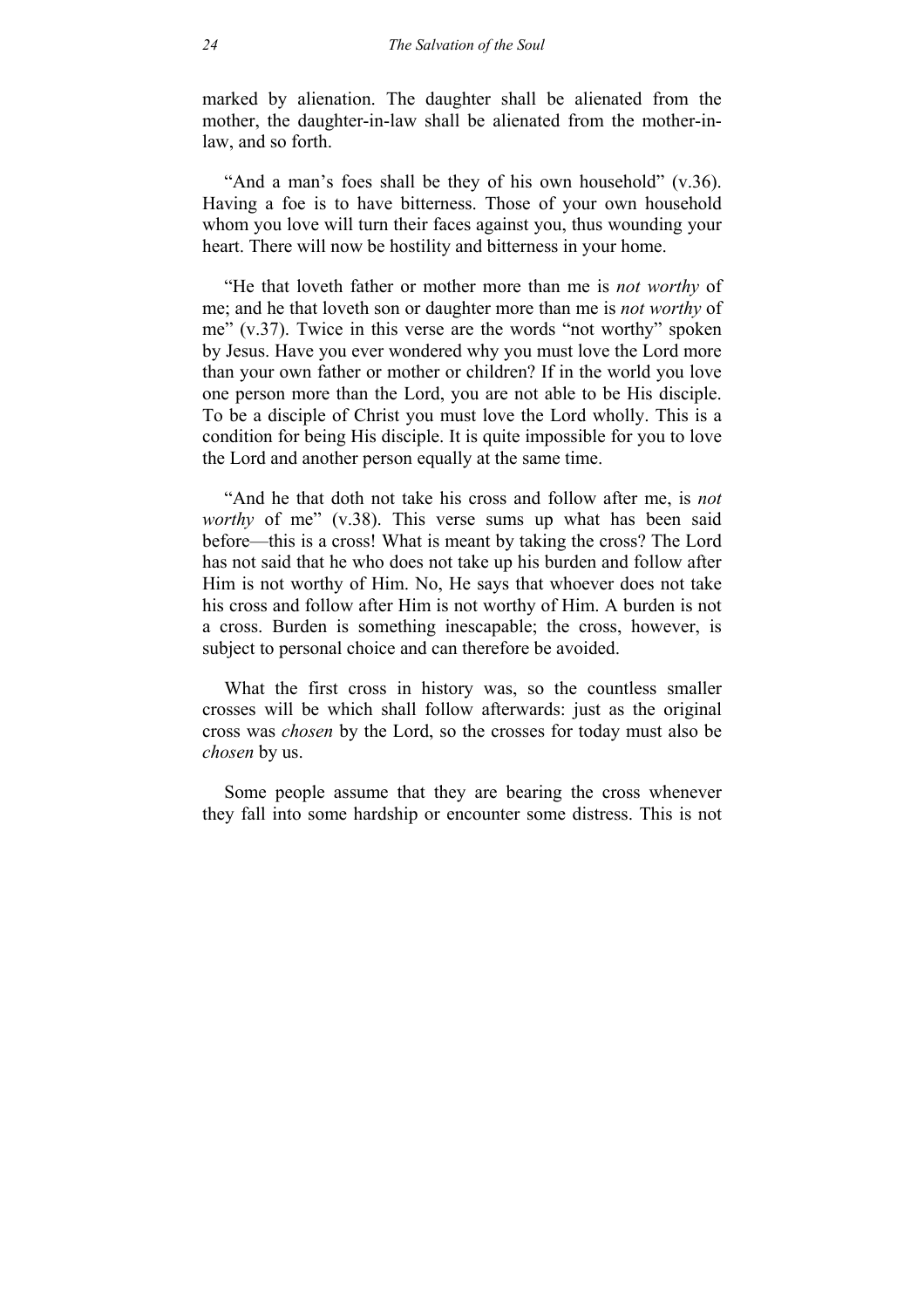true, however, for these kinds of things may quite naturally happen to any person even if that person is not a believer. All the crosses one takes up must be *chosen* by oneself. Yet a person needs to guard himself against an error here, which is, that he must not create crosses for himself. We should *take* the cross, not *make* it.

It is therefore a great mistake to consider all which befalls us as constituting crosses for us to take. Whatever crosses we ourselves have created are not to be reckoned as crosses to take.

What then is a cross? It must be akin to what the Lord Jesus himself has said: "My Father. . . thy will be done" (Matt. 26.42). The Lord asks His Father not to answer as He the Son wills, but as the Father wills. This is the cross. To take the cross is to *choose* the will which the Father has decided. May I say truthfully that if we do not *choose* the cross daily, we have no cross to take up. If the Lord had waited until the cross had come to Him on the earth, how would it have been possible for Him to have been the Lamb slain from before the foundation of the world? For had He not chosen the cross in heaven when He there and then "emptied himself, taking the form of a servant, being made in the likeness of man"? "And being found in fashion as a man, he humbled himself, becoming obedient even unto death, yea, the death of the cross" (Phil. 2.7-8). Our Lord truly *chose* the cross. "No one taketh it [my life] away from me," said Jesus, "but I lay it down of myself. I have power to lay it down, and I have power to take it again" (John 10.18). In accordance with the same principle, our cross must be something which *we ourselves choose*.

In the areas of our clothing, food, and dwelling place we too have our choice. We may choose what to wear, what to eat, and how to dwell. The degree to which we seek these things should only be to the extent of our natural needs in these areas. If we seek to satisfy our lusts with these things, we are not taking up the cross. We may not prescribe who should wear what kind of clothes, eat what sort of food, or live in what type of house; but whoever wishes to derive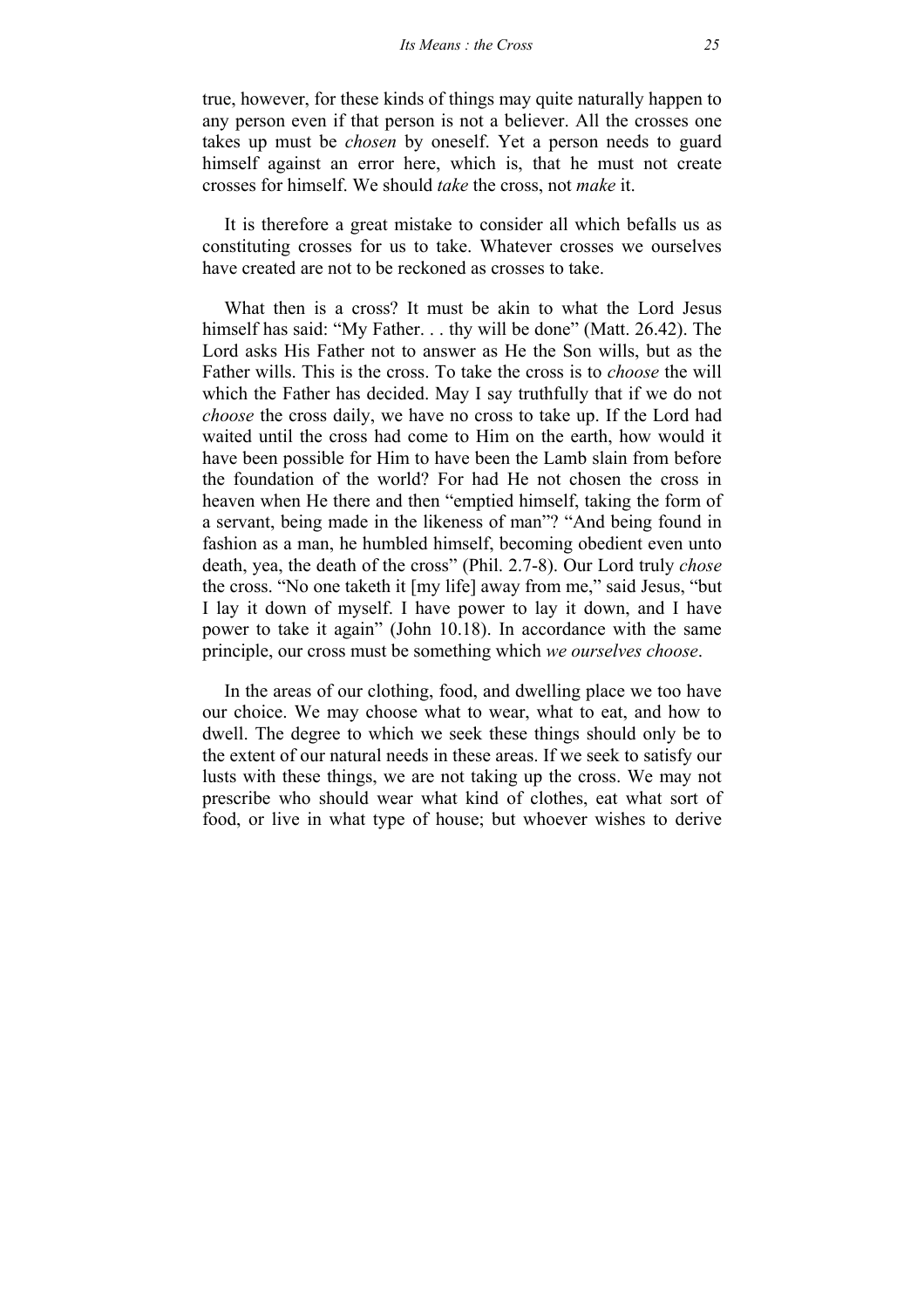ultimate satisfaction from these things does not take up the cross. No one dares to tell you what you should have or what you should not have. On the contrary, it is for you to ask yourself if your soul extracts enjoyment and satisfaction from these things.

Anything which supplies your need is permitted by God. Clothing, food, and shelter are all legitimate. In the Old Testament we can see how God provided these things for the children of Israel. Yet He never intended to have His children fully occupied with these matters. If we look for absolute enjoyment in these areas we are not taking the cross.

How often people are clothed not for protecting the body and are eating not for satisfying their hunger but rather for the sake of pure enjoyment. All natural requirements should be supplied; but the lustful demands of the flesh ought not be met. Nothing should be in excess.

Does God really intervene in the clothing, eating, dwelling, and traveling of man? Indeed He does. And such intervention constitutes the cross. Let us illustrate this matter: When Adam was in the Garden of Eden, all his necessary provisions were duly supplied. He could eat the fruits of all the trees except the fruit of one tree which was the tree of the knowledge of good and evil. Now were he to eat of this tree because its forbidden fruit was good for food and a delight to the eyes but not because it would fill his natural need, this would and did become a "lust" for him. What God allows is restricted to natural requirement; anything in excess of this is improper concerning the things of the world such as clothing, food, and shelter; and hence we should only seek for the supply of *needs* and not the gratification of *lusts*! We must take the will of God as the absolute rule on these things. Otherwise, we may follow the self-will of the flesh in either indulging ourselves to the full or else ill-treating our bodies as though we were holier than others. We need to see that neither extreme is God-approved in His word: that He has neither told us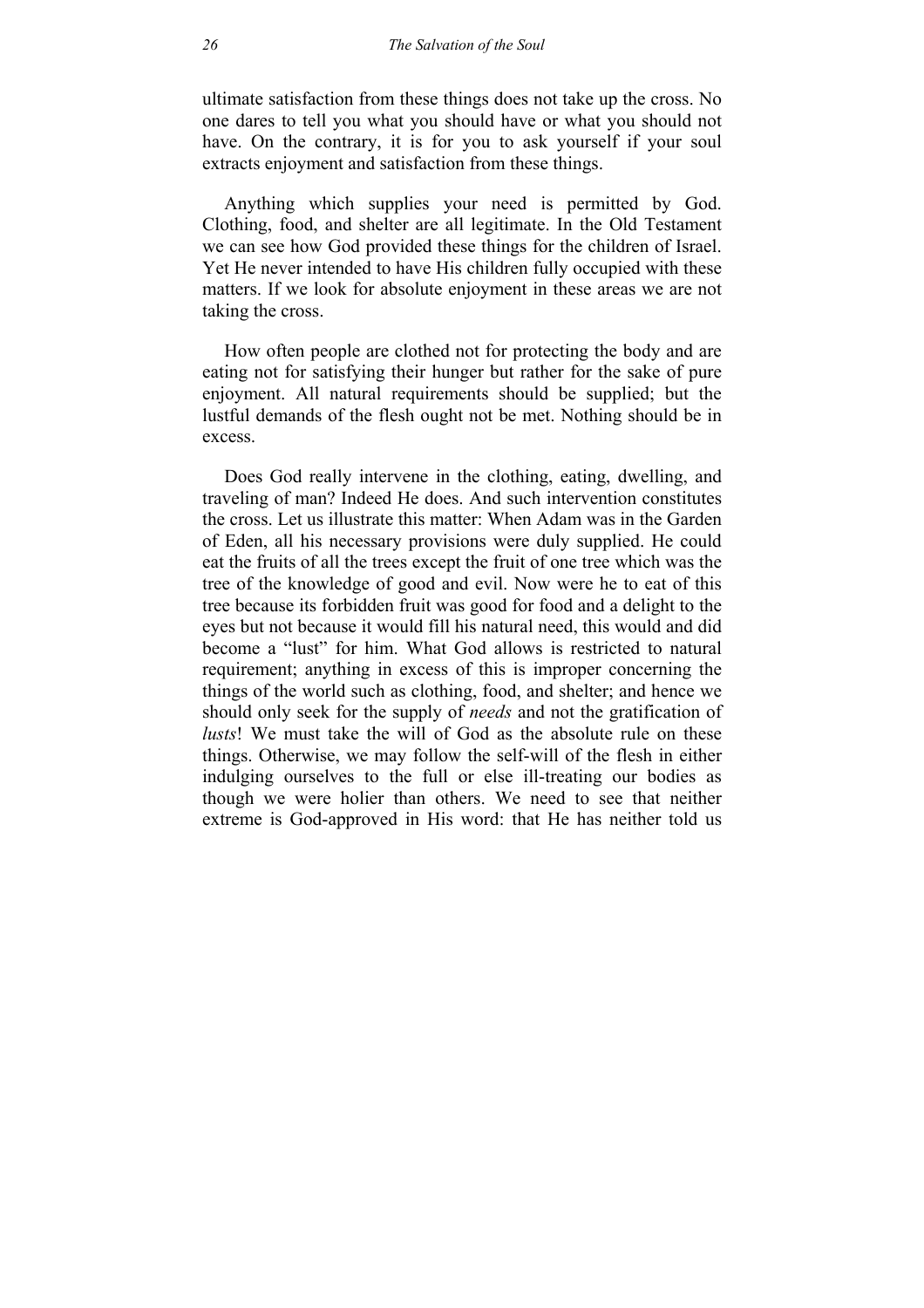that we are to enjoy wantonly the things of this world nor declared that ascetic ill-treatment of the body has any value against the indulgence of the flesh (on the contrary, compare 1 John 2.14-15 and Col. 2.23).

"He that findeth his life [soul] shall lose it; and he that loseth his life [soul] for my sake shall find it" (Matt. 10.39). This verse concludes the Matthew 10 passage we have been discussing. What then is meant by taking the cross? It means for a person to lose his soul life for the sake of Christ, to be wounded in heart for Christ's sake and suffer anguish and sorrow—and all this is a losing of the soul. Some people refuse to suffer or to discipline their emotional desires; and thus in allowing their souls to enjoy excessively, they eventually will lose their souls. Losing the soul for the sake of the Lord is not letting one's soul be gratified in its lustful demands and delights. If for the sake of Christ we give up seeking what we naturally like most, this will be reckoned as losing the soul for His sake.

Let us recognize that the meaning of the gaining of the soul today applies equally to the gaining of the soul in the future; and the meaning of the losing of the soul now is the same as the losing of the soul then. Their meanings must remain the same. In other words, to lose the soul for the Lord's sake denotes the refusal to allow the soul to be gratified and pleased today, and to lose the soul in the future signifies the denial to the soul of satisfaction and enjoyment in the kingdom. When that day shall come, that is to say, when the kingdom shall arrive, some people will have their souls fulfilled while others will have their souls unfulfilled. All who in this age have catered to their soul's desires by excessive enjoyment beyond the natural needs shall not obtain anything in the future kingdom. Similarly, all who for the Lord's sake lose these things in this age shall be fully satisfied in the kingdom age to come. Everyone who overcomes the world shall be rewarded in the kingdom. This is absolutely certain.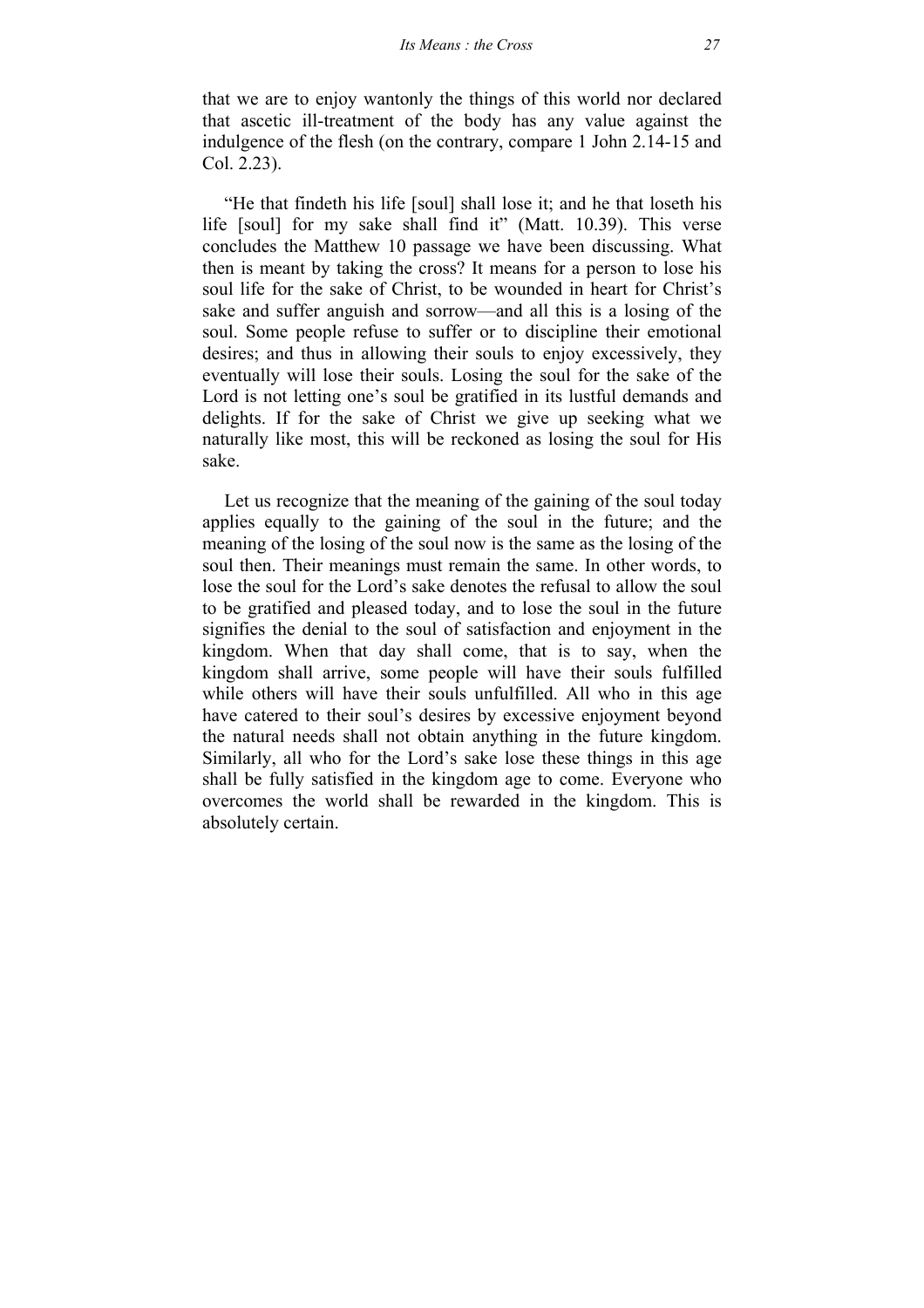The salvation of the spirit is decided at the time we believe in the Lord. The salvation of the soul depends on what we do today. In case you love clothing, eating, and friends and have all of them to your soul's satisfaction, let me tell you by the authority of the Lord that you will miss the glory of the kingdom. "Blessed are ye that weep now," says the Lord, but "woe unto you, ye that are full now!" (Luke 6.21,25) Why does woe betide those who are full? Because they are already full *now*. Why are those who now weep blessed? Because they shall be filled *in the future*. Such, then, is the difference between woe and blessing.

### *Luke 14.25-35*

"Now there went with him great multitudes: and he turned, and said unto them" (v.25). Why are there such great multitudes going with the Lord? Because He has just preached the gospel. As is indicated in the parable which precedes this verse, He invites a great number of people to come. In fact, all who want to eat have come. Many are the Christians; how very joyous it is to be saved. How good it is to be born again and thus to possess the grace of God. These people go along with the Lord, and to them He turns to speak. The purport of what He will next say is this: Yes, you are saved; but if you want to follow Me, you will now have to fulfill certain conditions. He thus raises the standard of truth, for He will not lower God's ordained yardstick on account of the great multitudes. Can we therefore refrain from speaking of the lofty truths of the kingdom, with its reigning and so forth, because of men?

The door by which to believe in the Lord Jesus and to be saved is wide, but the door by which to follow Him and to be glorified with Him is narrow. "Him that cometh to me I will in no wise cast out" (John 6.37). This is salvation. Yet there are conditions for those who desire to follow the Lord and be His disciples.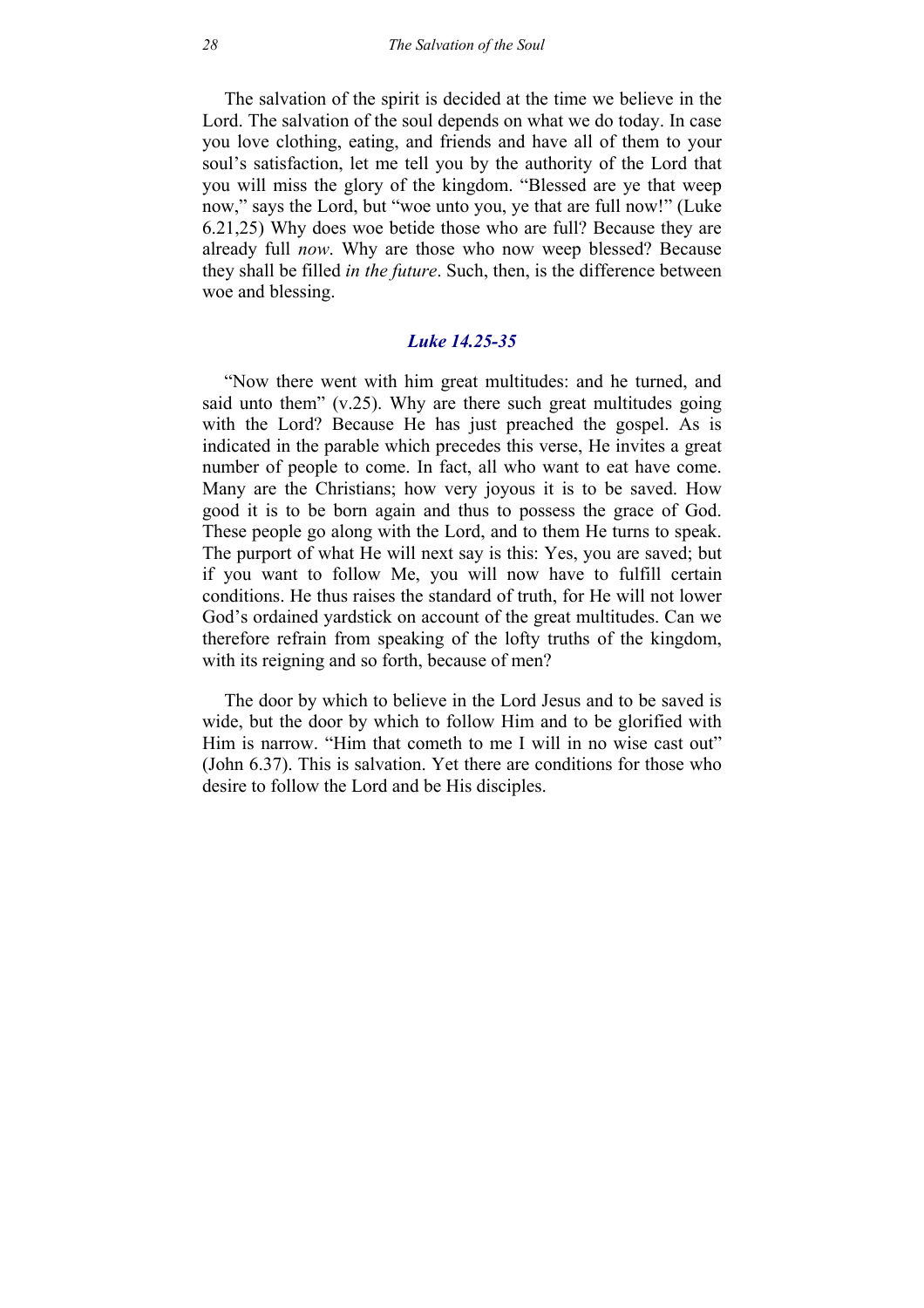"If any man cometh unto me, and hateth not his own father, and mother, and wife, and children, and brethren, and sisters, yea, and his own life [soul] also, he *cannot* be my disciple" (Luke 14.26). Here the Lord rekindles the question concerning the soul. He first mentions father and mother and wife and children and brothers and sisters; then He mentions the soul. If anyone is able to not look at his soul as precious, he is free from all attachments. One ought to lay aside anything that gladdens and pacifies the soul.

The Lord does *not* say that one should cast out his father and mother and wife and children and brothers and sisters. What He *does* say is that one must get rid of his natural life so that he may gather up all his love which he has for other people so as to love the Lord more. This is a must. Before a man begins to follow, a formidable barrier is put up before him by the Lord. If he can surmount this barrier, he will be able to overcome everything in the future. The Lord does not wait to set up that barrier *after* one has entered the door. No, the barrier stands there right from the start. And whoever surmounts this barrier is fit to be the Lord's disciple.

After Christ has saved a person, the first thing which stands at the door of discipleship is this condition. The Lord does not lay down this condition three or five years after a person is born again. Whether a person will be His disciple is a matter to be decided at the very beginning.

"Whosoever doth not bear his own cross, and come after me, cannot be my disciple" (v.27). This explains the preceding verse. What happens is a bearing of the cross.

Then the Lord presents three parables to illustrate the bearing of the cross.

1. The Parable of Building a Tower (vv.28-30)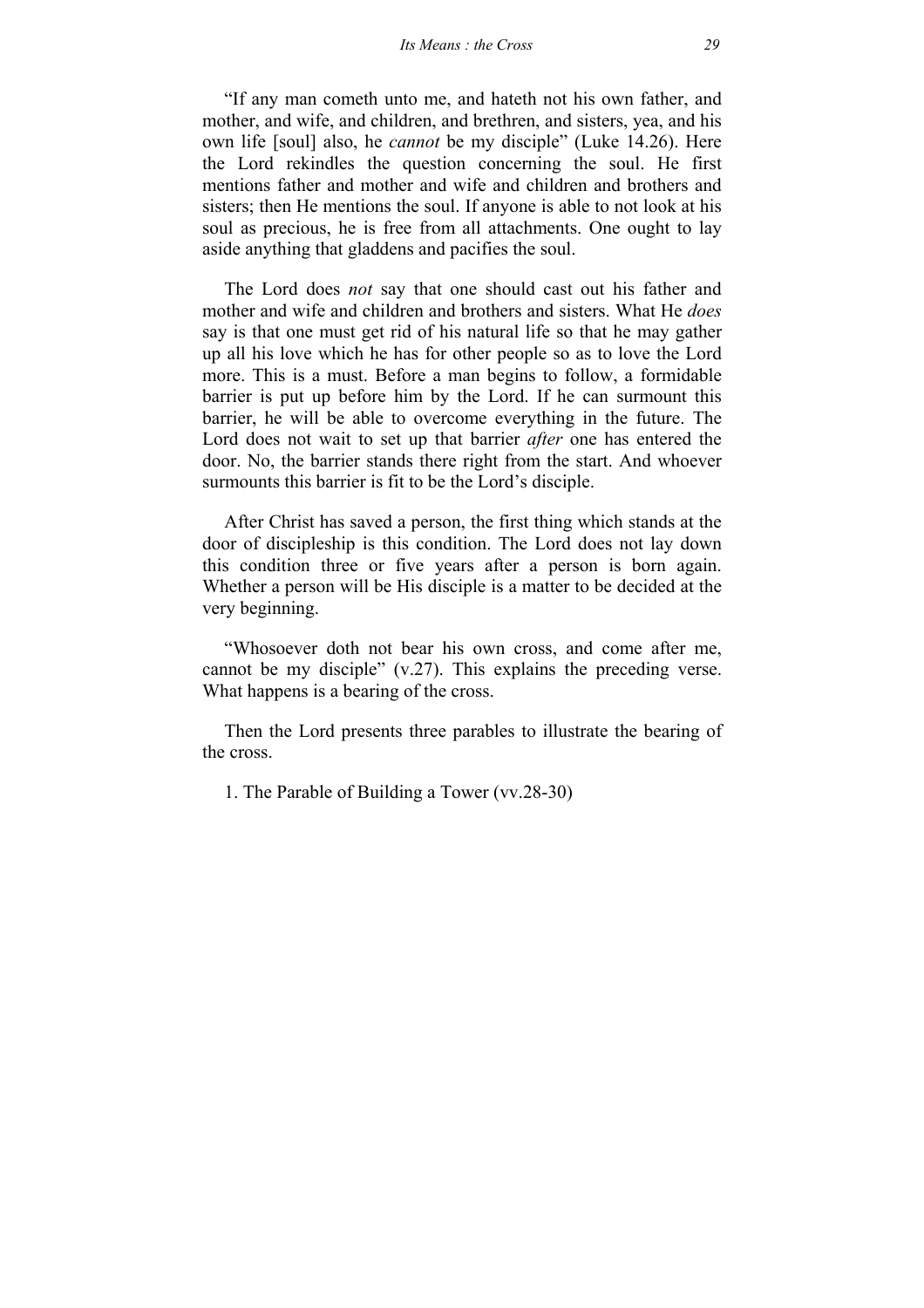"For which of you, desiring to build a tower, doth not first sit down and count the cost, whether he have wherewith to complete it?" (v.28) The Lord talks about counting the cost. May we not easily construe this to mean that if we do not have the funds we may as well give up the whole idea of building a tower? Yet if so, the Lord would not have called the great multitudes (who have very little) to follow Him. Is it, then, that because of the lack of funds we do not need to build? Not at all. For if everyone puts in all he has, no one would dare to say there is insufficient funds. What the Lord really means to say here is whether a person is willing to put up *all* he has in order to build a tower. For example, if the building of a tower will cost \$500 and a man is only willing to put in \$300 while keeping his remaining \$200 for other purposes, this cannot be viewed as not having a sufficient fund. It becomes insufficient only because he keeps a part back for purposes other than building the tower. He who keeps back love for others is unable to love Christ. One must hate his own father and mother and wife and children and brothers and sisters—and even his own life—in the sense of taking them out of his heart. Christ does not ask how much a person gives but rather if he has given all to Him.

"Lest haply, when he hath laid a foundation, and is not able to finish, all that behold begin to mock him, saying, This man began to build, and was not able to finish" (vv.29-30). Such will be the end of him who is unwilling to love the Lord wholly. He has to cease building the tower after the foundation is laid because he keeps back something and is not willing to give all to the Lord.

2. The Parable of War (vv.31-32)

"Or what king, as he goeth to encounter another king in war, will not sit down first and take counsel whether he is able with ten thousand to meet him that cometh against him with twenty thousand?" (v.31) To mobilize ten thousand does not mean that ten thousand are all the soldiers the king has. It simply means that he is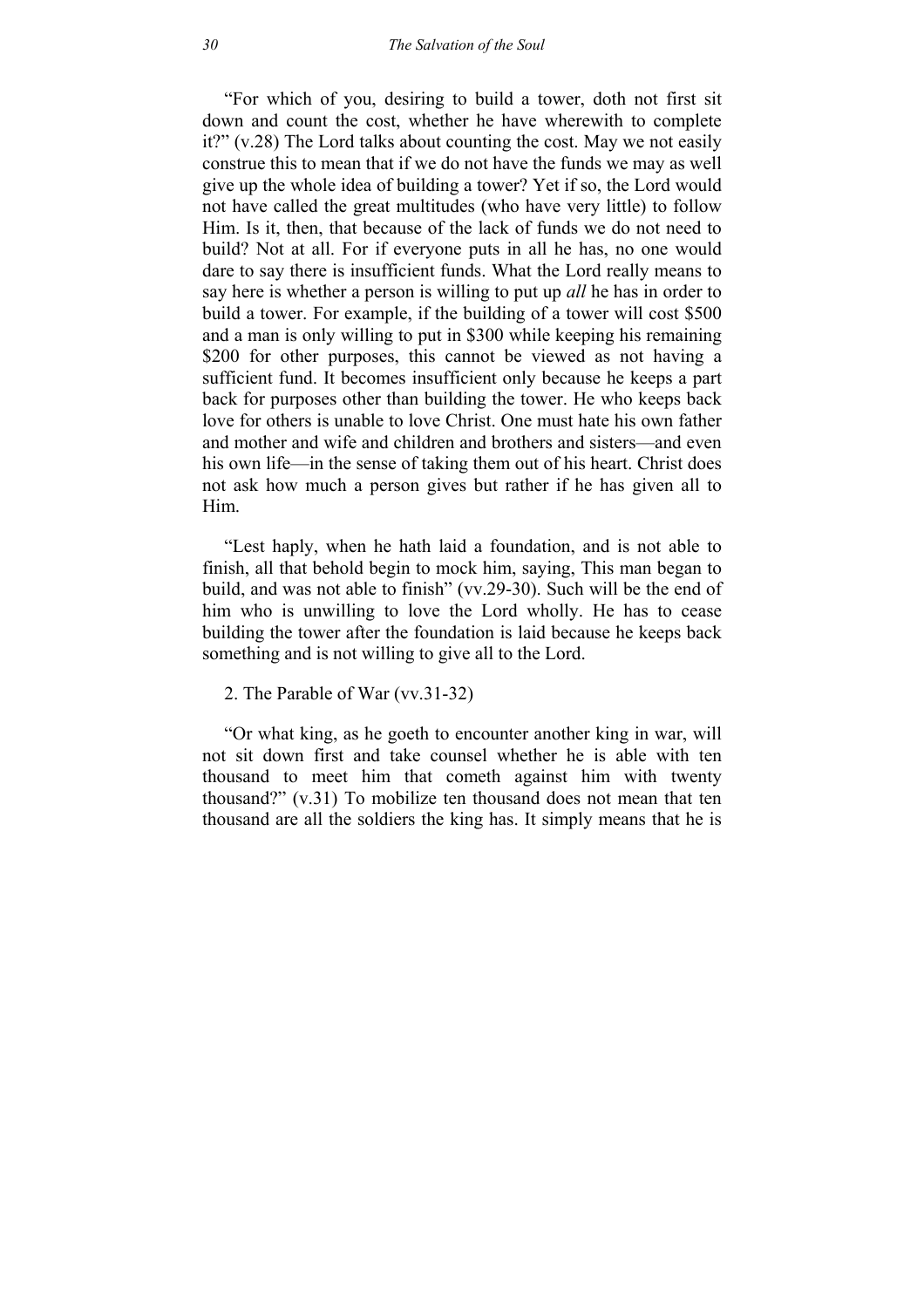willing to use *only* ten thousand. Were he to mobilize the entire nation he no doubt would be victorious.

"Or else, while the other is yet a great way off, he sendeth an ambassage, and asketh conditions of peace" (v.32). This is to say that if the king is not willing to throw in all his troops, it is far better for him to ask for conditions of peace and to acknowledge his defeat.

Whoever is willing to put in *all* in building or in war will find everything just right; but if he should keep back a little, he will experience just that much insufficiency. Suppose I go to a book store to buy a Bible, and it costs 60 cents which is just what I have. If I only pay 10 cents, this naturally is not enough; but even if I pay 59 cents and merely keep back one penny this still is not enough. It is therefore absolutely certain that whoever does not take up his cross and follow the Lord wholly is not worthy nor capable of being a disciple of the Lord.

Not due to insufficiency, but because of keeping back a little. Now this not keeping back anything is the cross. We must lay everything on the cross. Some may ask how do we know that this parable teaches the necessity of laying all on the cross? Because this is what the Lord himself explains in the following verse.

"So therefore whosoever he be of you that renounceth not all that he hath, he cannot be my disciple" (v.33). This verse comments on the above two parables. The problem with these two persons already mentioned does not lie in their not having enough but in their not being willing to spend all. How frequently we want both; we are so double-minded as to love the world on the one hand and to love the Lord on the other. For us to love the Lord entirely, this we cannot do; yet to love only the world is something we feel ashamed of as being unfair to the Lord. In anyone's unwillingness to spend all to build the tower and yet being apprehensive of not spending at least a little, the outcome will be to have the foundation laid but with the tower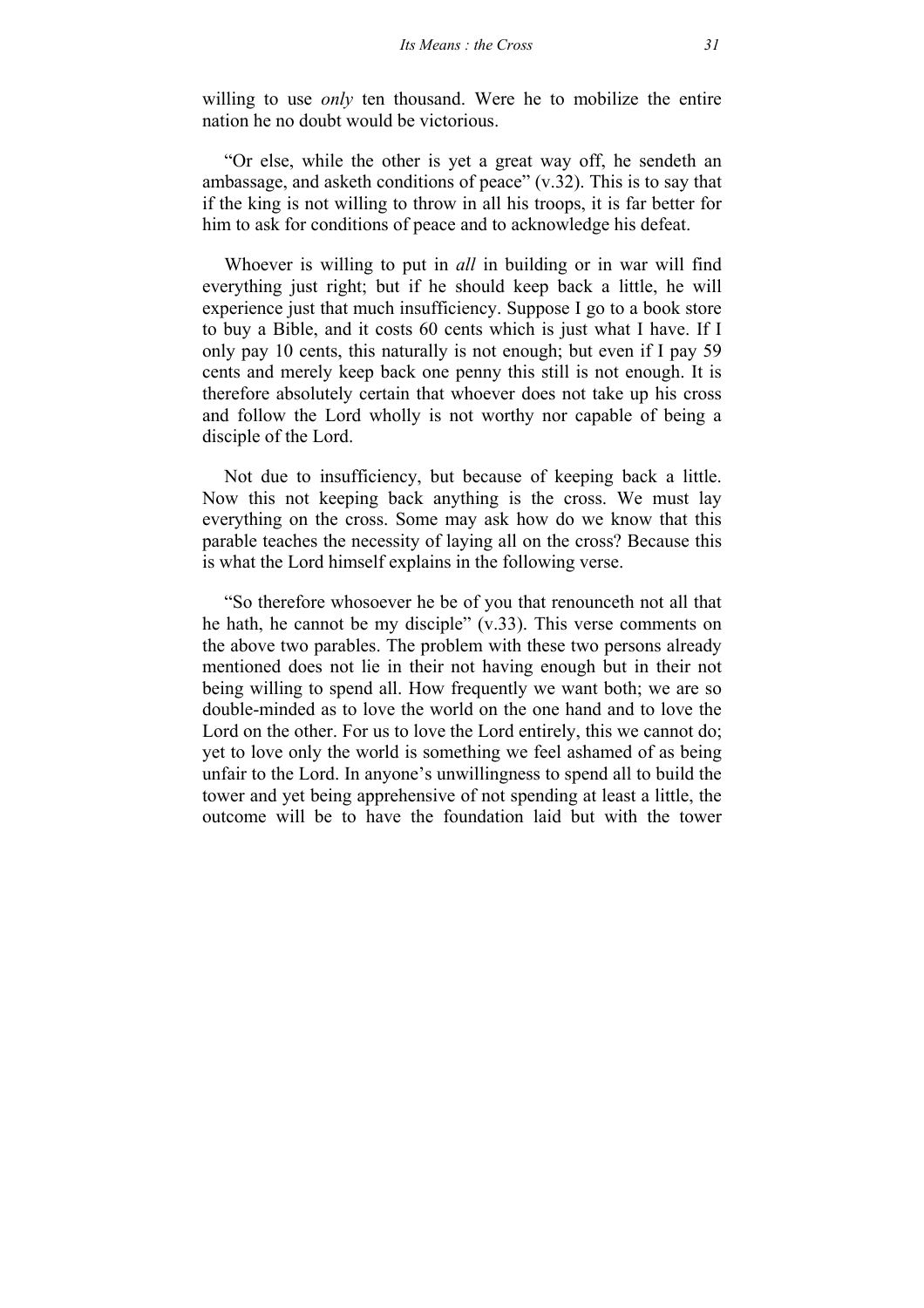unfinished. In being unprepared to commit all one's fighting men, the only course left to a person is to send an emissary to ask for terms of peace. Such people need not consider the matter of being the Lord's disciples. To be a disciple of Christ, one must renounce all he has. He cannot hold on to the world with one hand and with the other hold on to the Lord. He must lay down one side or the other—and if not the world, then Christ.

#### 3. The Parable of Salt (vv. 34-35)

This parable depicts the consequences of these two classes of people about whom we have just discussed. According to Matthew 5.13 ("Ye are the salt of the earth"), salt here in Luke must point to the Christian.

"Salt therefore is good: but if even the salt have lost its savor, wherewith shall it be seasoned?" (v.34)—Salt is good, for it is profitable to men. "Savor" speaks of being set apart and sanctified. What is of tremendous importance to a Christian is to be separated from the world. If salt has lost its savor, how can it be seasoned again? For example, a man buys a piece of fresh meat and thinks of seasoning it with salt. If there is no salt, what can he do to make the meat salty? Or if the salt itself has lost its salty savor, how can he make salty meat?

"It is fit neither for the land nor for the dunghill: men cast it out" (v.35a). This verse speaks of the consequence of our losing our Christian savor, even losing our separation from the world.

"Land" represents the kingdom. To place a savorless Christian in the kingdom of God is most unfit.

"Dunghill" is a defiled and unclean place, and hence suggests hell or the lake of fire. To put a Christian who has lost his savor into hell is equally unfit, for he is already saved.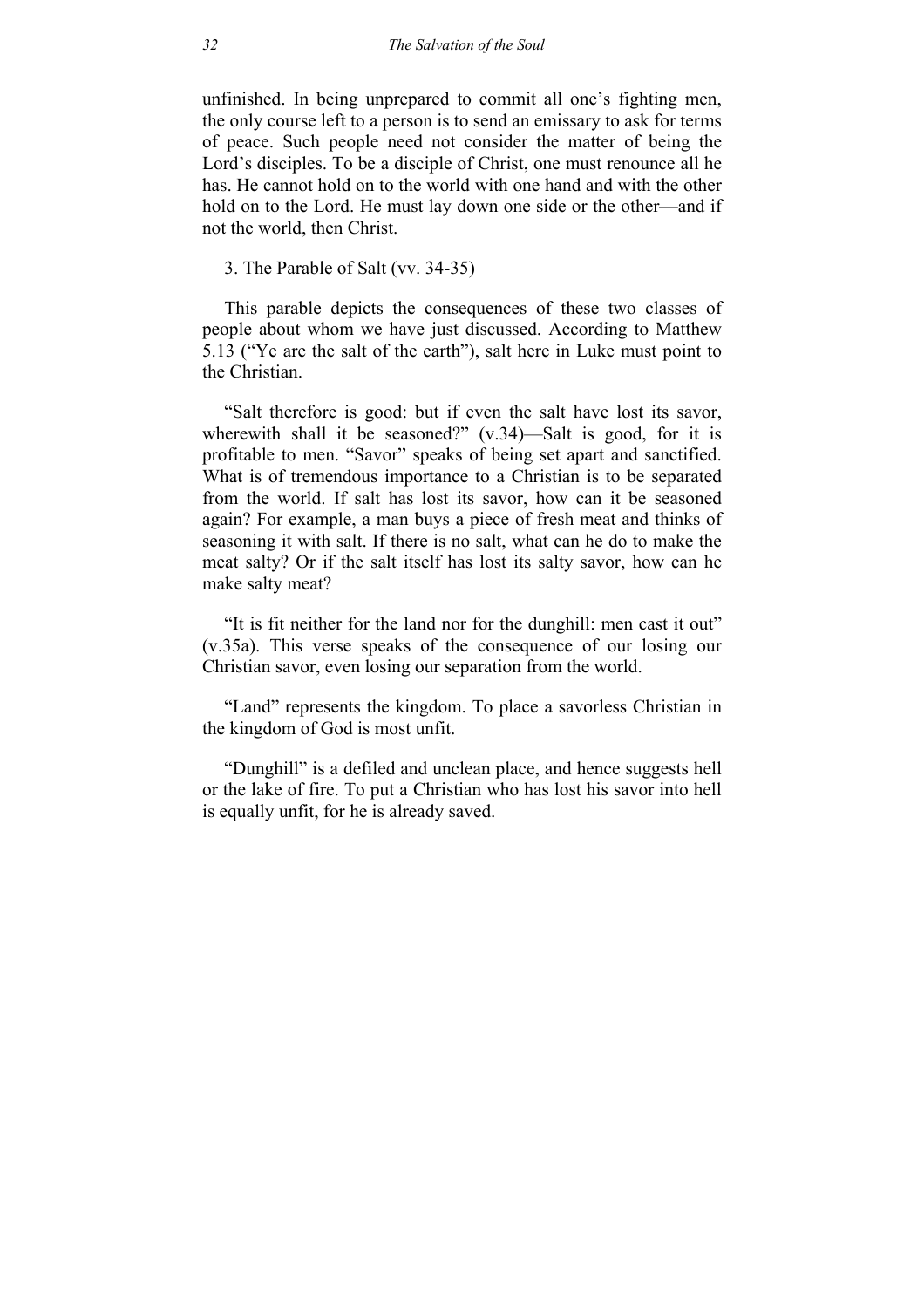"Cast it out"—Since he is unfit for either the kingdom or for hell, he must be cast out; that is to say, he must be cast out from the glory of the kingdom.

"He that hath ears to hear, let him hear" (v.35b). This is a word of warning. Anything which causes us to be disjointed from Christ causes us to lose our proper savor. Savor is strength, savorlessness is weakness. How very serious is this matter! We must not love the world. We must instead love the Lord—and with our whole heart. Otherwise, we will have no part in the kingdom. The question is not how much have I done, but am I on the altar. Let us consecrate ourselves to the Lord today, for it will be too late when that day (the day of His coming) arrives.

All three parables inform us of the life of a believer who does not lose his soul today. The reason for not spending all the funds to build a tower, for not mobilizing all the forces to fight a battle, and for becoming savorless salt through mingling with the world is the love of one's own soul, is a not being willing to let self suffer or to forsake the loveliness of the world. To such a person as this, the glory of the future kingdom is only dimly seen because he cares only for the present moment. Were he willing to deny the demands of his own soul by denying himself, taking up the cross and doing the will of God, it would not be hard for him to build or fight, to hate his father, mother, wife, children, brothers, sisters, and even his own life, and to be separated wholly from the world to become salt with savor. If in this age we do not lose our soul but instead do what we like, or if our consecration is imperfect, we will be cast out during the kingdom time and be mocked as having failed in discipleship.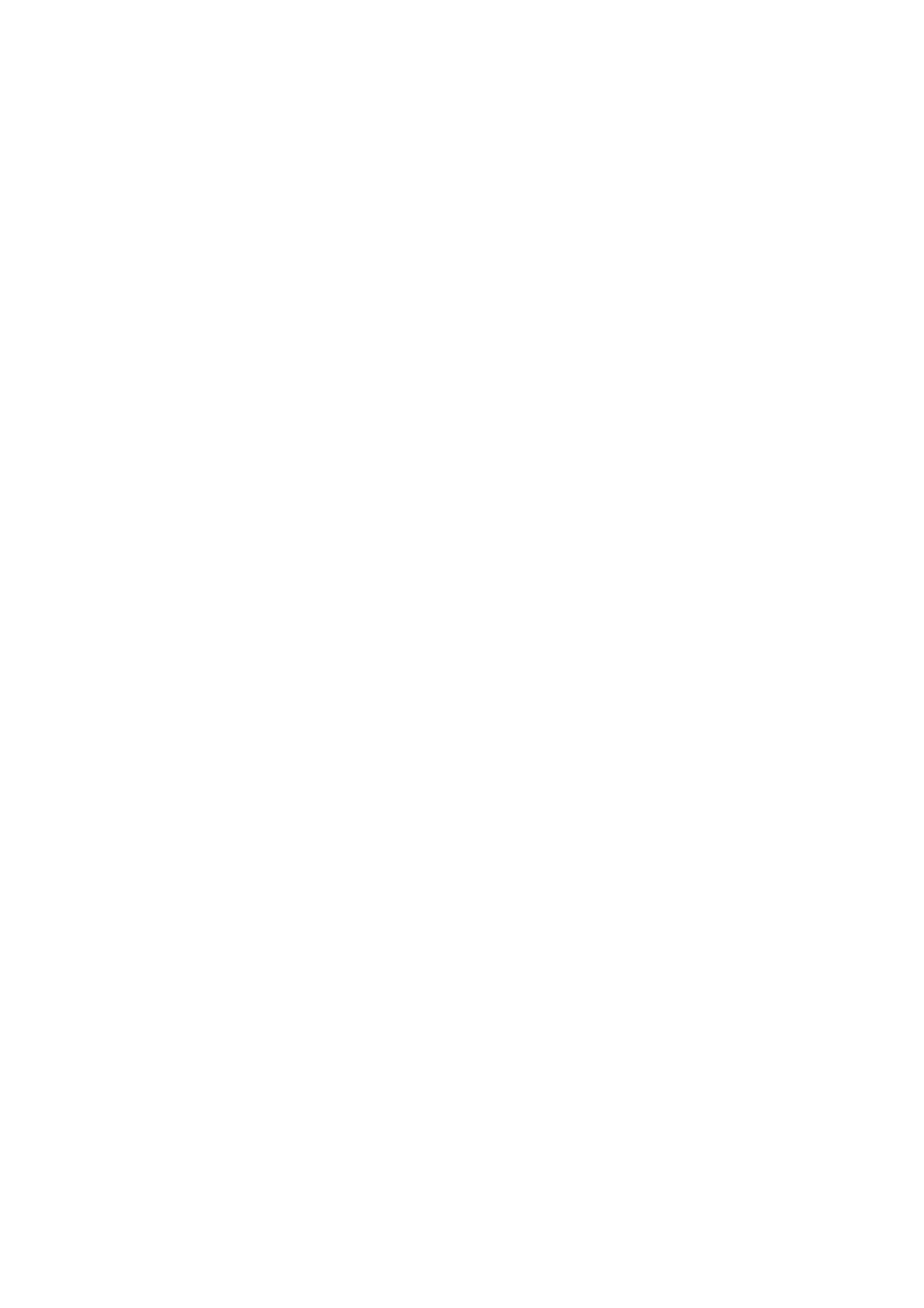

*In your patience ye shall win your souls. (Luke 21.19)*

<span id="page-34-0"></span>**115 Manifestation : the Kingdom**<br>
In your patience ye shall win your souls. (Luke 21.19)<br> *He that loveth his life loseth it; and he that hateth his*<br> *life in this world shall keep it unto life eternal. (John*<br> *But we a He that loveth his life loseth it; and he that hateth his life in this world shall keep it unto life eternal. (John 12.25)*

*But we are not of them that shrink back unto perdition; but of them that have faith unto the saving of the soul. (Heb. 10.39)*

*Receiving the end of your faith, even the salvation of your souls. (1 Peter 1.9)*

In reading Luke 21.5-19 we can readily perceive that this passage of Scripture speaks of the salvation of the soul: "In your patience ye shall win your souls" (v.19). Whenever the Bible talks about our salvation, it usually stresses belief. Here, though, it says that by patience we shall win our souls. There must consequently be a difference between the salvation of the soul and the salvation of the spirit.

If I remember correctly, the Gospel according to John mentions on 35 occasions that he who believes has eternal life. In the entire New Testament there are no less than 150 instances wherein there appear such statements as believe and be justified, believe and have eternal life, believe and be saved, and so forth. Here, however, it speaks of patience. Patience is work, not faith. Hence the salvation of the soul is quite different from simply having eternal life.

Let us read carefully and consider how this passage in Luke 21 speaks of the salvation of the soul.

"And as some spake of the temple, how it was adorned with goodly stones and offerings, he said, As for these things which ye behold, the days will come, in which there shall not be left here one stone upon another, that shall not be thrown down. And they asked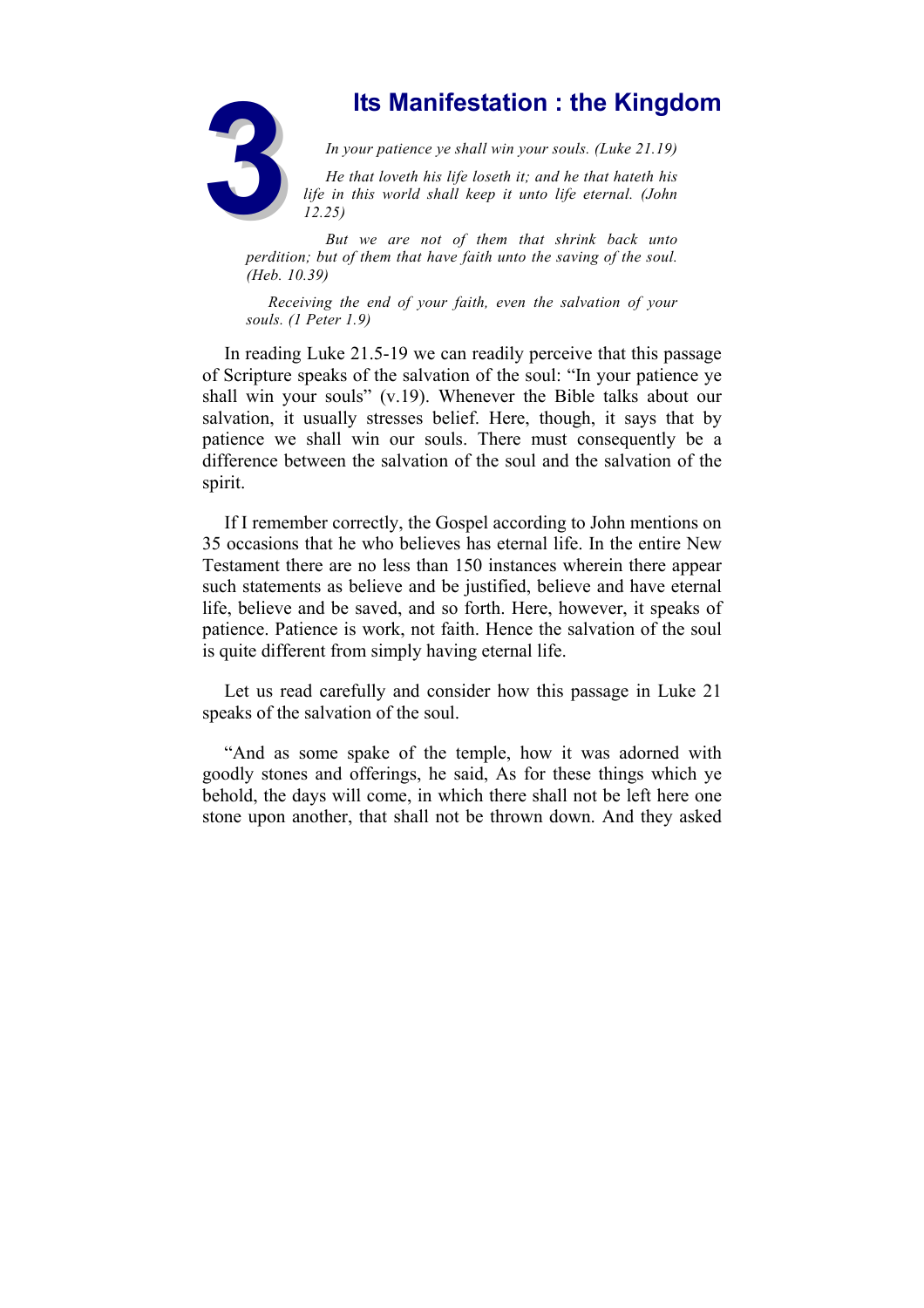him, saying, Teacher, when therefore shall these things be? and what shall be the sign when these things are about to come to pass?" (vv.5- 7) The temple mentioned is the holy temple in Jerusalem. "Ye" refers to the disciples. "These things" points to the destruction of the temple in the days—that the Lord Jesus says shall come—when no stone shall be left atop another. Verse 7 deserves special attention. The question there appears to be similar to that which is recorded in the parallel passage of Matthew 24, yet there is a great difference between them. Let us therefore compare these two most closely.

"And as he sat on the mount of Olives, the disciples came unto him privately, saying, Tell us, when shall these things be? and what shall be the sign of thy *coming*, and of the *end of the world*?" (Matt. 24.3) Matthew speaks not only of the destruction of Jerusalem but also of the coming of the Lord and the end of the world; whereas Luke 21 deals exclusively with the destruction of Jerusalem. In Luke, the disciples ask only when these things shall be (that is to say, when the destruction of Jerusalem is to occur) and what shall be the sign when these things are about to come to pass. There is not a word put forth inquiring about the Lord's coming or the end of the world. Let us remind ourselves that in Matthew questions are raised on these items: (1) When shall these things be? (2) What shall be the sign of the Lord's coming? and (3) What shall be the sign of the end of the world? In Luke, on the other hand, inquiry is made on but one item; that is, When shall these things be and what is the sign when these things are about to come to pass? And hence the question recorded in Luke is the same for only the first question mentioned in Matthew.

The destruction of Jerusalem was subsequently fulfilled in 70 A.D. What the Lord declared with respect to a stone not being left upon another has long since been accomplished.

"And he said, Take heed that ye be not led astray: for many shall come in my name, saying, I am he; and, The time is at hand: go ye not after them. And when ye shall hear of wars and tumults, be not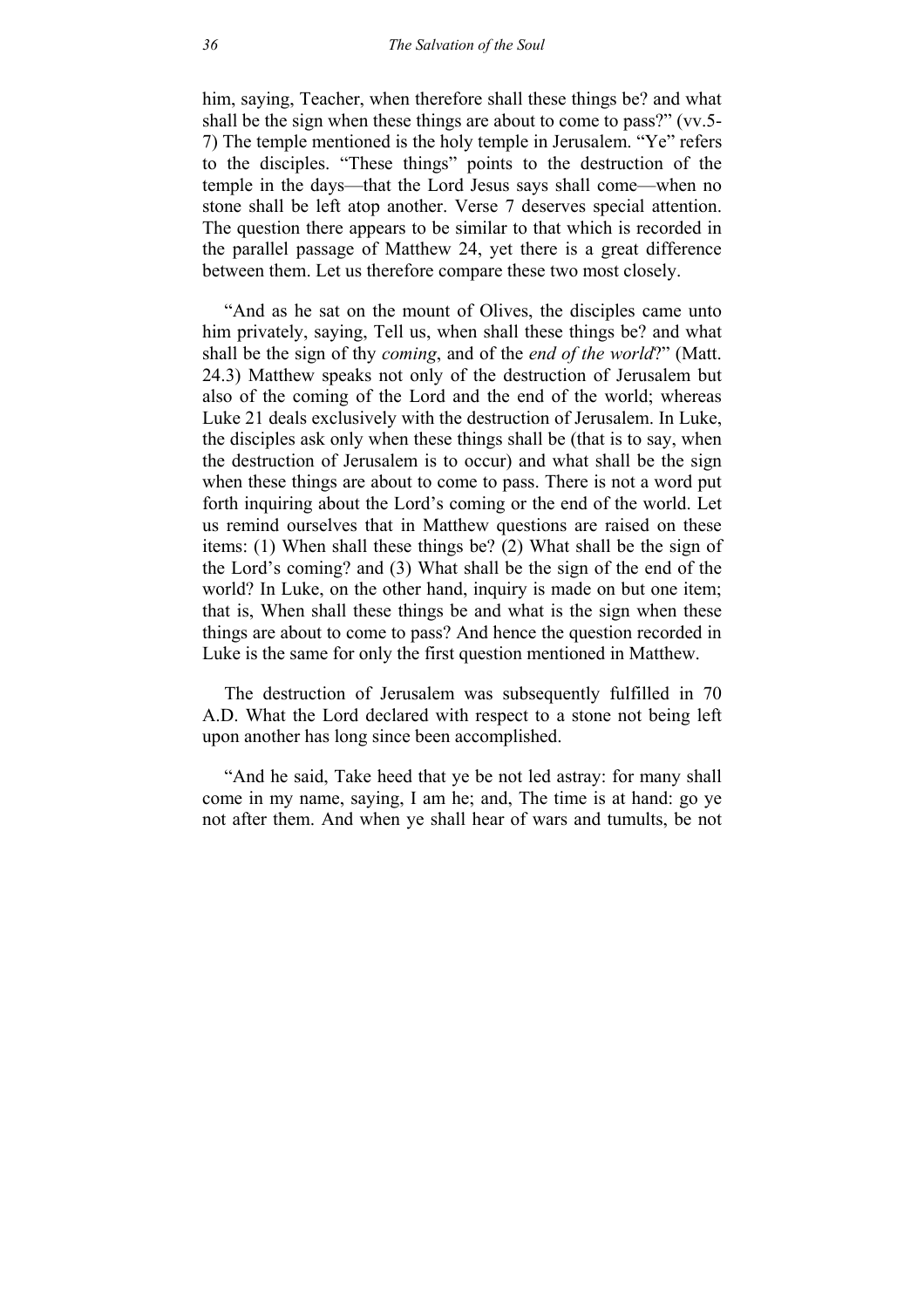terrified: for these things must needs come to pass first; but the end is not immediately" (Luke 21.8-9). This is what the Lord warns His disciples to be careful about during the period of the soon-to-occur destruction of Jerusalem. Church history proves that after the ascension of the Lord Jesus there were many who falsely claimed themselves to be Christ. And so the Lord wants His own to know that though many will falsely proclaim themselves as Christ and though there will be news of wars and tumults, the end is yet to come.

"Then said he unto them, Nation shall rise against nation, and kingdom against kingdom; and there shall be great earthquakes, and in divers places famines and pestilences; and there shall be terrors and great signs from heaven. But before all these things, they shall lay their hands on you, and shall persecute you, delivering you up to the synagogues and prisons, bringing you before kings and governors for my name's sake" (vv.10-12). All these were fulfilled in the apostolic age: how the disciples were arrested, persecuted, scourged, and imprisoned—and how they were brought before kings and princes.

"It shall turn out unto you for a testimony"  $(v.13)$ . They so suffered in order that they might have the opportunities to witness. How they indeed testified in the synagogues. How Paul witnessed before Felix and also before those in Rome.

"Settle it therefore in your hearts, not to meditate beforehand how to answer: for I will give you a mouth and wisdom, which all your adversaries shall not be able to withstand or to gainsay. But ye shall be delivered up even by parents, and brethren, and kinsfolk, and friends; and some of you shall they cause to be put to death. And ye shall be hated of all men for my name's sake. And not a hair of your head shall perish" (vv.14-18). Here the Lord prophesies what they will experience later.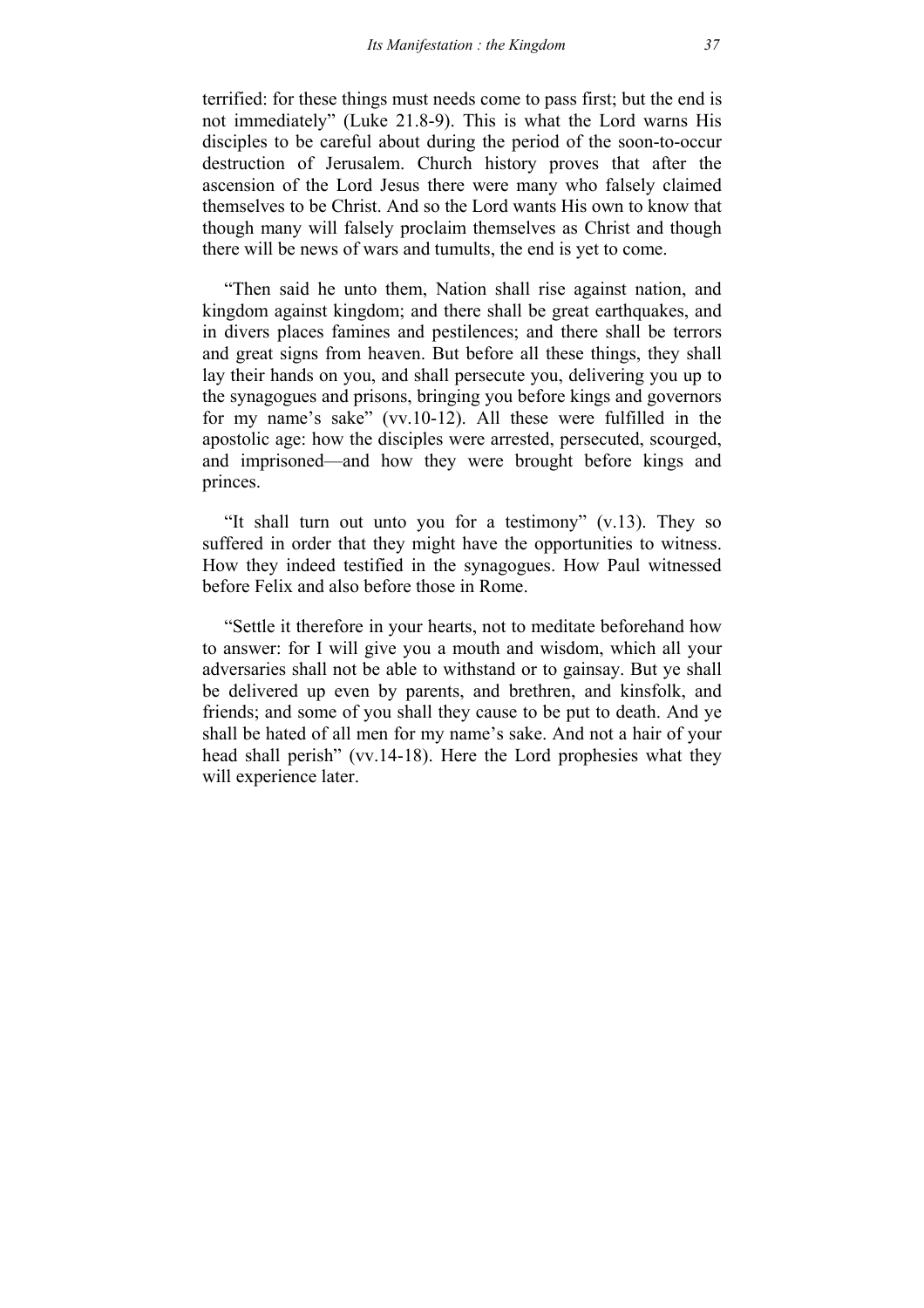"In your *patience* ye shall *win your souls*" (v.19). In this last matter, the disciples are held responsible. When all these sufferings and persecutions come upon them, they need to keep their patience. And thus shall they win their souls.

Now this matter of the winning of our souls means nothing less than reigning with Christ and enjoying glory together at the return of our Lord. For should the winning of our souls mean the same as our having eternal life, then what is said in verse 19 here ("In your patience ye shall win your souls") would be totally incomprehensible. By believing, one shall have eternal life; and thus he is saved. But in verse 19 we are told that in winning one's soul a person must endure with patience all these sufferings.

#### *John 12.25*

"He that loveth his life [soul] loseth it; and he that hateth his life [soul] in this world shall keep it unto life etemal"—The Lord tells us that one may lose his soul for the single reason that he loves his own soul.

What is meant by loving our souls? It is to gratify all our desires and to please all our passions. If the Lord, for example, calls us to leave off doing a certain matter, we need to lay down ourselves so as to obey the Lord. Each time we obey Him, each time we must lay down ourselves. In seeking to obey the Lord's will we will not succeed should we love our own souls. As a further example, should the Lord want us to forsake this thing or that person that we fondly love, would we ever follow Him if we love our souls? How frequently we are entangled with either a person or a thing or a matter. Many are beset by friends; they refuse to let their souls go unfulfilled.

We need not mention many obviously wrong things for we are well aware of them being sinful. But the things in which we usually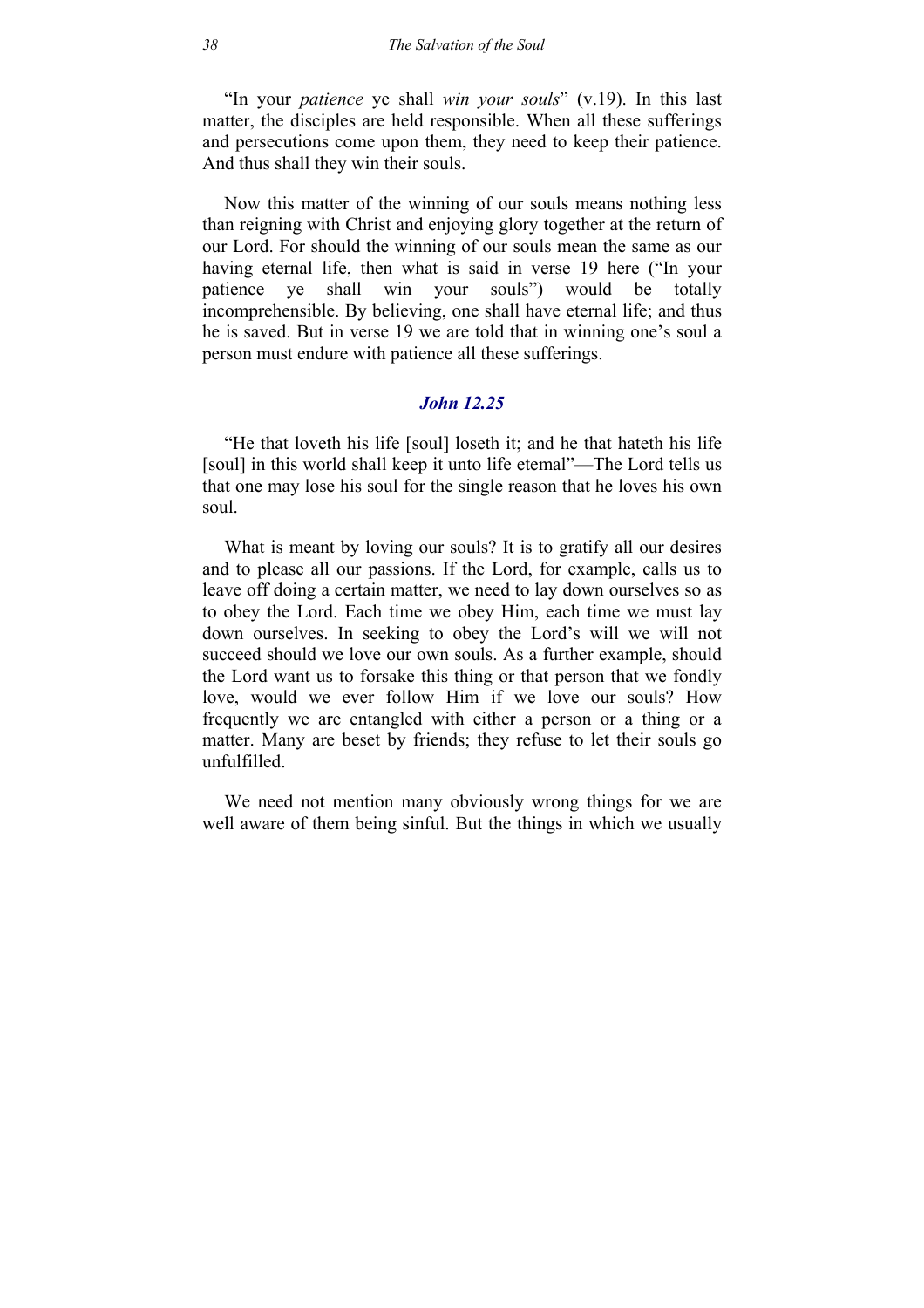take great delight are things about which we are insensitive as to our being entangled. We know money is a word too ignoble to be mentioned; yet how many people there are who are unwilling to part with it! A dress or a delicious delicacy may ensnare a person. Why is it so hard for man not to love his own soul? Because in not loving his soul, he deliberately causes it to suffer. To love his soul is not to allow it to suffer. Yet in so doing, such a person will invariably lose his soul! For he has already yielded to his soul's excessive desires and caused it to enjoy itself.

When will his soul suffer loss? At the time when the Lord shall set up the kingdom. Whoever loves his soul in this age will not be able to enjoy glory with the Lord in that future time. We believe that the possession of eternal life as well as our entering heaven are matters both certain and positive. But as to the matters of reigning in the millennial kingdom and experiencing future enjoyment in the soul these require of us that we not love our souls today.

I have stated before and I will now state it again that just as God places heaven and hell before the *sinner* for him to choose (and if a sinner can see clearly, he no doubt will choose heaven), so God also places the kingdom and the world before the *Christian* for him to choose. Do we choose the kingdom? Or do we choose the world? How sad that a sinner likes to choose heaven, whereas numerous Christians would rather have the world! Too many of us think being saved is enough; yet let us realize that after we are born again God places the future kingdom before us for us to choose.

He who is full now shall lose fullness in the glory and shall enjoy no more. "He that loveth his life loseth it," declared the Lord, "and he that hateth his life in this world shall keep it unto life eternal"— How closely knit is our soul to the world! To love the soul in this world is to gratify oneself in this world. Eating and dressing well, having many friends and fans, and enjoying fame and praises among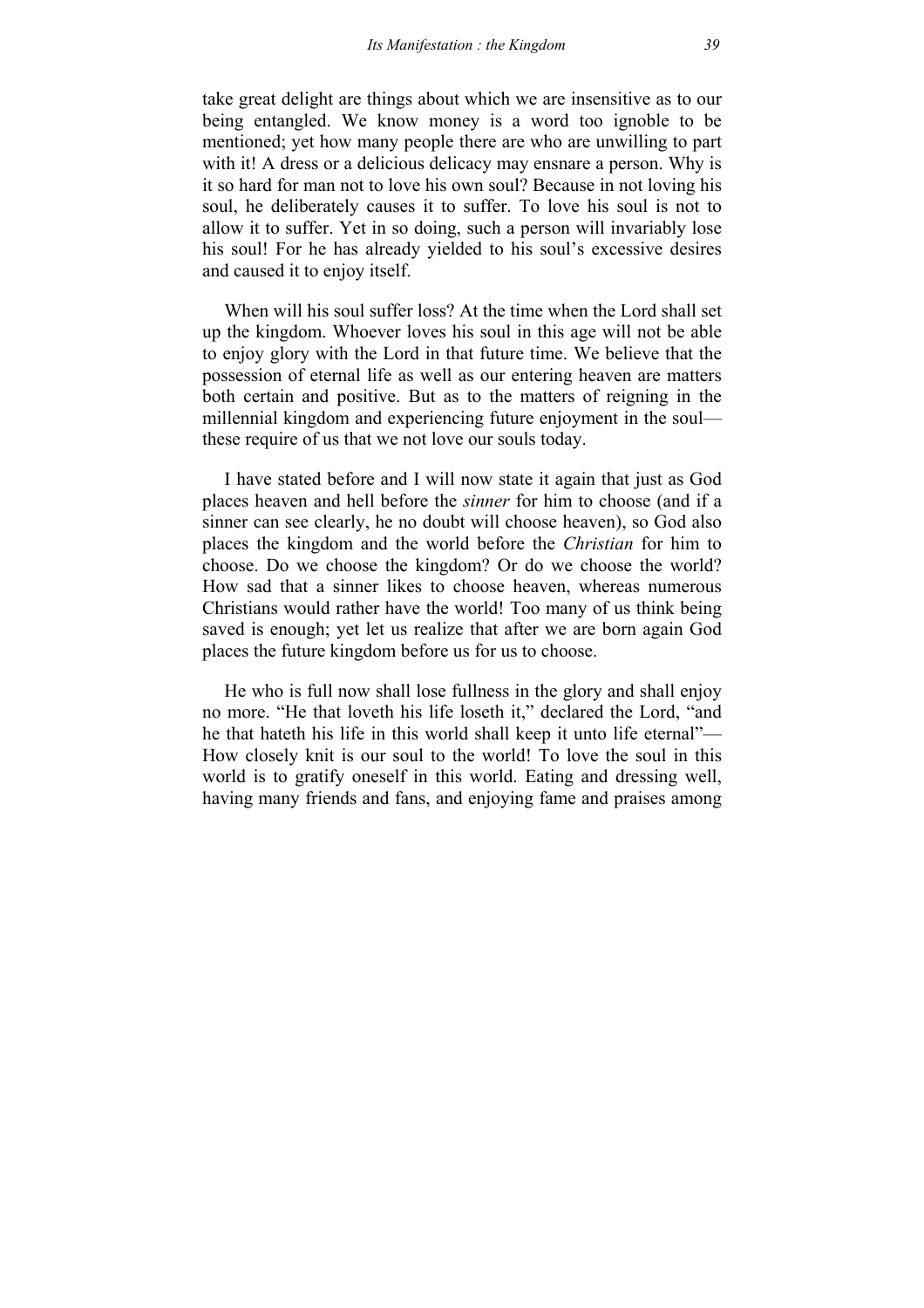men—all these are desirable, but how they do nourish one's soul! Yet whoever nourishes his soul now shall lose it in the kingdom.

*To lose the soul is not a going to hell but a causing the soul to suffer in that it cannot reign with the Lord.* During the kingdom age the Lord will assign ten cities or five cities to His disciples to rule. According to Old Testament prophecies, this will be the golden age. How very good and pleasant will the ruling over ten or five cities be at such a time! Yet he who has gained his soul in this world shall lose his soul in this regard during the kingdom age. And how serious must this be! All who are filled in this present age—that is to say, all who have their souls satisfied now—will have nothing in the kingdom. I have said many times and I will continue to say it: He who hates his own soul in this age—by which I mean not allowing his soul to be filled and gratified in this age but instead turning his back on the world and turning his face towards God and always arming himself with the will to suffer—shall gain his soul in the kingdom; but he who gains on this side shall lose on the other side. Whoever possesses today shall possess nothing in the future. In order to gain in the future, one must forfeit something today.

To be saved and have eternal life is definite because every believer shall enter New Jerusalem. But before the old heaven and earth shall have passed away, some believers will have had no part in the kingdom, because only "he that hateth his life [soul] in this world shall keep it unto life eternal." Let us notice that the Lord hates two things: First, He hates our sins; and second, He hates our soul life which is to say, our self life. Because He hates our sins, He dies for us that in believing into Him we may have eternal life. And because He hates our soul life, He will get rid of this soul life of ours (not, please note, ridding us of our soul nor even its functions), that we may enter the kingdom.

Here lies the difference between the soul and sins: What the soul loves may not be sinful. Lying, pride, jealousy, and such like are no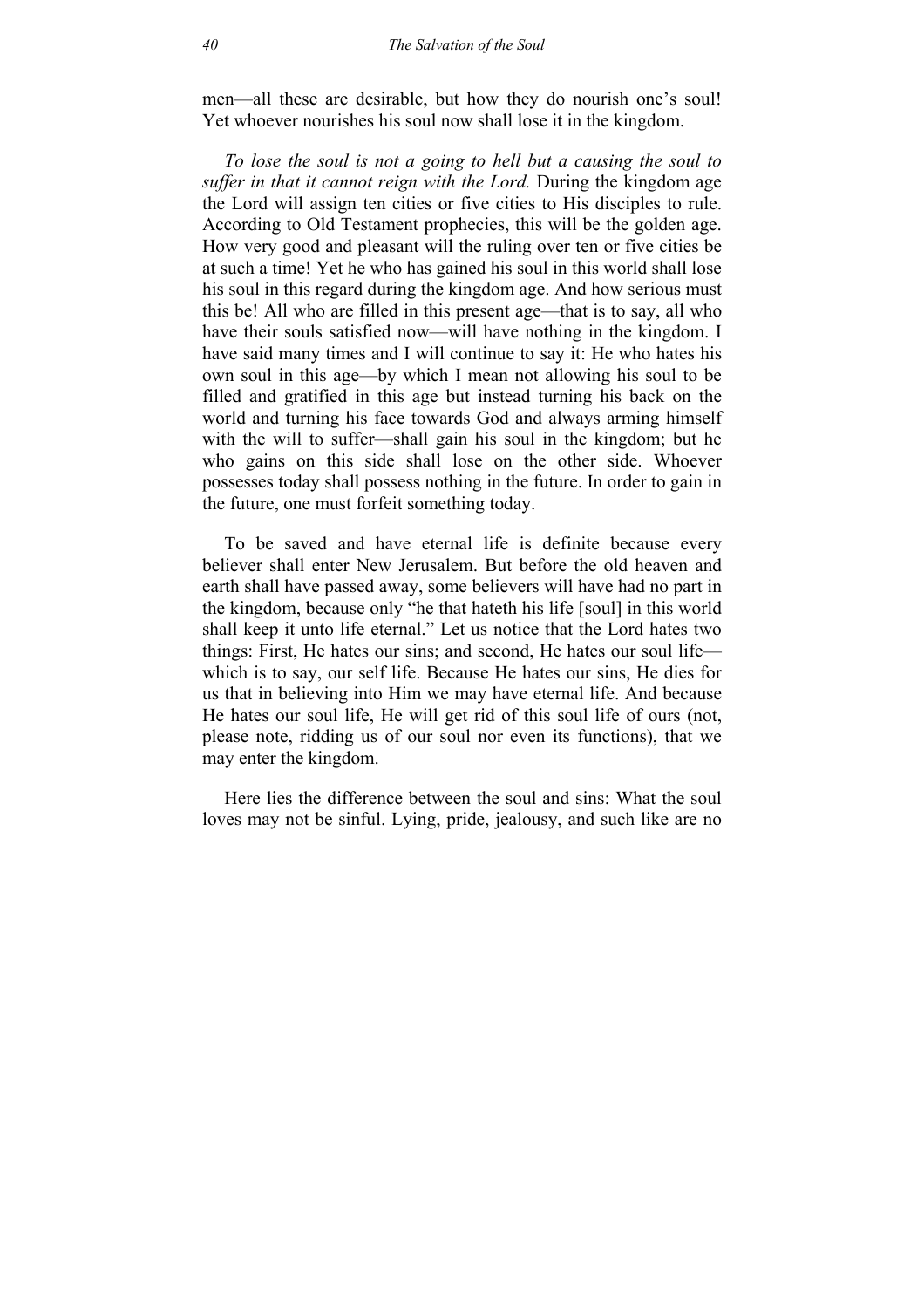doubt sins; but to dress extravagantly and to eat indulgently are actions which pertain to the soul. To dress luxuriously, to eat exorbitantly and to spend lavishly may not be labeled as sins, but they certainly give opportunity to the soul to enjoy itself wantonly.

Madame Guyon in the 17th century was most profound in the Lord. She knew clearly the difference between sins and the soul. Though she did not explain it in the same way, nevertheless her experiences bore out this difference. She was born and reared in France, and her family moved in the circle of the nobility. Now each time she went to Paris she was full of fear lest her inside would be stirred by what she saw there. Later on, Madame Guyon had complete victory over such temptation. She had another fear, however, which was of looking at a mirror; for she was such a beautiful woman, that the more she would look into the mirror the more she was conscious of her beauty. Even the way she carried herself while walking was far more exquisite than that of other women. Surely now, the experiences of this woman serve to illustrate the life of the soul. The soul is the very nature of man.

By believing in the Lord and thus overcoming sins, man can enter heaven. But in purifying the soul by putting away the soul life, man may enter the kingdom. The reason why God would not have us dress too fashionably, eat too delicately, or dwell too luxuriously in this age is that we might not be contaminated by the world, because all these have been infected by it. How easy for us to fall into this world's mold through the way we may dress or eat or be sheltered. But when the kingdom shall come, we may more fully appreciate the beauties of nature inasmuch as they will only cause us to praise the creative powers of God more. Yes, in that day we may even appreciate ourselves more, for we shall realize that what we have become is the result of God's salvation—and this will thus draw out from us more praises to Him. In the kingdom Satan is bound and imprisoned and righteousness shall reign over the earth.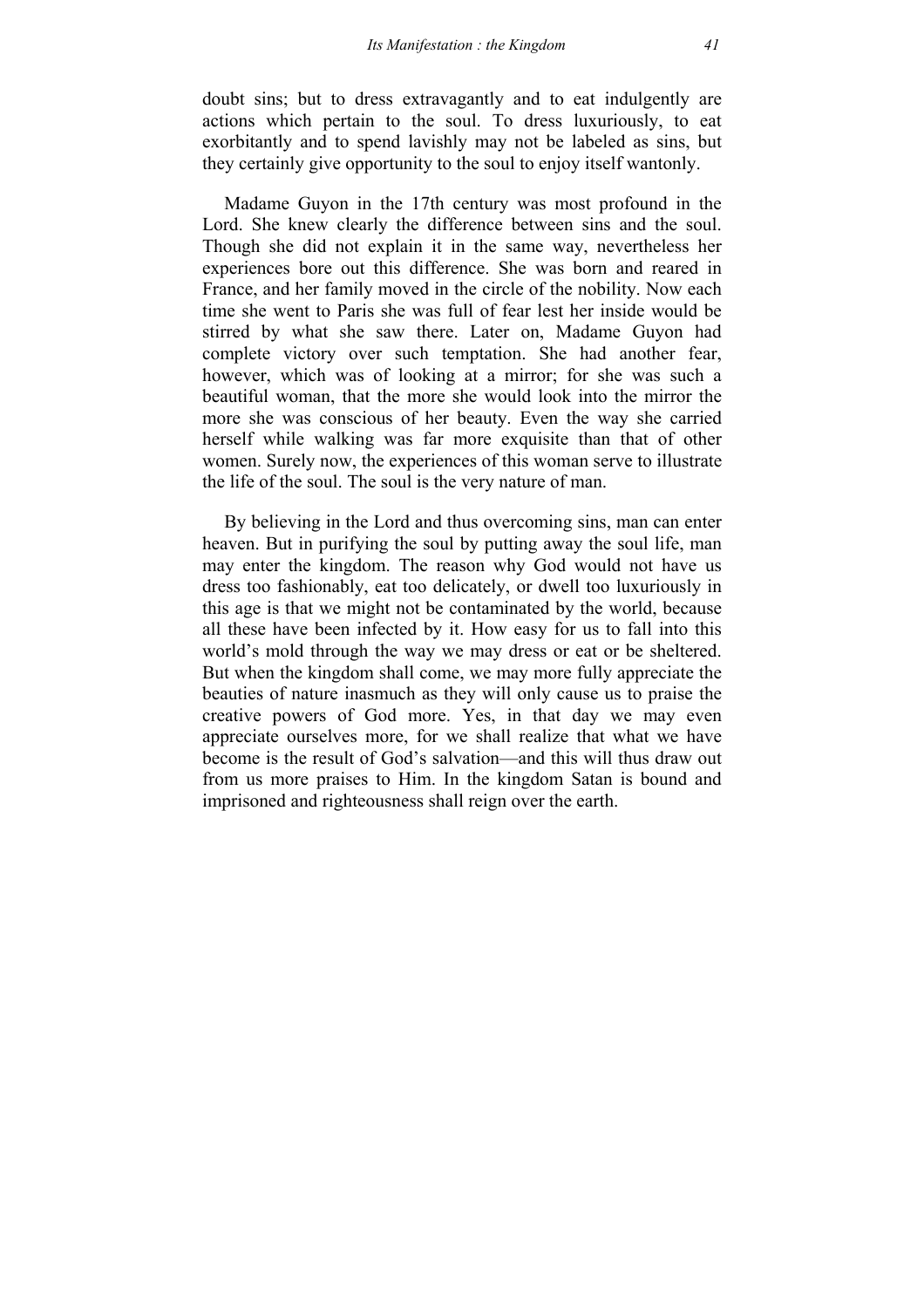When the Son of God was on this earth, the cross was the only thing that He had as a possession; all the rest He borrowed. The manger was borrowed, the inn was borrowed, the ass on which He rode to Jerusalem was borrowed, the room in which He ate the Passover feast was borrowed, and finally the tomb in which He was buried was borrowed. Everything in the world except the cross was borrowed by the Lord. Yet how very unlike Him we are!

It is certain that all who overcome sins enter heaven and all who overcome the world enter the kingdom. God is calling us to deny the world and seek the kingdom, to hate our self life and love the kingdom.

#### *Hebrews 10.38-39*

"But my righteous one shall live by faith" (v.38a). The righteous one here is he who believes in the Lord Jesus and is saved: people such as you and I. To "live by faith" means that the saved sinners must live day after day by faith.

"And if he shrink back, my soul hath no pleasure in him" (v.38b). The "he" points to the righteous one mentioned earlier. Only a believer has the possibility of shrinking back. This righteous one who is already saved is able to shrink back. The word "my" refers to God, for God is not pleased with a regressive righteous person.

"But we are not of them that shrink back unto perdition; but of them that have faith unto the saving of the soul" (v.39). To what extent will this shrinking back be? We who have believed shall never perish since we have *eternal* life; yet we have the possibility of shrinking back to perdition. What, then, is this perdition? It does not mean a becoming unsaved; rather, it means a losing of everything, a being tom down to the foundation and having all things shaken. "But of them that have faith unto the saving of the soul"—Here again the Bible speaks of the salvation of the soul, and once more a choice is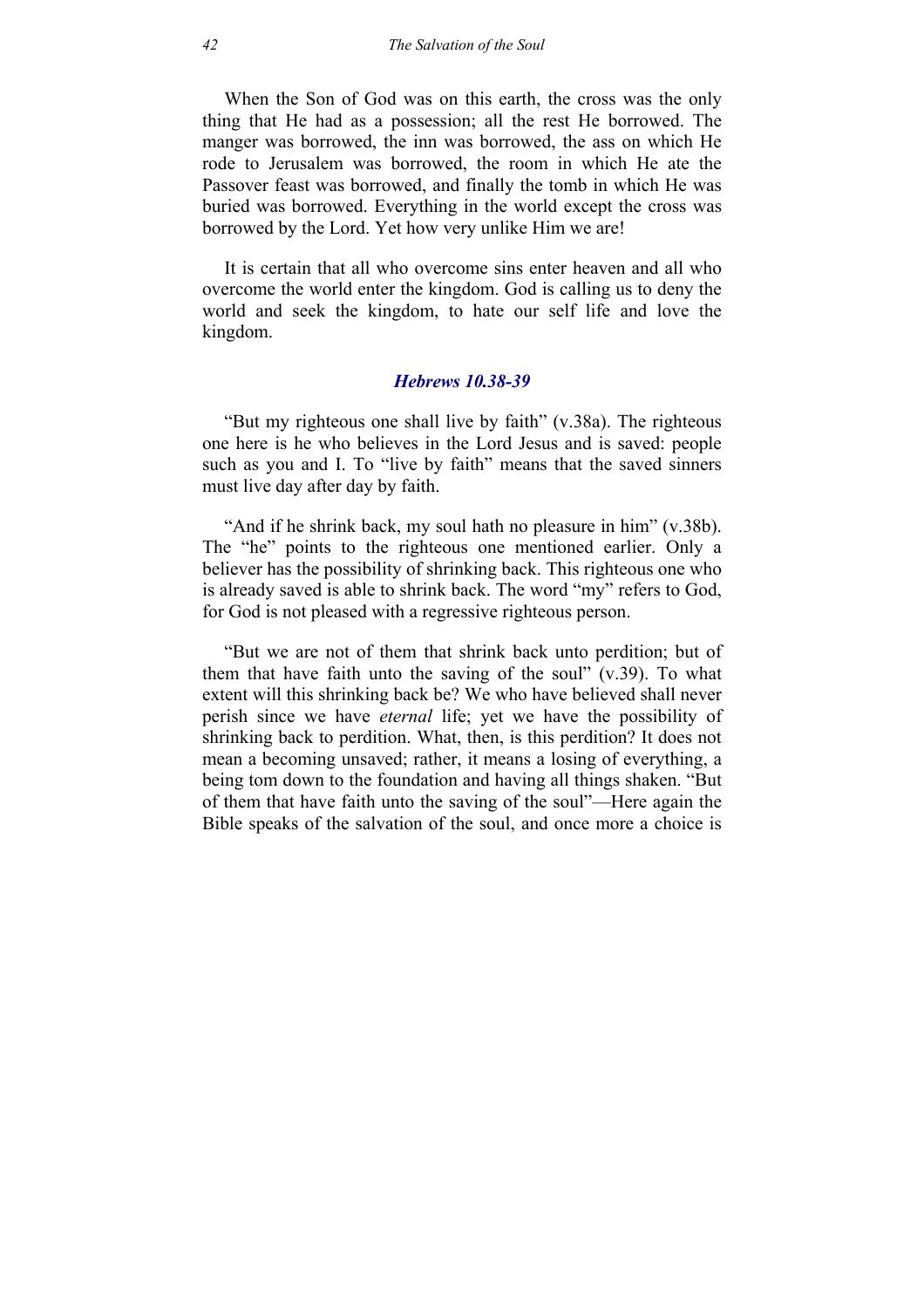put before us. We may either shrink back to perdition or press on to the saving of the soul.

Some people consider the phrase "shrink back unto perdition" to be very objectionable, and therefore they maintain that such words do not apply to Christians. Yet only *Christians* may shrink back; sinners are so far back already that it can rightly be asked, To where can they shrink back any further? All who do not believe in the Son are already condemned. Christians alone have the possibility of drawing back. What a believer does on earth ought to be rewarded. Nevertheless, if he shrinks back, he shall suffer loss. Even though he may preach in the Lord's name, cast out demons in the Lord's name, and perform many wonders and miracles in the Lord's name, the Lord will not recognize him but rather will say to him, "I never knew you: depart from me, ye that work iniquity" (Matt. 7.23).

"But we are not of them that shrink back unto perdition; but of them that have faith unto the saving of the soul"—The saving of the soul is due to faith. What kind of faith is this? What is meant by having faith to the saving of the soul? Let us read Hebrews 11, which declares: "Now faith is the *assurance of things* hoped for, a *conviction* of *things* not seen" (v.1). This is the faith that saves the soul, the faith by which the righteous one lives: for please note that chapter 11 follows immediately after the end of this chapter 10 which we have been discussing. This faith is "the assurance of things hoped for" and not the faith of believing in Jesus. This is the kind of faith which may save our soul. This faith is "a conviction of things not seen" and not a belief in the Lord Jesus Christ. Many times the apostle John is found saying "he that believeth on the *Son* hath eternal life"; he speaks of believing in the Lord. Yet here, the Bible speaks of *things* hoped for and not seen.

What are these things? Let us read further into Hebrews chapter 11: "These all died in faith, not having received the promises, but having seen them and greeted them from afar, and having confessed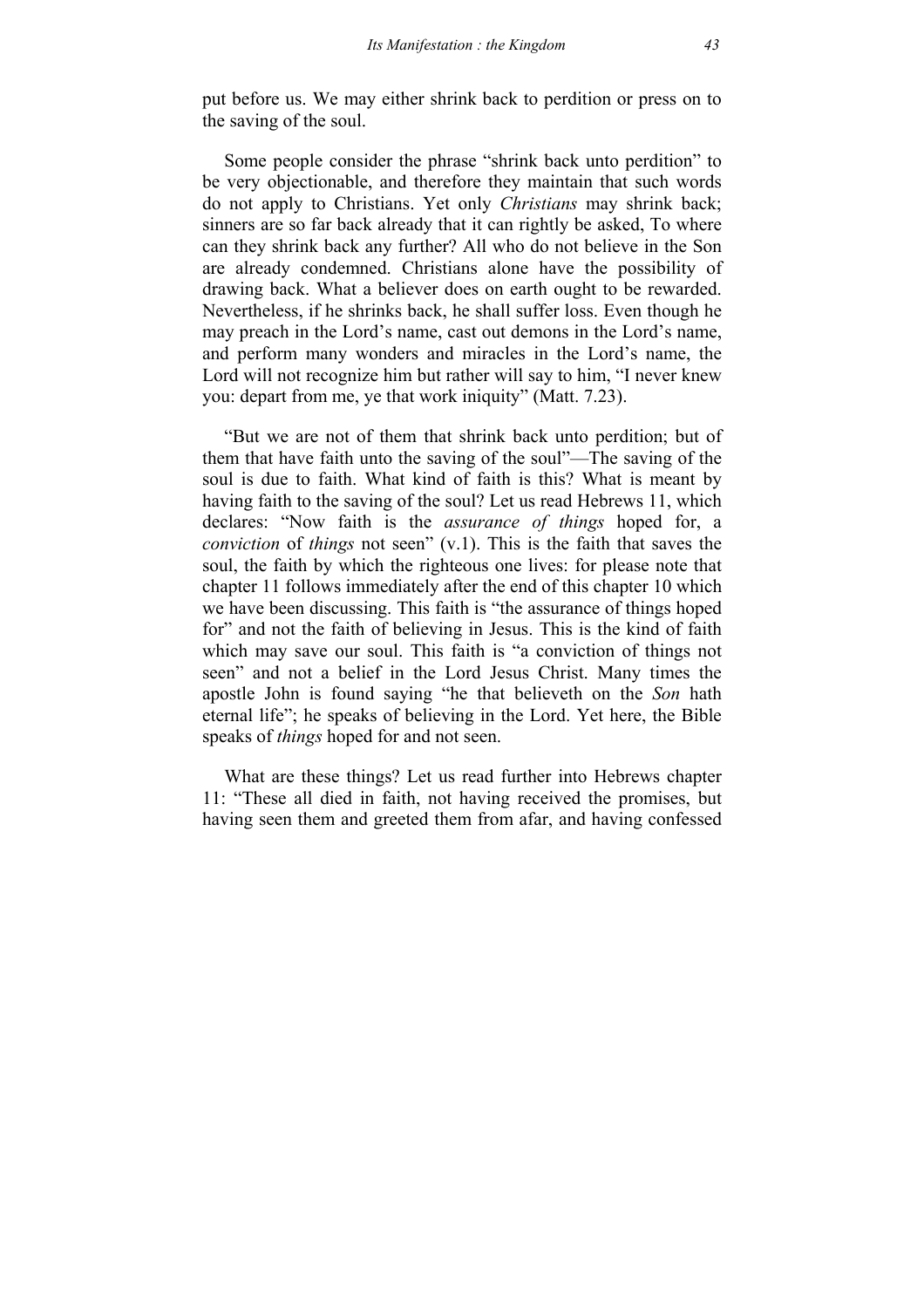that they were strangers and pilgrims on the earth. For they that say such things make it manifest that they are seeking after a country of their own. And if indeed they had been mindful of that country from which they went out, they would have had opportunity to return. But now they desire a better country, that is, a heavenly: wherefore God is not ashamed of them, to be called their God; for he hath prepared for them a city" (vv. 13-16). Do we now see it? Here we are told what kind of faith this is. It is a believing that God has prepared for them a city in the kingdom, a believing that in this world they are but strangers and pilgrims, a believing that their home country is not in this world, and a believing that their inheritance is in the future and not in this present age. This strong city will never fall down. The righteous believe in this fact day by day, and they day by day live by this faith. And in so doing, the soul is being saved by such faith. What a pity that many believers forget that they are only strangers and pilgrims in this age!

#### *James 1.17 21*

"Every good gift and every perfect gift is from above, coming down from the Father of lights, with whom can be no variation, neither shadow that is cast by turning. Of his own will he brought us forth by the word of truth, that we should be a kind of firstfruits of his creatures" (vv.17-18). Verse 17 speaks of gift, while verse 18 speaks of how God begets us by the word of truth so that we should be a kind of firstfruits of His creatures. These two verses fit together. For verse 17 tells us how God gives us gift, and verse 18 shows us that this gift is none other than the eternal life which God gives to us. All this indicates that the people who received this letter of James had already had this gift, having been begotten of God by the word of truth—saved in order to become firstfruits.

"Ye know this, my beloved brethren. But let every man be swift to hear, slow to speak, slow to wrath: for the wrath of man worketh not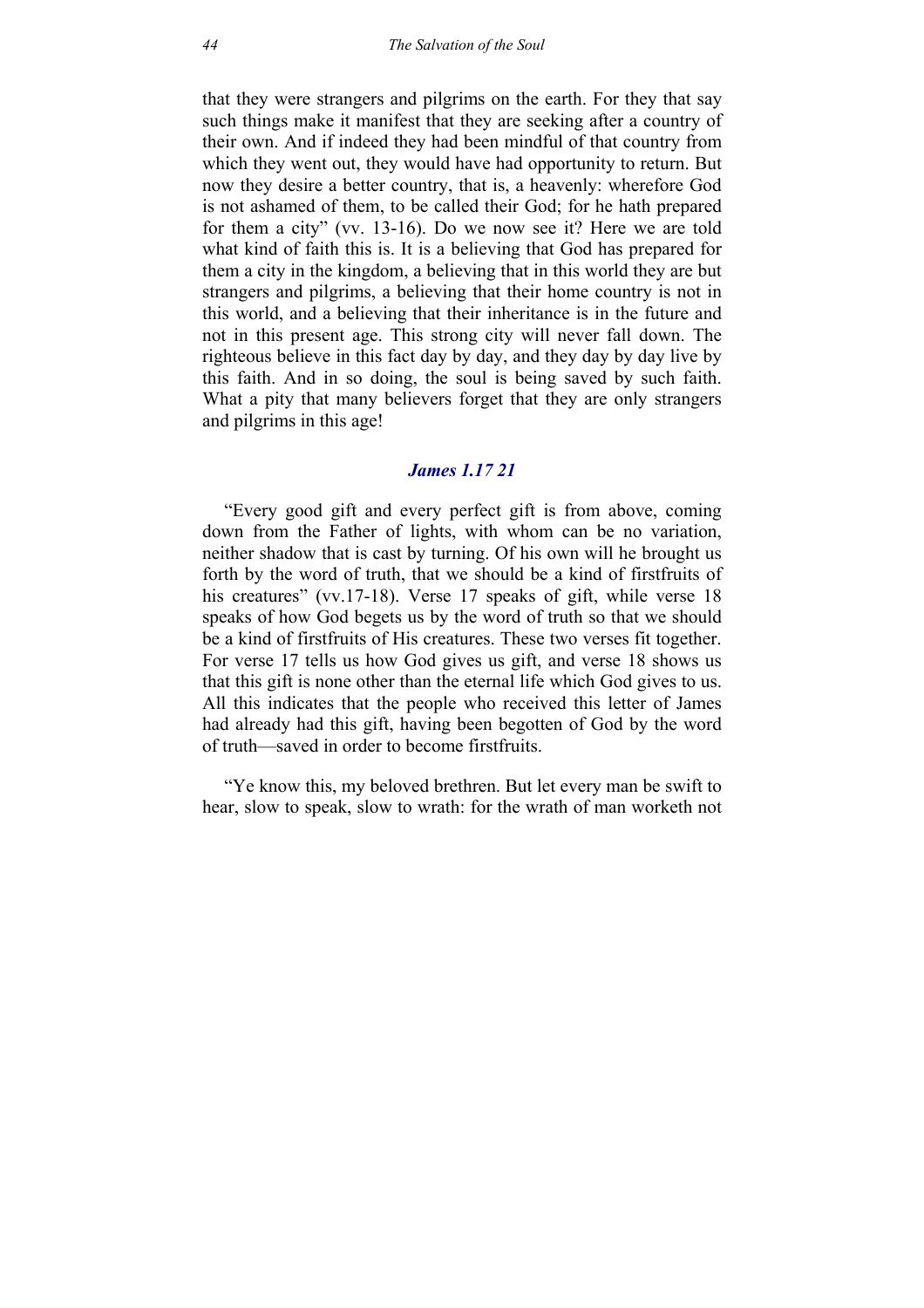the righteousness of God. Wherefore putting away all filthiness and overflowing of wickedness, receive with meekness the implanted word, which is *able to save your souls*" (vv.19-21). In calling them "beloved brethren" James intimates that these are all saved individuals. What he tries to impress on them is this: that you people have already been born again and you know it, but this alone is not complete since you must "receive with meekness the implanted word, which is able to save your souls"—Here he shows us clearly that a person may be born again and yet his soul may not be saved until he receives that word which is able to save his soul. Hence the saving of the soul is something added beyond regeneration. (Without regeneration, of course, there is no possibility of having the soul saved.) God gives us this implanted word which is the gospel of the kingdom. It tells us that we need to lose our souls today. As we have said repeatedly, we can do nothing; even so, if we are willing to let the Holy Spirit work, He is well able to do all things.

Actually the principles behind the possessing of eternal life and the saving of the soul are the same. If a sinner does not want to be saved, he will not be placed in heaven by God. Indeed, "he that will, let him take the water of life freely" (Rev. 22.17); but he who refuses to come to the Lord has no way to be saved. Likewise, if we are not willing to lose our souls, the Lord will not be ready to put us in the kingdom. Unless we ask the Lord to make us willing to lose our souls, even He cannot do anything for us.

#### *1 Peter 1.3-9*

"Blessed be the God and Father of our Lord Jesus Christ, who according to his great mercy *begat us again* unto a living hope by the resurrection of Jesus Christ from the dead, unto an inheritance incorruptible, and undefiled, and that fadeth not away, reserved in heaven for you" (vv.3-4). Because of these two verses we can be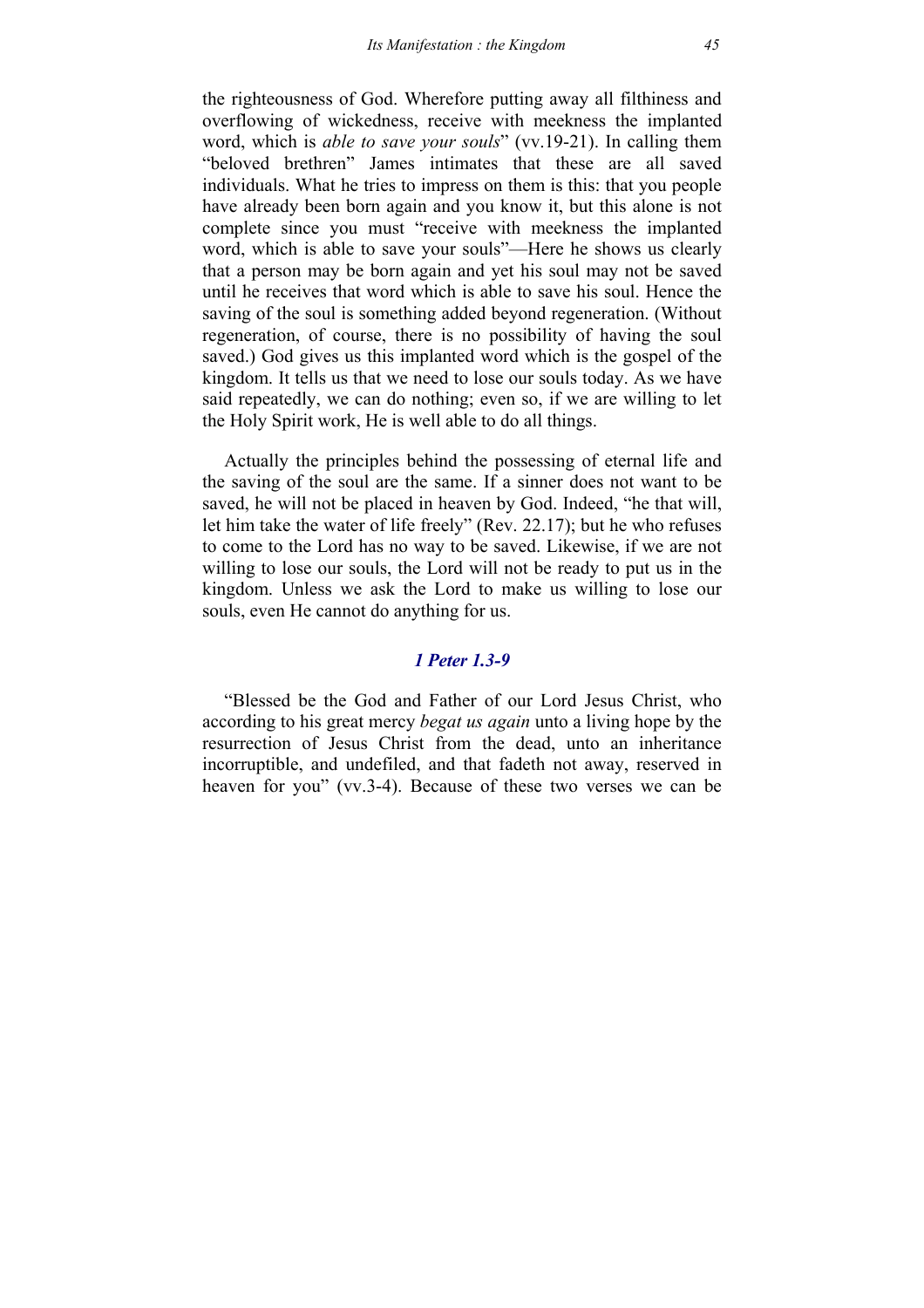assured that the people who received this letter were already regenerated.

"Who by the power of God are guarded *through faith* unto a *salvation ready to be revealed in the last time*" (v.5) What kind of faith is spoken about here? It is the same faith as the living by faith mentioned in Hebrews 10.38. Although they are already saved, they are not yet in possession of the salvation ready to be revealed in the last time. It is good to be regenerated, but this is still not enough unless it is accompanied by the salvation ready to be revealed in the last time.

"Wherein ye greatly rejoice, though now for a little while, if need be, ye have been put to grief in manifold trials, that the proof of your faith, being more precious than gold that perisheth though it is proved by fire, may be found unto praise and glory and honor at the revelation of Jesus Christ: whom not having seen ye love; on whom, though now ye see him not, yet believing, ye rejoice greatly with joy unspeakable and full of glory" (vv.6-8). These verses explain how in view of the salvation to be revealed in the future we may rejoice greatly with joy in the midst of fiery trials.

"Receiving the *end of your faith*, even the *salvation of your souls*" (v.9). This word speaks plainly of the salvation of the soul. Peter also confirms that a regenerated person needs to receive another salvation, which is the salvation of the soul. When shall this salvation be obtained? In *the last time*, which commences with the appearing of the Lord Jesus on earth. To us who are saved, the ultimate destiny is the same, but there will be differences in the kingdom. Truly we are saved by believing in the Lord; nevertheless, in addition our souls need to be saved.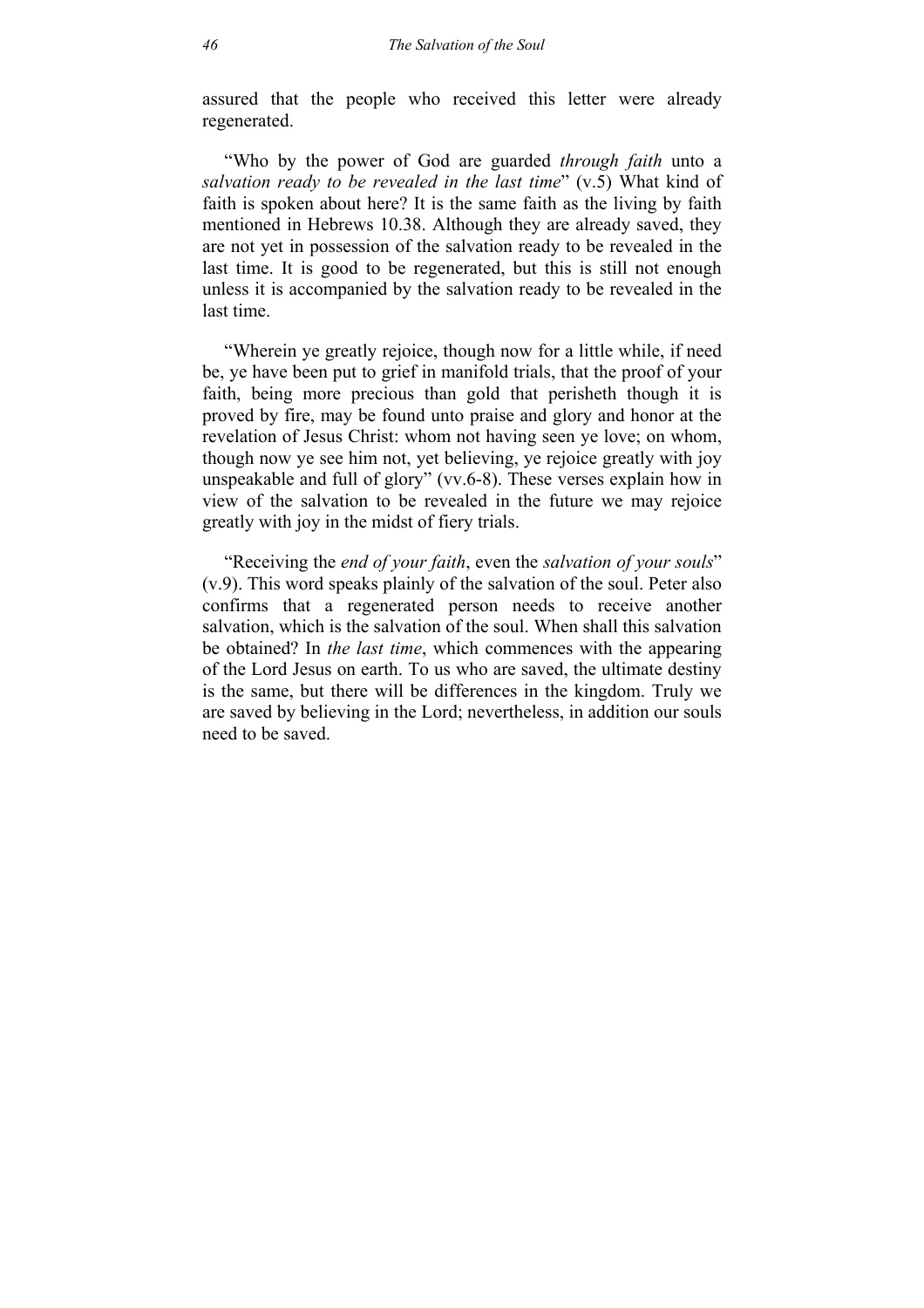#### *1 Peter 2.11*

"Beloved, I beseech you as sojourners and pilgrims to abstain from fleshly lusts, which *war against the soul*"—Fleshly lusts war against the soul in order to block its salvation.

#### *1 Peter 2.25*

"For ye were going astray like sheep; but are now returned unto the *Shepherd and Bishop of your souls*"—We must lay hold of this verse, knowing that there is a Shepherd and Bishop of our souls.

Finally, we can suggest two more scripture passages for our consideration:

(1) "For the time is come for judgment to begin at the house of God: and if it begin first at us, what shall be the end of them that obey not the gospel of God? And if the *righteous is scarcely saved*, where shall the ungodly and sinner appear? Wherefore let them also that *suffer according to the will of God commit their souls in welldoing unto a faithful Creator*" (1 Peter 4.17-19). May we truly lay hold of God's word. We have already become the house of God; and yet judgment shall begin at the house of God. Some of the righteous are scarcely saved! Hence let us who suffer according to the will of God commit our souls to the faithful Creator! We ought to be so determined that we shall leave nothing for our soul nor seek to gratify its desires but to suffer according to God's will.

(2) "Wherefore, brethren, give the more diligence to make your calling and election sure: for if ye do these things, ye shall never stumble: for thus shall be *richly supplied unto you the entrance into the eternal kingdom of our Lord and Saviour Jesus Christ*" (2 Peter 1.10-11). These people are being addressed as brethren, thus indicating that they are already born again. Nevertheless, it is further pointed out that they need to be more diligent in order to make their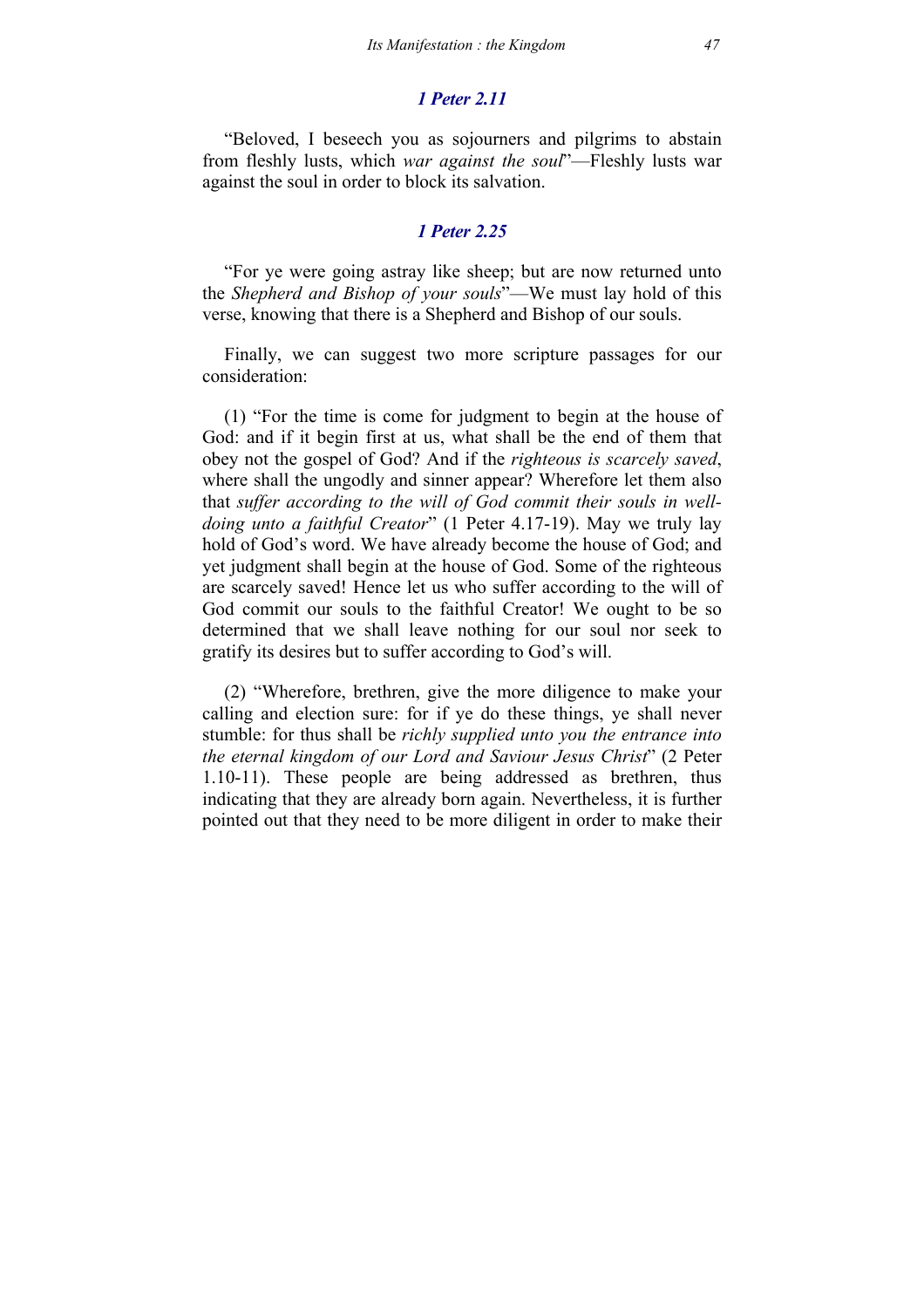calling and election sure. Having eternal life is having something immovable; but in the kingdom some people may be removed.

Let us compare these two phrases—*scarcely saved* and *richly supplied to you* the entrance into the eternal kingdom of our Lord and Savior Jesus Christ. The one phrase speaks of a person as being barely saved—there is hardly anything more to it than a just being born again. It is not unlike a school examination in which 70 is the passing mark, and a student after taking the examination gets exactly 70 and not a point more. Spiritually speaking, how pitiful is such a performance, for it can almost be viewed as someone being merely half-saved. We instead ought to be those who can enter the kingdom richly supplied.

Just here we can use a story to illustrate this point. Immediately after the Great War in Europe, a great celebration was held in London where the number of spectators surpassed anything before known in the history of that city. The war had just been concluded, and the soldiers had returned home for a triumphant march. They were warmly welcomed by the entire nation; and wherever the soldiers passed, there was great applause and much praise. For in the mind of the people, except for the bravery of these soldiers, England might not have been saved. As the soldiers marched on, the sound waves of applause and praise flowed incessantly. Rank after rank had passed by until suddenly the air was explosive with the tremendous waves of even greater applause and praise. Many who watched were moved to tears. And at one point the nobility saluted and the king removed his crown. And why? Because immediately behind the marching ranks came carrier after carrier of soldiers who had lost their limbs or had been terribly wounded in body! Now when these wounded men passed by, they were the ones who received the highest honor and the greatest praise; because the soldiers who had marched ahead of the maimed and injured had passed on, but the glory they had received was far less than that received by the wounded.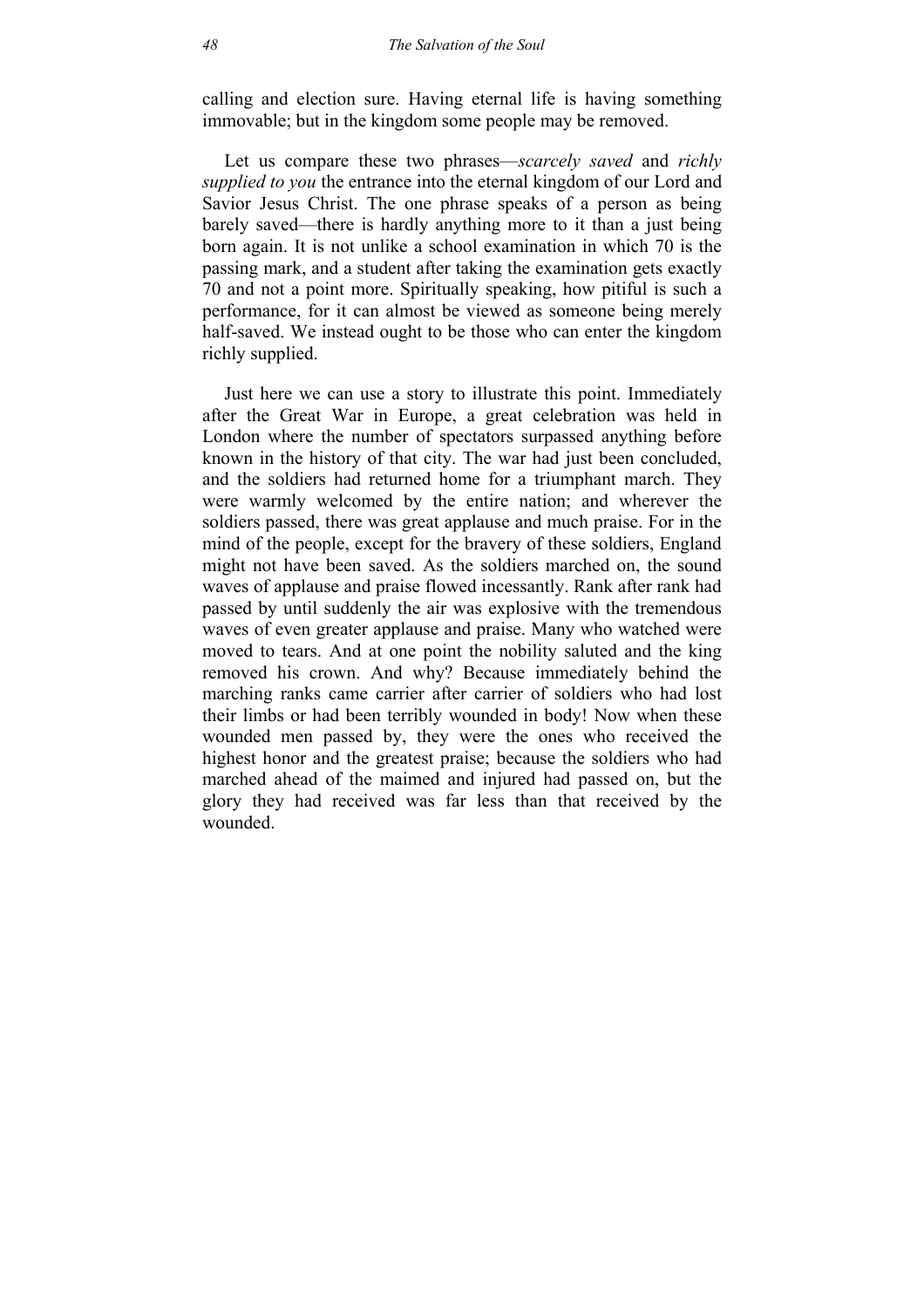Many who are scarcely saved will enter heaven in the future yet they shall not be able to enter the kingdom of God richly. But for those who have suffered on earth and have forsaken something for the sake of Christ, they shall receive much on that day just as had the wounded soldiers received much during that triumphal march in London: louder applause, higher praise, and greater glory. May each one of us suffer for Christ, that crowns may be placed on our heads in that day. But for such a thing to happen, our souls must be saved. Let us be poorer, let us be wounded, let us suffer more and forsake everything for the Lord's sake. May God bless us.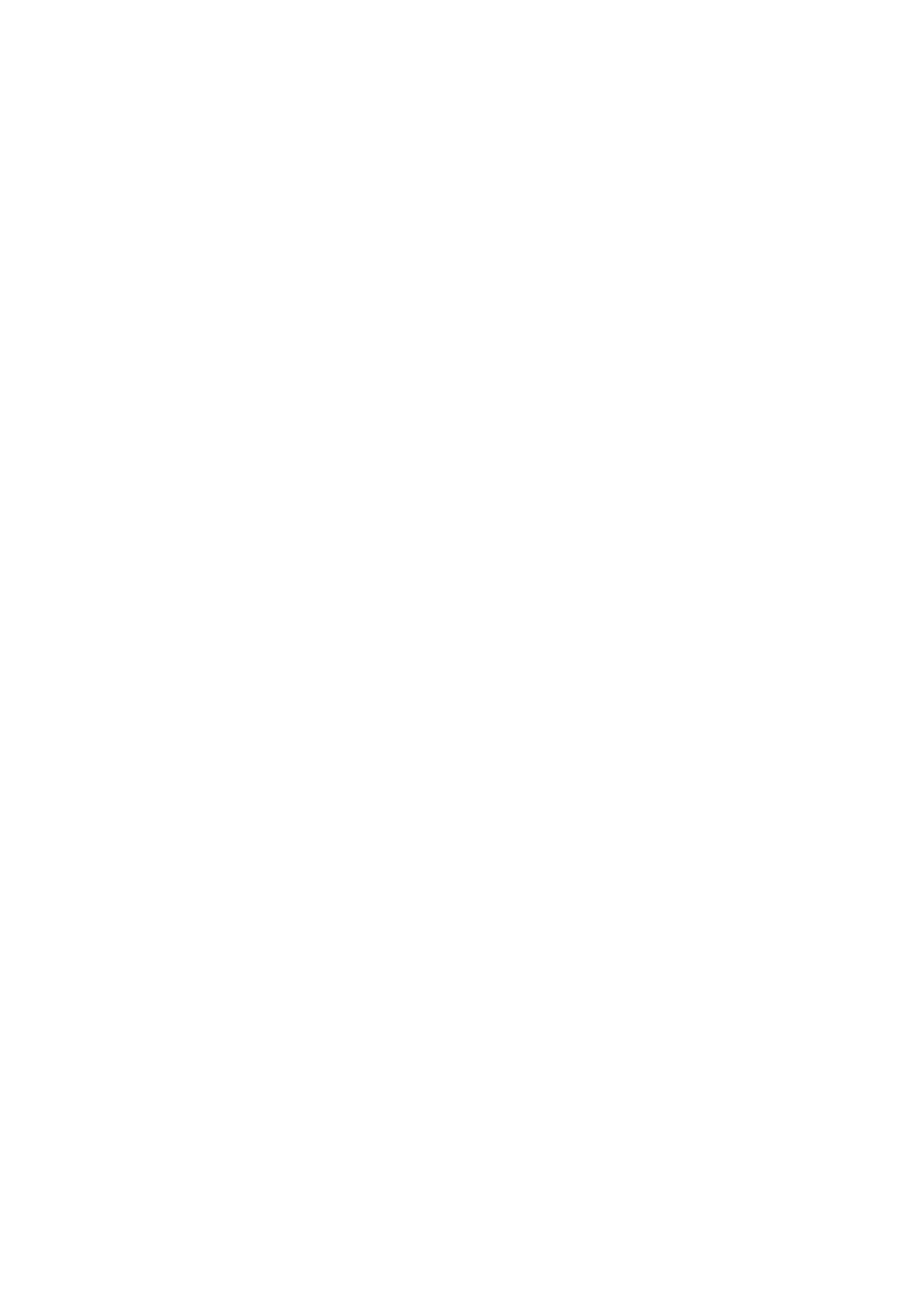## *P A R T T W O*

### **THE LIFE THAT WINS**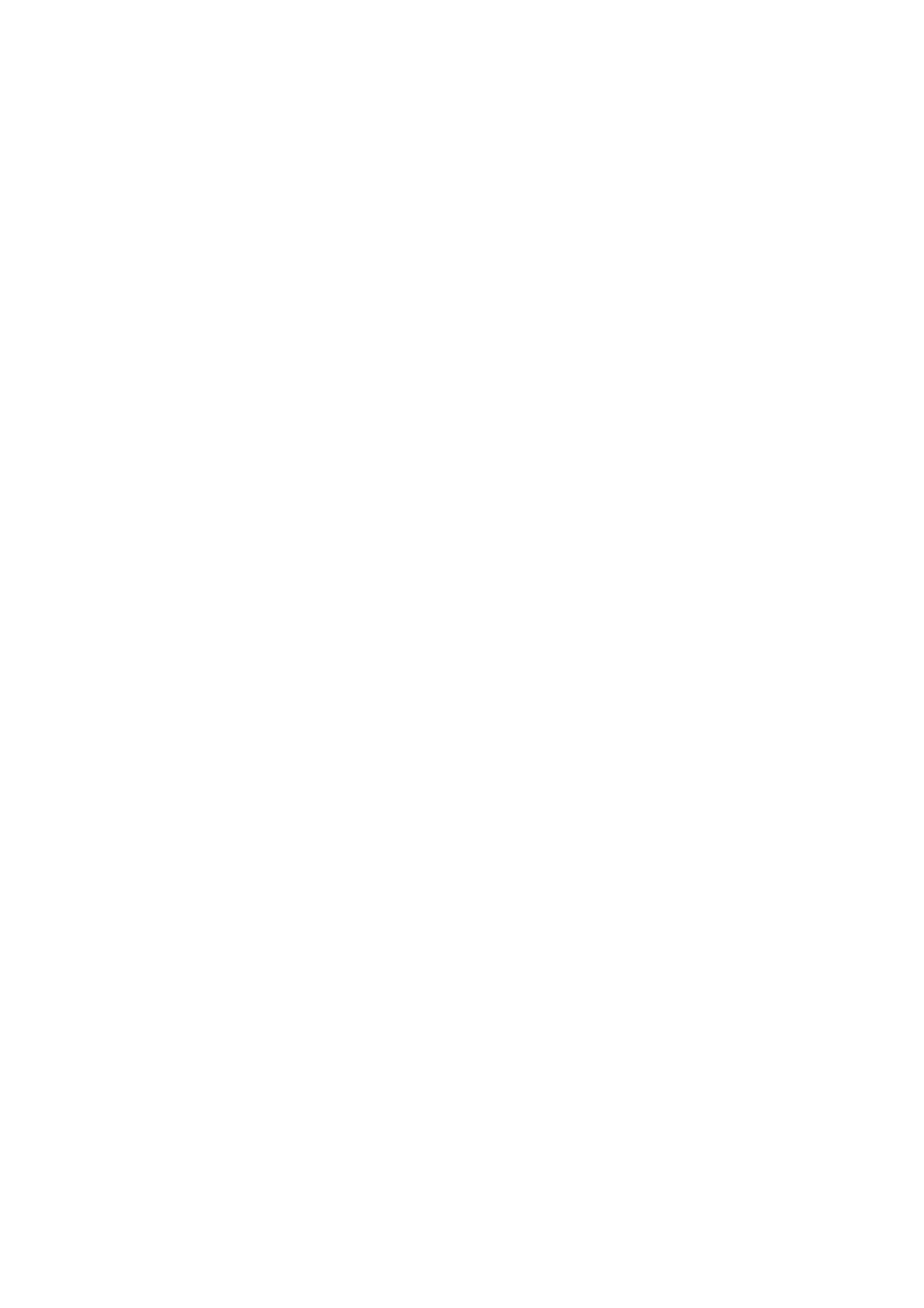# **Believer**

**1The Sphere of Salvation for a**<br>**1The Sphere of Salvation for a**<br>**1The Sphere of Salvation for a**<br>**1The Sphere of Salvation Believer**<br>**1The Sphere of Salvation** Believer<br>**1The Sphere of Salvation** below that extent Gods s We all know ourselves as having been sinners who have received eternal life through faith. Today we would like to see to what extent Gods saves us through Jesus Christ. In other words, what position will we as individuals arrive at through the salvation accomplished by Jesus Christ.

In recent years one thing has gripped me, which is, that I have sensed that something is wrong in my personal Christian life. For when I read the Bible, I must acknowledge that I do not have what the Book has said I should have. Although there are indeed Christians whose lives are poorer than mine, and even though I have been assured by some who have had deep experience with the Lord that I have already possessed what I should have, nevertheless I still am aware of not possessing all which the word of God says I should have. Thank God, I now know that there are truly things *still more excellent* in Christ for me and that all these things are *obtainable* and may be obtained *now*.

Hence what I would like to share today concerns the scope of our inheritance in Christ Jesus. However, I will not speak on the matter of our in heritance in heaven which we will have in the future, nor on the subject of eternal life which we already possess in regeneration, nor even on the glory of the kingdom which we shall enjoy in the millennium. No, what I will lay stress on here is the extent of what God can do for you and me in salvation today.

Let us read a number of passages in the Scriptures and I shall comment on them as we read.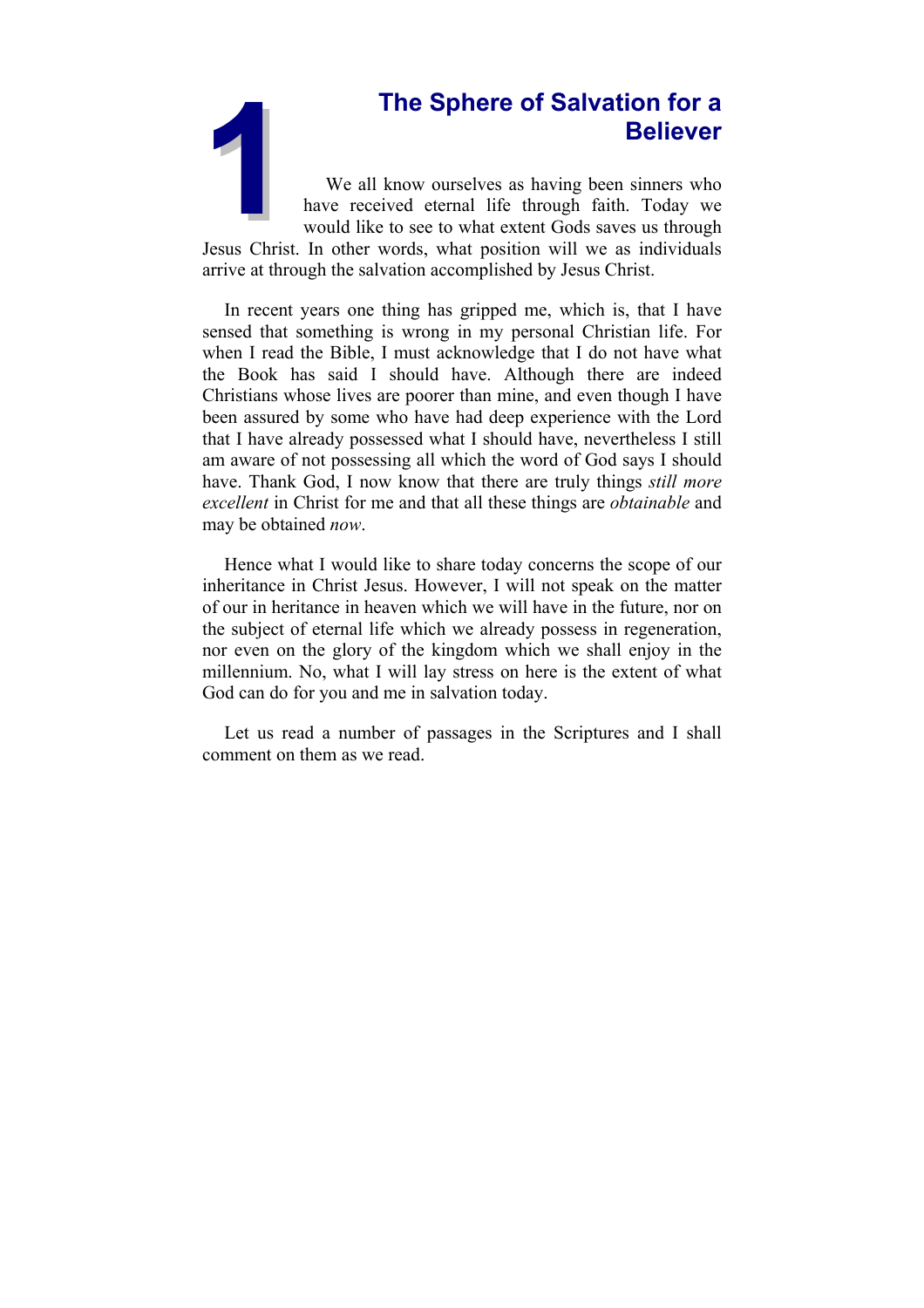#### *One: the Conscience*

"How much more shall the blood of Christ, who through the eternal Spirit offered himself without blemish unto God, cleanse your conscience from dead works to serve the living God?" (Heb. 9.14) This verse tells us to what degree Christ can save our conscience. His blood is able to cleanse it from dead works.

Let me ask you about your conscience? Is it under accusation? If yours is constantly under accusation, you have not fully possessed what Christ has accomplished for you. The Lord saves us; and His blood cleanses our conscience. It is so cleansed by His blood that there is no more condemnation. When we gather together we may sometimes pray, "O God, we thank You for we have our hearts sprinkled from an evil conscience"; yet afterwards we are frequently troubled. This that happens simply indicates that we have only had our conscience covered or that it is at times overlooked. But the blood of the Son of God is able to cleanse us. So that if our conscience is still under accusation, we have not received full salvation yet. This is not due to any inability of the salvation of God. Not at all. On the contrary, let us praise and thank Him that He is able to save us to the extent of having our conscience totally cleansed. Having our conscience completely cleansed *is* possible.

#### *Two: the Heart*

"For from within, out of the heart of men, evil thoughts proceed, fornications, thefts, murders, adulteries, covetings, wickednesses, deceit, lascivious ness, an evil eye, railing, pride, foolishness: all these evil things proceed from within, and defile the man" (Mark 7.21-23). "Blessed are the pure in heart: for they shall see God" (Matt. 5.8).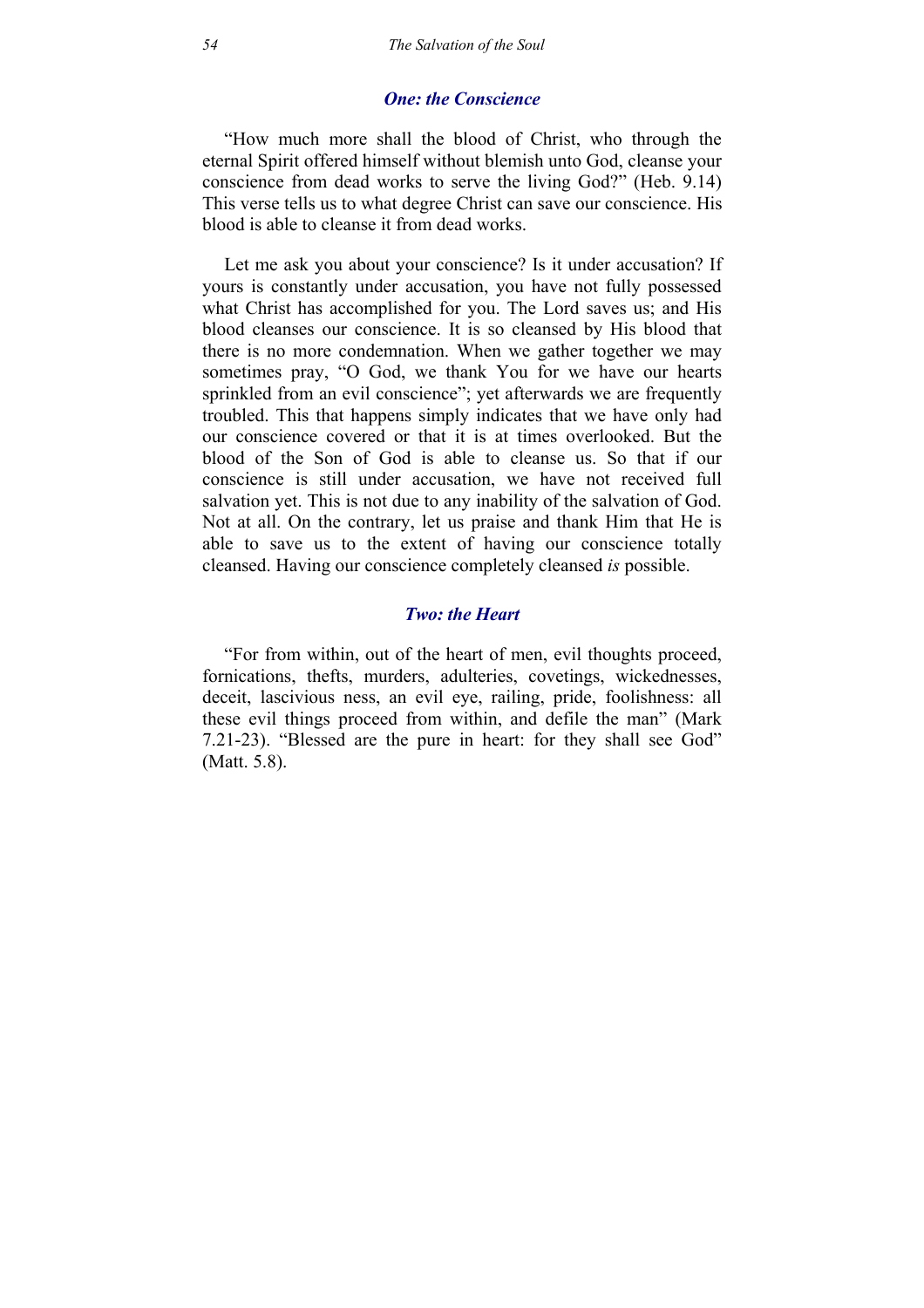These two passages of Scripture show us the original defiled condition of our heart as well as the pureness in heart obtainable through the salvation of Christ.

The heart which Mark speaks of is our natural heart. What is the condition of that heart? "All these evil things proceed from within," says the Lord. Oh, how much wickedness comes out of the heart! But in Matthew's Gospel we find the Lord declaring: "Blessed are the pure in heart"—He is able to save the heart and change it from wickedness to pureness.

The way to have our heart saved is not by suppressing the evils within so that they will not come out; rather, it is by a cleansing from the inside out. If we attempt to cover or to seal up, let it be said that such is not salvation; because we have not yet been saved to the point of pureness of heart. We should inquire before the Lord as to how much evil thoughts, craftiness, and pride we have in our hearts. If these be only suppressed within us, we merely cover them over and our hearts are still not saved. Does not God in fact say, "Blessed are the *pure in heart*" (Matt. 5.8)?

Our lack of testimony today is due to our hearts not being pure. How often we notice sin in people and yet we ourselves dare not reprimand: their outward action is but the flower of sin, yet in our own hearts we too have the seed for the same such flowering. Though we may not love the world like others, nevertheless our hearts are somewhat affected too. There is not much difference between us and them. Without pureness of heart, there can be no testimony.

God will not leave any uncleanness in our heart. A heart as evil as is described by Mark may be delivered into purity. God can save us and give us a pure heart. Let us therefore thank and praise Him because He is able to save us to such an extent. He can transform a bad heart into a good and pure heart.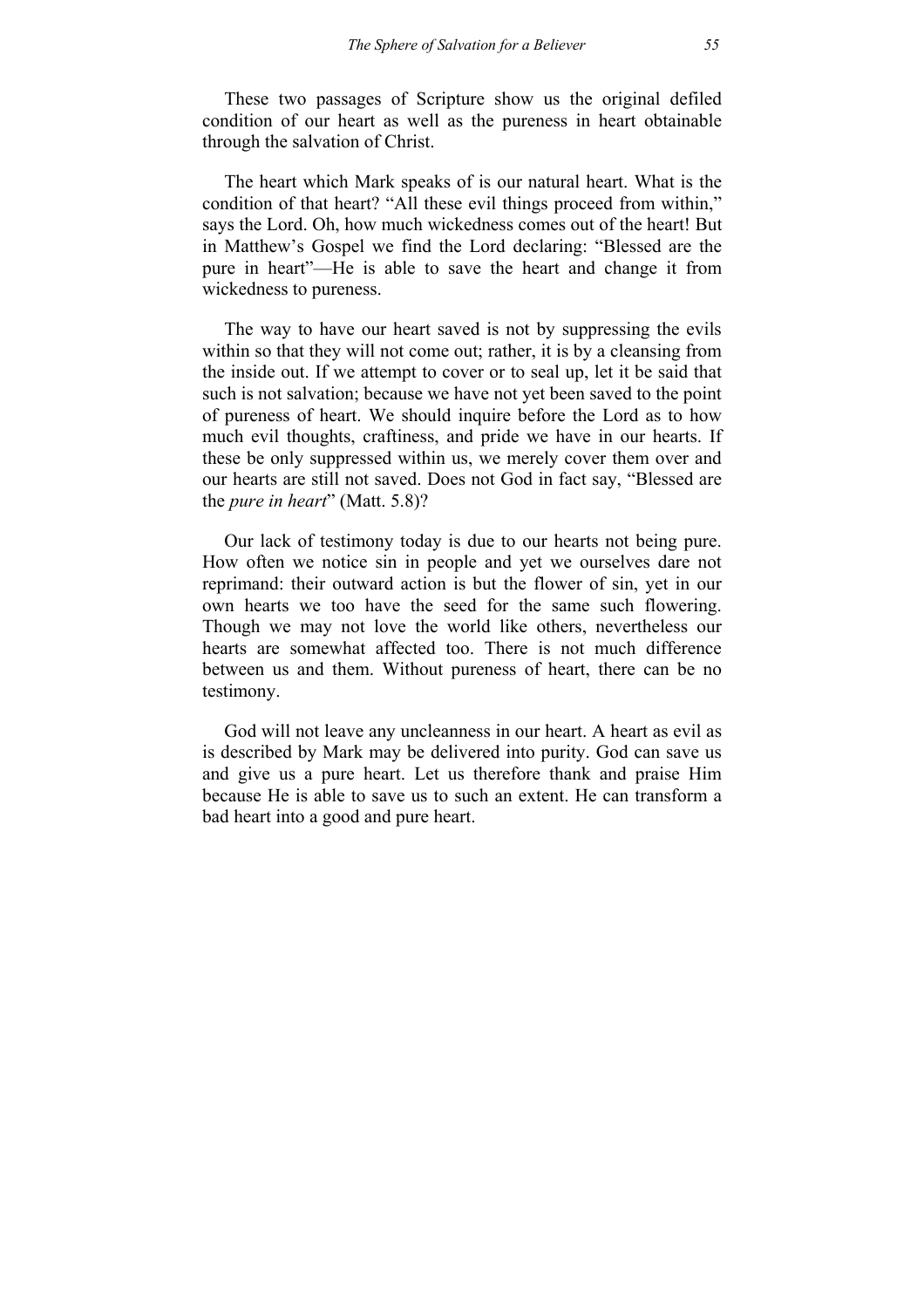#### *Three: All the Heart*

"Thou shalt love the Lord thy God with *all* thy heart, and with *all* thy soul, and with *all* thy mind, and with *all* thy strength. The second is this, Thou shalt *love thy neighbor as thyself'* (Mark 12.30-31a). This verse tells us how God is able to save us so as to love Him with *all* our faculties and to love people with *total unselfishness*.

How difficult for us to love God to the degree of "all"! Frequently we think of loving Him as well as of loving the world secretly, of serving God as well as serving mammon. Time and again, many people and many things divide our hearts from loving God! Yet He is well able to save us to the magnitude of this "all"—enabling us to love Him with all our heart, all our soul, all our mind, and all our strength. And to save us, furthermore, to the extent of loving people without any heart of selfishness.

If today we are yet unable to love God to the degree of this all (having people or things or affairs as the focus of our love instead) and to love our neighbors as ourselves, we have not known the full salvation. Christ can save us so as to love God with such "allness" as well as to love our neighbors without selfishness. This *is* possible. Praise His name!

#### *Four: the Mind*

"But I fear, lest by any means, as the serpent beguiled Eve in his craftiness, your minds should be corrupted from the simplicity and the purity that is toward Christ" (2 Cor. 11.3). This passage shows us how our *minds* may be saved to the extent of utter *simplicity* and *purity.*

Oftentimes we find it very difficult to submit to the Lord and to love Him with singleness of mind. Indeed, this is most difficult. We just do not have such power. It is beyond us. How we long to love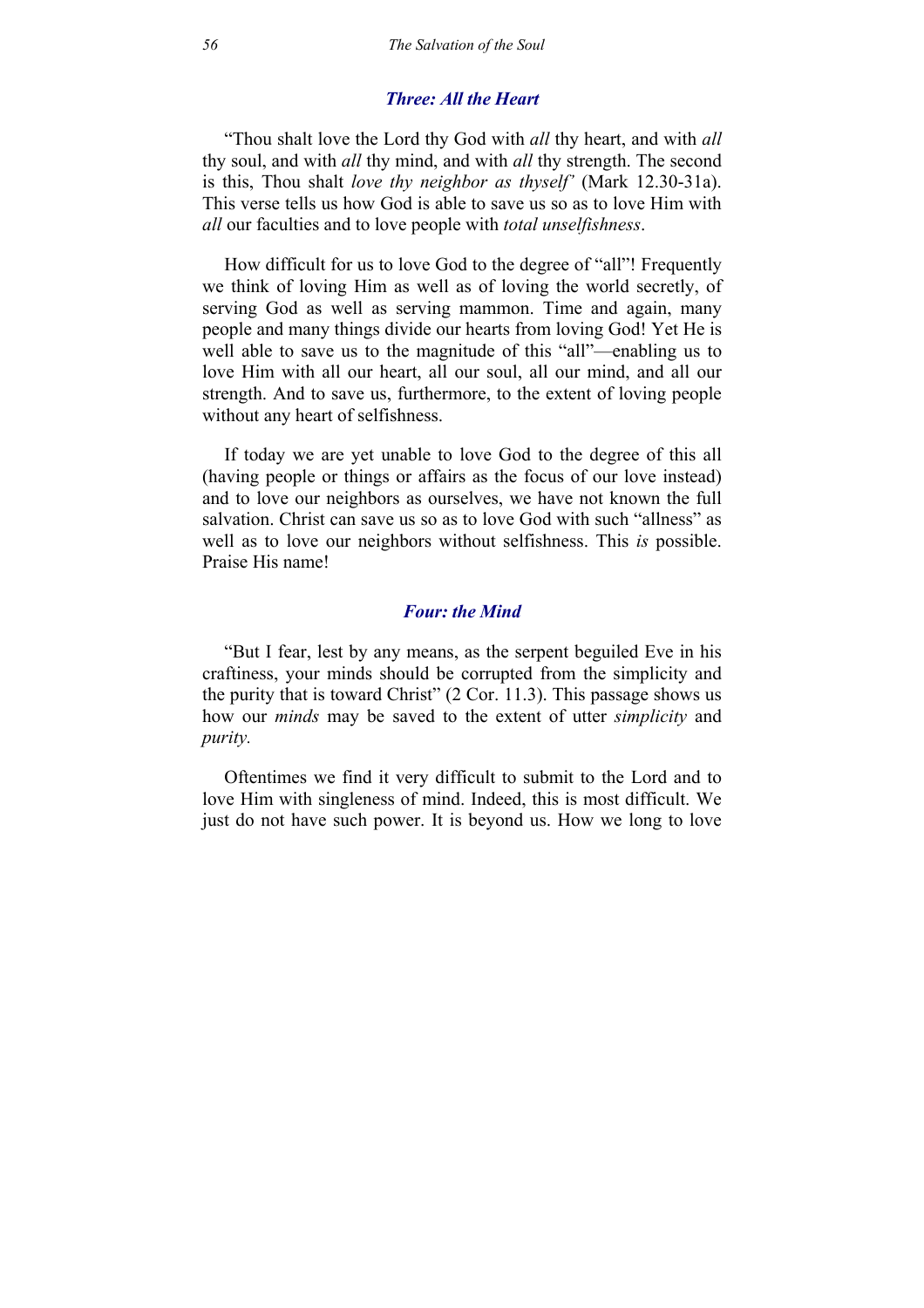the Lord with perfect love and in simplicity, without any guile but in all purity. This, we agree, would be so good! This we hope, yet it seemingly is so unattainable. However, God is able to save us to that degree. It is not only possible but also attainable.

Our mind should be pure. If, however, we are double-minded, we will be like Eve. On the one hand Eve saw that the tree of the knowledge of good and evil was good for food but on the other hand reasoned that God had charged her not to eat of its fruit. She saw that the fruit was a delight to the eyes and much to be desired but also remembered that God had commanded that it not be eaten. Yet being so aroused, Eve ate of the forbidden fruit. Thus by deviating just a little, she lost the simplicity and purity that is towards the Lord.

Let us ask ourselves, Do we have the simplicity and purity of heart towards Christ? We need never be afraid of loving Him too much. We should love Him without any consideration and without any argument. Praise God, He can save us to such a place as that! It is quite possible to have a simple and pure heart towards the Lord.

"And be not fashioned according to this world: but be ye *transformed by the renewing of your mind*, that ye may prove what is the good and acceptable and perfect will of God" (Rom. 12.2). By this verse we are told once again that God is able to save our mind by renewing it to that place wherein it can prove what is the good and acceptable and perfect will of God.

Have you ever thought of this that has just been said? A renewed mind can actually prove what the good and acceptable and perfect will of God is. How frequently on a given point this thing seems to be God's will but that thing seems also to be His will. How often we mistake one for the other. But a *renewed* mind will make no mistake concerning the will of God. Unless our mind is renewed, we will not be able to prove what the will of God is. And thus we will not have experienced a full salvation. Yet God has not only saved us to where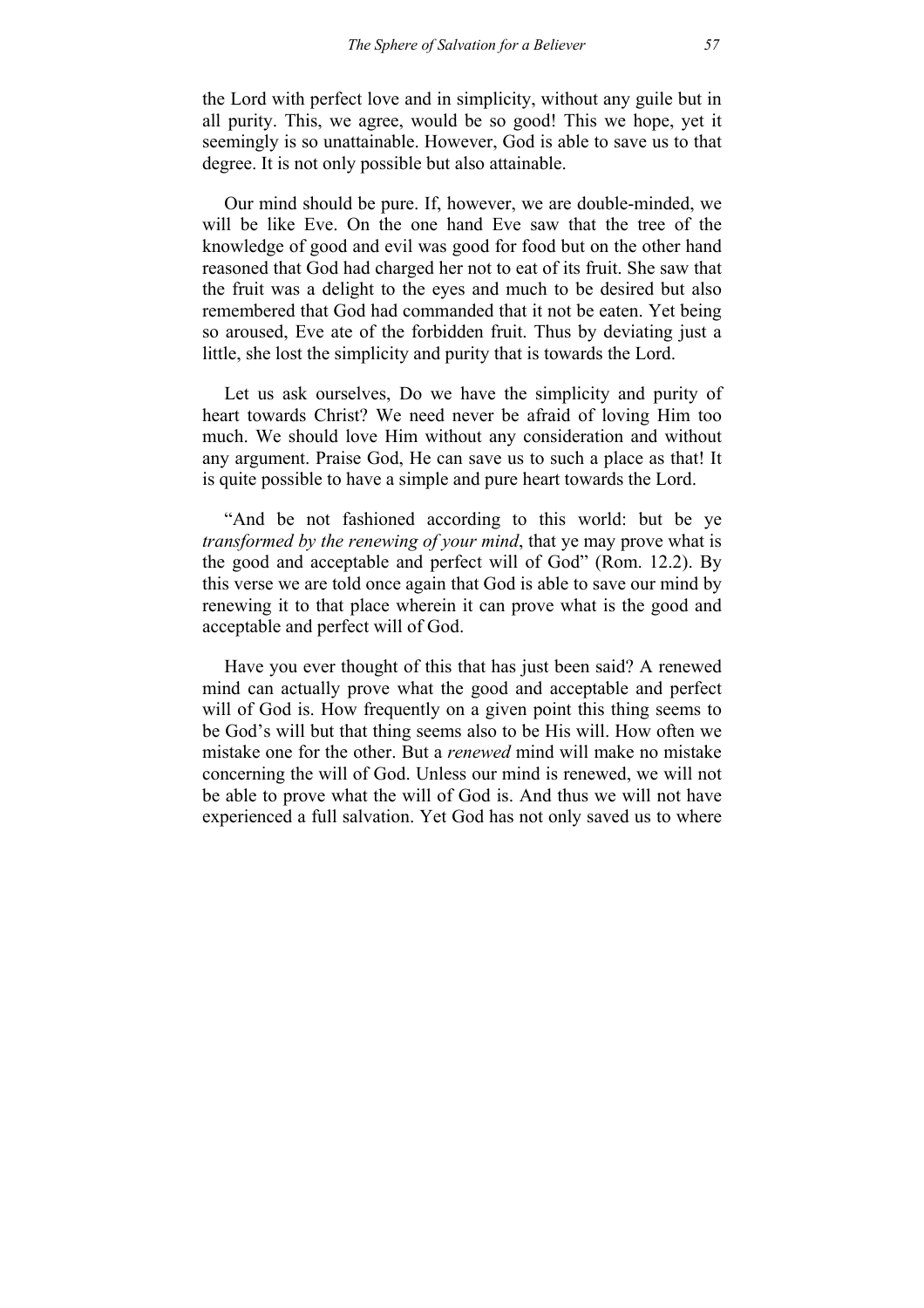we are today, He will also save us even further to a perfect position. And it is to this that we must aspire and it is for this that we must thank God: because this too is attainable as well as possible.

#### *Five: Our Thought*

"Casting down *imaginations*, and every high thing that is exalted against the knowledge of God, and bringing every *thought* into captivity to the *obedience of Christ*; and being in readiness to avenge all disobedience, when your obedience shall be made full" (2 Cor. 10.5-6). These two verses show us that God can save our thought and bring it to the obedience of Christ.

Let each one of us ask this question: Am I able to control my own thoughts? How well we know that we fail to control many of our thoughts. Nonetheless, God enjoins us not to have a great many confused ideas. He will lead all these into captivity to the obedience of Christ.

May I inquire of you whether your thoughts are obedient to the Lord? It is not right for you to entertain wandering thoughts, unclean thoughts, and a secret desire for the world. If there are such thoughts as these, they are a sure indication that you have not yet obtained a full salvation. For the salvation of the Lord is well able to bring every thought of a believer to the obedience of Christ. This *is* attainable. We can commit all our thoughts and imaginations to Christ for them to be made to submit to Him. For this is according to the salvation prepared for us in Christ. God will not only save us to heaven by giving us eternal life, He will also save our entire being by leading all our thoughts to the obedience of Christ. Praise the Lord that this is not only possible but also attainable. He is able to save us to the uttermost.

"Wherefore *girding up the loins of your mind*, be sober and set your hope perfectly on the grace that is to be brought unto you at the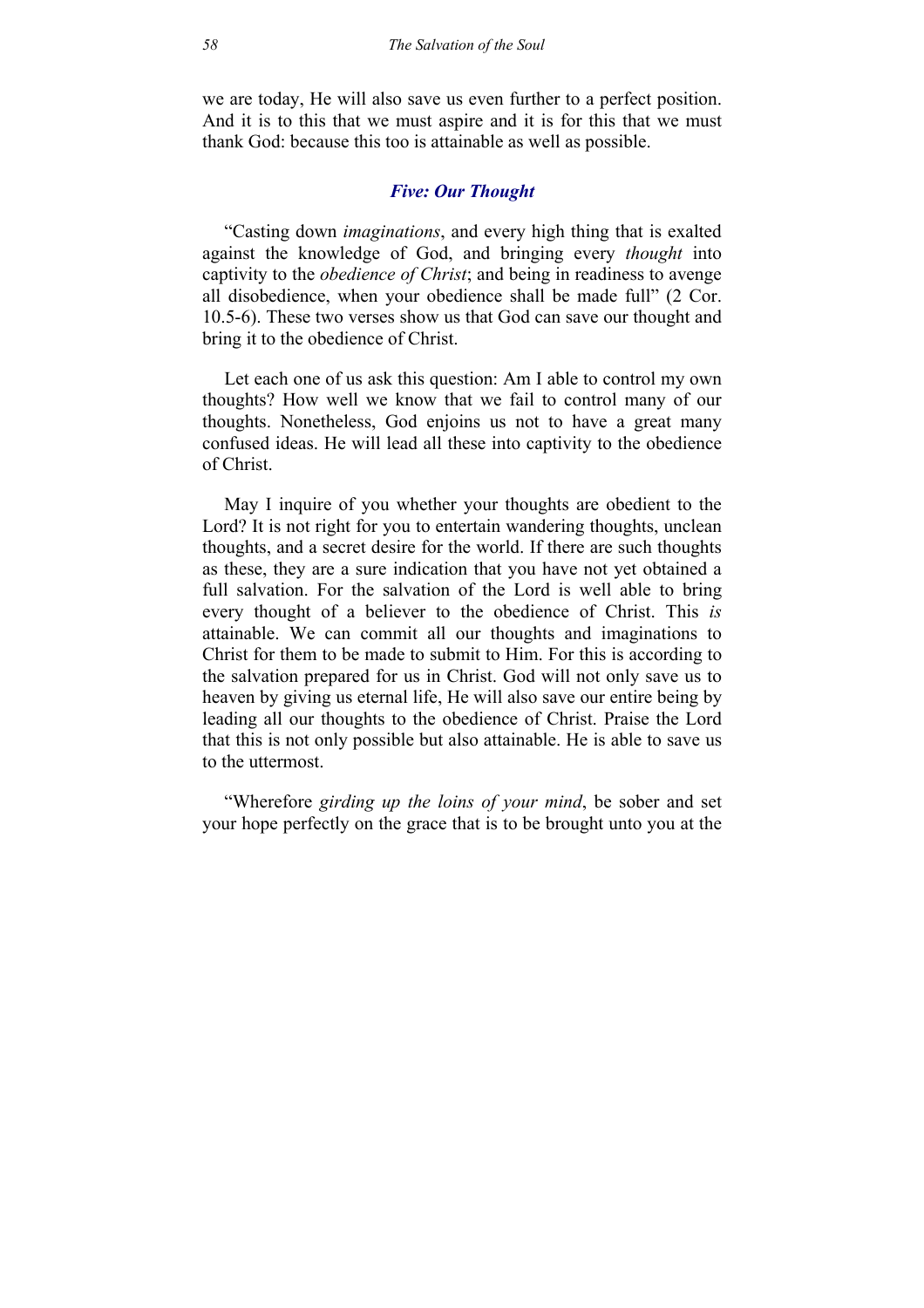revelation of Jesus Christ" (1 Peter 1.13). This word informs us that God is able to save our scattered thoughts to the point of concentration.

As most of us may know, the dress of the Jews in the olden days hung rather loosely on the body and was without any buttons. Each time a person started for work he had to gird up the loins so as to ease his movement. Our scattered thoughts are like ungirded loins. Yet God can gather up our scattered thoughts as a person girds up his loins.

How often our thoughts, though not unclean, are scattered and not focused. In prayer and in the study of God's word, our mind will run wild. Our thoughts may not be bad, but even good and tasteful thoughts are not conceived at the right time. This is because the loins of our mind are too loose and not concentrated. Yet God is well able to restrain our minds and bring our thoughts into focus. If our minds lack the power of concentration we have yet to experience the full salvation of the Lord. Thanks be to God, because He can deliver us from scattered thoughts and save us to the place of concentration. This is both possible and attainable.

#### *Six: the Heart and Our Thought*

"In nothing be anxious; but in everything by prayer and supplication with thanksgiving let your requests be made known unto God. And the peace of God, which passeth all understanding, shall guard your *hearts* and your *thoughts* in Christ Jesus" (Phil. 4.6-7).

The word "guard" here is a special military term. The better translation for it would be the verb "garrison"—which therefore gives this verse the following meaning: that the peace of God shall guard our hearts and thoughts just as, under martial law, gendarmes will garrison an area so effectively that it remains safe from any untoward incident. Think of it! The peace of God can garrison our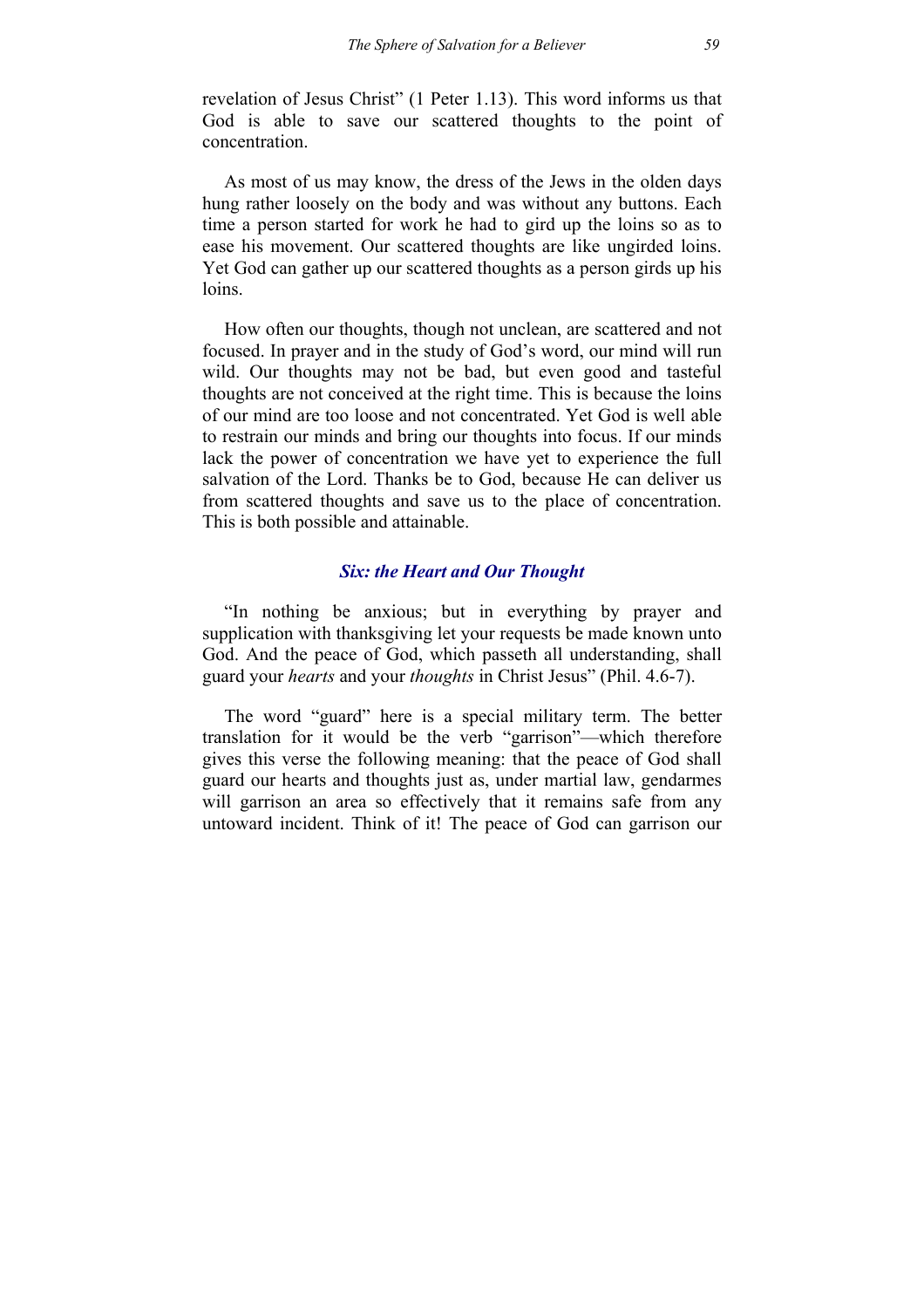hearts and thoughts in just such a manner: God is able to deliver us from all anxieties.

Seldom have I seen Christians without anxiety. The vast majority are weighed down with many worries. There was once a mother who had seven sons. She declared, "I am worried to death about every son of mine until they all grow up to be saved. I do not need to worry for two of them because they have already gone to heaven. But I still have five sons to worry about." When a brother told her that it was wrong for her to worry—that it actually was a sin to worry—she retorted by saying, "A mother ought to be anxious for her own children. *Not* to worry is sinful." So this brother showed her the words in Philippians 4.6-7. Yet she regarded the anxiety spoken of there as probably not having reference to her kind of anxiety, for according to her thinking, a wife ought to worry about her husband, parents ought to worry about their children, and businessmen ought to be anxious about their business. Let us clearly see, though, that the Bible states categorically: "In *nothing* be anxious"—period!

Rarely have I ever met brothers or sisters who have not been worried about something. Such worry is not perfect salvation. If one is anxious about his family or is worried concerning everything around him, how will the peace of God ever be able to guard his heart and thought? Such a person cannot testify that his Lord bears his burden daily.

To be anxious is sin. God can deliver us from all anxieties. In matters both large and small, serious and light, there should not be any anxiety. If anyone has not experienced the garrisoning of his heart and thought by the peace of God, the salvation he has obtained is not yet complete. Were he clearly to understand the implication of such a verse, he would no doubt pray: "O Lord, of that which You have given me I have received too littler" Praise and thank God, He is able to deliver us from all anxieties so that we may live without any worry. His peace is well able to garrison our hearts and thoughts.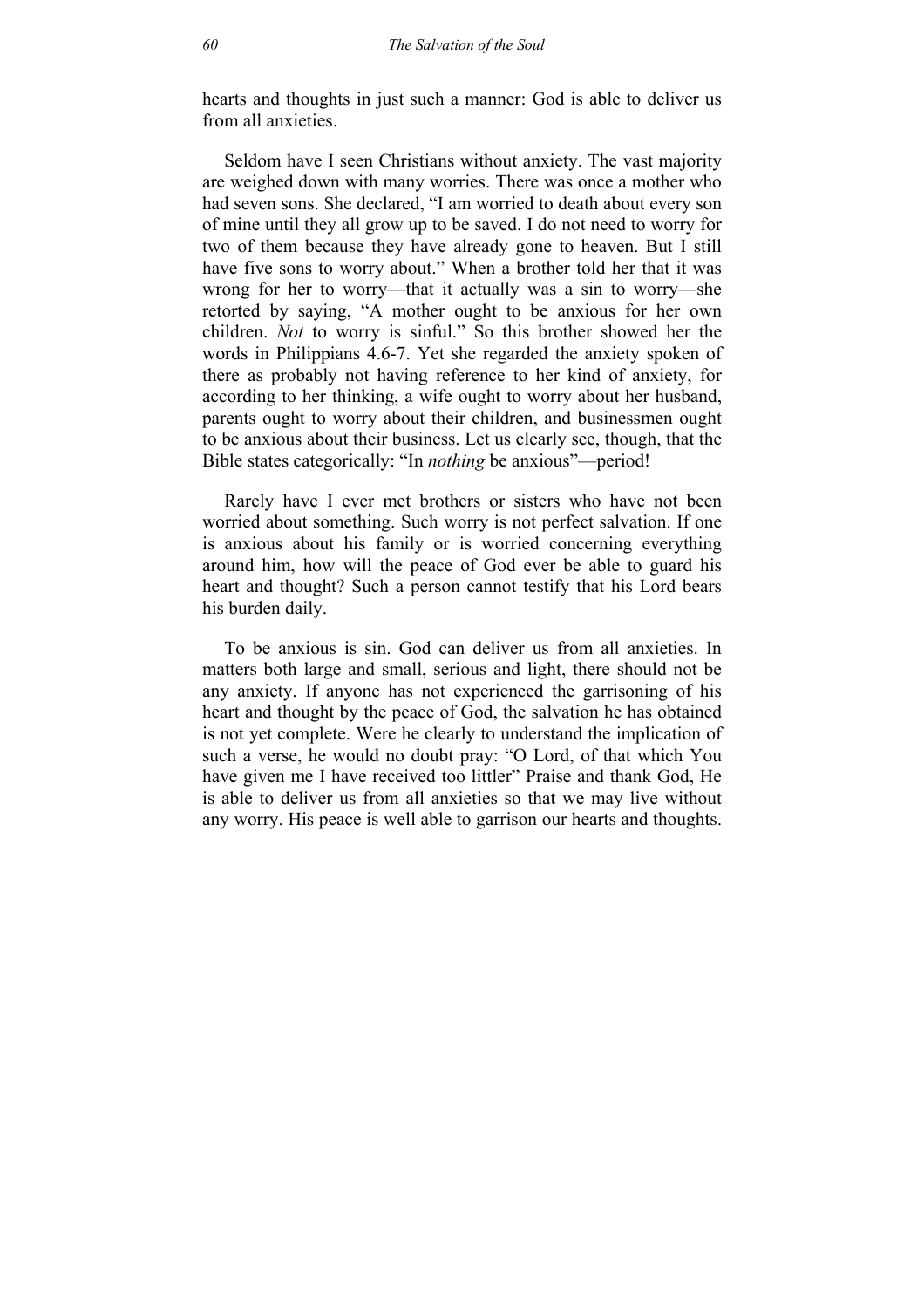This is something absolutely possible, for which we will continually praise Him.

#### *Seven: the Mind to Suffer*

"Forasmuch then as Christ *suffered* in the flesh, *arm* ye yourselves also with the same *mind*; for he that hath suffered in the flesh hath ceased from sin; that ye no longer should live the rest of your time in the flesh to the lusts of men, but to the will of God" (1 Peter 4.1-2). These two verses tell us how God is able to save our mind so that we shall be willing to suffer like Christ.

Are we afraid of suffering? We certainly are. How we long to spend each day comfortably and with no trial. Whenever a little hardship comes our way, we immediately ask God to remove it. During moments of true obedience to God we are threatened with the prospect of a hard and bitter future; and so we think of asking God to keep these unpleasantness from us. Nonetheless, God can save us to such an extent that we neither fear difficulty nor suffering. We are armed with the mind to suffer.

What kind of weapon is this? It is the best weapon: for it is to be armed with the same mind to suffer as Christ had. Whenever you are obedient to God you will be told by people how hard your life will be and how cruel men will treat you. Yet in response you will think of Christ, of how he suffered in the flesh, and that therefore you too must suffer. This is the way for you to be armed: I come to suffer. Suffering is not only my duty but it is also my office. Suffering is my business and I embrace it most willingly. Armed with such a weapon as this, you can defeat anything. Not a being afraid to suffer, but on the contrary a welcoming of it. Not that you draw back in the face of suffering, but that you let it find you. If you are afraid when you think of suffering and try to escape, the salvation you have experienced is not yet complete. For God is able to save you by giving you a mind to suffer. Only thus are you able to "live the rest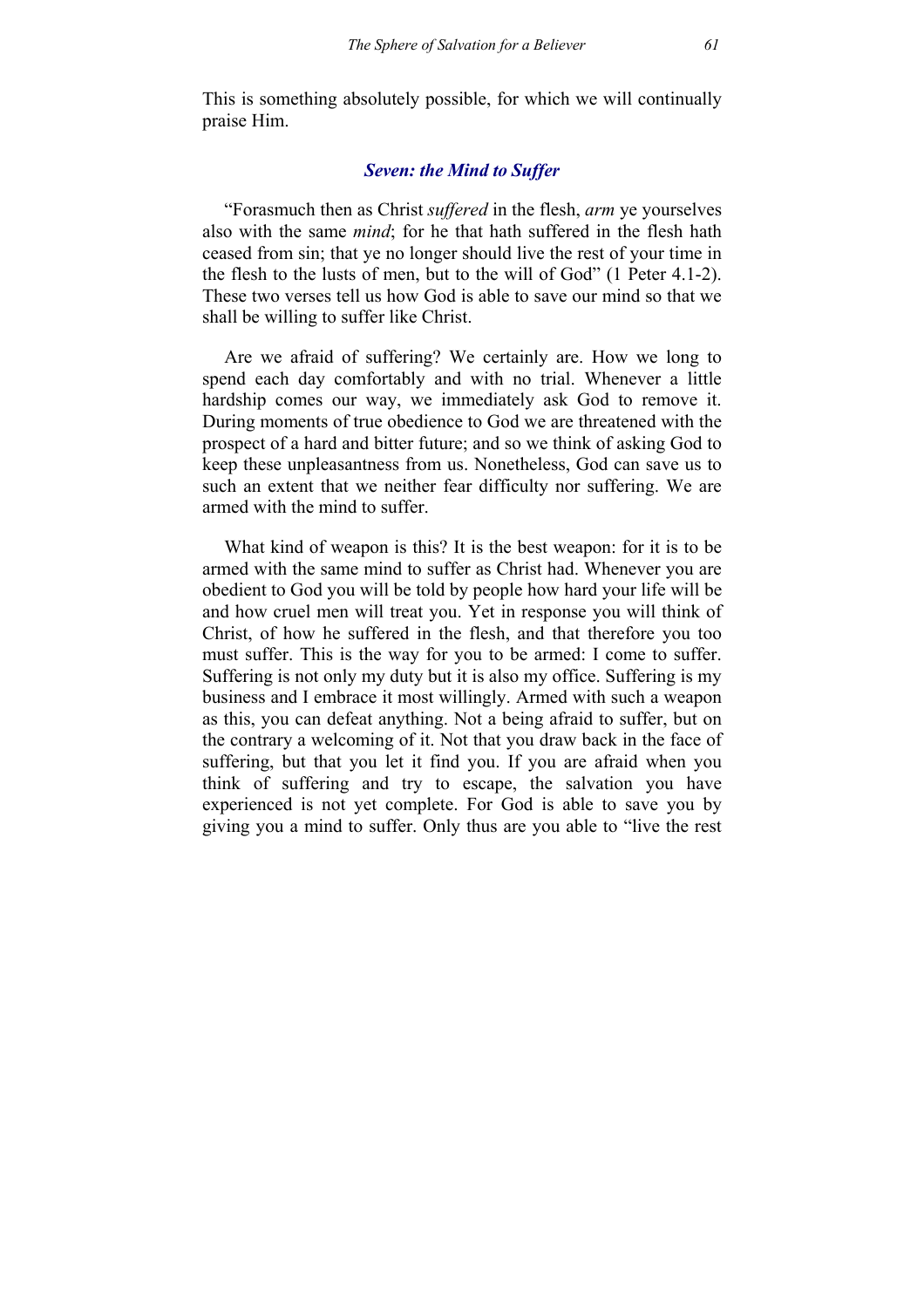of your time in the flesh to the will of God"—Thank and praise God, this is possible!

#### *Eight: the Tongue*

"If any man thinketh himself to be religious, while he *bridleth not his tongue* but deceiveth his heart, this man's religion is vain. Pure religion and undefiled before our God and Father is this, to visit the fatherless and widows in their affliction, and to keep oneself unspotted from the world" (James 1.26-27). "*But the tongue can no man tame*; it is a restless evil, it is full of deadly poison. Therewith bless we the Lord and Father; and therewith curse we men, who are made after the likeness of God: out of the same mouth cometh forth blessing and cursing. My brethren, these things ought not so to be" (James 3.8-10).

These two Bible passages reveal how no man can tame the tongue. Yet God is able to save this untamable member of ours and keep it bridled.

Once I met a person who said, "Since James clearly states that no man can tame the tongue, it is therefore excusable for a Christian not to bridle his tongue." What we should know is that James also declares emphatically in the same passage: "*These things ought not so to be*" (v.10). Moses was unable to enter Canaan because of one reason, which was that "he spake unadvisedly with his lips" (Ps. 106.33). He spoke as though he were uninstructed. In order to know how to speak, we need "the tongue of the instructed" (Is. 50.4 Darby) as well as the ears of the instructed. God can save not only our heart, thought and mind to perfection but also our tongue. If we cannot control it, I say again that we are not the possessors of a perfect salvation. Let God be praised, He is able to save our tongue whole. This is not only possible, it is also attainable.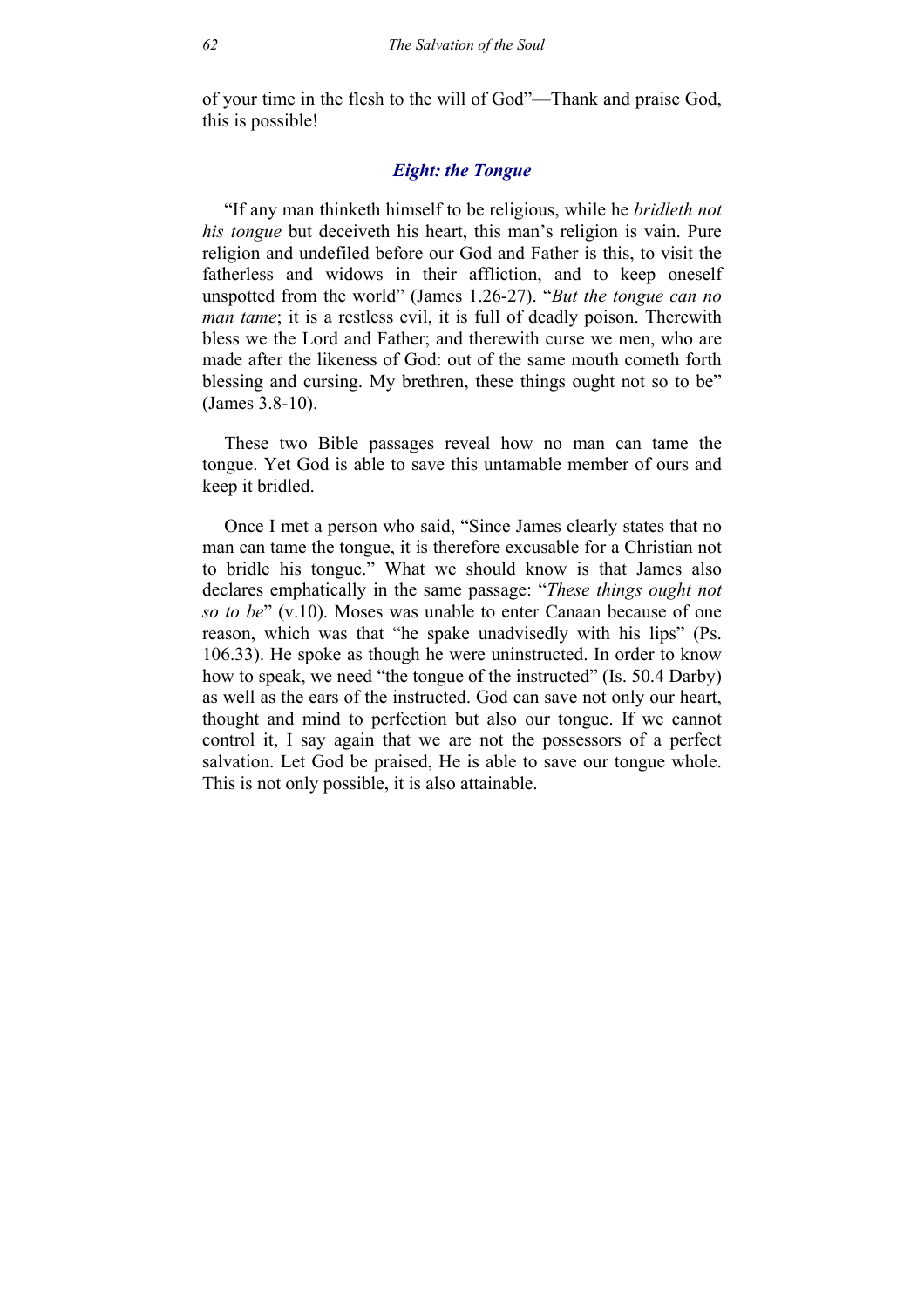#### *Nine: Fleshly Lusts*

"So then, brethren, we are *debtors, not to the flesh*, to live after the flesh" (Rom. 8.12). This verse tells us that God is quite able to save us from the natural demands of the flesh and to overcome all fleshly lusts.

Here I would particularly mention the three basic drives or instincts of our human body (the flesh): (1) to be nourished for the sake of living; (2) to reproduce itself for the sake of extending the human race, and (3) to be protected for the sake of preserving itself. Before the fall, these three matters were perfectly proper, for there was no sin mixed in with them. But after man had sinned, sin found its way into all three, thus making them the catalysts for subsequent sinning.

Seizing upon this need for bodily nourishment, the world as a system has ever since used food and drink to tempt us. The primal temptation to man lies in this very matter of nourishment. As the fruit of the tree of the knowledge of good and evil was used by the enemy to tempt Eve, so the excessive feasting of today becomes a fleshly sin. Let us not overlook this matter of eating, because many carnal believers fail in this very point. Because of food, the carnal Christian in Corinth stumbled many brethren (see 1 Cor. 8). Hence no one could become an elder or deacon in the early church unless he had overcome in the matter of eating and drinking (see 1 Tim. 3.3 mg.,8).

In the area of reproduction, let us note that after the fall of man it too had the capacity to degenerate into human passion and lust. Lust and human flesh are especially connected in the Scriptures. Note that in the Garden of Eden the sin of greediness instantly aroused lust and brought on shame. In his first letter to the Corinthians Paul puts these two things together (6.13). He also connects drunkards with the covetous (vv.9-10).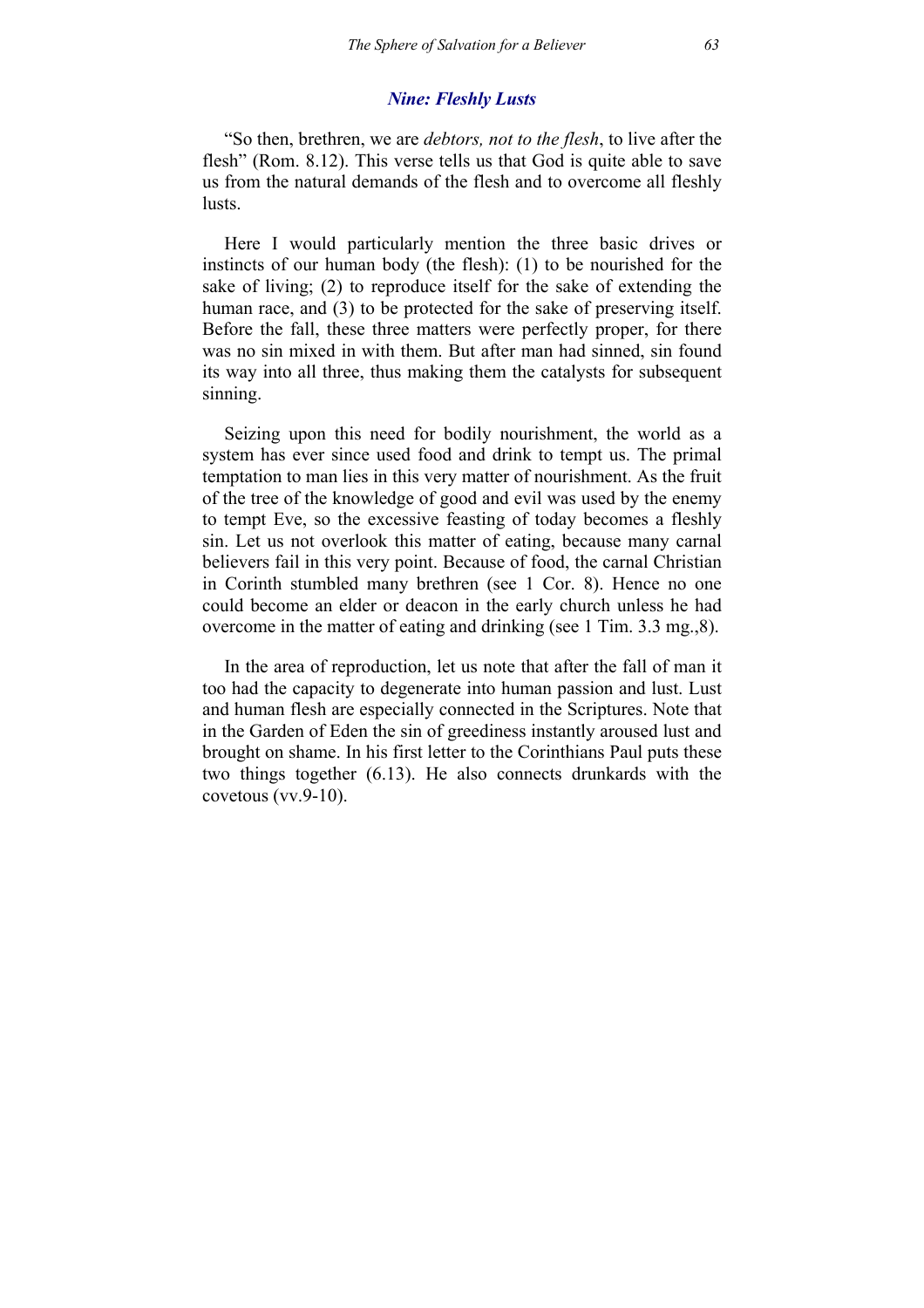Finally, there is man's instinct for self-preservation. After sin had begun to rule over man, physical strength began to be engaged for self protection. So that everything which today stands in the way of our enjoyment and comfort is to be opposed. The so-called bad temper and its fruit of anger and strife emanate from the flesh and are sins of the flesh. In the name of self-preservation many sins are committed both directly and indirectly as motivated by the sin principle operating within us. To protect our own interests, to preserve our own existence, to propel our own fame, and to promote our own ideas, mankind has given the world many of the darkest sins ever seen.

If we analyze the many sins of the world, we shall see how much they are related to these three drives or instincts of the body as they have been misused by man. And a carnal Christian is one who is under the control of all three or any one of these three misused urges of the body.

Now Paul declares that we are no longer debtors to the flesh. We do not owe the flesh anything, he says. Every one of us may live without obeying the flesh. Christ is able to deliver us from all lustful passions and desires. What is lust? We human beings have two urges: (1) a set of natural demands, and (2) another kind of urge that arises out of these same natural demands—the urge to use improper means to satisfy these natural demands. Now this second urge is what is called a fleshly lust. But our Lord Jesus Christ can deliver us from such fleshly lusts.

The Lord is able to save us to the point of our giving *no ground* to any fleshly lust. He is also able to save us to the position of even overcoming all natural desires. Yet let us not proceed from this to make the mistake of thinking that Christ will deliver us from *having* any natural desire, for this is unwarranted from Scripture. What the Bible says is only that Christ is able to make us *overcome* our natural desires. The Scriptures never teach that the flesh will disappear. It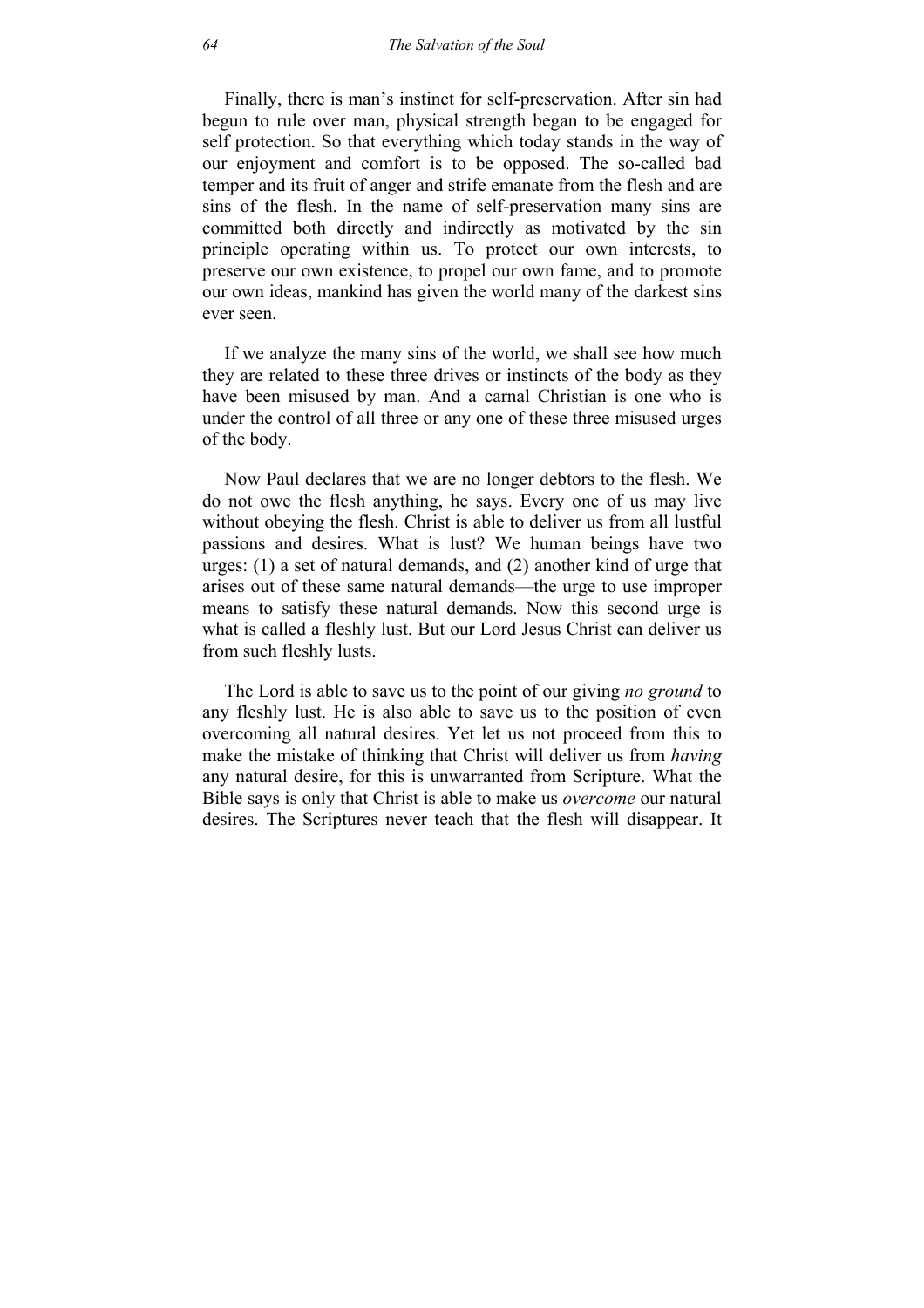only affirms that we believers are no longer debtors to the flesh, and that therefore we have no obligation to fulfill the natural demands of the flesh. True, whatever is owed must be repaid; but now owing nothing, we are therefore able to control ourselves.

For instance, when a person is hungry he wishes to eat. This is one of man's natural desires. But if he has no money to buy food and he begins to use an improper method (such as stealing money for food) to satisfy his natural desire,<sup>\*</sup> this turns to be a gratification not of a natural desire but of a fleshly lust. Man is only to use ways to satisfy his natural desires which are according to the Scriptures. If he is hungry and has money, he can buy food to eat. And this is not sinful. All natural desires must be met by means which are according to the teaching of God. Any deviation turns the natural desire into a fleshly lust. But God enables us to overcome natural desires and to be delivered from fleshly lusts. Hence it means that when we are hungry and *without* money, we can overcome the craving of hunger and refuse to use improper means for its satisfaction.<sup>\*</sup> Hungering is unavoidable, but there is to be no hankering after fleshly lusts.

The same rule applies to reproduction and preservation. Everything to do with natural desire in these two areas must be done only in accordance with the teachings of the Bible. Whatever goes beyond natural desire within the Biblical context is sin. We do have natural desires which are not sinful in themselves. However, we are not debtors to the flesh, we have no obligation to repay it. So that in both of these areas, God is able to save us—delivering us from the demands of fleshly lusts and enabling us when necessary to overcome natural desire.

Our being not debtors to the flesh implies much more here. Even when we are sick, we owe nothing to the flesh. Our nerves may be

 $\overline{a}$ 

<sup>∗</sup> For more on this kind of situation, see the third paragraph below.—*Translator*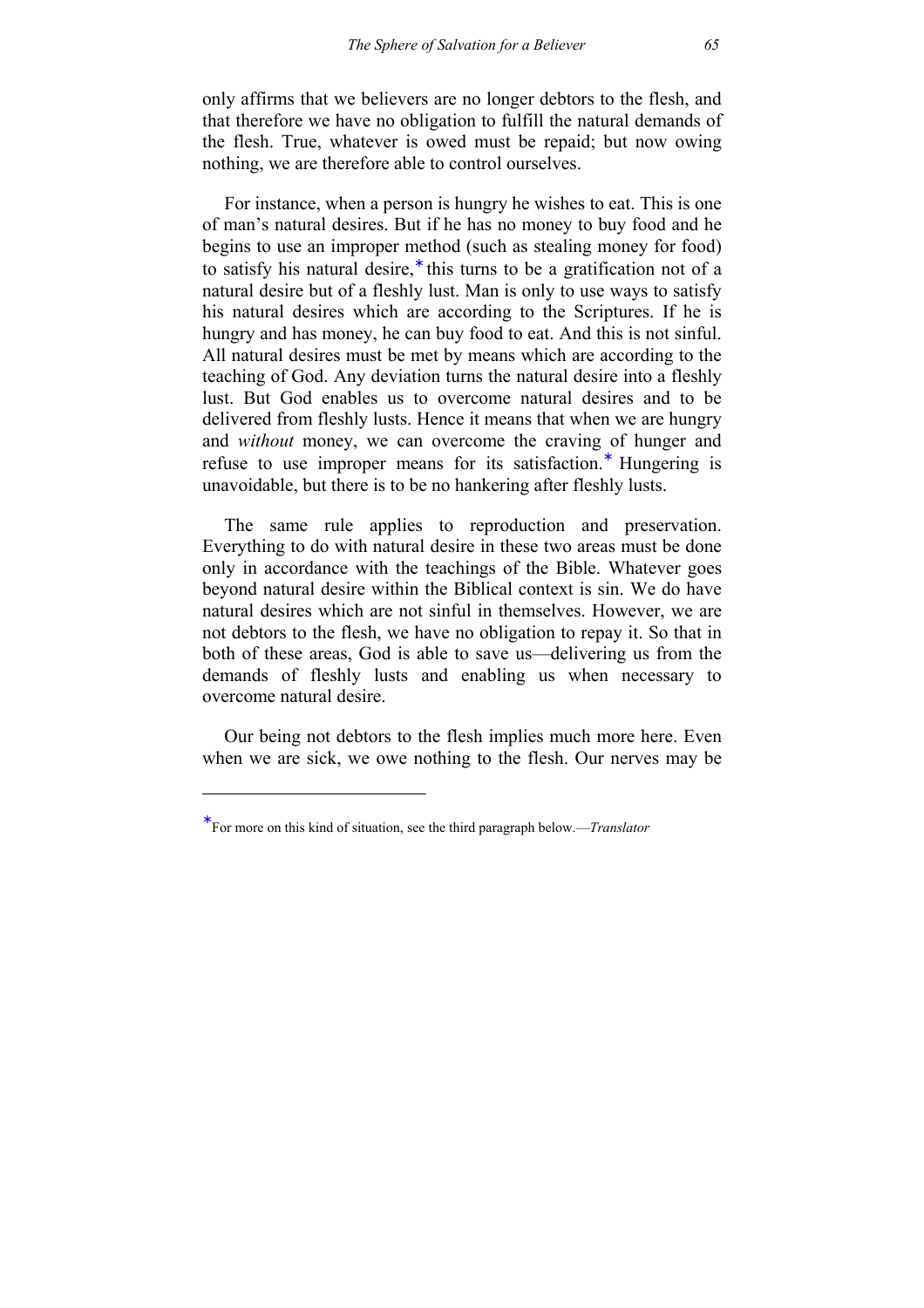feeble, yet we need not lose our temper. In spite of physical or psychological deficiency, we may still overcome. The word of God tells us that we are not debtors to the flesh. Can it be that because of imperfection in a certain part of a believer's make-up, God is not able to save a Christian to the uttermost? Far be such a thought. Let us continually remind ourselves that we owe *nothing* to the flesh.

May I ask you, Are you seized with a certain physical difficulty? Are you bound by some problem regarding eating and drinking? Then you ought to know that the salvation of the Lord is equal to all circumstances and problems. For as your difficulties are, so is the salvation of Christ. Suppose a Christian is in hunger for one day, two days, even three days. Can you tell him that he must not steal to gratify the craving of his hunger? You must. Is it all right for him to be a thief because he is hungry? Not so, for there is no situation wherein a Christian need be forced to sin. God can save every one of us who does not live according to the flesh. "Knowing this, that our old man was crucified with him, that the body of sin might be done away, that so we should no longer be in bondage to sin" (Rom. 6.6). Consequently, let us stand before God and say to Him: "God, I thank You, for whatever is in my old man was crucified with Christ on the cross! Be it jealousy, pride, unclean thoughts, a wandering mind, worry, or fleshly lusts—Christ can deliver me from all these. Praise the Lord!"

#### *Ten: Our Bodily Members*

"Neither present your members unto sin as instruments of unrighteousness; but present yourselves unto God, as alive from the dead, and your *members as instruments of righteousness unto God*" (Rom. 6.13). "I speak after the manner of men because of the infirmity of your flesh: for as ye presented your members as servants to uncleanness and to iniquity unto iniquity, even so now *present*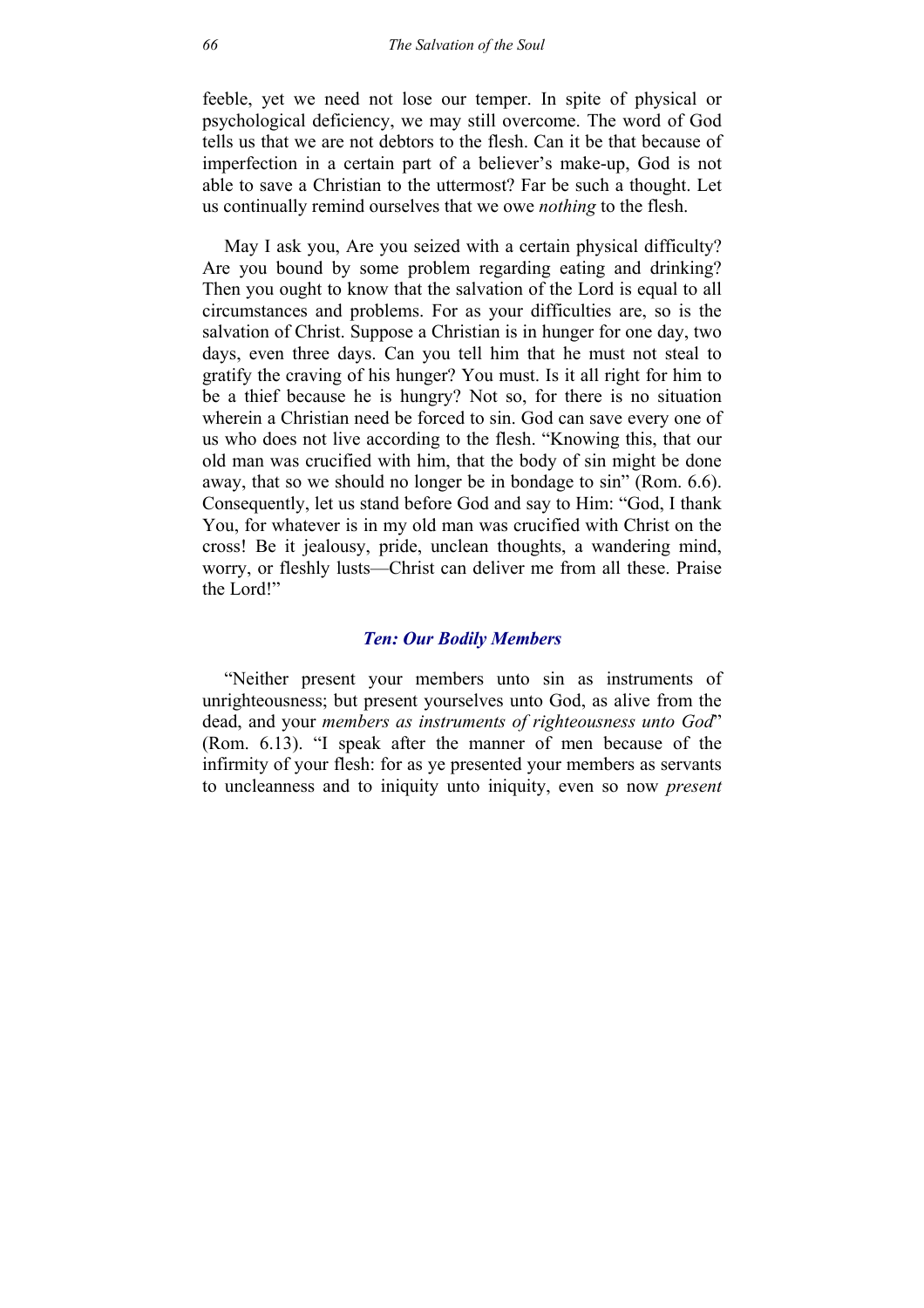*your members as servants to righteousness unto sanctification*" (Rom. 6.19).

These two passages show us how God is able to save our bodily members to sanctification.

Formerly our members served as servants to sin, they being given over to uncleanness and iniquity. How about now? Have we been delivered from the sins of all the members of our body? Have we presented our members to be servants to righteousness? If we have not presented them as such, then we are still serving sin and have not yet obtained full salvation. But Christ can save all the members of our body to be servants to righteousness toward sanctification. This is possible and attainable. Praise His name!

#### *Eleven: the I*

"*I have been* crucified with Christ; and it is no longer I that live, but *Christ liveth in me*: and that life which I now live in the flesh I live in faith, the faith which is in the son of God, who loved me, and gave himself up for me" (Gal. 2.20).

This is a scripture verse with which we are most familiar and which many of us can recite by memory. This word declares that God saves us to the extent that we were not only crucified with Christ but now Christ lives in us.

The word here is not that we may be like Christ or that we must imitate Christ; but rather, it says Christ now lives in us. Thus had God saved Paul, and in like manner will He save us.

If we have not yet experienced Christ living in us, the salvation which we know is still incomplete. Thanks be to God that He saves us to the place where *for me to live is Christ*. This is possible and attainable by all Christians.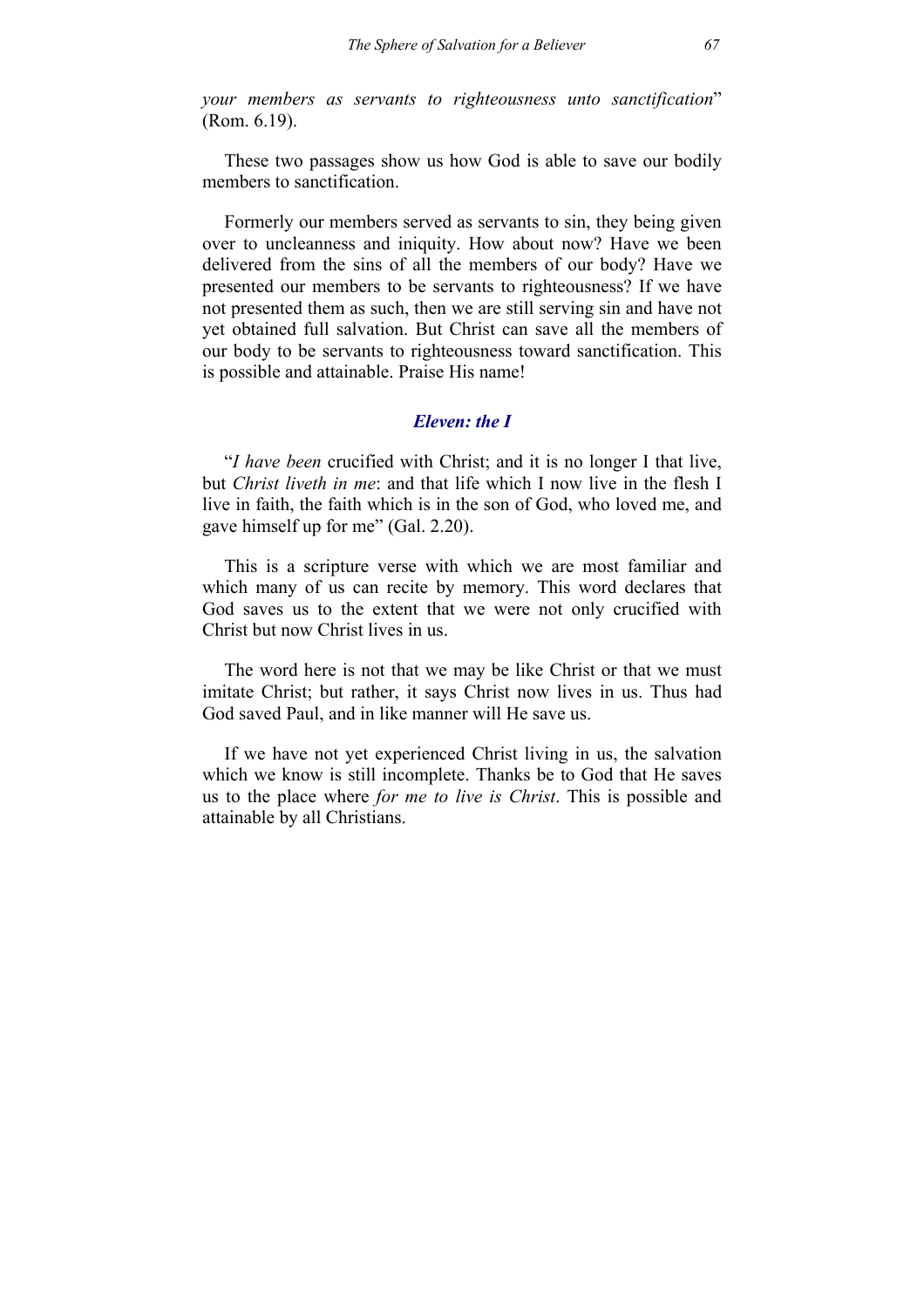There is one thing which we must pay special attention to, which is, that the full salvation which God has prepared for us must be received in full. I do not believe in sinless perfection—in the eradication of the root of sin; but I do believe God is able to save me to the uttermost. I do not believe the cross annihilates me, yet I do believe that there my Lord has died for me. Not that God has pulled out the root of my sin, but that He gives me a Christ to live in me. Formerly Christ died on the cross for me; now He lives in me and for me. The sphere of God's salvation is the sphere of my redemption. There is no need for us to retain ill-temper, uncleanness, anxiety, or fleshly lusts. God is able to deliver us from all of them. He not only saves us from the bad but also gives us the good.

In this present discussion, then, we have come to see how immense is God's salvation! How great is the sphere of our salvation! It is as if the goods have already been selected; now then, how are we going to acquire them? We know we must pay the price. And in our next discussion to follow we will speak on this matter of the price to be paid.<sup>∗</sup> But here I would like for you to do one thing: I would invite you to *believe in God's word*. Since the word of God tells us He is able to save us so completely, you will have His full salvation if you only believe. We ought to believe that all these things pertaining to His salvation are possible. The greatest problem lies in the fact that we cannot believe what the Bible says. For God will *fulfill* His word according to your *faith*. But we will have not if we believe not.

How serious this is! God's word has already been spoken! And if you say possible, it is possible; but if you say impossible, it will be impossible. You must believe in God's word, and then shall He perform it for you according to your faith.

 $\overline{a}$ 

<sup>∗</sup> See the next chapter—*Translator*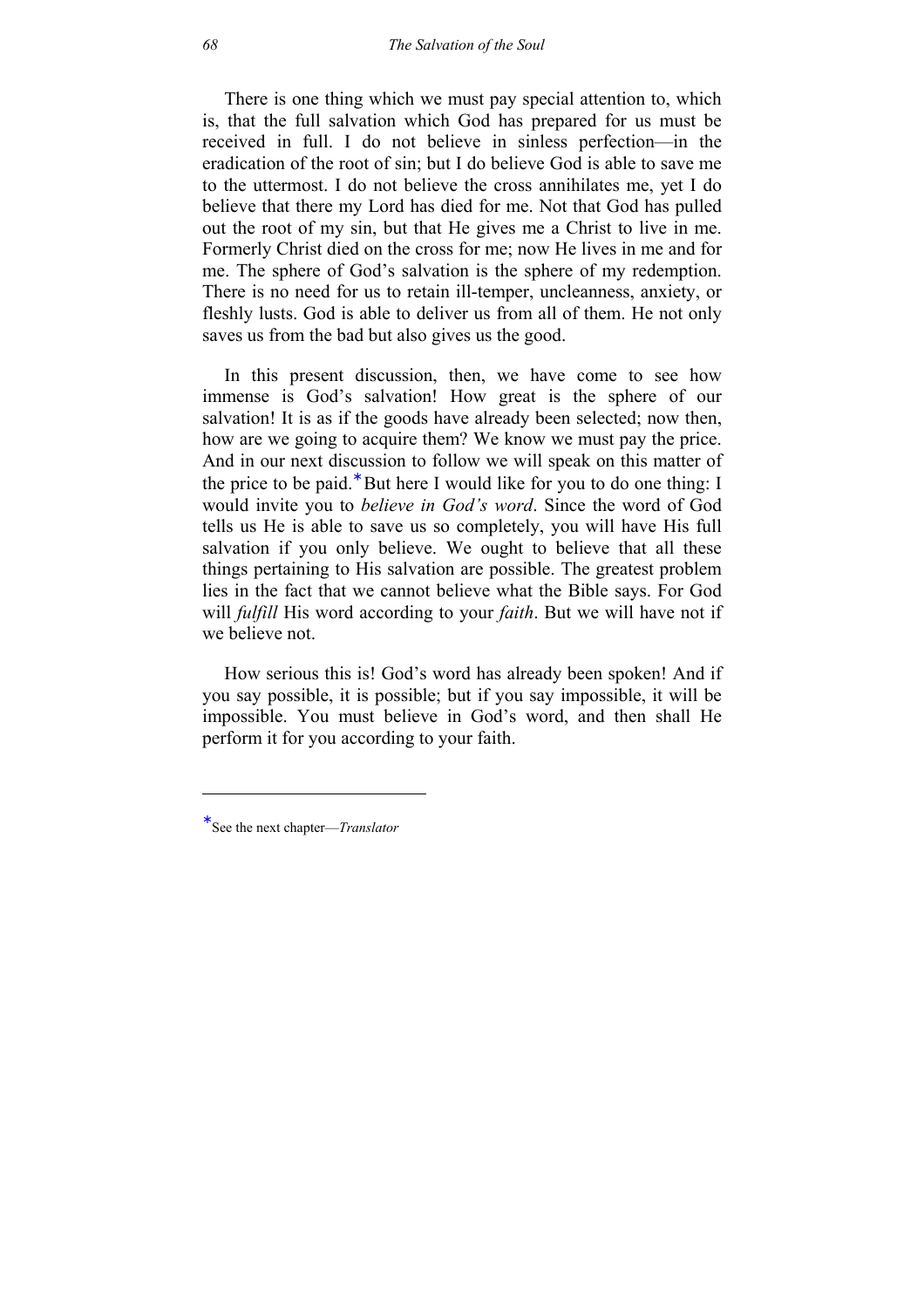Andrew Murray was a deeply spiritual Christian. I read his writings with special care. And I find that each time he speaks on the life that wins or on the holy life or the restful life, he always gives readers a few conditions. Among them all is to be found one common factor: *that people must believe that such and such is possible.* Indeed, if men consider anything to be impossible, God is unable to perform it for them. Whereas if men believe that God has said so and that He is able to do it for them, God will fulfill in them what He says.

Inquire of yourself as to what you think of your Christian life. If you must confess that your current situation is very much deficient, then do you wish God to bring His full salvation to you? If you really *want* God's full salvation, then *believe* this is possible and obtainable. Allow Him to fulfill His work in you.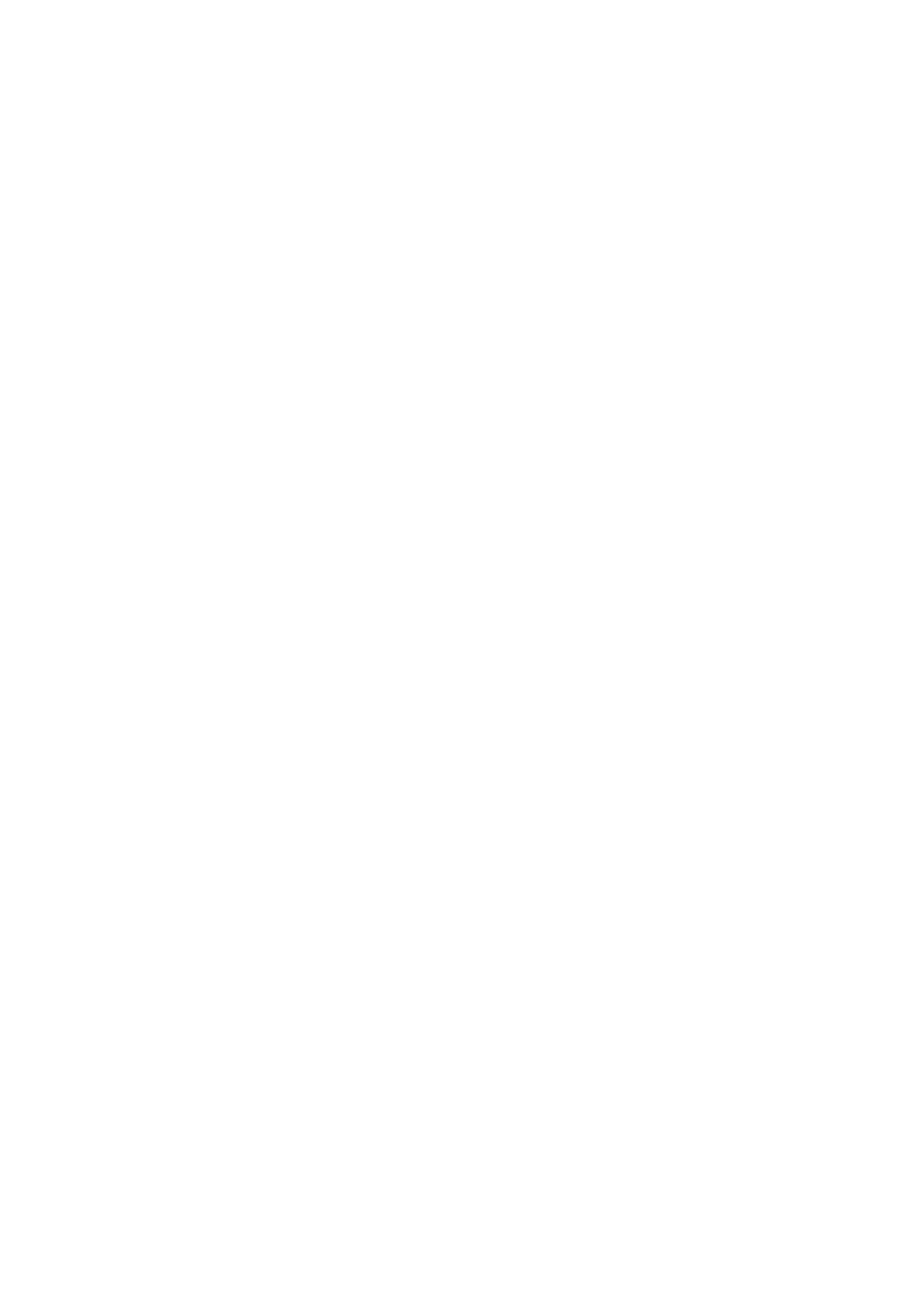

**2The Life That Wins**<br>We have already seen in the preceding chapter that a<br>Christian life may attain to full salvation, that a believer<br>may have a clear conscience and a clean heart and may<br>be without anxiety and possess a We have already seen in the preceding chapter that a Christian life may attain to full salvation, that a believer may have a clear conscience and a clean heart and may be without anxiety and possess a pure and concentrated mind. He is able to overcome all physical defects and to

present the members of his body to God as instruments of righteousness to sanctification. Every Christian may arrive at the place where he can honestly say: I am crucified with Christ, and it is no longer I who lives but Christ who lives in me. All these things are not only possible but also attainable. Now, though, we need to discuss how we obtain this life that wins.

#### *One: What Kind of Life Christ Lived on Earth*

We know that when Christ lived on earth He wholly obeyed God, not loving the world at all nor following His own will in words and deeds for a single moment. He never allowed temptation to overcome Him. He never sinned at any time but was obedient to God even to death. Such was the life of Christ on earth.

What about us who are Christ's followers? Have we obeyed God wholly? No, we have not. Can we say we have not followed our own will, not even in one instance? Impossible. Have we been able not to sin? Oh, we have committed many sins. Have we abstained from loving the world—not even loving it a little? We may not love it outwardly, but I am afraid that in our hearts we secretly love it. Who among us is not moved by temptation? There is none. Yet how can all these be true in our lives? For according to what the Bible says, a Christian ought to obey God entirely—not love the world, neither follow his own will nor sin nor be moved by any temptation. But do I not hear you say that this is impossible!?! I too say it is impossible! Many of us have been Christians for at least a year or two; and most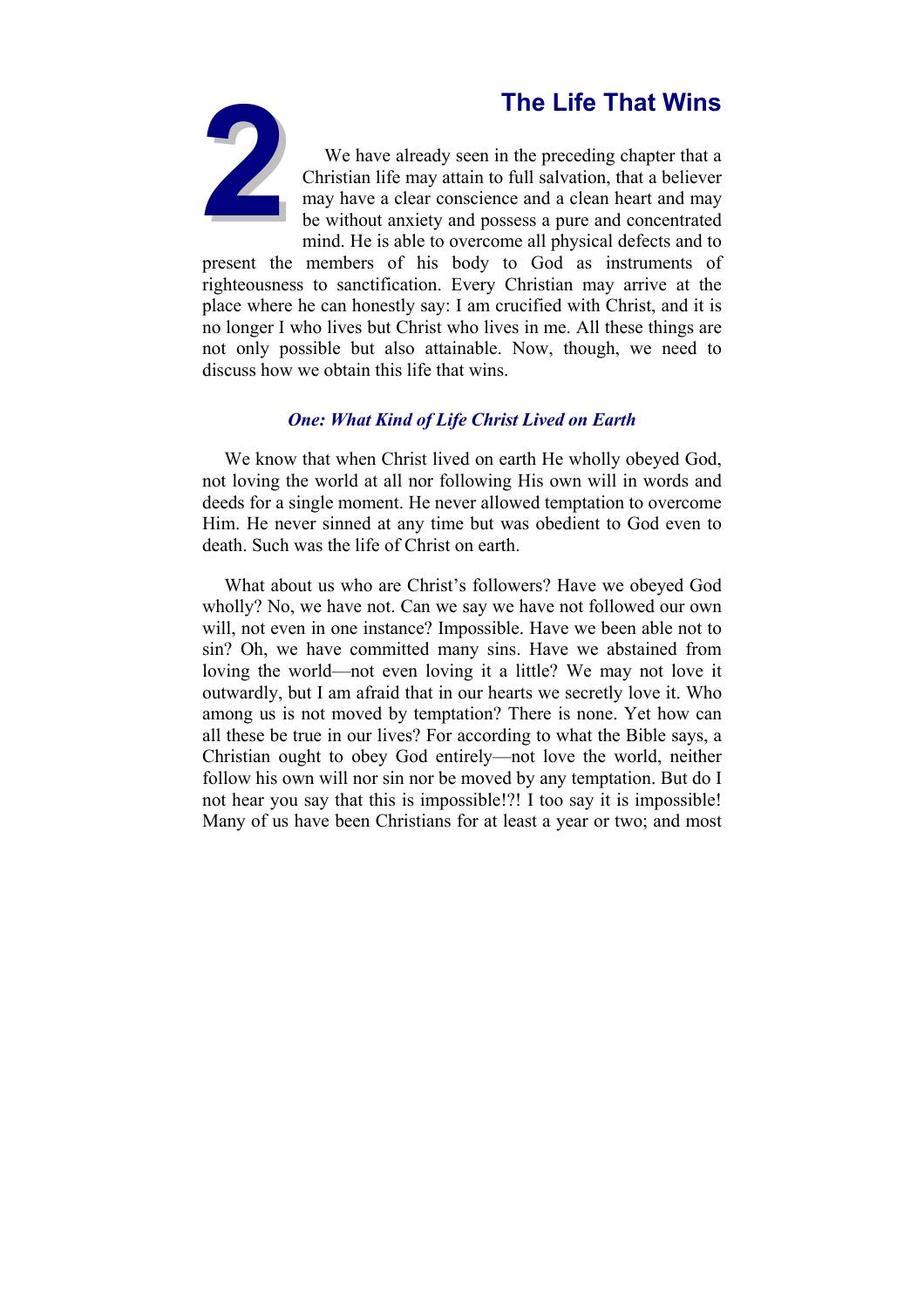of us have been Christians for three, five, or even more years. During these years, how much have we accomplished? How many times have we sorrowfully had to repent, even to the point of weeping? Where, then, is the victory?

We truly know the standard laid down in the Bible for a Christian. We as followers of Christ must not follow our own will but be righteous as God is righteous and seek with singleness of heart His kingdom. But are we really such in actuality? How frequently we sin. How often our heart is unclean, our temper often flares up. We surreptitiously love the world and are controlled by fleshly lusts. We do not love the Bible, nor do we desire to pray. And sometimes we are tempted to say that it is better for us not to be a Christian.

Alas, the Bible says we *ought*; and yet we say we *cannot*. Can we not ask God to lower His truth a, little? Can He not agree with us that it is not serious to sin once in a while? Can it not be argued that some people may be able to love and obey God, to deny self and to be holy, but such a standard is for a special class of people and not for me?

What we as believers see is that even if we cannot, there *is* One who can, and that One is Christ. We know we ought to be perfect, yet we cannot be. Nonetheless, Christ has already done it, and thus He is perfect. Here we come to know three things:

1. that there is a living standard which God has set for every Christian to live by;

2. that we are nonetheless unable to live by it; and

3. that throughout the centuries there has only been One who has so lived, who is Christ.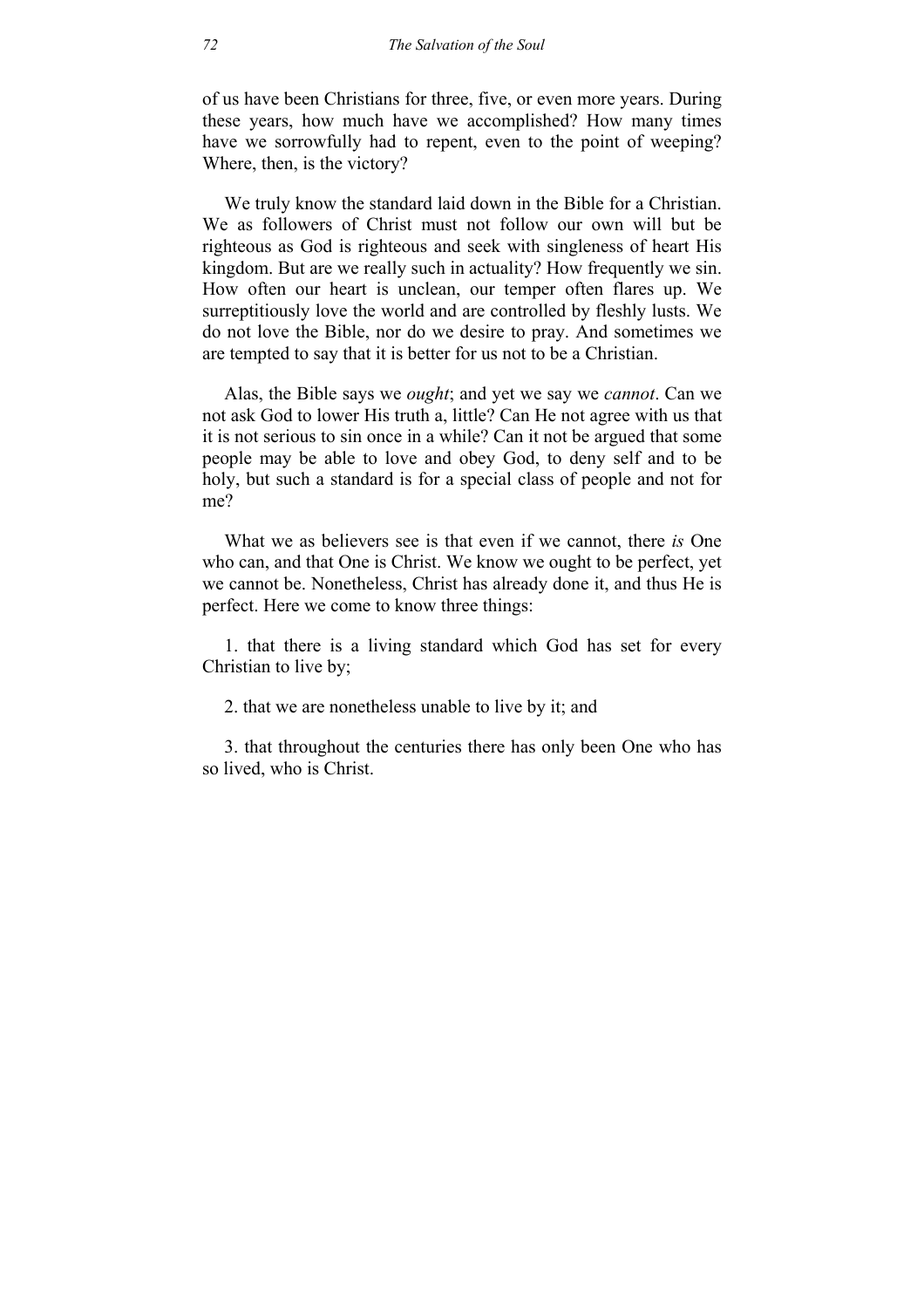In other words we ought but we cannot. Yet at the same time we acknowledge that Christ has already attained perfection. And hence all this demonstrates the fact that *only God himself can live up to the living standard He has established.* Put another way, we may say that it takes the same life to live the comparable kind of living. For example, only a bird can live a bird's life or an animal live an animal's life. So that it may accurately be stated that only God can live God's life. And since Christ is God, therefore Christ alone can live God's type of living.

#### *Two: What the Bible Says about the Christian Life*

"For to me to live is Christ" (Phil. 1.21). Does this verse say *like* Christ? No. Does it say *imitate* Christ? Again, No. Does it say taking Christ as the *model* and following Him? No once again. It says that for me to live *is* Christ. It is absolutely impossible to imitate, and it is completely useless trying to be good. Even though we are able to read the Bible and pray and live a good life, if our life is wrong, our living will likewise be wrong. Nothing is wrong with our aspiring, weeping, and repenting before God and saying, "O God, I really want to obey You"—no, what is wrong with us is simply that our life is wrong.

God not only appoints Christ to die at Calvary for us but also makes Him our life. Do be very clear about this: God does not make you a Christian in the way a person teaches a monkey how to dress, eat, and move. To teach a monkey to live like a man would be such a burden to it that it would rather remain as it is than learn to be a man. No, God has not treated us in such a way.

We may read the Bible for five minutes and find it tasteless, yet in reading other books we have much more interest. We may pray and get nothing; and yet, if we do not pray, our conscience will accuse us. We cannot help ourselves from loving the world; nevertheless, in loving the world we do not have peace within. It is extremely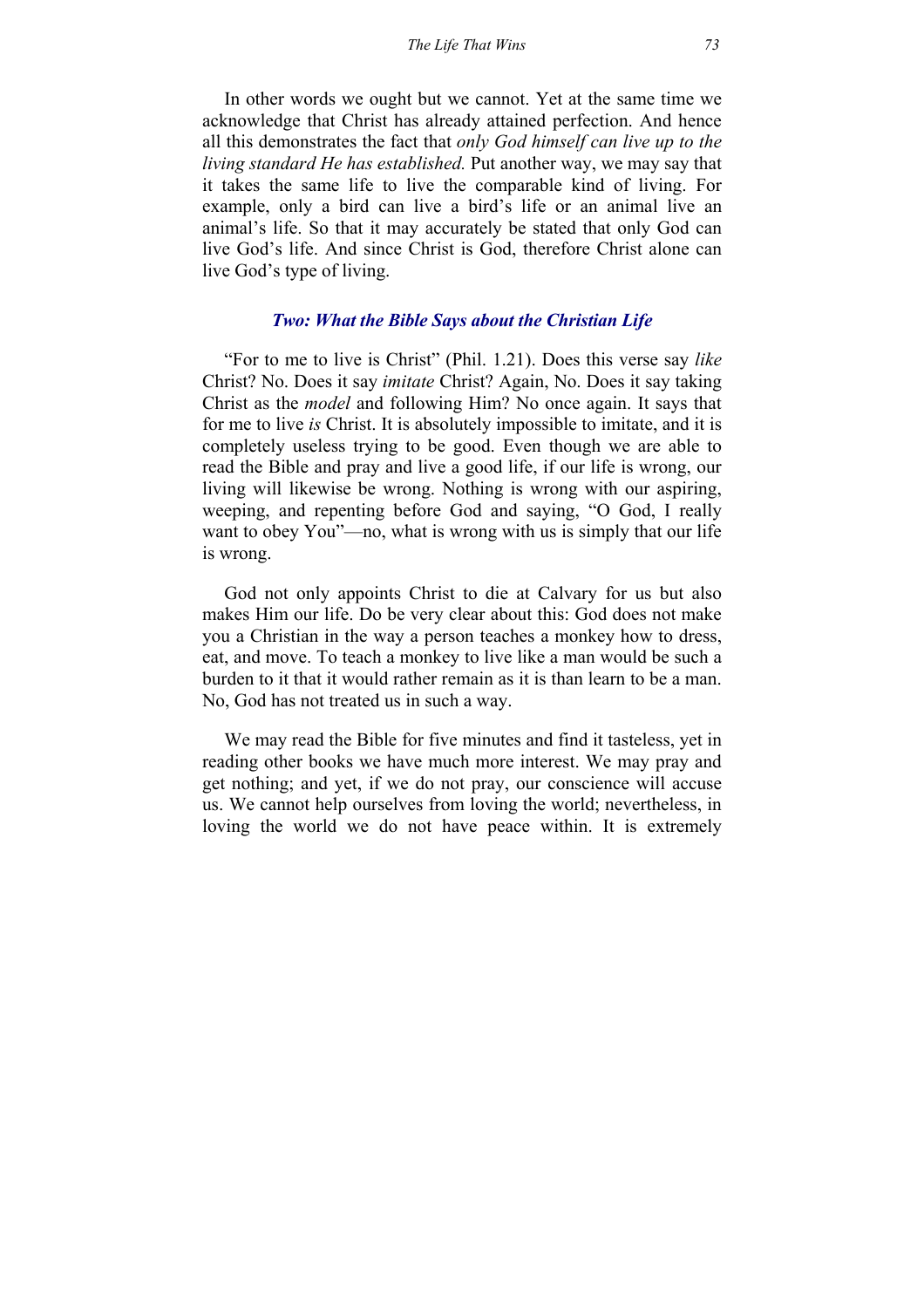difficult to be a Christian. How impossible it is to live a God-like life. We are truly most wretched! Let me add, though, that as long as we feel wretched there is still hope because such wretched feeling is proof that we are still on the way. If a person no longer feels wretched, I must feel wretched for him because he has already left the straight path.

Oftentimes we are left speechless as we witness the severity of the temptations of this world. How can we therefore blame other people when we too are moved within? Frequently we long to be like others who are so obedient to God in showing their back to the world and turning their face to Him. We ourselves have tried and have found how difficult it is. And how miserable we have become as we have sought to be a Christian like this! For who is able to achieve so high a standard? Is not such expectation much like asking a five-year-old child to carry 300 pounds? Oh how cruel! And it would obviously be extremely brutal to force such a child to carry 10,000 pounds. Yet to ask a Christian to live a God-like life is far more wretched than asking a five-year-old to carry 10,000 or even 300 pounds.

Very often, however, we do try to measure up to such a life. We admire such a walk and we are willing to suffer for it. But what happens is that before one sin is cleared up, another has appeared on the scene. Or else before we have finished our repentance for one thing, the very same thing has occurred once again. Before our repentant tears have even dried, the woeful thing has returned to haunt us.

Oh, let me say that if only we could truly believe that "we cannot"—how much better it would be! God does not want you to try. The life which He gives us is not a fall-and-repent type of life. He wants us to live as Christ lives; because it is Christ in us who wishes to live out His style of life.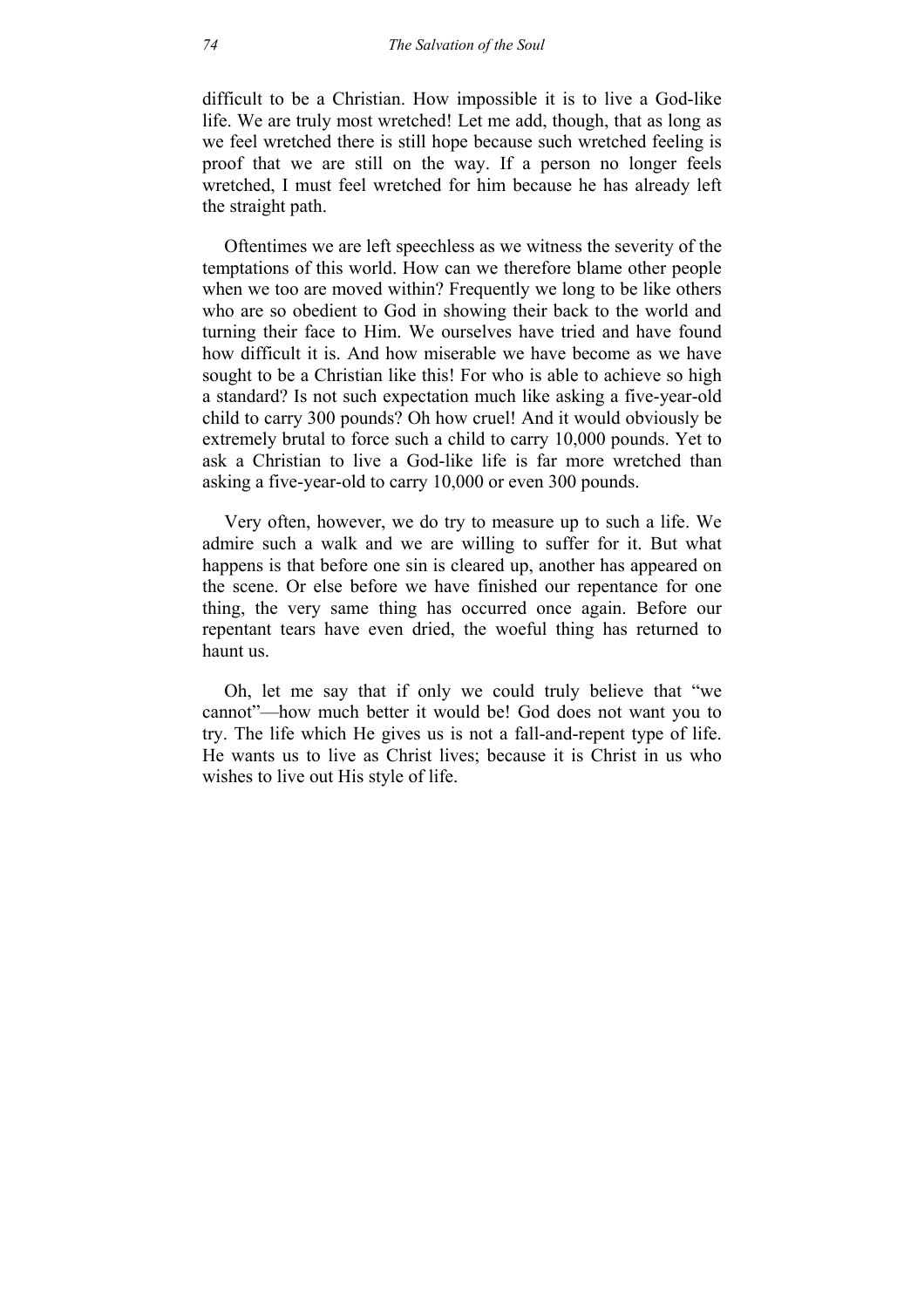Mary gave the Lord a body through which He could exhibit a God-like life. In like manner, if we give ourselves to the Lord and accept this Christ, God will cause us to live out the life which Christ himself once lived.

Please note carefully that to be holy and not follow your own will, to love the Lord with singleness of heart and obey Him entirely is not something you can try to do or to imitate. It depends completely on the Christ whom God has provided for us. And this is full salvation. God has provided Christ for two purposes: on the one hand Christ keeps the law for us, on the other hand He lives in us so that we too may keep the law of God. On the one hand He died for us, on the other hand He lives in us. At Calvary He accomplished salvation for us; now He implements that accomplishment in us. At Calvary He justified us; dwelling in us He now makes us righteous. Not only did *He* obey God, but by living in us He causes *us* to obey God too. He not only did everything *for* us; He also does all things *in* us.

Here we may perceive the significance of *resurrection*. "If Christ hath not been raised," declared Paul, "ye are yet in your sins" (1 Cor. 15.17). Do notice that the apostle does not say here that the matter of sin yet remains, since by the *death* of Christ the legal case of sin has been dismissed before God; but he does say that if Christ has not been *raised* from the dead, we are yet in our sins; and therefore we will only receive half the salvation of the Lord. In preaching the gospel we often use a parable such as this: we who have sinned are like people in debt, Christ is like a rich friend, and in His death as our friend He pays off our debt. Now no doubt this is good news, yet unfortunately this is but half a salvation. Yes indeed, the Lord Jesus has paid off all the debts we owed. But we would ask if He *only* pays our debts. If so, can such limited action guarantee us never again to incur debt hereafter? Will we not go into debt again if Christ has merely paid off the old debt? It is most true that our friend has paid off what we owed before; nevertheless, after a while we shall again contract a debt for which our friend will need to pay again. Does not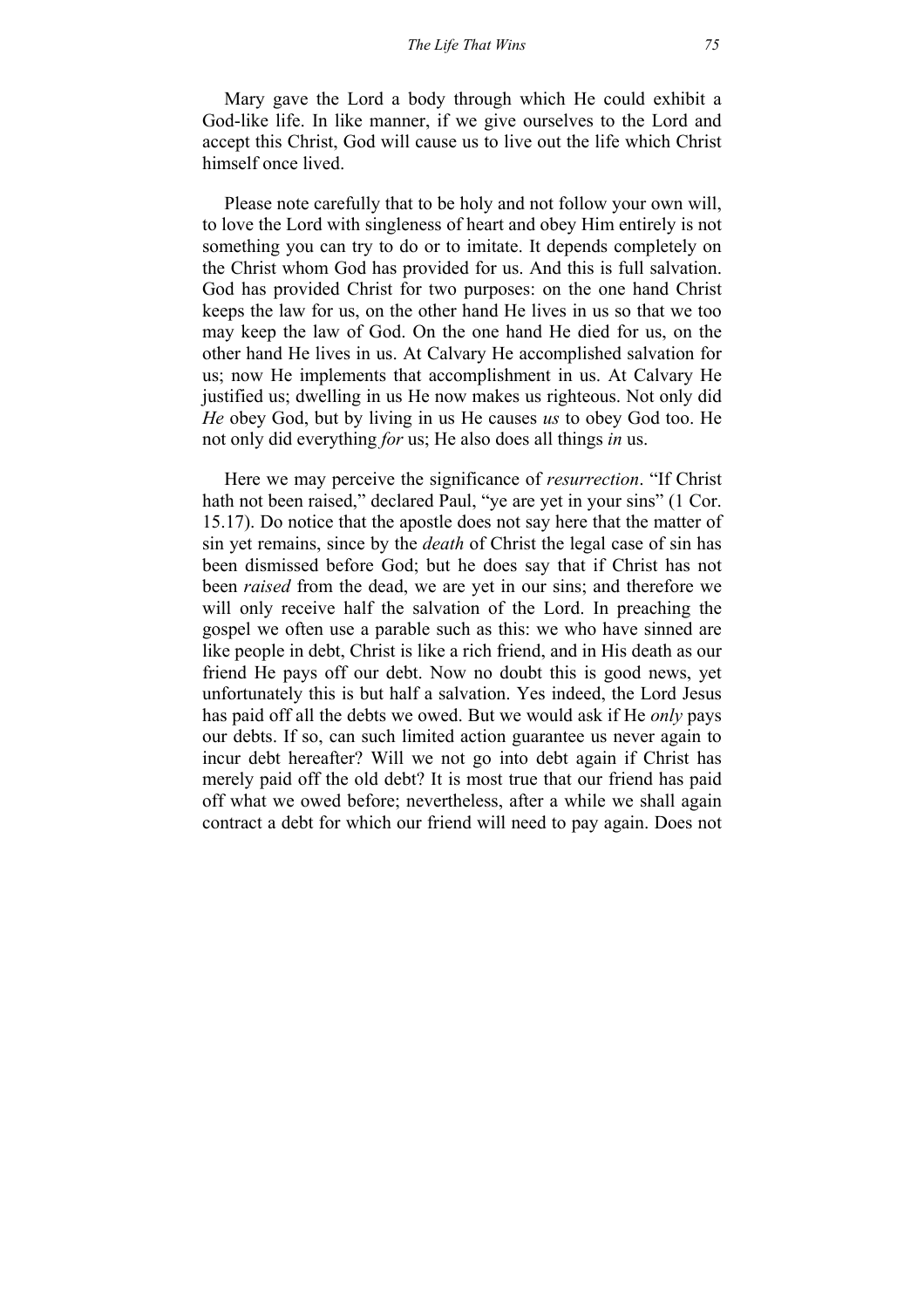all this betray the fact that if Christ has only died for our sins, what we have received is but half a salvation? Though any earthly friend may have paid a debt for us, we can still continue to incur debt later on. Though Christ our heavenly friend has died for us, we will yet be in sins. Can the salvation of God ever be like this?

God's salvation causes the Lord Jesus to live in us as well as to die at Calvary for us. He not only pays all our debts but also lives in us so that we will never have to run into debt again. God does not save us merely to escape hell and to enter heaven: He saves us to the extent of Christ being our life. If you have only received half a salvation, you will doubtless be miserable and fail to experience the full joy of salvation. Jesus Christ is our life to do everything in us. God never demands Christians to *do* this or to *do* that. For Paul says, "For to me to live is Christ"—and having Christ living in him, Paul is able to endure beatings, persecutions, many perils, imprisonment in Jerusalem, and transference to Rome. It is not by his being like Christ nor imitating Christ, but by Christ living in him that he finds strength for all such things. As a monkey cannot be transformed into a man, so a Christian cannot imitate Christ.

". . . Work out your own salvation with fear and trembling; for it is God who worketh in you both to will and to work, for his good pleasure" (Phil. 2.12b-13). Chapter 1 and verse 21 of Philippians speaks of Paul's personal experience; these two verses from chapter 2 show what every Christian may experience.

"Work out your own salvation with fear and trembling"—Many who read these words surmise that *they* must work out their own salvation. And so they decide to rise early, to read the Bible, and to witness with great zeal. Surprisingly they find they cannot do these things. This is because they overlook the words of the next clause which says: "for it is God who worketh in you both to will and to work" (v.13). The very word "for" indicates this to be a "cause";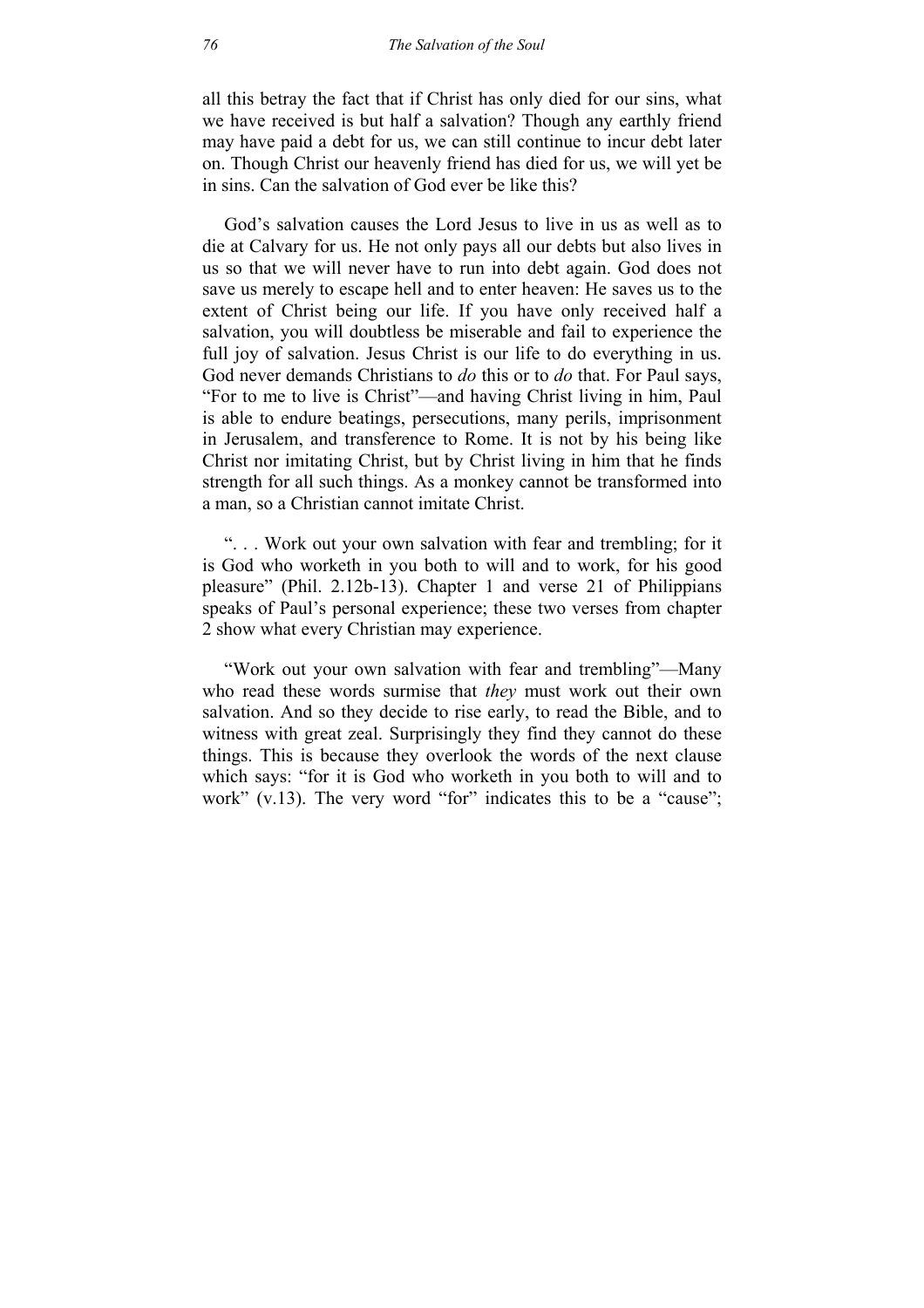whereas, what verse 12 says about working out your own salvation is but an "effect".

What we ordinarily do in our daily life consists mainly of the following two things: (1) to will, which is an inward decision; and (2) to work, which is an outward act. Without question, these two things sum up our life. We plan within and act without. But both to will and to work are the results of God's prior working in us. The Scripture here does not say that you should will and work; it says instead that it is *God who works in you* both to will and work. God first works in you, thus enabling you to will and to work. Because God has worked in, therefore you can work out. Without the first working, there cannot be the second.

Time and again we plead with God, saying: "O God, I wish to obey You wholly, but I find it is most difficult. 1 do not want to love the world, but how hard it is. I do not desire to follow myself, but it seems impossible not to do so." Yet here is the kind of salvation which is presented to us: that God is able to work in us and make us obey Him wholly, to not love the world and to not follow our own selves. Though in ourselves we cannot, God may so work in us that we can.

What is full salvation? It does not mean that a Christian gets rid of one sin today and another one tomorrow. A full salvation means accepting a *full Christ*. And having such a Christ, we have full salvation. The most difficult Christian to be helped is one whose eyes do not see Christ. What he sees is either his own good or his own bad. His attention is focused on a certain sin of his, or the harassment that may be inflicted upon him by certain people, or the attraction of a particular thing. For this he bemoans himself and hates himself, thinking of ways to overcome. This is a big mistake, however, for God has not called us to overcome one thing after another nor to perform one good act after another; instead, He asks us to accept a full Christ.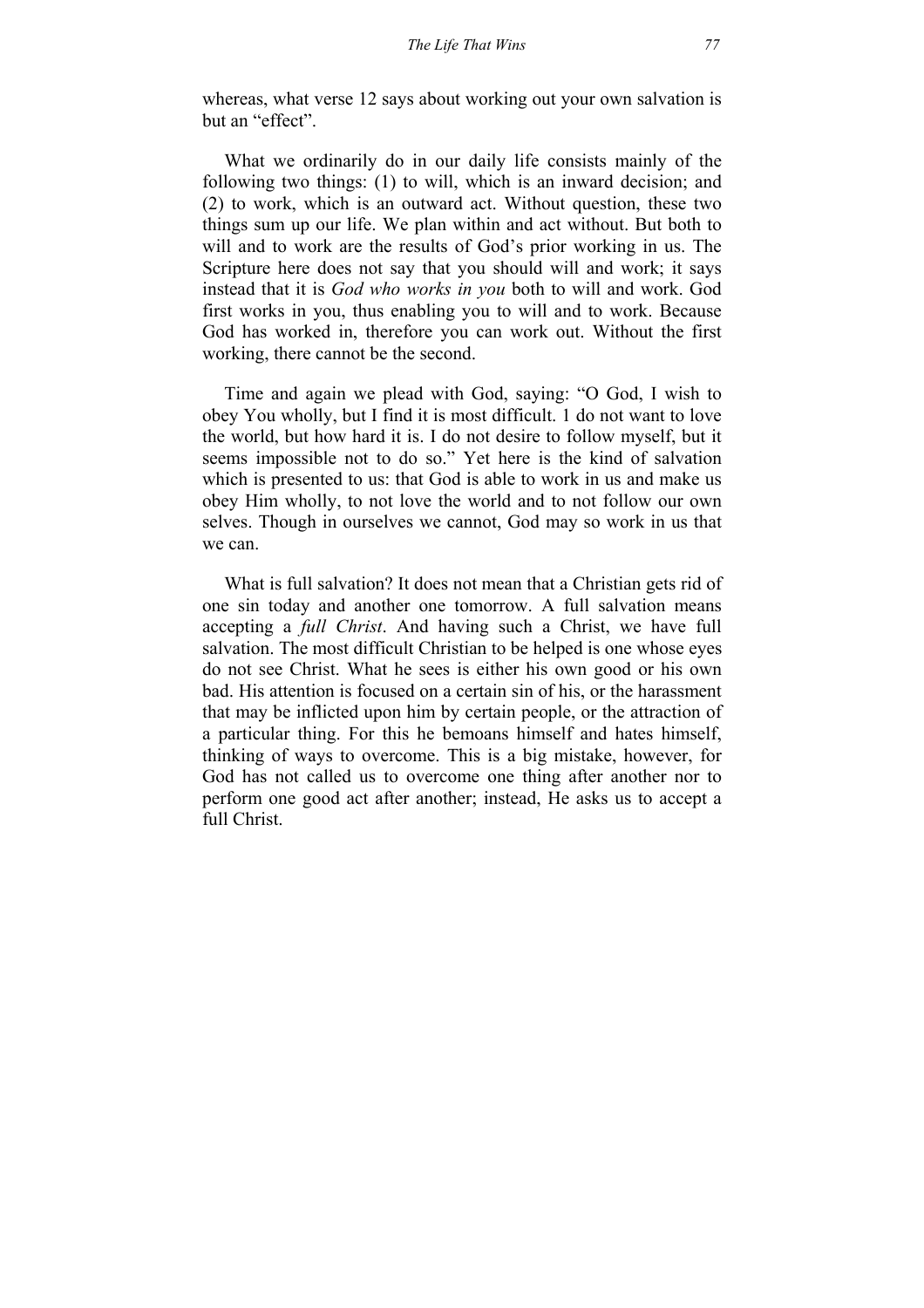For example, a child loves fruit. Today he thinks of eating pears; so he goes to the orchard to buy some. Tomorrow he wishes to eat an apple or a peach, and so he will go again to buy some apples or peaches. Later on he finds out that his father is the owner of this orchard, and that he also gives this orchard to him. Thereafter, the whole situation is changed, since now all these fruits belong to him. Similarly, we Christians think of doing one thing today and another thing the next day. Today we need patience, tomorrow we need love. We are like this child who buys pears today and apples or peaches tomorrow. Yet God invites us to accept a full Christ: God's entire "spiritual" orchard now belongs to us, even a full Christ. But in buying according to retail, one has to go buy again and again whenever he is in lack.

I do not say here that you and I do not need patience or love. We must certainly exhibit these virtues. Yet how impossible it is to do one thing after another. For if you try and try, you will find yourself loving the world more, becoming prouder, and increasingly following your own will as the days go by. You ought to know that the entire "orchard" is yours. God wants you to share one goal, which is, to possess a full Christ. Christ in you and me will enable us to will and to work for God's good pleasure.

You may have heard the truth of Christ living His life in us before, but I want to ask you if you have possessed this truth in experience? How often we know, and though we try, we still fail.

"But of him are ye in Christ Jesus, who was made unto us wisdom from God, both righteousness and sanctification and redemption" (1 Cor. 1.30 mg.). If we read this verse most carefully and slowly we can readily see that at the time we are saved God has made Christ to be our personal righteousness and our personal sanctification. The answer is Christ. What is victory? It is Christ. What are patience and humility? They are Christ. Anyone who is able to answer in this way has found the secret. My whole being is corrupt and fleshly; but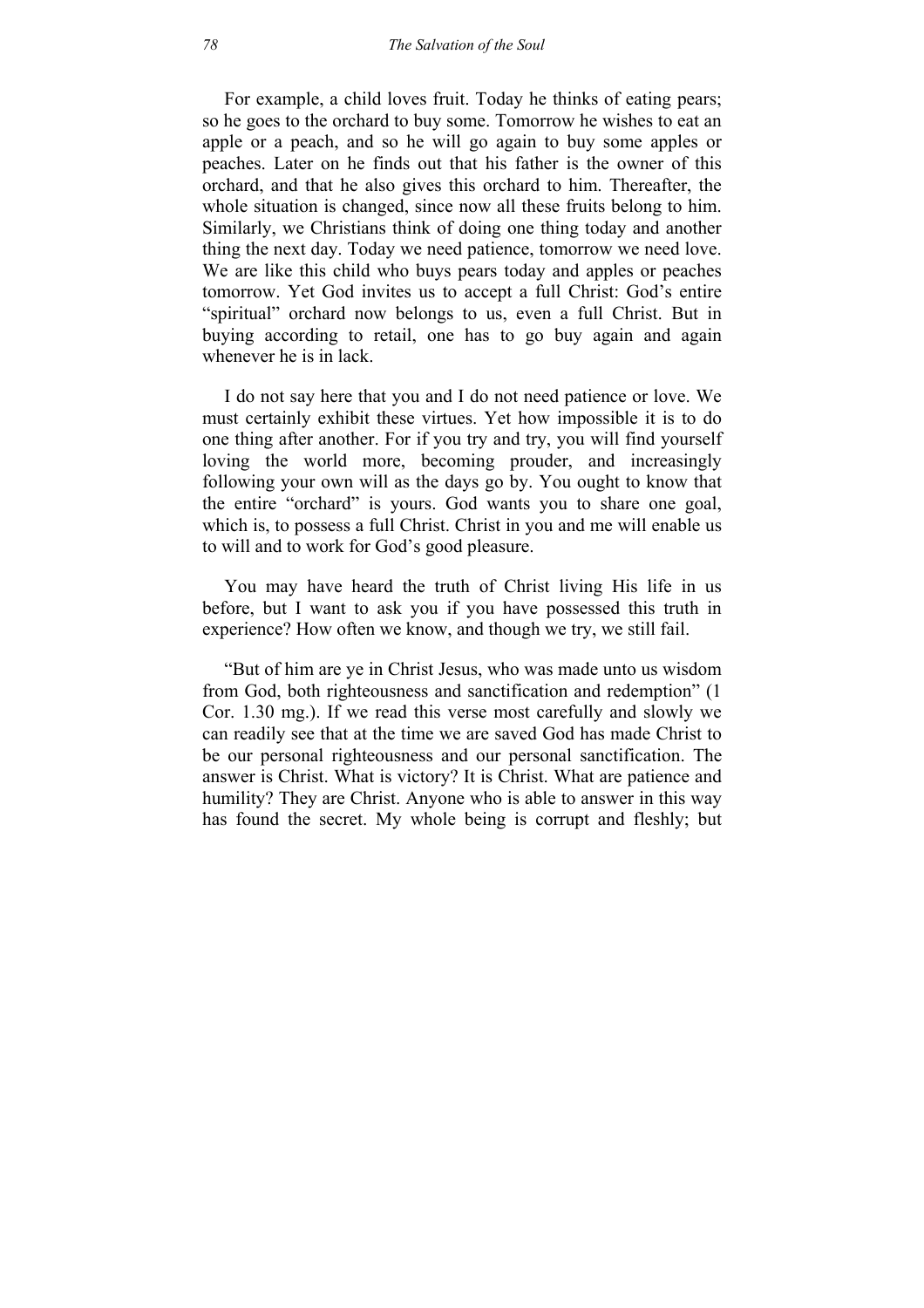Christ is my holiness. He is my sanctification. There is no one who is holy and victorious; even so, there is a way in which we can say to God, "O God, I accept your Son!" And that will be our holiness and that will be our victory.

### *Three: When It Is That Christ Lives in Me*

If it is true that Christ alone has the life that wins, then when does He begin to live in us? Let us recognize that at the time we are saved we possess Christ. "He that *hath the Son hath the life*" (1 John 5.12). "But as many as *received him*, to them gave he the right to become children of God, even to them that believe on his name" (John 1.12). When we believe, we already have Christ. "Or know ye not as to your own selves, that Jesus Christ is in you? unless indeed ye be reprobate" (2 Cor. 13.5a). Who are those who are not considered reprobate by the Lord? "And him that cometh to me I will in no wise cast out" (John 6.37b). Have you come to the Lord? If we have come to Him we are not reprobates. What, then, do we have? We have Jesus Christ in us. For this reason it is a serious blunder for anyone to tell you that though you have believed on the Lord, you do not have Christ in you. If you are not saved, you must receive Christ; but if you are saved, He *is already in you*.

#### *Four: How to Let Christ Live Out His Life in Me*

Now we know that only Christ is victorious. We also know that He lives in us. For when we believe in Him, we have Him. Yet day by day I am still myself as though nothing had happened. What should we do in order that Christ may live out His life in us? There are two ways, or may we say that there are two conditions.

First, *surrender*. Yes, Christ is indeed in me, but He cannot do anything if I do not let Him. You and I must obey God. What precisely is surrender? Surrender is not a promising God to do His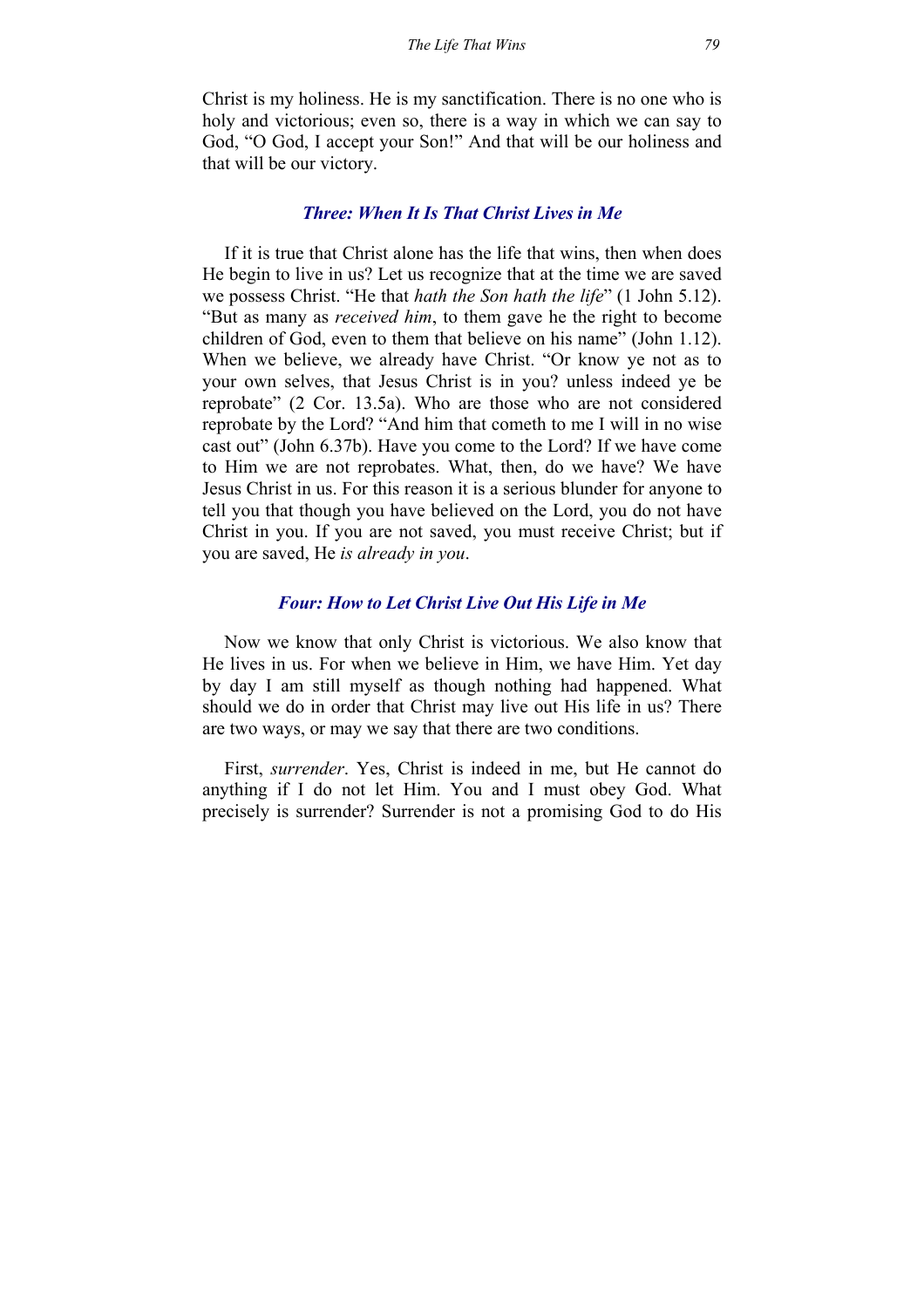will, nor is it *making covenant* with God to do what cannot be done. To surrender is for me *to take my hands off my own life*. It is to give over into God's hand my good and bad, my strength and weakness, my past and future, my very life and very self so that God alone may work in me.

If we do not remove our hands from off our lives, God has no way to live out His life through us. Suppose you give a book to someone, yet your hand will not let loose of the book; will your friend be able to receive it? When we come to God we must say to Him, "I hand over to You all my good and bad, my likes and dislikes, my willing and not willing, my do's and do not's." Are we willing to do this? If we are not, there is nothing God can do for us. It is our responsibility to hand over our defeated selves. God is ever ready, waiting for you and me to do this one thing, to be willing to hand over these selves of ours.

This condition of surrender is not the asking of us to do what we cannot do. It only requires us to hand over our good and bad, our strength and weakness, even our all. Once I read a story about a young man who declared that he was willing for everything except for one matter. Which was, that if God were to ask him to preach to the Catholic people he was determined he would not go. Oh, let me ask, Are you willing to hand over an unwilling heart to the Lord?

Surrender involves two aspects: one is to offer to be used of God, the other is to offer to let God do His work. Yet how many there are who think of surrender only in terms of offering themselves to be used of God and neglect this other aspect. Actually, God asks you to do but one thing really, which is to give yourself to Him from this point on. And such giving constitutes a dying to self. It is a being delivered from your own flesh. You must hand over yourself. Are you willing to do this? It is well if you do.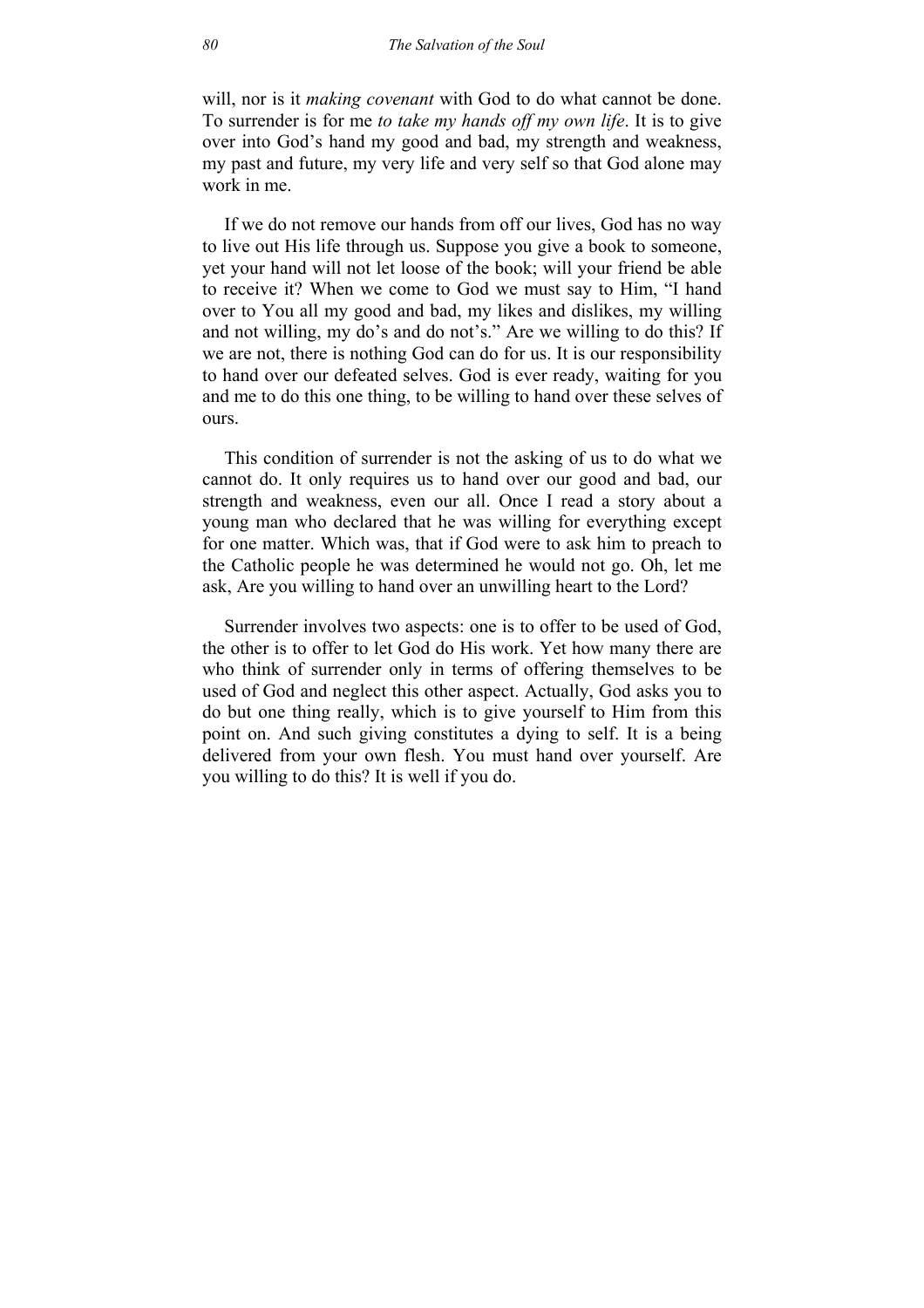How very hard it is for you to take your hand off the person or the thing that you love. I say it is most difficult. For you feel you have to pay such a high price and are therefore most reluctant to let go. For instance, you know you are often defeated in the matter of friendship. It is very hard for you to say to God, "Whether my friends are good or bad, I give them all to You. I ask You to deliver me." Or let me use another example. If you pray for someone in whom you do not have any deep interest, you can easily believe that God will help him. And whether or not he *is* helped or healed poses no problem to you. But let your parent or wife or husband or very close friend be sick, and you will discover how hard it is to commit him or her to God. For if he or she is *not* helped or healed, you are afraid that that one may die. This proves that the more you love, the less easy to let go your hand.

What God requires today is not how much good you must do. He only asks you to hand over your all to Him. We encounter so much defeat in our lives as to discourage us. Until a few months ago, I had a sin which I could not overcome. And I did not have the faith to commit it to God. Once, twice, many times I tried to overcome, but nothing happened. At last I was able to hand it over to God. Hence the question today lies in whether or not you are willing to put yourself entirely in the hand of God. Irrespective of people, the world, sin, or whatever, if you find you in your own strength cannot let them go, then realize that you can overcome if you are willing to tell God, "O God, I commit to You what I cannot let go of. Please work in me till I am willing to let go."

Let me say to you that I am not afraid if you cannot let go, neither am I afraid if your weakness should increase a hundredfold nor if you commit more sins: I am only fearful that you are not willing to hand over yourself to God for Him to work in you. Are you willing to hand over to Him that person or friend whom you love, that special sin of yours, some particular problem which has ceaselessly plagued you, or those things which displease Him? The crux of the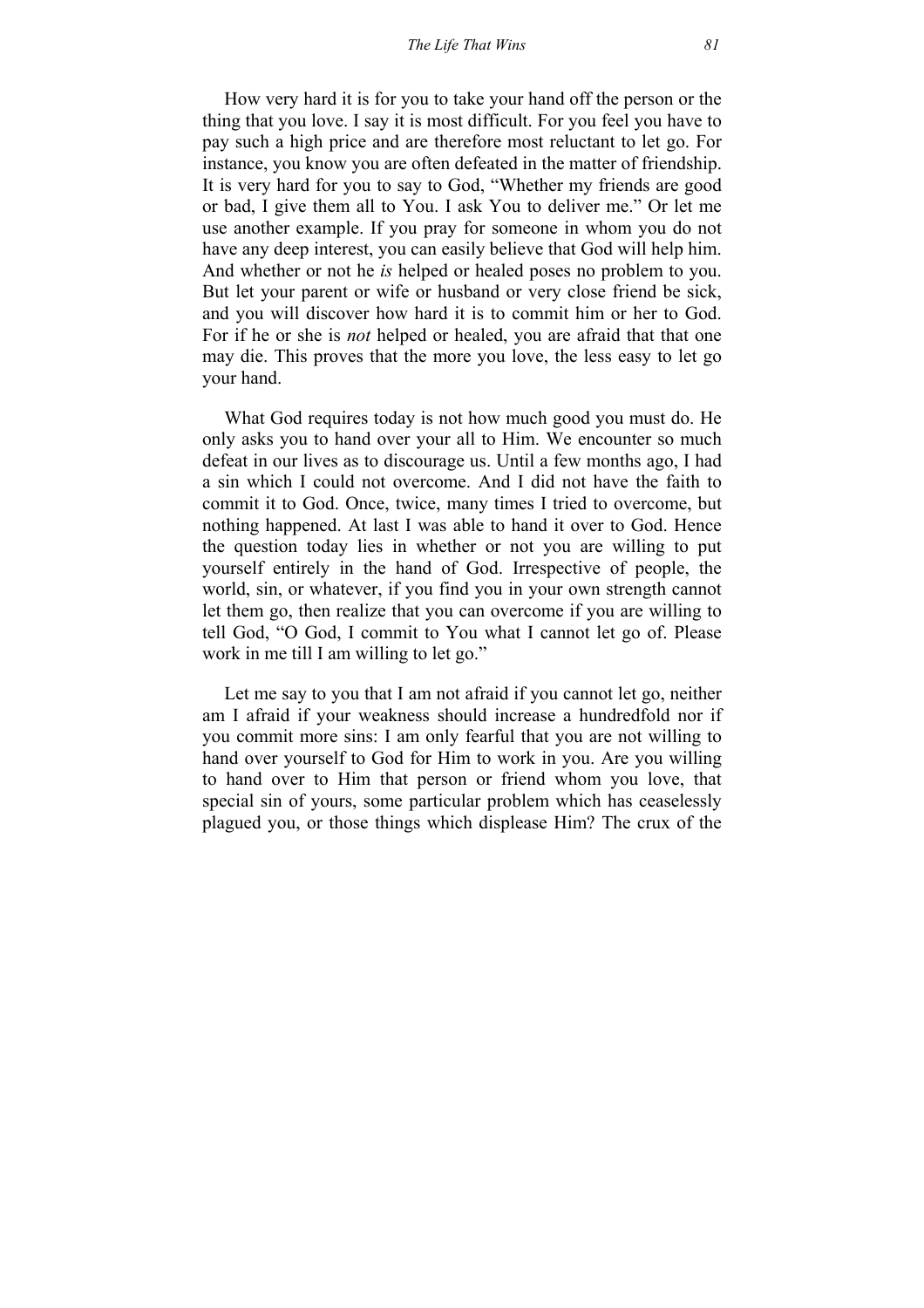matter lies not in the tens of thousands of weaknesses and defeats you have but in whether you are willing to say to God, "O God, I hand over my all to You."

This act of surrender is not meant to make you suffer; it instead is meant to express your desire of letting God work in you till you are perfectly willing to let go.

To surrender does not require you to do what you cannot do. It simply requires of you to put yourself in God's hand and let Him work until you are ready to obey Him and are willing to let all things go. If you are willing, God then has a way; for He is not frightened by the immensity of sin or the depravity of men: He is only dismayed at the failure of men to put their hearts in His hand.

To sum up, then, surrender means the yielding up of our will, which is to put ourselves in God's hand and let Him work till He is well-pleased.

The second way or condition for Christ to be able to live out His life in us is *to believe*. Since we have surrendered, we must now believe that God will deliver us from what we love, what we cannot and will not give up. "Commit thy way unto Jehovah; trust also in him, and he will bring it to pass" (Ps. 37.5). To commit is to surrender; to trust is to believe. And the result is that "he will bring it to pass." Knowing that we have no way, we commit ourselves to God and believe that the Lord who dwells in us will accomplish the work.

Can you say, I am victorious? Hallelujah, I can say I am victorious, because the Bible tells me so. How pitiful that our faith is less than the size of a grain of mustard—nay, even less than a speck of dust! If we have faith, God will begin to work. When the Lord created the heavens and the earth He merely used His mouth, for when He said "Let there be light" there was light! If we have faith,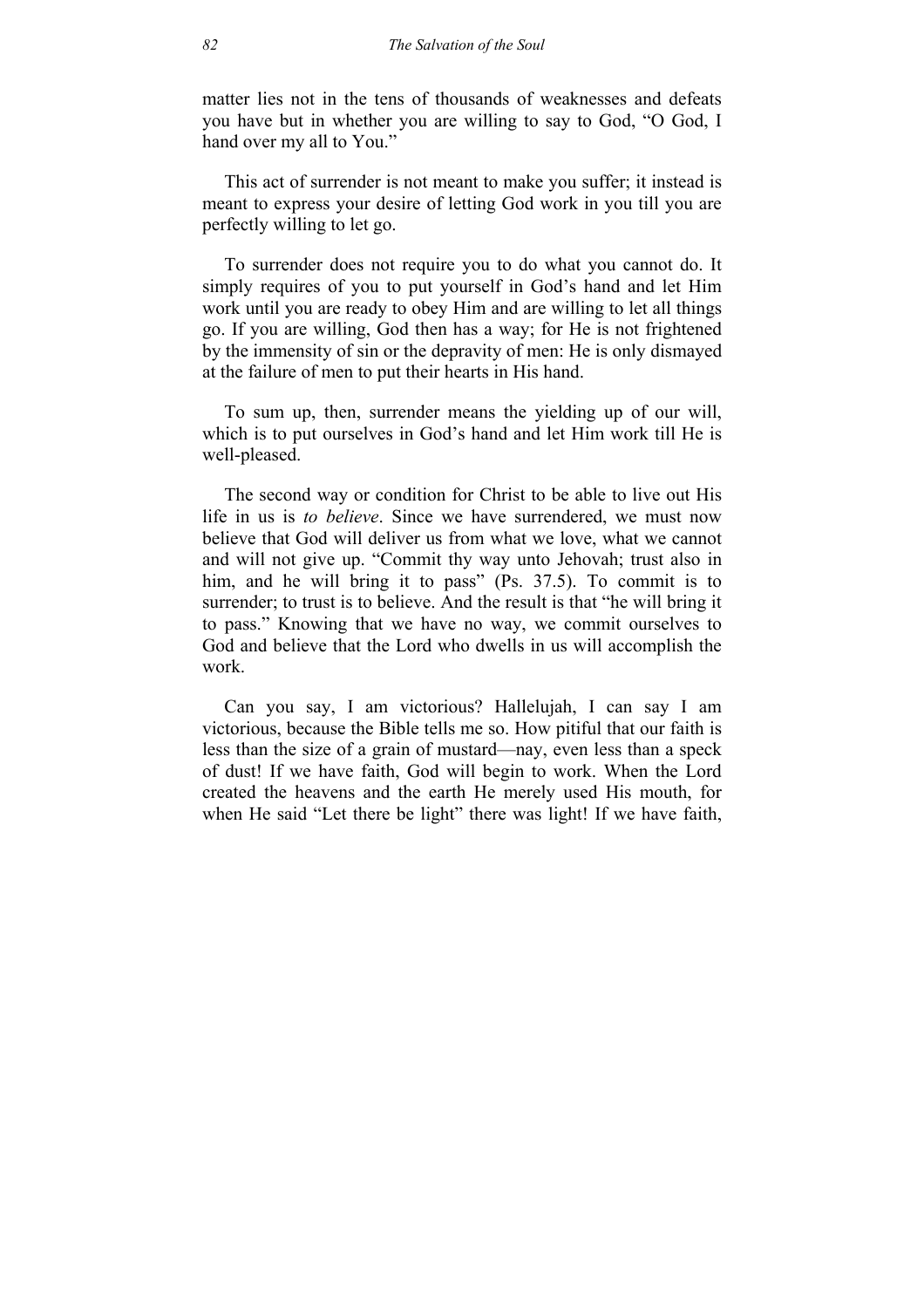He most certainly will begin to work because He is anxious to have His work done.

Several weeks ago a brother came to talk with me. He said he had three or four sins which he could not overcome; hence he sometimes felt like committing suicide. "Do you believe Christ can deliver you from your sin?" I asked. "I do," he answered, "but I keep sinning again and again. Other sins I have overcome, but these few still remain." So I read with him Romans 8: "There is therefore now no condemnation to them that are in Christ Jesus" (v.1). I explained to him by saying, "Here in the Bible we are told of one condition for deliverance, which is for us to be in Christ Jesus. Are you in Christ Jesus?" "Yes," he answered, "I am in Christ Jesus." "Then look at what the Bible says," I responded; and I read to him this next passage from verse 2 ("For the law of the Spirit of life in Christ Jesus *made me free* from the law of sin and of death"). "The Bible says I am freed from the law of sin and of death. Are you now delivered?" I asked. "I dare not say that," he replied. "Then where is your faith?" I concluded.

I say again that I am not afraid of man's weakness, corruption, and sinfulness; no, I am fearful of only one kind of people—those who do not believe God's word. How precious are the words "made me free"! The word of God says "made me free" and not "going to make me free": Do we really believe this?

Christ has died for you. If you simply believe, you have eternal life. What proof do you have of this? Because the Bible says so. But note that the Bible also declares that "the law of the Spirit of life in Christ Jesus *made me free* from the law of sin and of death" therefore, I am already freed, I have been delivered from the law of sin and of death. Even if there are hundreds, thousands, yea, tens of thousands of sins, I have been delivered from them all! I am delivered even from the spiritual death in Adam.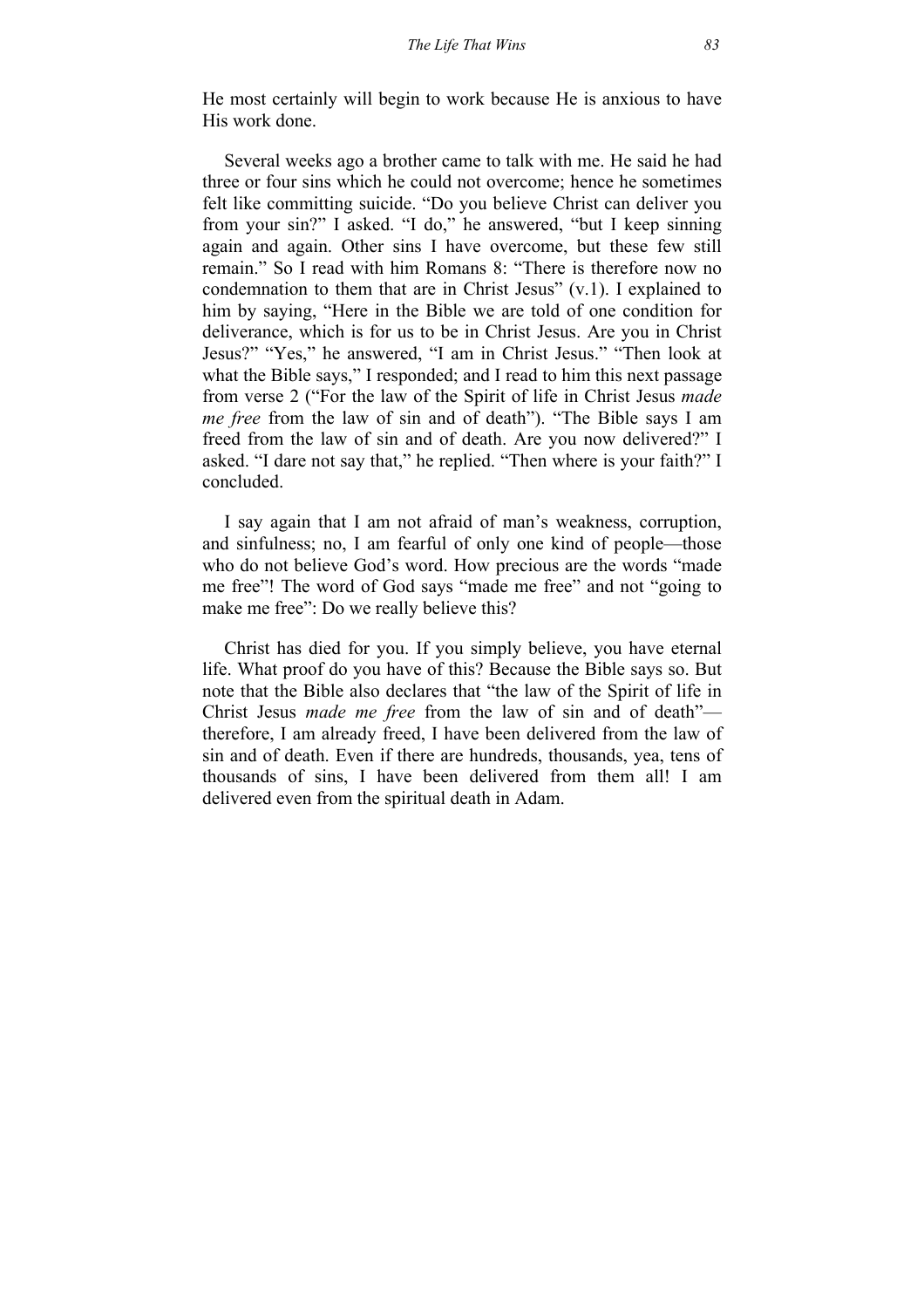Do you believe in such a word? Do you believe you have already been delivered from the law of sin and of death? The Bible declares that you were made free. If you truly believe, you will shout, "Hallelujah, praise God! I am free from the law of sin and of death because the word of God says so!" Do you have any particular sin or some unclean thought which you cannot overcome? If so, know and realize that a gospel is preached to you today which declares that the law of the Spirit of life in Christ Jesus has made you free from such sin.

We need to see that surrender and faith are intimately related. When these two actions are joined together, there is victory and no defeat. We will have no victory if we merely believe and yet are unwilling to give our lives to God in exchange for the life of Christ. Though at the time of regeneration we have already come into possession of this life of Christ, God *will not force* us to live by the life of Christ if our will is not surrendered to God to *let* Christ live in and out through us. And by the same token, if we only surrender but do not believe, such surrender will be reduced to a kind of dead work; for although we are prepared to give God *the right to work*, we have not given Him the *opportunity to come in*.

Hence we must (1) lift up our head to look to God and say, I hand over my all to You, I am willing to let You work; and (2) believe that God has already worked according to His word.

Christ has taken care of all the conflicts, for the divine government is upon His shoulders. Let us believe Him day by day, because faith needs to be continued whereas surrender is done once and for all. We may surrender to God in one instant and need never do it again (Though some people surrender gradually and slowly, this is unnecessary.). Having committed ourselves to God in surrender, we believe He will cause Christ to live His holiness and victory in and through us. Formerly we were saved from the punishment of hell; now we are saved from the power of sin. Nothing needs to be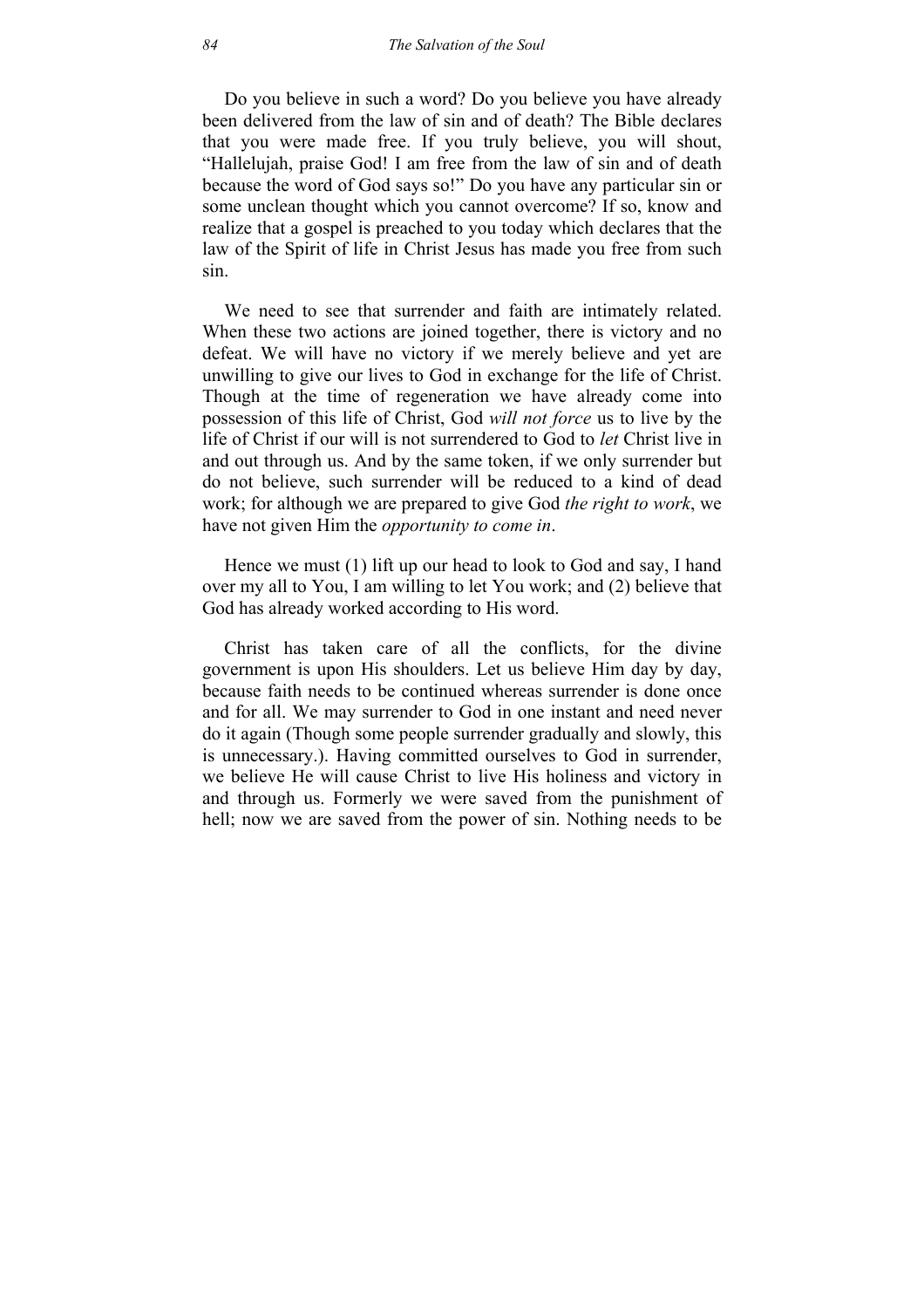done except surrender and believe. May we prove that we are truly victorious.

It is quite simple: only believe. *Without* faith, nothing avails; but *with* faith, there will be transformation. For God has said it. Let us praise and thank Him! Let us believe with bare faith, not depending on feelings. Whatever God says, it is so. We have not seen heaven and hell, yet we believe in heaven and hell because of the word of God. Believing, we require no evidence. We need just one proof, and that is the word of God. Not because we see are we changed, but because we believe what the Lord has said. Believing, we change; not believing, we do not change.

Once I asked a brother if he believed Romans 8.2. He answered yes. So I pursued the matter further by asking that if he should get up tomorrow morning and commit the same sin again what would he do? He did not know how to answer. Let me observe that the greatest danger lies in the *first and basic temptation*. For Satan will suggest that surrender and belief are all in vain because you have sinned again. Wherein are you different from what you were before? he will ask. Are you not the same? But I say once and again that faith is *long-lived*. That which is short-lived is no faith. Of all which lives in the world, faith lives the longest. Temptation may come, but God says we are more than conquerors. We therefore will overcome, and temptation will fail. The way we deal with this basic temptation reveals whether or not we have true faith.

The Lord Jesus on one occasion said to His disciples, "Let us go over unto the other side" of the Lake of Galilee; but suddenly there arose a great storm, with the waves beating into the boat so much that it was beginning to fill up. The disciples therefore awakened the sleeping Jesus and cried, "Teacher, carest thou not that we perish?" Whereupon He arose and rebuked the wind and the storm. And the wind ceased, and there was a great calm. But then the Lord rebuked the disciples by saying, "Have ye not yet faith?" (Mark 4.35-40) Do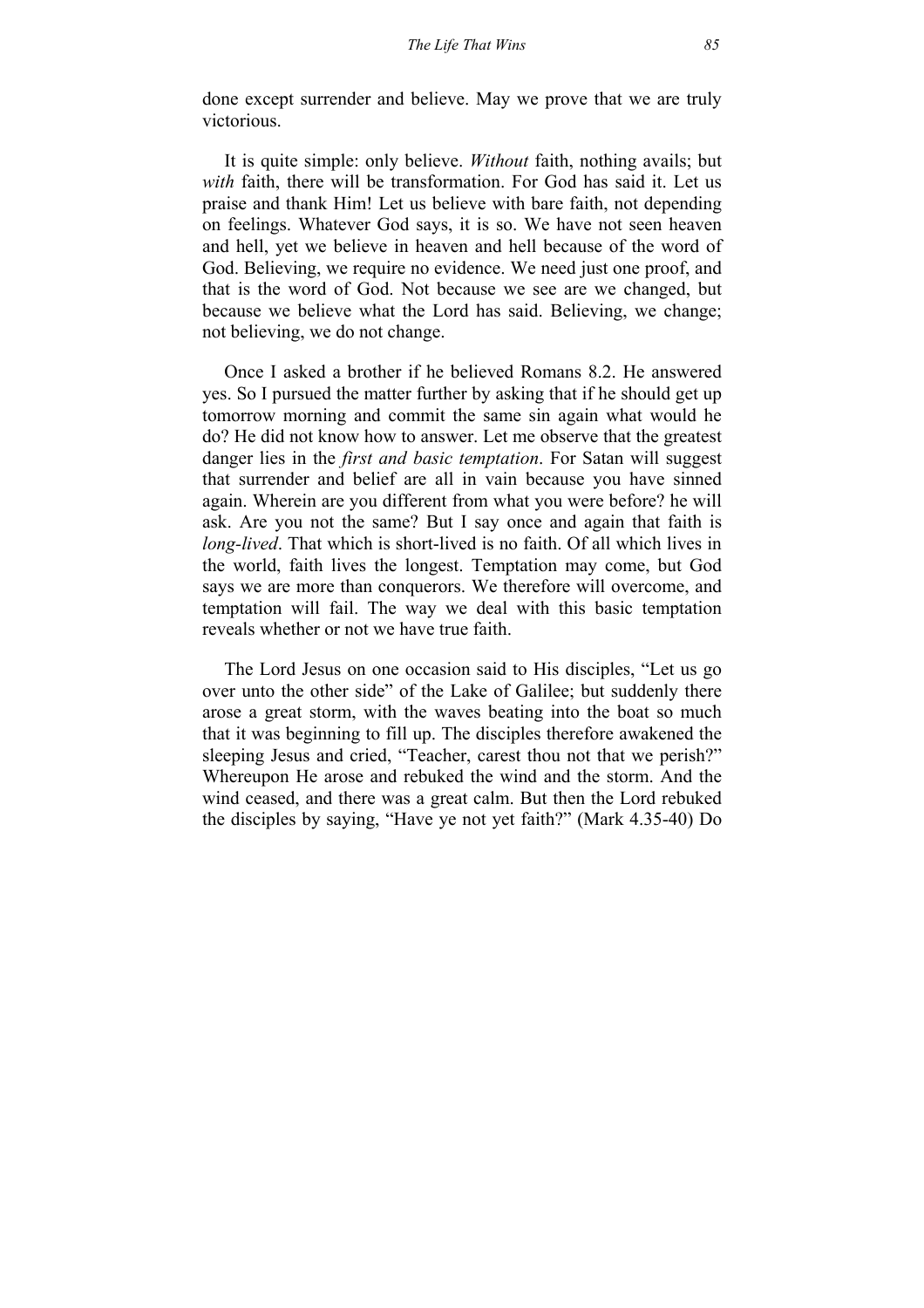let us see that since the Lord had commanded that they all go to the other side, the disciples and Jesus *would* get to the other side. The wind might blow harder and the waves might rise higher; yet nothing could hinder them from reaching the other shore because the Lord had said otherwise. Accordingly, what is of utmost importance is to *believe God's word*. If God says so, then *that* is enough; and nothing else matters.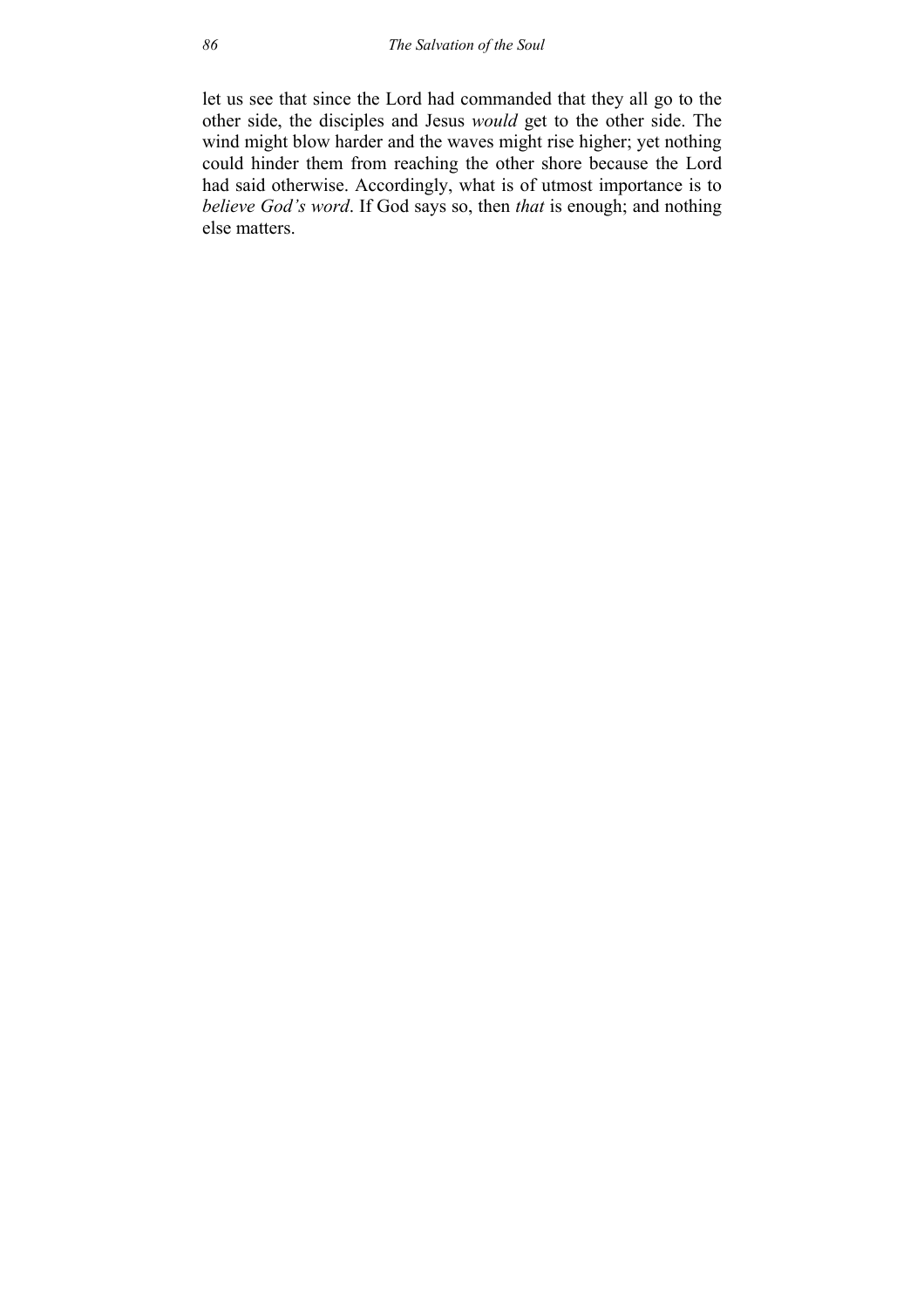

# **3Living by Faith (A Talk to Young Christians)**<br> *My righteous one shall live by faith. (Heb. 10.38)*<br>
I have met many believers and often discussed with them various spiritual problems. Among these many **Christians)**

*My righteous one shall live by faith. (Heb. 10.38)*

I have met many believers and often discussed with them various spiritual problems. Among these many problems, one difficulty appears to be the common lot of most people, and which many find it hard to overcome. Why is it that sometimes their spiritual life seems to be dry and spiritless while at other times it appears joyous and excited? Although they may not have a "third heaven" experience, they nonetheless have had what could be termed a mountain-top experience. They wonder how they can overcome the dry spells and maintain themselves in a continuously joyful and inspired position. How they would like to expect a life lived in a constant flow and even an overflowing state. And thus would they be able to sing hallelujahs throughout their lifetime. Such, then, is the problem which many believers desire to solve.

This kind of life that vacillates between dryness and joy is what is commonly called by believers a wave-like life or an up-and-down spiritual existence. So far as their feeling goes, many Christians live at times on the mountain tops and at other times in the deep valleys. Sometimes they are tossed about by the waves and sometimes they walk on the water. Sometimes they are high, sometimes they are low.

Almost all Christians are conscious of their lives being invaded by sudden ups-and-downs. On certain days they feel so joyous that they could pray for hours without the slightest weariness. When they witness for the Lord, they could talk without ceasing. The more they talk the more they *can* talk. If they are hearing the word of God, they find it so interesting that they could go on listening endlessly. Or if they are reading the Bible, the taste of it is so sweet—even like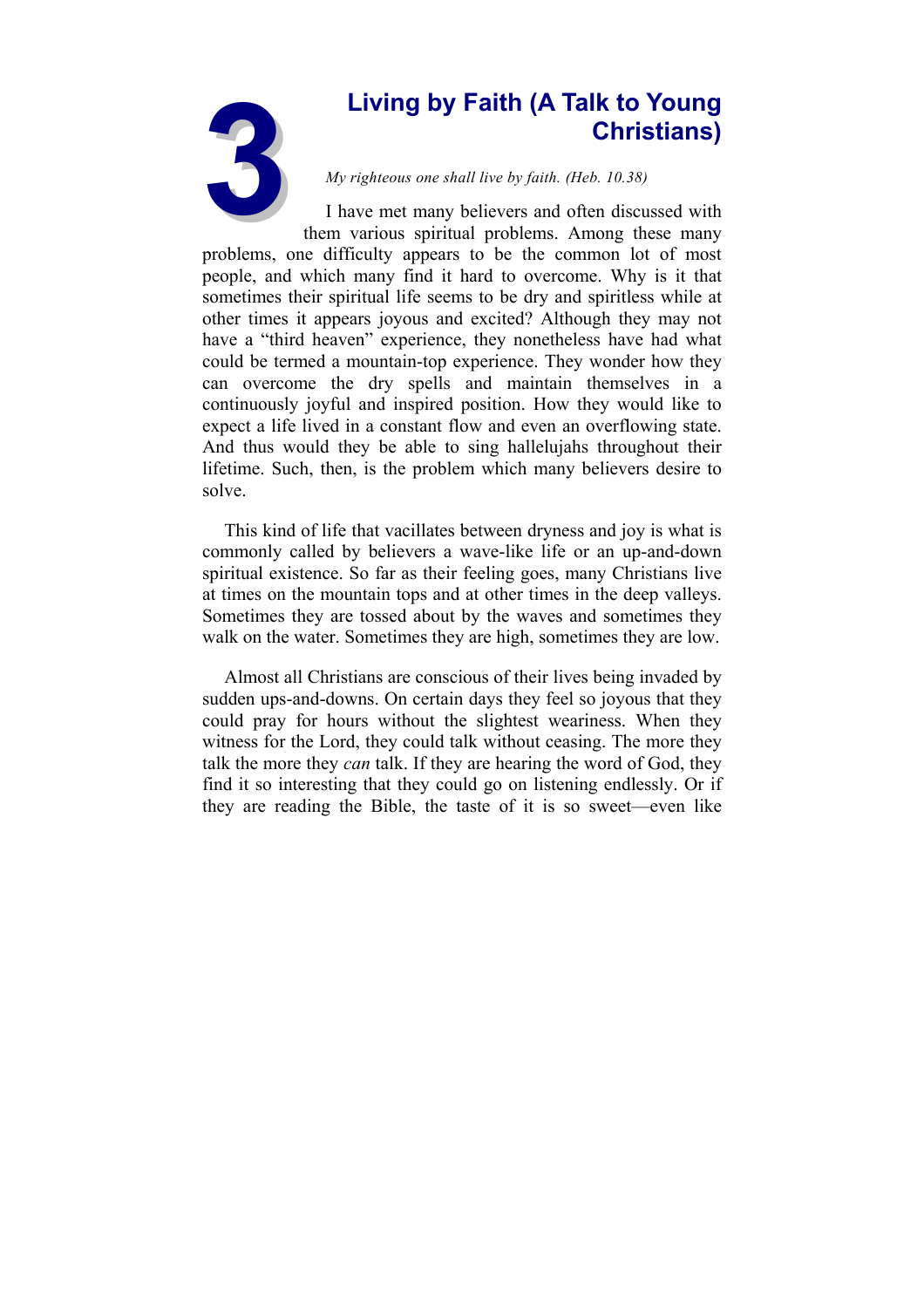honey. On other days, though, everything appears to have changed for the worse. They cannot detect any difference between praying and not praying. They find the reading of the Bible dry and tasteless as though it were but black ink on white paper. When they meet people they feel uneasy if they do not testify; and hence they force themselves to say a few words, such as "Believe in the Lord Jesus and you will have eternal life"—but in their hearts they sense such deadness as though there were really nothing to say after all. During such an arid period, all things are done by compulsion. They do not experience any joy in drawing near to God, and yet they know they must come to Him. With the result that they force themselves to approach the Lord.

This kind of Christian life seems to find its counterpart in the natural realm. If there is a mountain peak, there must also be a deep valley. After the stormy waves there will be a calm surface. Having become accustomed to such experiences, many Christians conclude that it is impossible for believers to overcome such a vacillating existence and achieve a quiet and confident spiritual state. We are destined, such Christians believe, for such up-and-down experiences throughout our lives. Yet there is another group of Christians who declare that we need not lead such a peak-and-valley existence but that the Christian experience may very well be firm and as steady as a straight line. Let me suggest, however, that neither the Christian who leads an up-and-down life nor the believer who expects to have a straight-forward experience is a hundred percent correct.

If we wish to find out the principle in a certain matter, we must first gather together the spiritual experiences of various groups of people and then try to discover a rule which is common to all. For example, in order to draw a conclusion concerning a certain disease we need to examine its symptoms and effects on hundreds or even thousands of people sick with the same malady. If investigation of all the sick reveals the same beginning and the same ending, we may then come to a common judgment about it. Let us therefore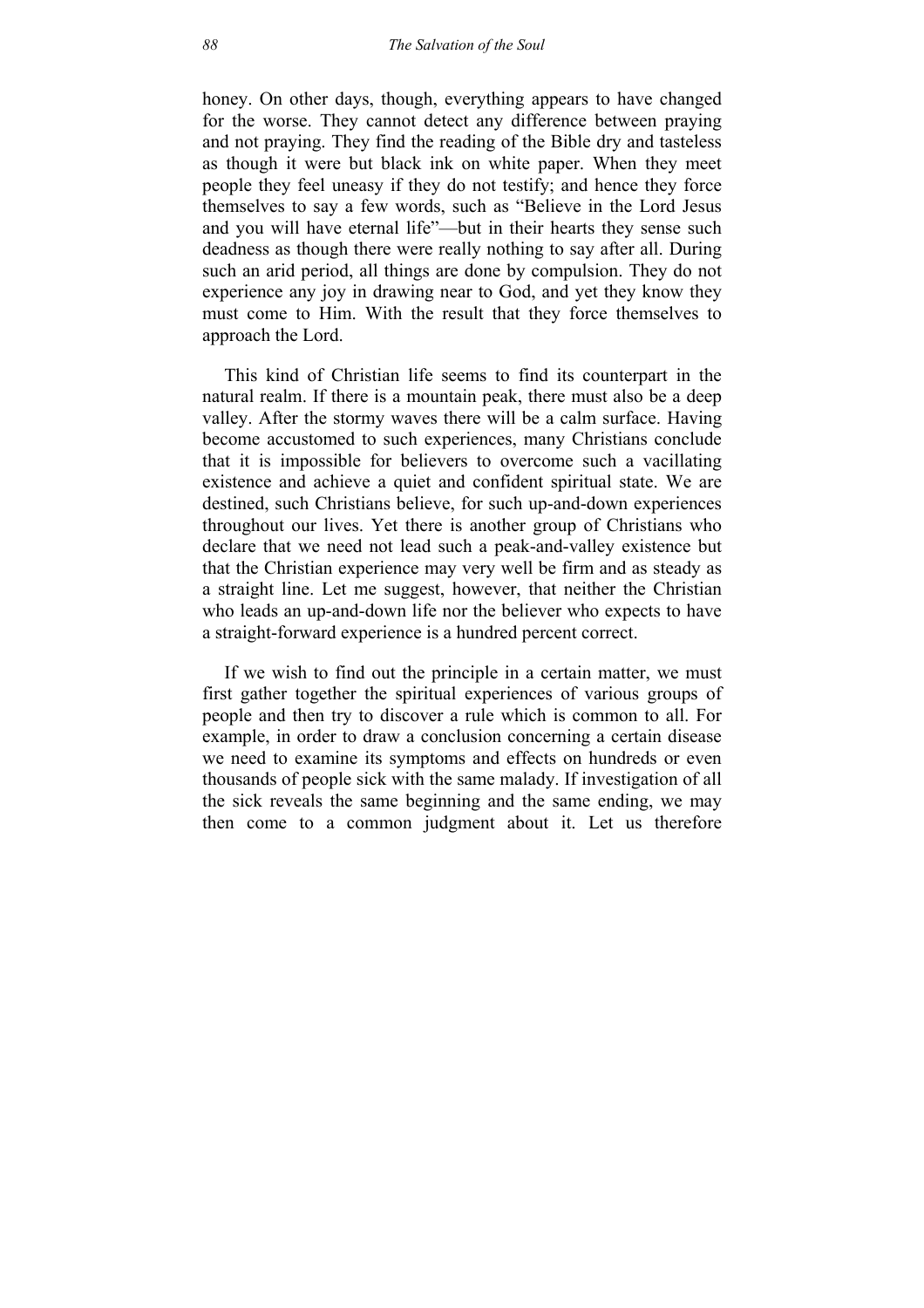investigate the origin of the up-and-down kind of life in the experience of the average Christian and learn from it some definitive rule.

We know that the life of a believer commences with his being saved. When a person is born again, is he very sad? On the contrary, he is most happy, because on the first day that a man finds any treasure he usually is exultant. The same is true with respect to the newly saved. The day when a person is told that by believing in Jesus Christ he has received eternal life—having passed out of death into life and is thus condemned no more—is the happiest day of his life. May I ask, however, if this happiness lasts forever? No, it lasts only for a while. Such happy feeling will eventually pass away. How long, though, will it last? It varies according to different people. From what I am able to observe, such an exuberant, happy sensation rarely continues beyond a few months. Usually it remains for a month or two; and for some individuals it may last for only a week or two. Sooner or later the joyous feeling of one's salvation will fade away.

Suppose we draw a horizontal line to represent the life experience of us Christians. What is above the line can be labeled joy, what is below the line can be marked dryness. And let us say that here is a man who has had several months' joy after initially being saved. But on a certain morning while reading the Bible, praying, and communing with God as is his usual practice, he notices that his joy is not as yesterday's was. Somehow it has decreased. Now it is quite true that after being saved some believers are subject to persecution and ill-treatment, others have to deal with sins and make restitution and offer apologies—and yet they possess joy unspeakable which more than compensates for all these losses. Without any doubt everyone ought to be joyous at being saved; even God rejoices over each person's salvation. But was it not true in your own experience that a few months after your conversion, your joy gradually faded away? You no longer felt as happy as before. When first saved, your delight was in reading the Bible. Though you may not have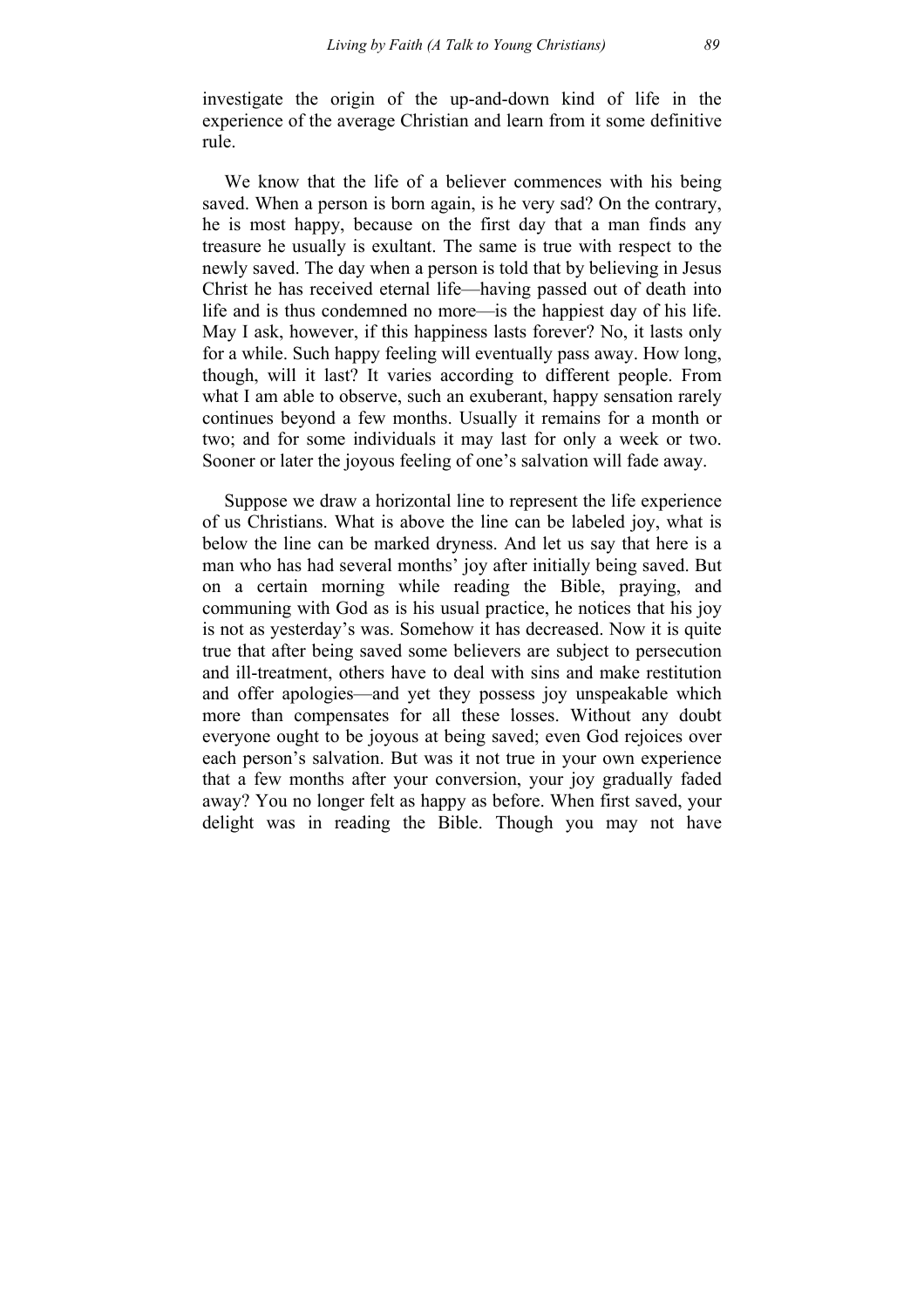understood its full meaning, you nonetheless enjoyed reading its pages. It was not too much for you in those days to have read tens of chapters a day. The same applied to prayer. You were most happy with prayer. Whether your prayers were answered or not, you still loved to pray. You could shut yourself in a room for several hours and commune with God. Sometimes you might even have leapt for joy. But all that is now in the past; for today you do not feel joyous anymore. You are sad.

At this juncture in your spiritual experience two temptations may come to you: one may come from the enemy, in that Satan may accuse you by saying you have fallen, even that you have not been saved; the other may come from yourself, because you may conclude that since you have fallen you must have committed some sin—and yet in searching wherein you may have sinned you cannot find anything in particular. Nonetheless, the dry and barren state continues.

Yet such dryness oftentimes will not last long. Sometimes it is over in one or two weeks, and sometimes it may last for but three or four days. And as soon as the dry spell passes, your joy returns to you. During the season of dryness your Bible reading and your praying seemed to have been dragged out by force as though you had been trying merely to recite something which you could not remember. But now you feel your communion with God is renewed and refreshed. Yet how this restoration came about is a mystery to you. And hence you presently resolve to be more careful in retaining your joy. You must now exert all your strength to preserve this exultant feeling. You will be more diligent in reading God's word, in prayer, and in witnessing.

Surprisingly, though, not long afterwards your joy again disappears. You recall how you read the Bible and prayed and witnessed today as much as you did yesterday—yea, even more; why then is there such a vast difference between the two days? Why, you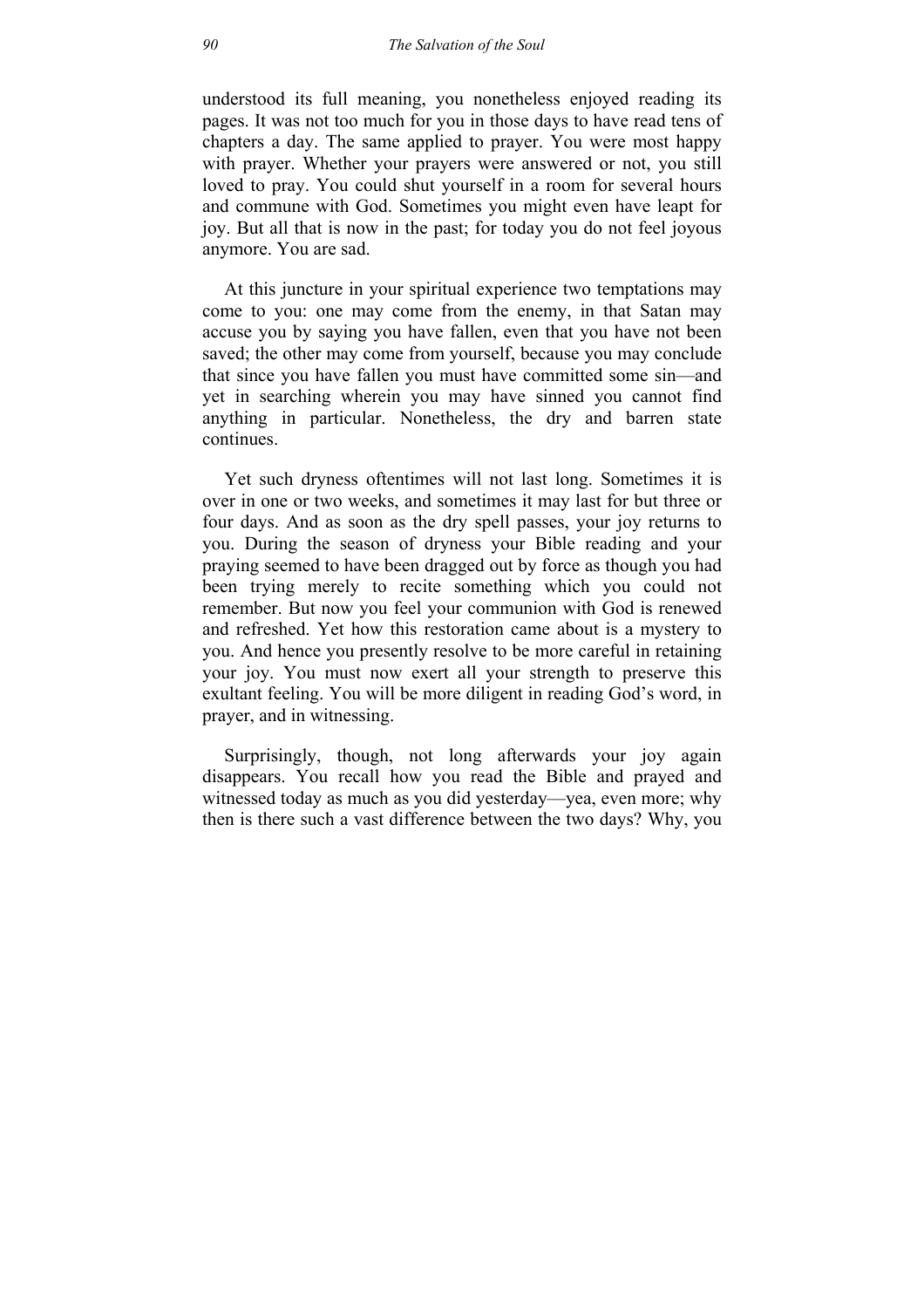ask yourself, did you have joy yesterday but do not have it today? In such a situation you now are not sure of yourself—not even sure are you of God and of Jesus Christ. And then you make one of the biggest mistakes of your life: you think you have lost your spiritual power and have fallen. Though you still pray, you do so unfaithfully; though you read the Bible, it is only briefly; and though you witness, it is forced. What is a marvel to you is that after a few days or a few weeks, the earlier joy once more returns to you. Once again you take pleasure in doing everything. Though it may not be an experience of the third heaven, you nevertheless have the experience of being on a mountain top. Yet what becomes even more puzzling to you is that after a while you fall into a dry and tasteless condition for still *another* time. For this reason you cannot help but conjecture that life is truly full of ebbs and tides. If anyone should currently inquire about your spiritual state you would most likely answer that your life is definitely full of highs and lows: What you deem to be a high is when you read the Bible, pray, and witness with joy and pleasure: What you reckon to be a low is when you feel tasteless and dry in doing the same things. This is what you call a high-and-low life.

Let us review from the very beginning, then, how it is that a believer gets into these high and low situations. If we can ferret out the cause, we will obtain the healing. And in searching through the experiences of many born-again people I believe we discover one basic law—which is, that joy decreases from much to little while dryness increases from less to more. The intensity of joy gradually dissipates (though it becomes increasingly deeper) and in addition the season of that joy grows shorter and shorter; whereas the intensity of dryness increases with time and its season gets longer and longer (though it becomes increasingly shallow). Perhaps the first dryness lasts for only three or four days; the second dryness, for a week; the third dryness, for two weeks; and the fourth dryness, for as long as an entire month. In other words, the second joy is shorter and less intense than the first, but the second dryness lasts longer and is more concentrated than the first one. Seasons of dryness become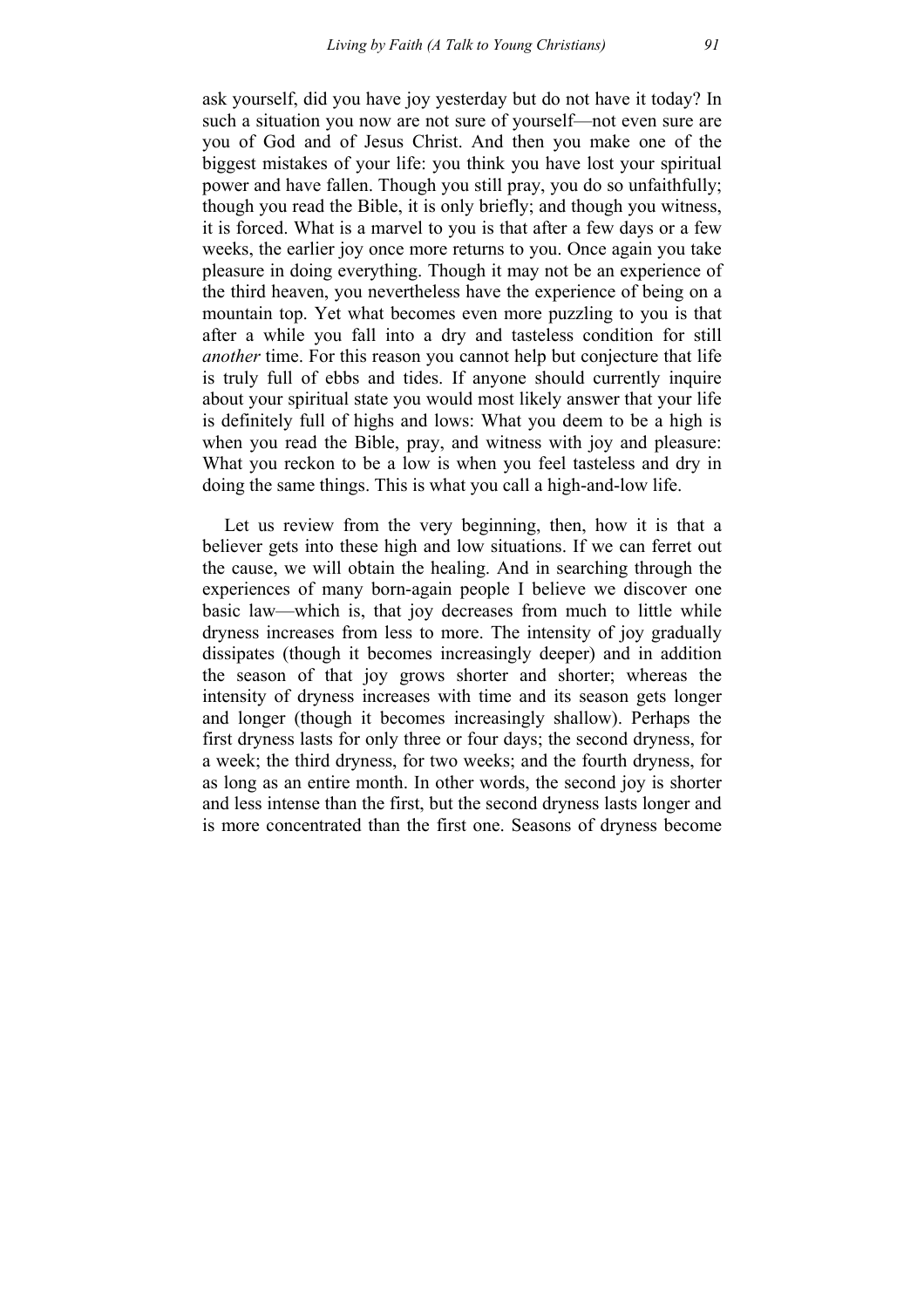longer, and intensity of dryness increases with time. All believers have this kind of experience. In short, Christians encounter more dryness than joy.

Is there any Christian nowadays who can say that his joy today exceeds that of the first day on which he was saved? How we believers are troubled in our hearts! We feel we have sinned and are defeated. We do not have as much joy as at the time of our initial salvation. When we were first saved we felt as though we were riding on the clouds and skipping atop the mountains. How bold we were in witnessing, even witnessing on the street. We could read 50 or 60 chapters of the Bible a day and still consider that insufficient. But currently our feeling is quite different. Everything is done unenthusiastically and by compulsion.

Let me observe that we commit a basic blunder here. How seriously we misunderstand spiritual experience: for with hardly any exception we all infer that joyous feeling represents spiritual height: but as a matter of fact, dryness of heart does not *necessarily* mean spiritual ebb. Allow me to illustrate this point as follows: When I find my lost watch, I feel most happy. A few days later, however, my joy will not be as buoyant as when I first found my watch. And perhaps within a few more days, this joy has completely faded away. Yet at that moment my watch has not been lost again. What has happened here? Simply this, that what is now lost is not my watch once again but the joy at finding the watch in the first place! Let me say that it is the same with our spiritual experience. When a person finds the Saviour and is saved, he cannot but be joyous. (If anyone lacks joy at the time of salvation, I must wonder if he has actually found the Saviour.) Later, though, when he loses his joyful feeling, he may think he has also lost the thing he had earlier rejoiced in. Here is what we all need to recognize; namely, that although the believer's joyful feeling has been lost, the object of that joy has not been lost.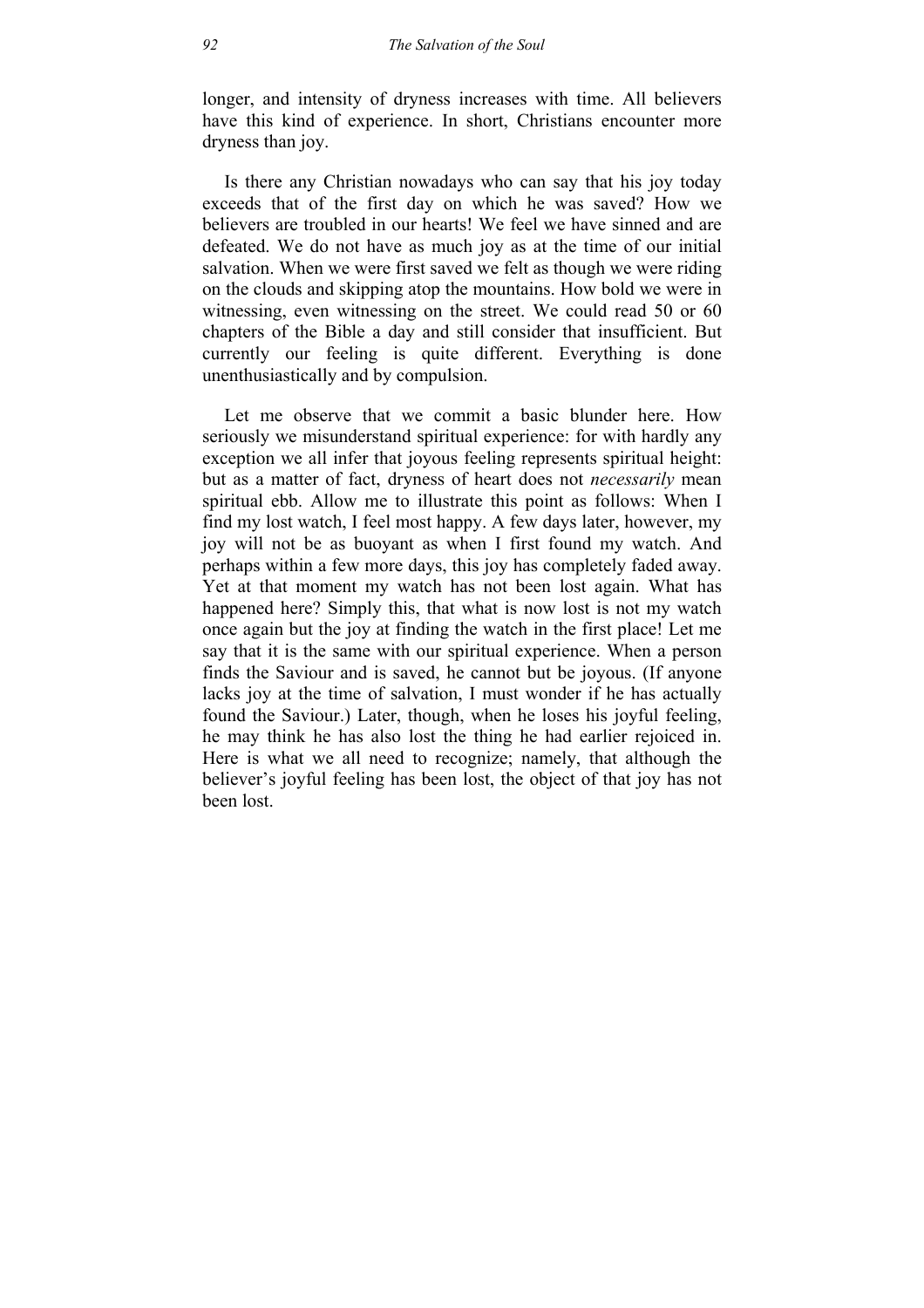Let me ask you this, Has the Lord Jesus changed? Not at all. Has God changed? No, He has not. Has God retrieved the eternal life that He once gave to you? Of course not, for both when you feel excited and when you even feel dry, you still have the same eternal life. However excited or uninspired you may feel, your situation remains the same, because the thing which you received from God is never lost. Therefore, I may say that there is really no such thing as a highand-low situation in a Christian's life and experience. (This cannot apply, of course, to those Christians who have really sinned and fallen away. They are the exception. What is mentioned here is applicable only to Christians in a general way.)

God never changes, neither does the work of the Lord Jesus know any change, nor does the Holy Spirit ever change. The eternal life you received is still there. What subsequently changes or is lost is the joyful feeling you experienced at the time of salvation. For example, a child in his ignorance thinks that the sun has disappeared on a rainy day. So he asks his father where the sun went. He climbs the stairs to gain a higher view of the sun, but he cannot find it. He may even ascend a watchtower nearby, yet still he cannot find the sun. In actuality, though, we older ones know that the sun has not changed: it has merely been hidden from view by dark clouds. Now in just the same way, the believer's Sun has not changed, only his feeling has: there are dark clouds in his personal sky so that the light of his Sun is screened from view. If a believer lives in his feeling, his sky will often change and be frequently overshadowed by clouds. But if he does not live according to feeling, his sky will suffer no change at all. We ought to live above the dark clouds of feeling.

We have already said that the intensity of joy decreases and its season shortens as time goes on, while the intensity of dryness increases with time and its season lengthens. This is a common phenomenon shared by all Christians. There is nothing accidental about it. Many saints have the same experience. Since this is not something accidental, there must be a hand behind it which arranges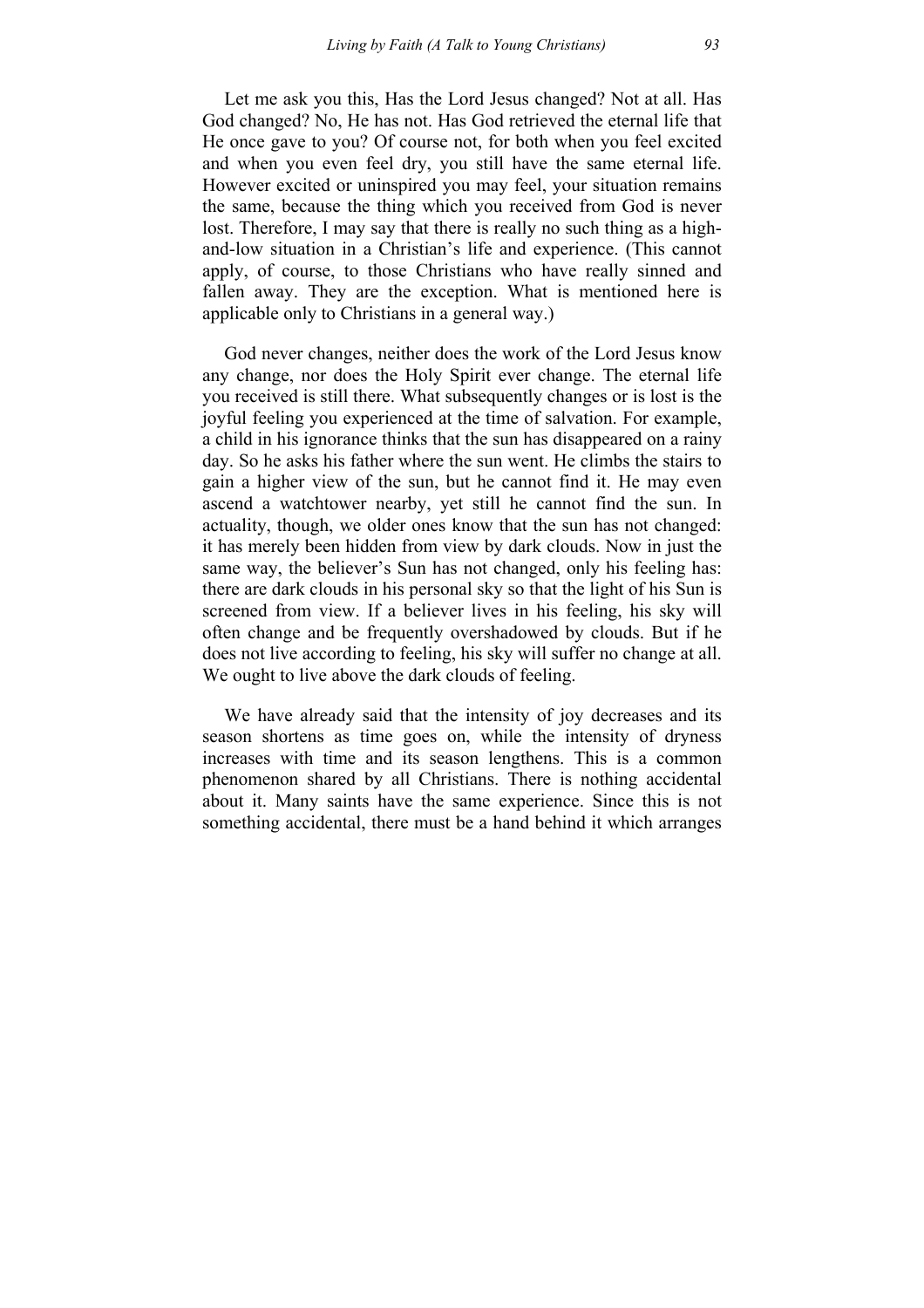it. Whose hand is it? It is the hand of God. It is God who causes the intensity of our joy to decrease and shorten with time. And it is He who makes the intensity of our dryness to increase and lengthen with time.

As to abnormal Christians, that is to say, as to those who have sinned and fallen away, they naturally have no joy. To those superior Christians who seek God with singleness from the very start and who lay themselves down without reservation, they experience special joy after each new endeavor. Every time they see the work of God, they enter into special joy. Both the abnormal and superior are the exception. I speak here only to Christians in general.

## *God's Aims*

What are God's aims in arranging such conditions in our Christian experience? These aims are as follows:

(1) *To show you that you are to do nothing for your own sake.* When you are excited and joyful, you read the Bible with relish. Are you reading it be cause it is the word of God or do you read it because it is tasteful to you? What is the aim of your prayer? Is it to go before God and seek Him for His own sake or is it to derive pleasure from your prayer? Do you pray for God's sake or do you desert your duty to pray? If what you do is all for the latter reasons, then you do all these in order to satisfy yourself. Your aim is not for the glory of God.

In your zeal you may not feel you are undertaking a thing for your own sake but think you are doing so for God. Nevertheless, you should remember that at the time of great excitement as though you were on cloud nine, you may perhaps be most fleshly! Hence God takes away your joy and puts you in a dry state. How *then* do you feel? Your prayer, Bible reading, and witnessing now seem to be rather forced. God places you in such a situation in order to teach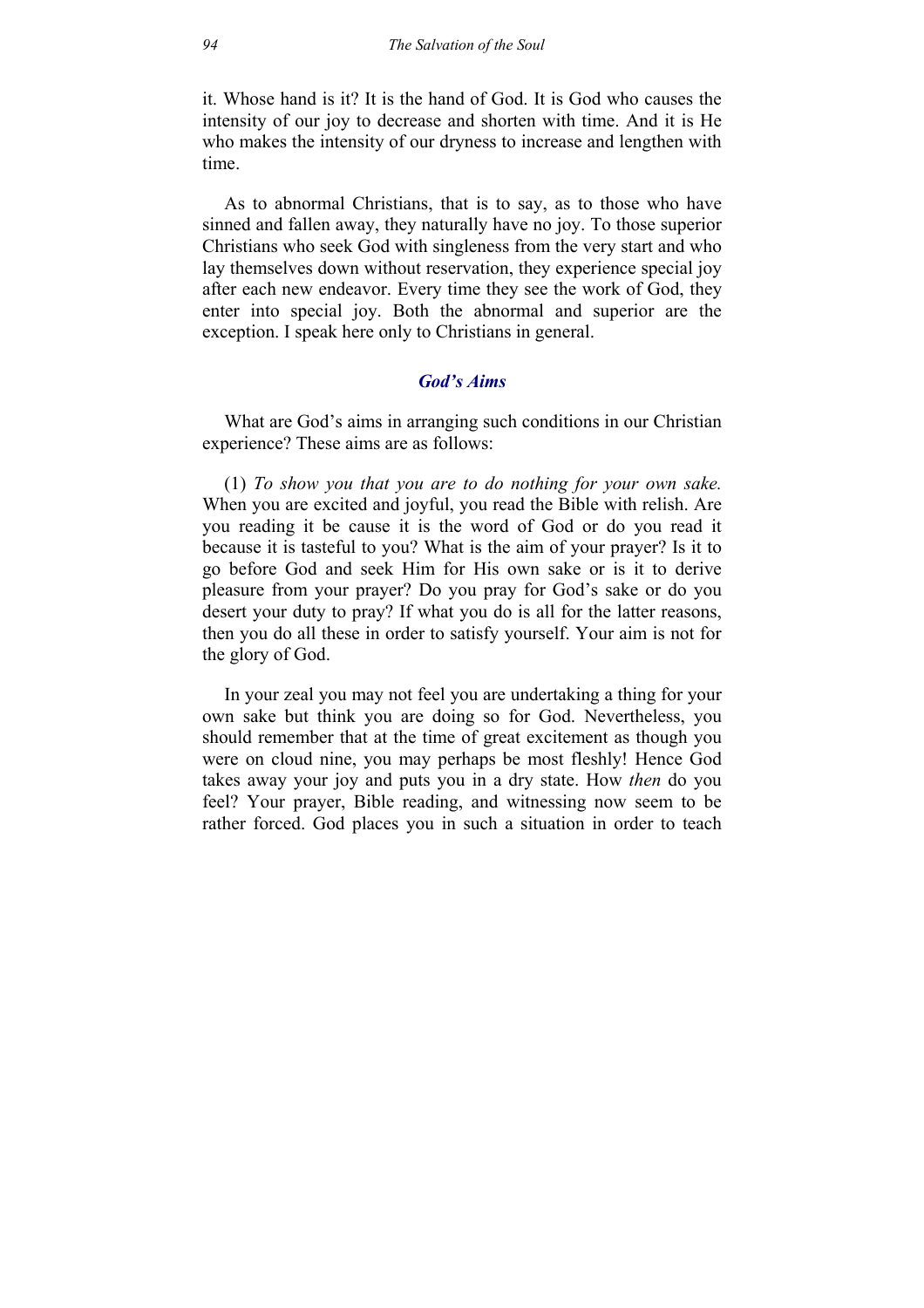you a lesson; that you may come to realize that what you feel about a mountain-top experience as being that which is most spiritual is after all self-motivated. What you consider to be the most spiritual of experiences turns out to be actually something fleshly. Formerly you exhibited the bad side of your flesh to the world: currently you are exhibiting the good side of the same flesh. God desires to show you whether you will still pray or read the Bible or witness when there is no joy but only dryness. Even so, He does not want you to be overly oppressed by aridity, and hence He once again gives you joy. And once more you regard your spiritual life as touching the peak, with the result that He takes your joy away a second time. But after a short while God returns to you a little joy lest you become discouraged by your parched and tasteless state and are ready to give up as a Christian.

When the second dry spell comes upon you, God may ask you if you have found out anything. You think this is again due to your own fault. But in fact that is not God's aim in all this. What He aims at is to help you to determine whether you are doing these things out of Christian duty or out of joy. For some people it may probably take five or six times, even seven or eight times, or may require repeated cycles of joy and aridity before God is able to attain His aim in them. He wants them to know that they usually look for joy for their own sake, not for the sake of God. This is the first reason why the Lord gives us this treatment of joy-and-dryness.

(2) *To train our will power*. ∗ When you are having mountain-top experiences, do you find it hard to do things? You most certainly do not. It does not take any effort of yours to read the Bible, to pray, or to witness. For example, suppose you are naturally talkative. When you are most rapturous—sensing the closeness of God as though you

 $\overline{a}$ 

<sup>∗</sup> The will power mentioned here is the power of the will that wills the will of God. It is strengthened by the Holy Spirit through exercise.—*Translator*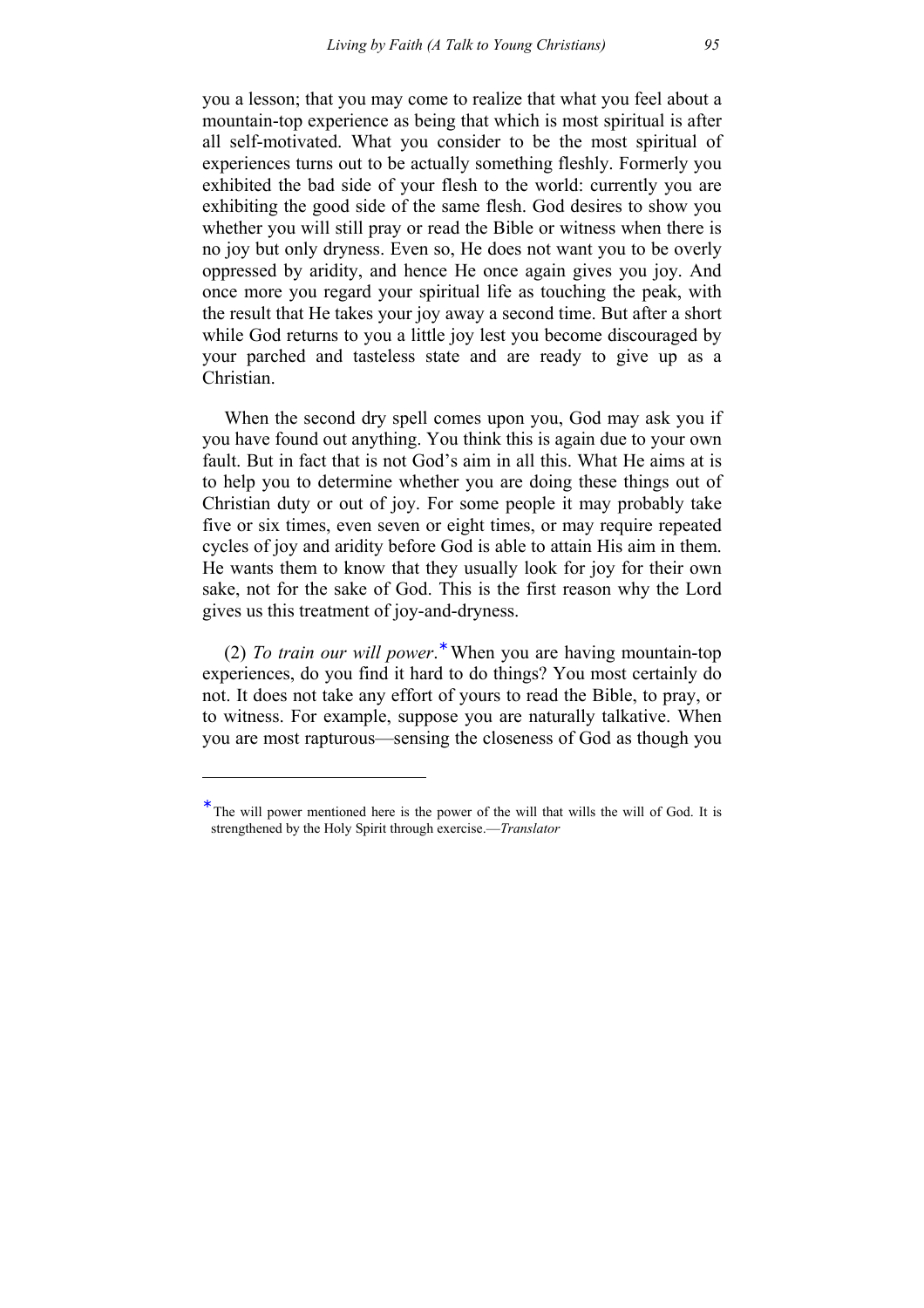could touch the Lord Jesus himself—you reflect that it is best if you shut yourself in a room and see no one from dawn to dusk. During such a time, it is almost instinctive for you to overcome your natural weakness of being talkative. Or suppose, as another example, that you are a quick-tempered person and are usually easily provoked into anger. At the time of elation, you can forgive people without much difficulty. Yet as soon as your joy fades away, you react like a porcupine. You explode whenever people touch you. Or still another example, during a period of excitement you experience no hardship in living and working; but just you find yourself in a dry spell and you will discover that you face tremendous pressure in both areas so that it takes strong will power for you to read the Bible, to pray, and to witness: indeed, you have to remind yourself constantly that it is your duty to perform such acts. Formerly, inspired by the intensity of your rapturous feeling, you could speak for five hours non-stop. But now you feel so listless that you have not one word to say. You seem to be bound when you try to tell people how to believe in the Lord Jesus and be saved. You have to force yourself into speaking. Unless you really *want* to do things, you are unable to do them.

Right here I must raise this important question. When is the time that we really pass through spiritual experience? In the moment of great joy on high or during the period of dryness in the valley below? Is it not when we are in a dry season? For at the time of excitement, we are carried along in the current of our emotion: it cannot be viewed as a spiritual experience. But when we feel dry, we must exercise our *will*, and therefore whatever we do in such a situation it is the real person, the real I, who does it. The reason why God gives you and me a dry spell is to cause us to exercise the power of our will

If, for instance, we board a sailboat to go to a certain place, usually we will arrive in a few hours. When we first start out, the wind is probably blowing quite forcefully. So we happily set sail for our destination. In a short while, however, the wind may stop without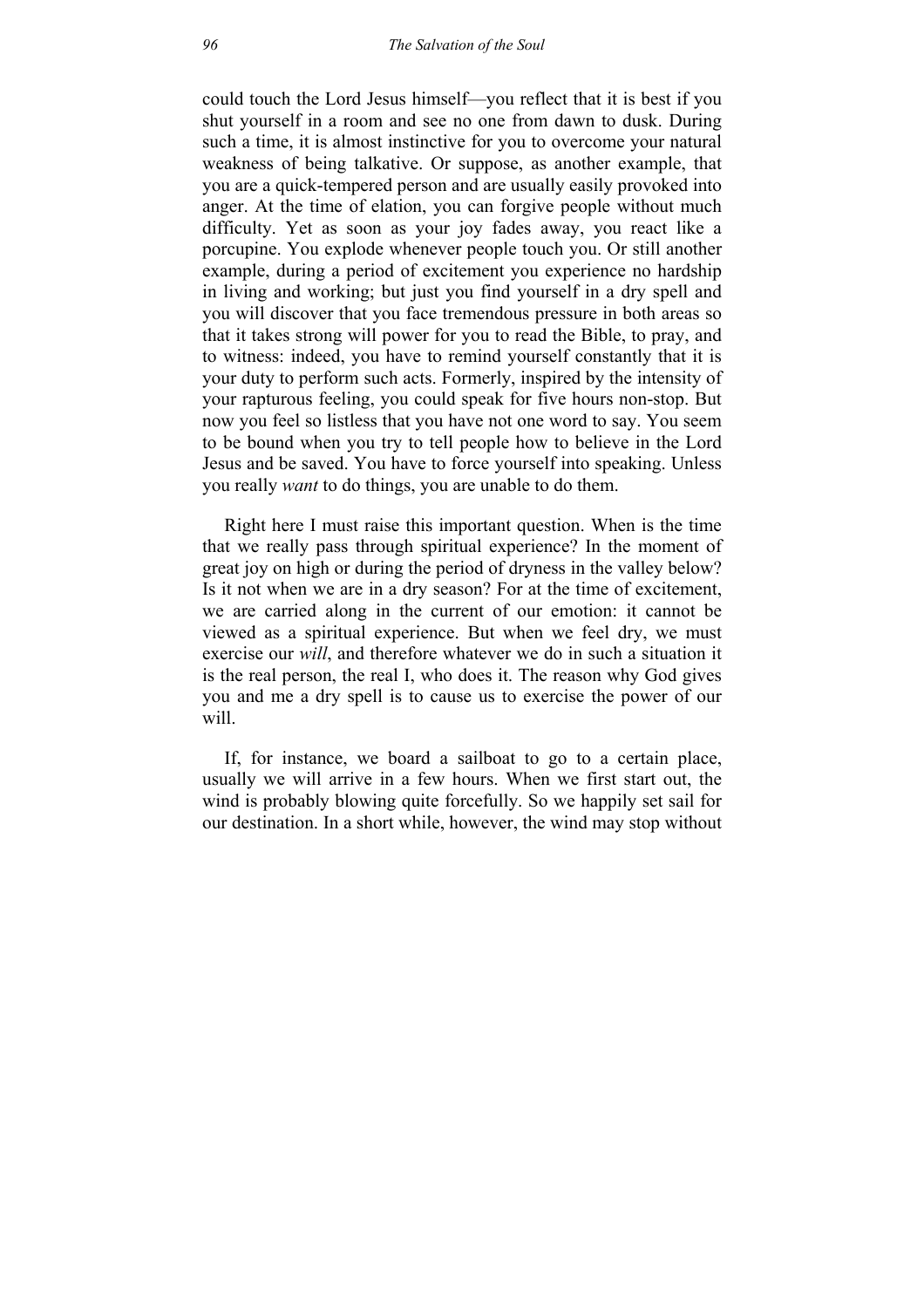our reaching the place intended—there are still a few hours of sailing distance left. What, now, are we to do? Should we row the boat with oars? Or should we cast anchor and wait for the wind again? Well, if we expect an early arrival we must row with all our strength. And during such a time we will be using our real strength. Now this is but an illustration of this second aim of God—to train us to exercise our will power. When our emotions are stirred up, it is like a boat sailing before the wind—its sailors needing to exercise no labor at all. How we believers anticipate the help of such a wind all through our lives. But in a sailboat such action would reduce the captain and his sailors to uselessness. If they were to decide either to sail only with the wind or else to do nothing, who would ever engage such sailors? We thank God when he gives us the forceful winds of our emotion to carry us through at times. But God also desires to stimulate us into exercising the resurrection power He has given us. Otherwise we shall not move if we have no joyful feeling. Consequently, God gives dryness so that we may use the strength which we receive at regeneration and move on even without the help of joyful and rapturous feeling. And thus will we be able to sail through our Christian life even if there be no wind. For the power of resurrection is made more manifest in the midst of deprivation and death.

Emotional help may be granted to us, nevertheless that is not God's aim. It is merely part of the process by which God deals with us. What He aims at is to train our will so that at the darkest hour we are able to exercise our will power. When we feel dry, we may nevertheless use our will to read the Bible, to pray, and to witness. Through repeated exercises the power of the will will become stronger and stronger. If we only proceed with emotional power throughout our life we will never make much progress. The reason God gives us joyous feelings is to prevent us from becoming so discouraged as to turn back from being Christians. But then He will gradually decrease and shorten our joy and also increase and lengthen our dryness so that we may exercise our will power until we ourselves become strong.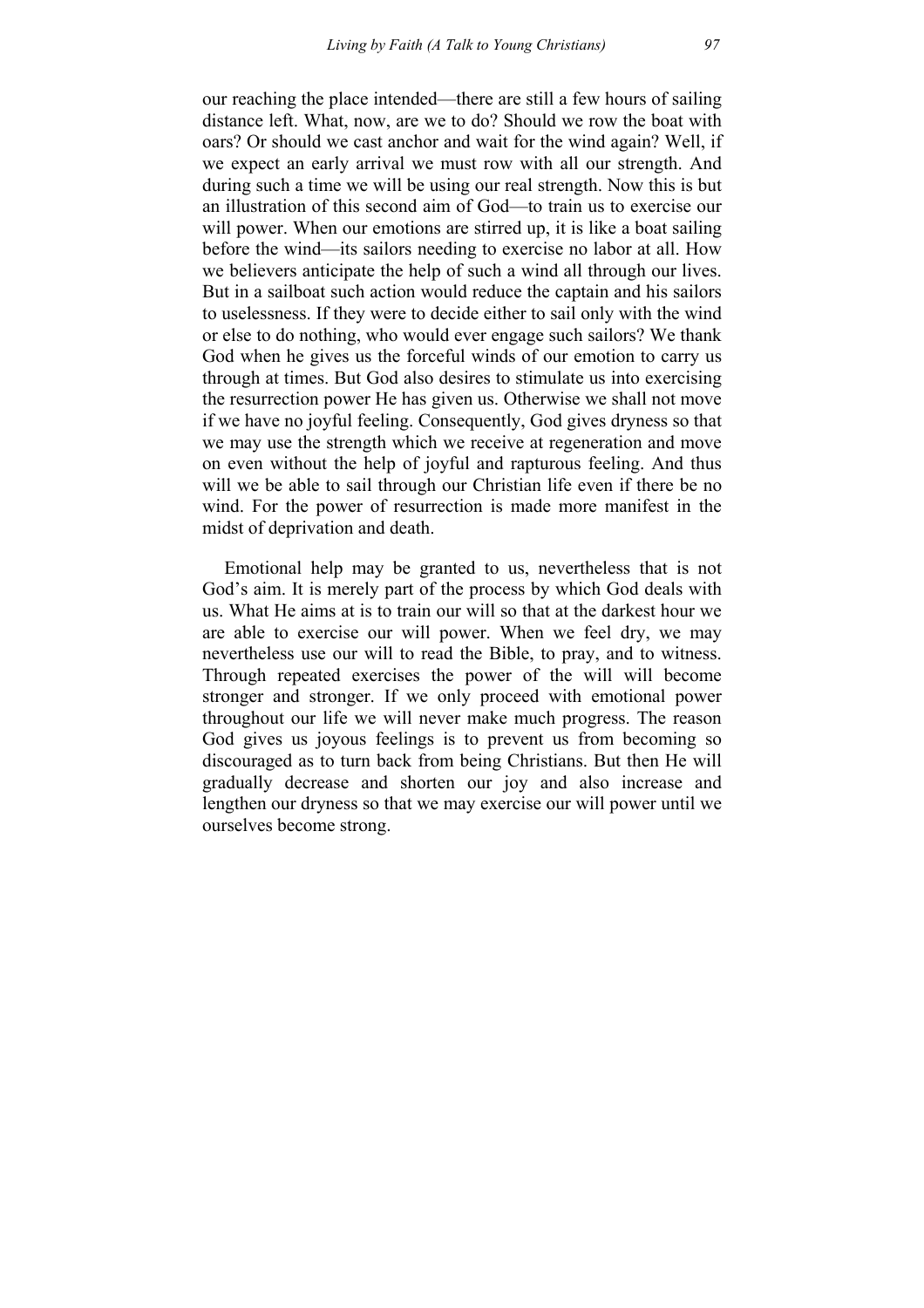As we review our past experience we shall notice that our joy and dryness come upon us like waves. We also discover that we do not make much progress in time of joy whereas we make more progress in time of dryness. We see ourselves actually advance during that dry week. How we used to think we had fallen if daily our lives were so harsh and tasteless! But when we honestly compare our experiences we will find that we make progress when we feel weak but make little progress when we are joyous. When the wind blows hard and we sail with the wind, will it help us to use our arm strength? Certainly not, for it is not needed. We always must use more arm strength when there is no wind or when we sail against the wind. Our progress depends much on how we exercise our will power. When we feel dry, let us use the power of our will—declaring " I *want* to advance"—and we shall advance indeed. How very sad that the eyes of many believers are fixed on this center of joy, deeming it to be the peak of spiritual experience; but they fail to understand that the Christian makes real spiritual progress when he moves on in the power of his will.

(3) *To have us overcome environment.* If you can overcome the feeling of aridity, you will be able to overcome your environment. For a dry and listless sensation is the hardest to surmount. By overcoming it, you can quite naturally overcome other environments. The most intimate of all environments is your emotion. If you are able to conquer your emotion, you will be victorious over other environments too. You ought to exercise the power of the will by saying, I *will* read the Bible, I *will* pray, and I *will* witness. Though you may live in dryness without any sense of anointing, you nonetheless shall discover the power to vanquish anything in your environment, however big that thing may be. May I speak frankly and say that whoever cannot overcome environment has not overcome emotion. He who conquers environment has first conquered his own feelings.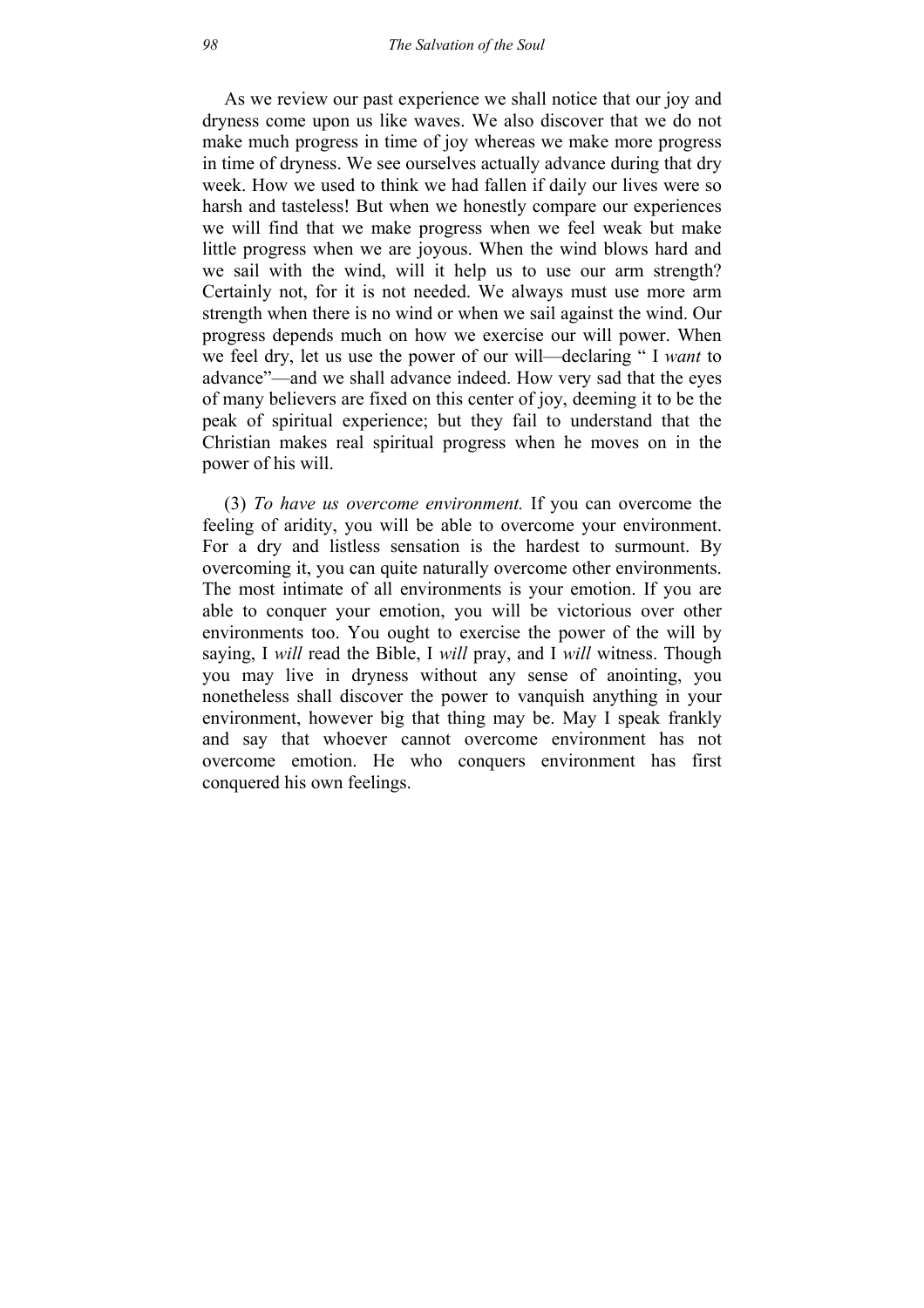(4) *To have us live by faith*. The seasons of joy grow shorter and those of dryness become longer. The intensity of joy gradually decreases while that of dryness increases—until there comes a day when the two meet as at the confluence of two water currents, so that all distinctions disappear. They finally flow together and become one, each indistinguishable from the other. God's aim in leading us this way is to show us that these two actually are no different at all. In other words, our joy and dryness merge and become one. Today God has this purpose that the just shall live by faith and not live by feeling. However we may feel, that does not give us anything. With some believers, God has to train them 10 or even 20 times to cause them not to live by their emotional strength. He allows their dryness to grow longer and intensify deeper so as to lead them to the place where they can live by faith. If you have never been trained, you will soon discover how utterly powerless your emotional strength is. For the just shall only live by faith.

Finally, if you do learn to live by faith, you may live the most joyous life in the midst of aridity—and the most tasteless life in the midst of felicity. This may sound paradoxical, yet this is a truth in spiritual life. God will lead us to live the life of faith.

What is meant by living by faith? It is represented to us very clearly by the words spoken to Nebuchadnezzar by the Hebrews Shadrach, Meshach and Abednego: "Our God whom we serve is able to deliver us from the burning fiery furnace; and he will deliver us out of thy hand, O king. But if not, be it known unto thee, O king, that we will not serve thy gods, nor worship the golden image which thou hast set up" (Dan. 3.17-18). What they meant was that even if God should not save them, they would not be affected, they would not change. *That* is what is meant to live by faith!

Christians nowadays incline too strongly towards a life of feeling. If God should take away their joyous feeling, they would lose everything. Yet God does not say to live by feeling but He says to